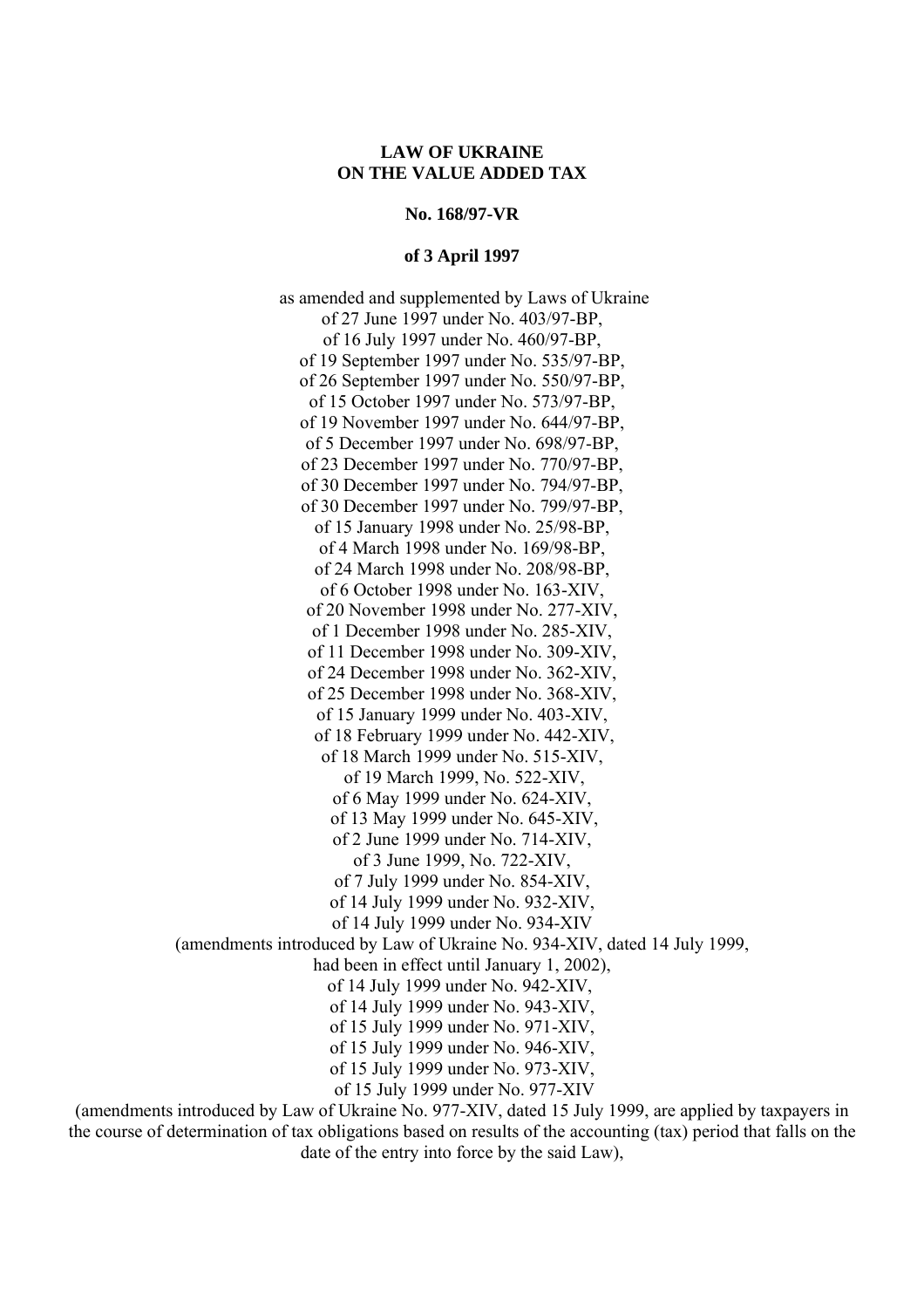of 16 July 1999 under No. 991-XIV (taking account of the amendments introduced by Law of Ukraine No. 3333-IV, dated 12 January 2006), of 20 October 1999 under No. 1172-XIV, of 18 November 1999 under No. 1242-XIV, of 3 December 1999 under No. 1274-XIV, of 3 December 1999 under No. 1278-XIV, of 14 December 1999 under No. 1288-XIV, of 21 December 1999 under No. 1330-XIV, of 13 January 2000 under No. 1375-XIV, of 17 February 2000 under No. 1460-III, of 2 March 2000 under No. 1523-III, of 16 March 2000 under No. 1559-III, of 16 March 2000 under No. 1561-III, of 23 March 2000 under No. 1606-III, of 23 March 2000 under No. 1608-III, of 11 May 2000 under No. 1712-III, of 11 May 2000 under No. 1715-III, of 1 June 2000 under No. 1749-III, of 1 June 2000 under No. 1783-III, of 8 June 2000 under No. 1807-III, of 22 June 2000 under No. 1841-III, of 13 July 2000 under No. 1874-III, of 13 July 2000 under No. 1926-III, of 14 September 2000 under No. 1954-III, of 14 September 2000 under No. 1955-III, of 21 September 2000 under No. 1969-III, of 21 September 2000 under No. 1991-III, of 7 December 2000 under No. 2120-III, of 7 December 2000 under No. 2133-III, of 21 December 2000 under No. 2181-III, of 21 December 2000 under No. 2199-III, of 11 January 2001 under No. 2211-III, of 18 January 2001 under No. 2233-III, of 22 March 2001 under No. 2323-III, of 5 April 2001 under No. 2355-III, of 17 May 2001 under No. 2410-III, of 11 July 2001 under No. 2649-III, of 12 July 2001 under No. 2660-III, of 4 October 2001 under No. 2744-III, of 15 November 2001 under No. 2779-III, of 29 November 2001 under No. 2831-III, of 20 December 2001 under No. 2899-III, of 20 December 2001 under No. 2905-III, of 10 January 2002 under No. 2921-III, of 7 February 2002 under No. 3045-III, of 7 March 2002 under No. 3073-III, of 7 March 2002 under No. 3118-III, of 4 July 2002 under No. 40-IV (amendments contemplated by Law of Ukraine No. 40-IV, dated 4 July 2002,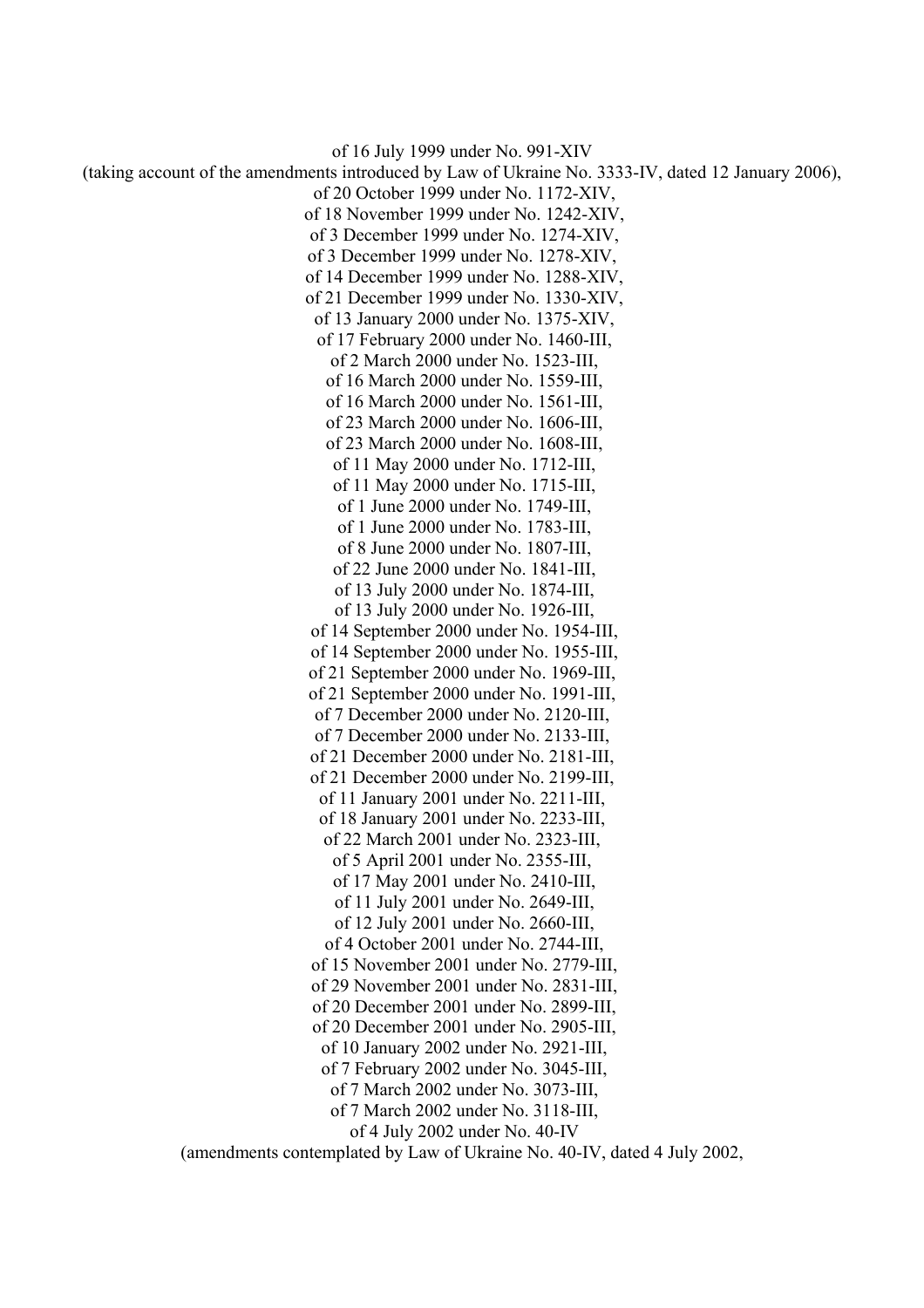entered into force as from the  $1<sup>st</sup>$  of January 2003). (amendments to this Law contemplated by Law of Ukraine No. 40-IV, dated 4 July 2002, were suspended for 2003 in connection with suspending the effect of Clause 3 in Section VII of Law of Ukraine No. 40-IV, dated 4 July 2002, pursuant to Law of Ukraine No. 380-IV, dated 26 December 2002, for 2004 - pursuant to Law of Ukraine No. 1344-IV, dated 27 November 2003, for 2005 - pursuant to Law of Ukraine No. 2285-IV, dated 23 December 2004), of 24 December 2002 under No. 346-IV, of 26 December 2002 under No. 380-IV, of 16 January 2003 under No. 440-IV, of 16 January 2003 under No. 469-IV, of 6 March 2003 under No. 601-IV, of 22 May 2003 under No. 856-IV, of 22 May 2003 under No. 857-IV, of 9 July 2003 under No. 1028-IV, of 2 October 2003 under No. 1218-IV, of 23 October 2003 under No. 1240-IV (amendments introduced by Law of Ukraine No. 1240-IV, dated 23 October 2003, were in effect prior to the  $1<sup>st</sup>$  of July 2004), of 20 November 2003 under No. 1300-IV, of 27 November 2003 under No. 1344-IV, of 28 November 2003 under No. 1352-IV, of 4 March 2004 under No. 1595-IV, of 11 May 2004 under No. 1701-IV, of 11 May 2004 under No. 1702-IV, of 15 June 2004 under No. 1766-IV, of 15 June 2004 under No. 1779-IV, of 15 June 2004 under No. 1782-IV, of 17 June 2004 under No. 1801-IV, of 24 June 2004 under No. 1878-IV, of 29 June 2004 under No. 1924-IV, of 1 July 2004 under No. 1965-IV, of 18 November 2004 under No. 2188-IV, of 16 December 2004 under No. 2264-IV, of 23 December 2004 under No. 2285-IV, of 23 December 2004 under No. 2287-IV, of 15 March 2005 under No. 2470-IV, of 25 March 2005 under No. 2505-IV (peculiarities of application of certain changes contemplated by Law of Ukraine No. 2505-IV, dated 25 March 2005, as are set forth in Clause 13 "Transitional Provisions" in Section 2 of the said Law), (amendments introduced by sub-clause "e" in Clause 8 of Section 2 of Law of Ukraine No. 2505-IV, dated 25 March 2005, entered into force as from the  $1<sup>st</sup>$  of June 2005), (amendments introduced by sub-clause "d" in Clause 12 of Section 2 of Law of Ukraine No. 2505-IV, dated 25 March 2005, in the part relating to the exclusion of Clause 11.26 entered into force as from the  $1<sup>st</sup>$  of July 2005), of 3 June 2005 under No. 2642-IV,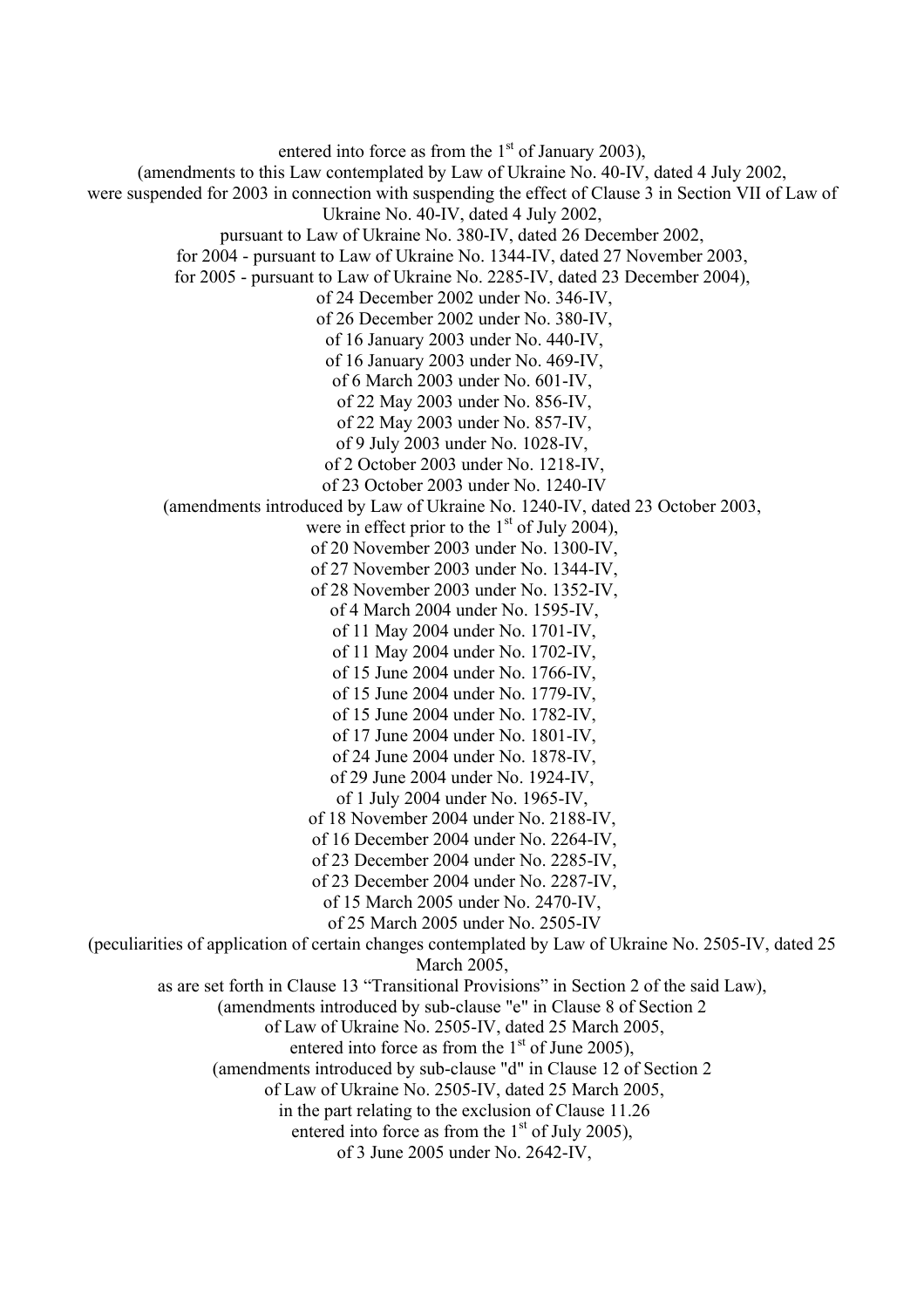(amendments introduced by sub-clause 8 in Clause 1 of Section I as are introduced by Law of Ukraine No. 2642-IV, dated 3 June 2005, entered into force as from the  $1<sup>st</sup>$  of September 2005), of 23 June 2005 under No. 2711-IV, of 7 July 2005 under No. 2771-IV, of 7 July 2005 under No. 2772-IV, of 6 October 2005 under No. 2960-IV, of 18 October 2005 under No. 2987-IV, of 19 January 2006 under No. 3370-IV, of 19 October 2006 under No. 273-V, of 30 November 2006 under No. 398-V, of 14 December 2006 under No. 463-V, of 19 December 2006 under No. 489-V

(Pursuant to Clause 13 in Section 2 of Law of Ukraine No. 2505-IV, dated 25 March 2005, a moratorium on granting new benefits and expending the existing benefits has been introduced as from the date of the entry into force by this Law for 5 years)

The term "transfer", which is used in the wording "operations involving the transfer of land plots underlying real estate or land plots with no constructions thereon" in subclause 5.1.17 of Clause 5.1 in Article 5 of this Law, has been officially interpreted

## (Pursuant to Resolution No. 2-рп/2004 of the Constitutional Court of Ukraine dated 5 February 2004)

(The words "tax authority" in all cases have been replaced with the words "authority of the State Tax Service" in applicable cases pursuant to Law of Ukraine No. 1955-III, dated 14 September 2000, throughout the text of the Law)

(In the text of the Law, the words "sale" and "rendering" have been replaced with the word "supply", the words "services (works)" and "services (results of works)" have been replaced with the word "services" in applicable cases pursuant to Law of Ukraine No. 1782-IV, dated 15 June 2004)

(In the text of the Law, the words "exportation of goods (services) outside the customs territory of Ukraine" or "exportation (sending) of goods (services) outside of the customs territory of Ukraine" in any combinations have been replaced with the word "exportation" in applicable cases and tense, and the words "importation of goods (services) into the customs territory of Ukraine" or "importation (sending) of goods (services) into the customs territory of Ukraine" in any combinations have been replaced with the word "importation" in applicable cases and tense pursuant to Law of Ukraine No. 2505-IV, dated 25 March 2005)

This Law shall define payers of the value added tax, objects, the basis and rates of taxation, a list of nontaxable and exempt operations, specifics of taxation of export/import operations, shall specify a definition of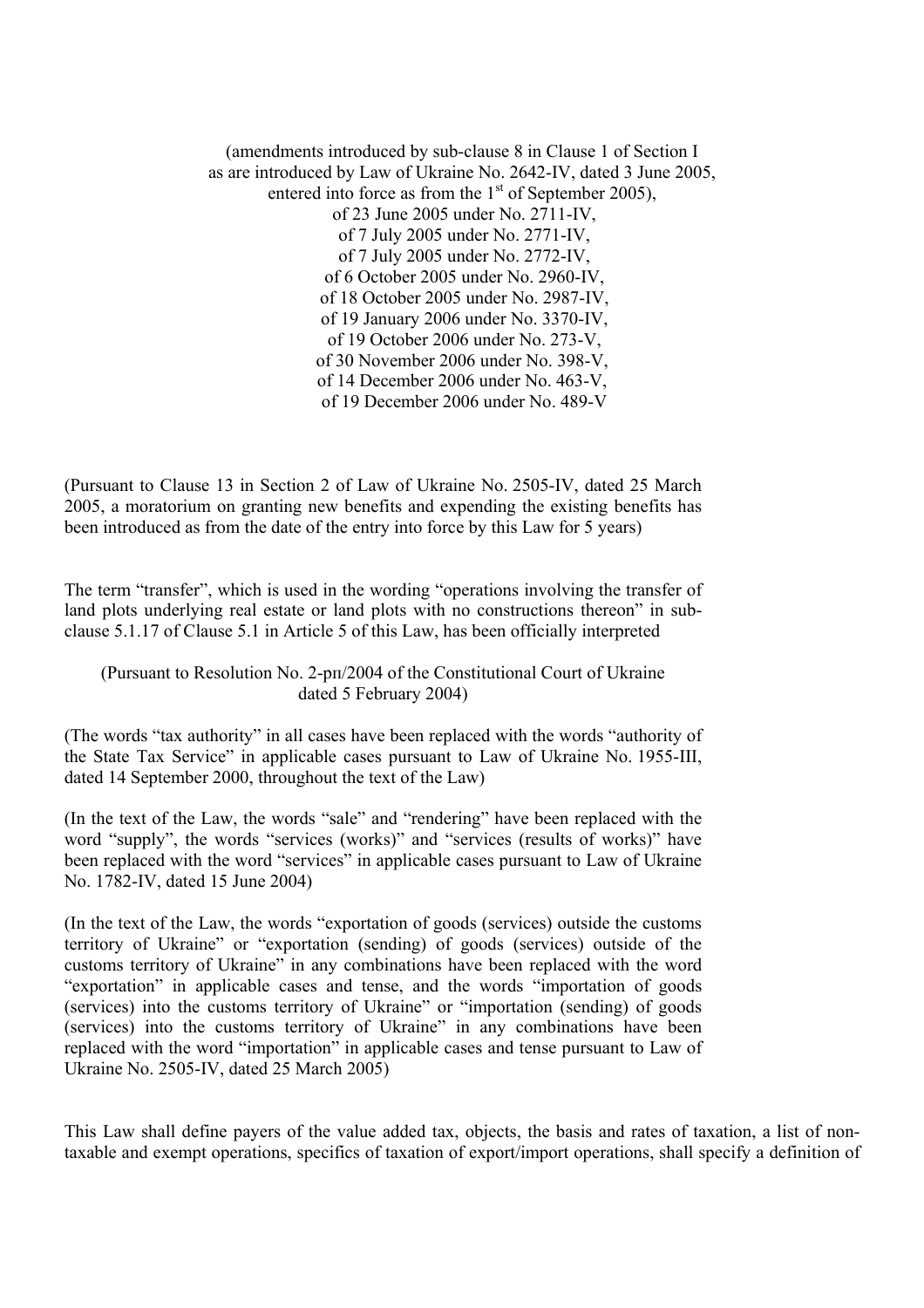the tax voucher, and shall lay down procedures for accounting, reporting and payment of the value added tax to the budget.

## **Article 1. Definitions**

The terms used in this Law shall have the following meanings:

1.1. "Tax, taxation, taxpayer, taxable operation (in applicable cases)" shall mean the value added tax, VAT taxation, a payer of the value added tax, an operation subject to taxation with VAT.

> (Clause 1.1 of Article 1 as restated by the Law of Ukraine, dated 25 March 2005, under No. 2505-IV)

1.2. "Person" shall mean any of the persons listed below, irrespective of whether such person is a [Ukrainian] resident or not:

a business entity, including an enterprise with foreign investments, irrespective of the form of such investments and the time when they were made;

> (Paragraph 2 in Clause 1.2 of Article 1 as amended pursuant to the Law of Ukraine, dated 20 December 2001, under No. 2899-III)

any other legal entity that is not a business entity;

a natural person (a [Ukrainian] citizen, a foreign national or a stateless person), who is engaged in activities as are classified as business activities in accordance with law, or in imports of goods into the customs territory of Ukraine;

a representative office of a foreign resident that has no "legal entity" status.

(Clause 1.2 of Article 1 is supplemented with paragraph 5 pursuant to the Law of Ukraine, dated 25 March 2005, under No. 2505-IV)

For purposes of taxation, two or more persons, who are engaged in joint (common) activities without establishing a legal entity, shall be regarded as a separate person within such activities.

> (Clause 1.2 of Article 1 is supplemented with paragraph 6 pursuant to the Law of Ukraine, dated 25 March 2005, under No. 2505-IV)

Records of results of joint (common) activities shall be maintained by the taxpayer authorized to do so by the other parties pursuant to terms and conditions of the agreement, separately from records of business results of such a taxpayer.

> (Clause 1.2 of Article 1 is supplemented with paragraph 7 pursuant to the Law of Ukraine, dated 25 March 2005, under No. 2505-IV)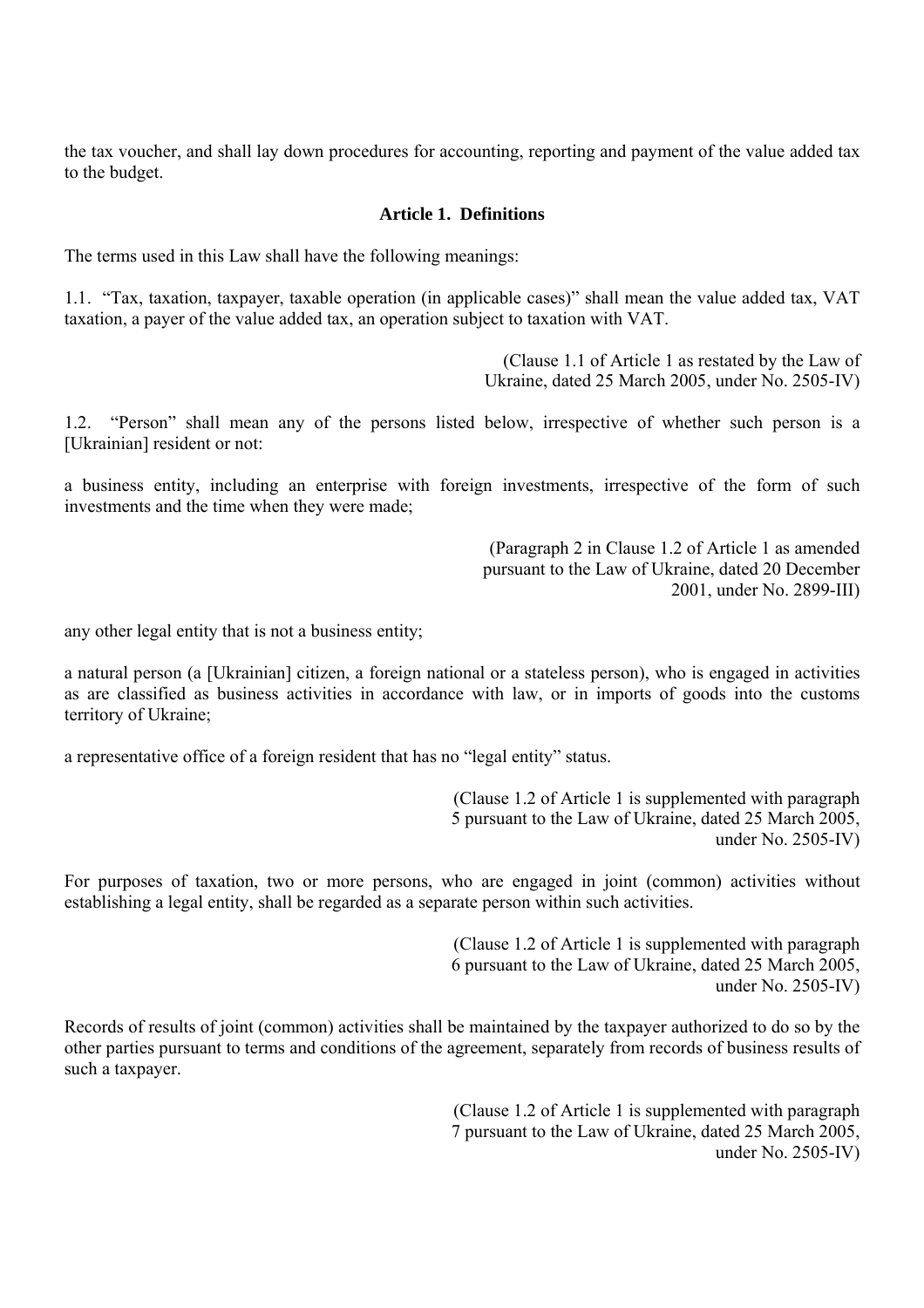For purposes of taxation, business relationships between participants of joint (common) activities shall be regarded as relationships on the basis of separate civil-law agreements.

> (Clause 1.2 of Article 1 is supplemented with paragraph 8 pursuant to the Law of Ukraine, dated 25 March 2005, under No. 2505-IV)

Procedures applicable to tax records of and reporting on results of joint (common) activities shall be laid down by the central tax agency.

> (Clause 1.2 of Article 1 is supplemented with paragraph 9 pursuant to the Law of Ukraine, dated 25 March 2005, under No. 2505-IV)

1.3. "Taxpayer" shall mean a person, who under this Law is required to withhold and transfer to the budget the tax paid by a purchaser, or a person, who imports goods into the customs territory of Ukraine.

1.4. "Supply of goods" shall mean any operations carried out pursuant to sale-purchase agreements, exchange agreements, supply agreements and other civil-law agreements that contemplate a transfer of rights of ownership to such goods for compensation, irrespective of terms within which such compensation has been provided, as well as operations involving a supply of goods (results of works) on a free-of-charge basis and operations involving a transfer of property by a lessor onto the books of a lessee pursuant to a financial lease or a supply of property pursuant to any other agreements whose terms and conditions contemplate a deferral of payment and a transfer of the right of ownership to such property not later than on the date of the last payment.

> (Paragraph 1 of Clause 1.4 in Article 1 as amended pursuant to the Law of Ukraine, dated 16 January 2003, under No. 469-IV, as restated by the Law of Ukraine, dated 3 June 2005, under No. 2642-IV, as amended pursuant to the Law of Ukraine, dated 7 July 2005, under No. 2771-IV)

Operations involving a transfer of goods under agreements for storage (safe custody), trust management agreements, operative lease agreements and other civil-law agreements, which do not provide for the transfer of the right of ownership to (possession or disposal of) such goods to another person, shall not be regarded as supply.

> (Paragraph 2 of Clause 1.4 in Article 1 as amended pursuant to the Law of Ukraine, dated 16 January 2003, under No. 469-IV, as restated by the Law of Ukraine, dated 25 March 2005, under No. 2505-IV)

"Supply of services" shall mean any operations of a civil-law nature involving performance of works, rendering of services, granting of a right to use or dispose of goods, including intangible assets, as well as a supply of property other than goods for compensation, as well as operations involving performance of works and rendering of services on a free-of charge basis. In particular, the supply of services shall include granting a right to use or dispose of goods under lease agreements, supply agreements, licensing agreements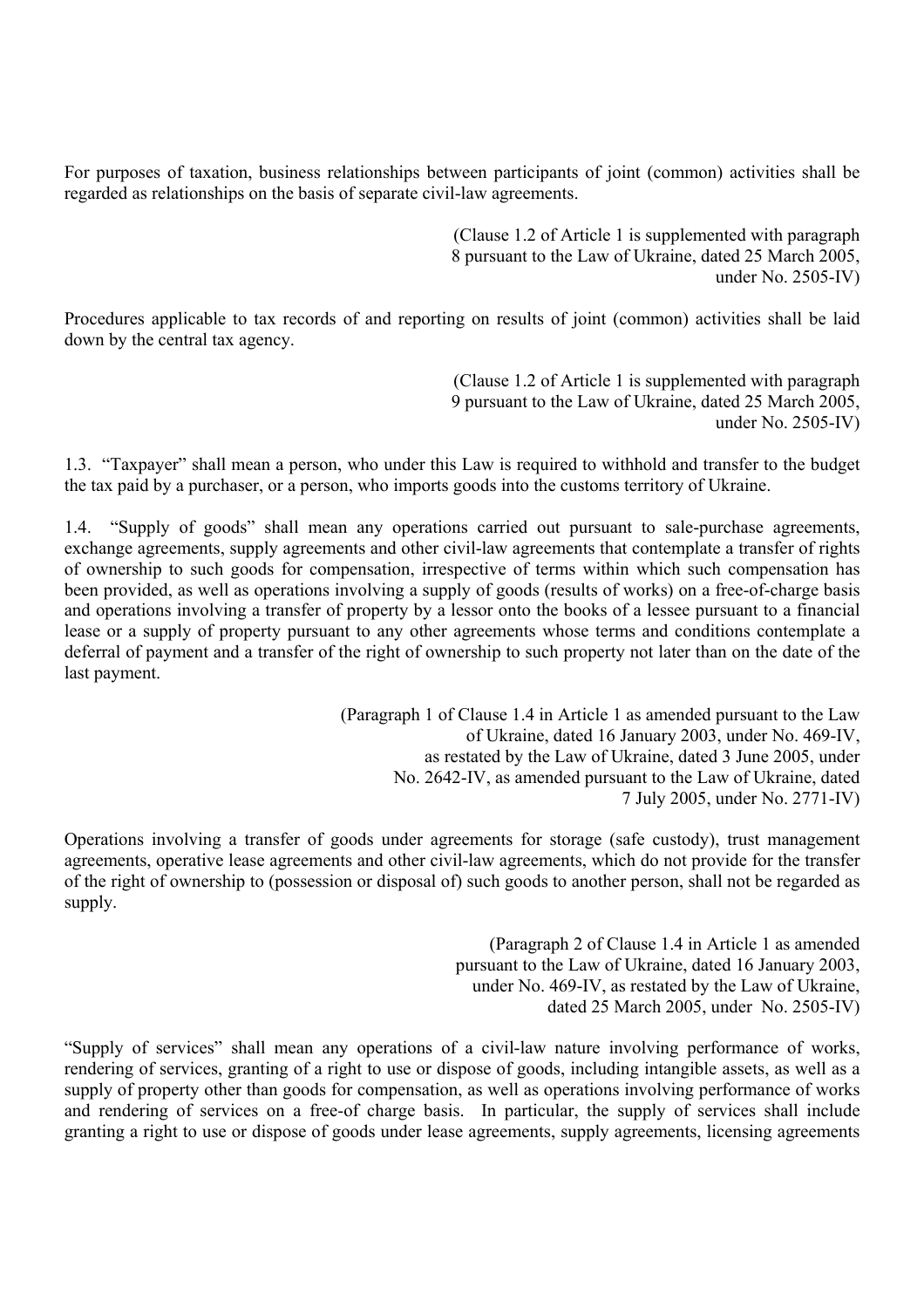or via other methods of transferring a right to a patent, copyright, a trademark and other intellectual property rights, including industrial property rights.

> (Paragraph 3 of Clause 1.4 in Article 1 as restated by the Law of Ukraine, dated 25 March 2005, under No. 2505- IV, as amended pursuant to the Law of Ukraine, dated 7 July 2005, under No. 2771-IV)

> > (Clause 1.4 in Article 1 as restated by the Law of Ukraine, dated 26 September 1997, under No. 550/97-ВР)

1.5. "Accounting (tax) period" shall mean a period, for which a taxpayer is required to assess and pay the tax into the budget.

1.6. "Tax obligation" shall mean a total amount of the tax received (assessed) by the taxpayer during the accounting (tax) period, which amount has been determined pursuant to this Law.

1.7. "Tax credit" shall mean an amount, by which a taxpayer has a right to reduce the tax obligation for the accounting period, which amount has been determined pursuant to this Law.

1.8. "Budget reimbursement" shall mean an amount that is to be refunded to a taxpayer from the budget in connection with paying the tax in excess as and when provided by this Law.

1.9. "Collection of debts" shall mean a banking service concerned with collection of funds from a debtor of a client upon an instruction of such a client in payment of the debtor's debt or acceptance of promissory notes, cheques and other payment and trade documents.

1.10. "Factoring" shall mean an operation involving an assignment by the first creditor of rights to claim a third party debt to the second creditor subject to the prior or subsequent compensation of the cost of such debt to the first creditor.

1.11. "Cash method" shall mean a method of tax accounting, whereby the date, on which tax obligations arise, is determined as a date of transfer (receipt) of funds to (in) a taxpayer's bank account (casher's office) or a date of receipt of other types of compensation of the cost of goods (services) supplied (or to be supplied), and the date, on which on a right to tax credit arises, is determined as a date, on which funds were written off from the taxpayer's bank account (given out of a cashier's office), or a date, on which other types of compensation of the cost of goods (services) supplied (to be supplied) to the taxpayer were provided.

> (Article 1 is supplemented with new Clause 1.11 pursuant to the Law of Ukraine, dated 25 March 2005, under No. 2505-IV)

1.12. "Duty-free shop (duty-free store)" shall mean a point of retail sale of goods (related services) that are subject to a customs regime, pursuant to which the goods (related services) not designated for consumption within the customs territory of Ukraine are imported, kept and supplied under customs control at points of entry at the customs border opened for international communication, other customs control zones specified by Ukrainian customs authorities, without collection of the import duty, this tax as well as other taxes and charges whose base of taxation is the value of such goods (related services), non-tariff regulation measures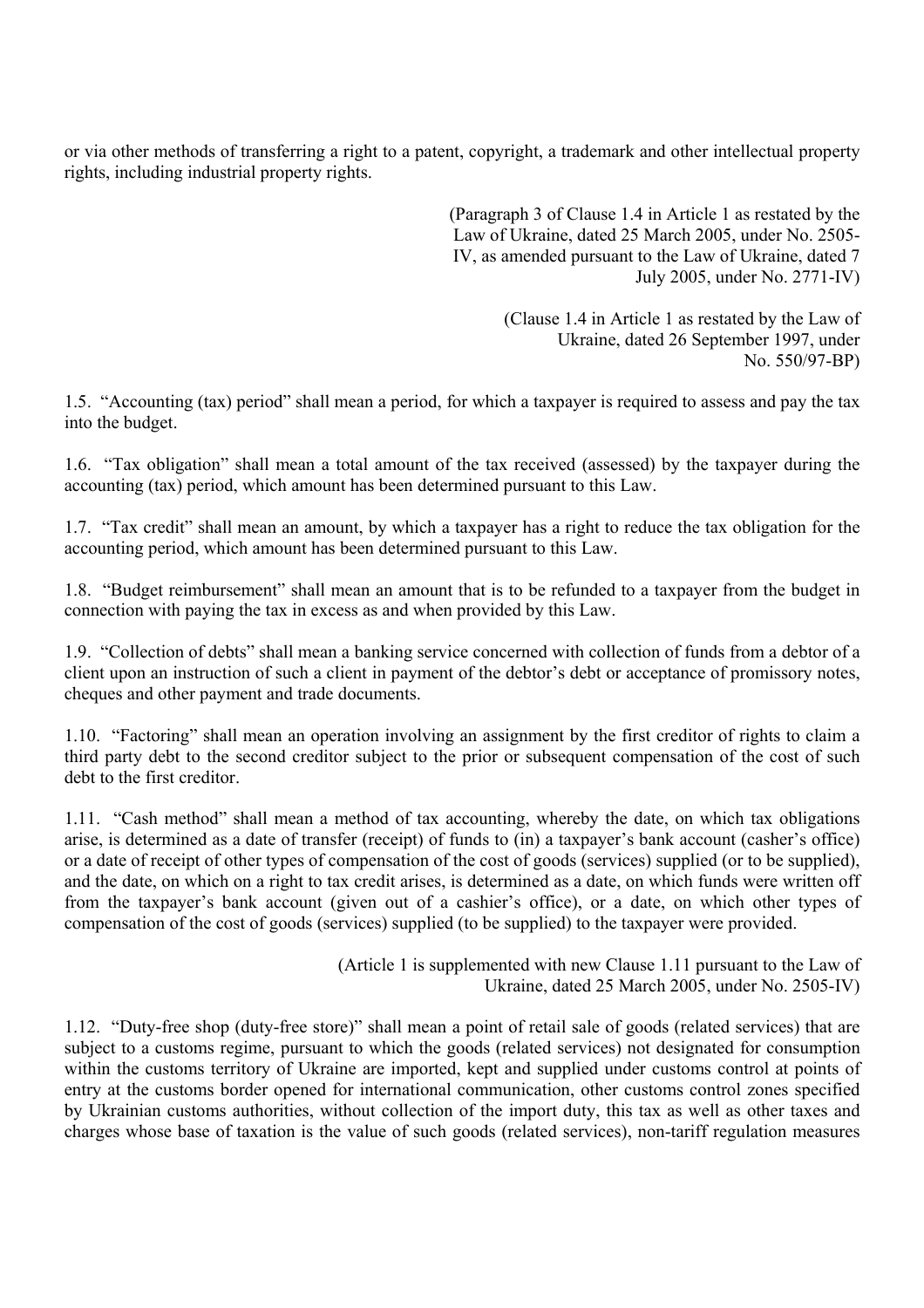and licensing of activities concerned with retail sale of goods (services related to such sale), including excisable goods.

> (Article 1 is supplemented with new Clause 1.12 pursuant to the Law of Ukraine, dated 25 March 2005, under No. 2505-IV)

1.13. Clause 1.13 in Article 1 is deleted

(Pursuant to the Law of Ukraine, dated 3 June 2005, under No. 2642-IV)

1.13.1. Sub-clause 1.13.1 of Clause 1.13 in Article 1 is deleted

(Pursuant to the Law of Ukraine, dated 3 June 2005, under No. 2642-IV)

1.13.2. Sub-clause 1.13.2 of Clause 1.13 in Article 1 is deleted

(Pursuant to the Law of Ukraine, dated 3 June 2005, under No. 2642-IV)

1.13.3. Sub-clause 1.13.3 of Clause 1.13 in Article 1 is deleted

(Pursuant to the Law of Ukraine, dated 3 June 2005, under No. 2642-IV)

1.13.4. Sub-clause 1.13.4 of Clause 1.13 in Article 1 is deleted

(Pursuant to the Law of Ukraine, dated 3 June 2005, under No. 2642-IV)

1.13.5. Sub-clause 1.13.5 of Clause 1.13 in Article 1 is deleted

(Pursuant to the Law of Ukraine, dated 3 June 2005, under No. 2642-IV)

(Article 1 is supplemented with new Clause 1.13 pursuant to the Law of Ukraine, dated 25 March 2005, under No. 2505-IV, Clause 1.13 in Article 1 was deleted pursuant to the Law of Ukraine, dated 3 June 2005, under No. 2642-IV)

1.14. "Related services" shall mean services whose cost is included into the customs value of goods that are being exported or imported pursuant to rules set out by customs law.

> (Article 1 is supplemented with new Clause 1.14 pursuant to the Law of Ukraine, dated 25 March 2005, under No. 2505-IV)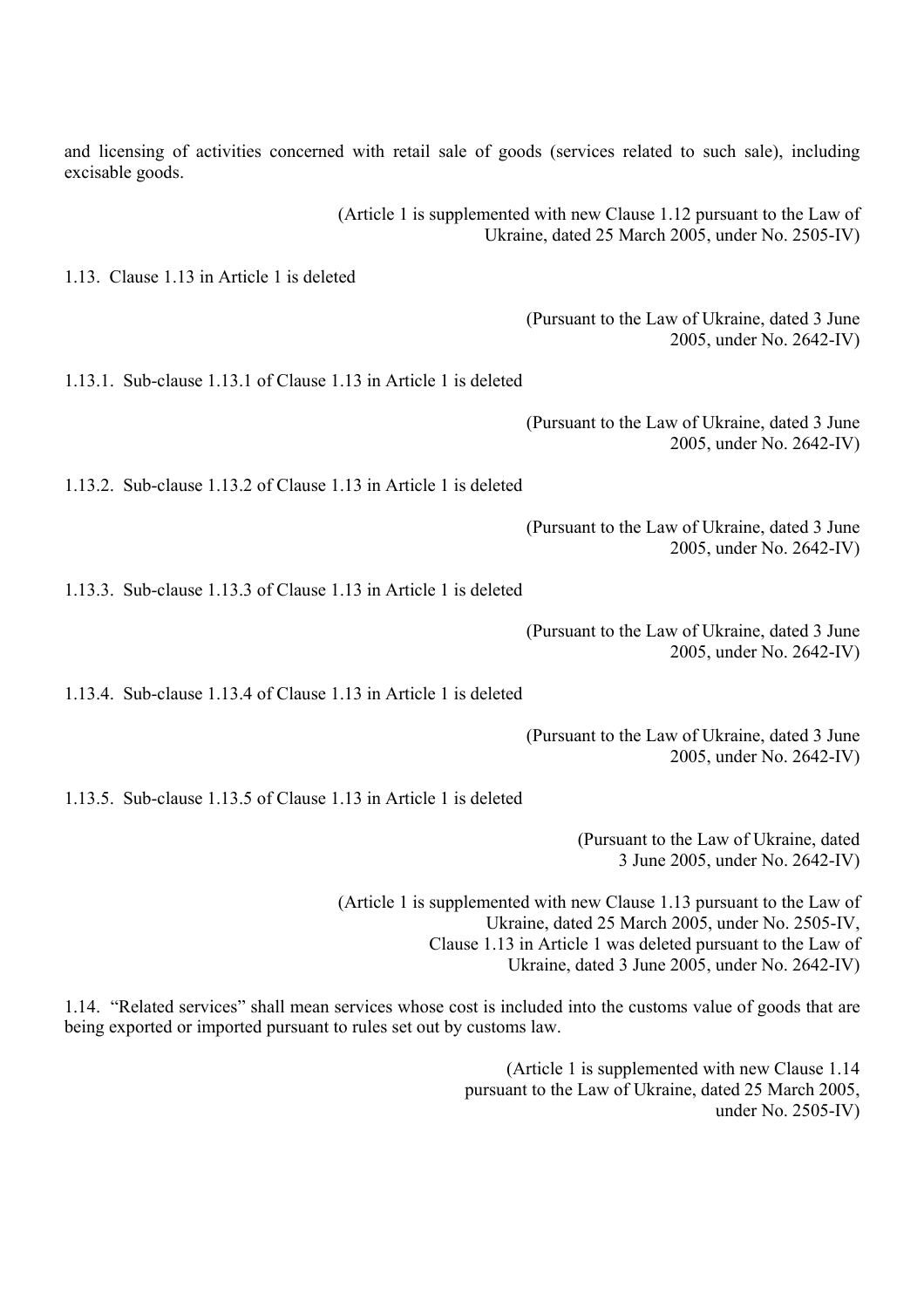1.15. Other terms shall have the meanings defined by tax laws or other laws to the extent they are not inconsistent with this Law and other tax laws.

> (Article 1 is supplemented with new Clause1.15 pursuant to the Law of Ukraine, dated 25 March 2005, under No. 2505-IV)

1.16. "Tax promissory note" shall mean a written unconditional monetary obligation of a taxpayer to pay into the budget a relevant amount of funds pursuant to procedures and within time periods specified by this Law, which obligation is confirmed by commercial banks through avals, with a promissory note being issued by the taxpayer for deferring of payment of the value added tax that is collected at the time of importation of goods into the customs territory of Ukraine.

The tax promissory note shall not be protested, the amount specified in an outstanding promissory note unpaid shall be regarded as tax arrears that shall be covered pursuant to the procedures specified by law for payment of tax debt.

> (Article 1 is supplemented with new Clause 1.16 pursuant to the Law of Ukraine, dated 25 March 2005, under No. 2505-IV, in connection with which Clauses 1.11 and 1.12 shall be regarded as Clauses 1.17 and 1.18, respectively)

1.17. Such terms as "corporate rights, related party, resident, non-resident, good will, funds, securities, derivatives, goods, dividends, interest, royalties, credit, deposits, leasing (renting), barter, goods (works, services) received free of charge, gross production (circulation) expenses, fixed assets and intangible assets subject to depreciation" shall have the meanings defined in the Law of Ukraine "On the Corporate Profit Tax".

> (Clause 1.17 in Article 1 as amended by the Laws of Ukraine, dated 2 March 2000, under No. 1523-III, dated 24 December 2002, under No. 346-IV)

1.18. "Usual prices" shall have the meaning as defined in and shall be applied in accordance with the rules set forth in Clause 1.20 in Article 1 of the Law of Ukraine "On the Corporate Profit Tax".

> (Article 1 is supplemented with Clause 1.18 pursuant to the Law of Ukraine, dated 24 December 2002, under No. 346-IV)

## **Article 2. Taxpayers**

Taxpayers shall be:

2.1. any person, who:

а) carries on or plans to carry on business activities and is registered at his/its discretion as a taxpayer to pay the tax hereunder;

b) is subject to the obligatory registration as a taxpayer to pay the tax hereunder;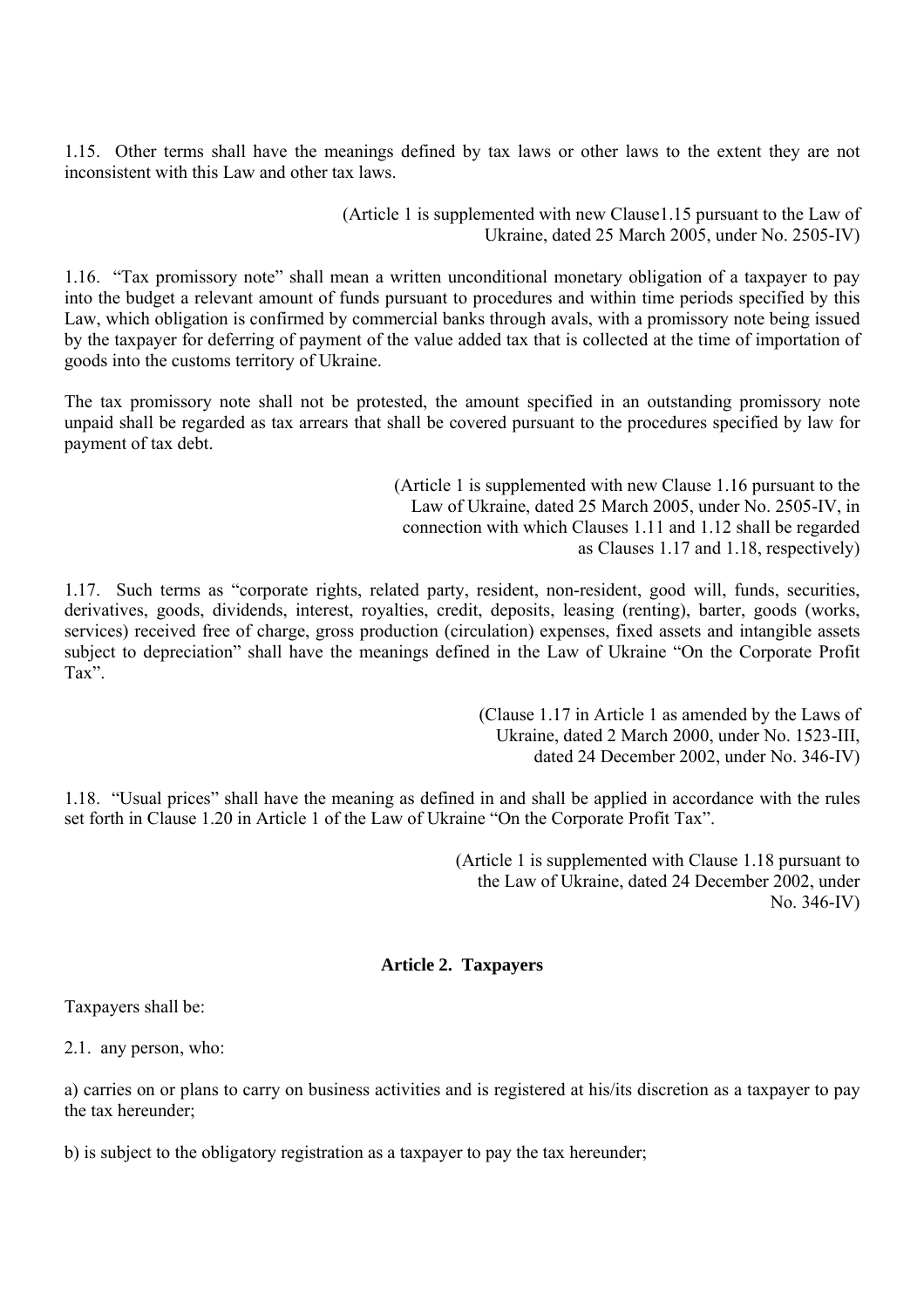c) imports goods (related services) in volumes that are subject to VAT taxation pursuant to rules set forth in this Article.

2.2. Any person, who has registered at his/its discretion as a taxpayer.

(Clause 2.2 in Article 2 as amended pursuant to the Law of Ukraine, dated 3 June 2005, under No. 2642-IV)

2.3. A person must be obligatorily registered as a taxpayer in the event that:

2.3.1. the total amount of proceeds from operations undertaken to supply goods (services), including with the use of a local or global computer network, which are subject to taxation under this Law, that has been calculated for (paid, transferred to) such a person or in payment of obligations to third parties during the last 12 calendar months, exceeds in aggregate UAH 300,000 (excluding the value added tax).

> (Sub-clause 2.3.1 of Clause 2.3 in Article 2 as amended pursuant to the Law of Ukraine, dated 3 June 2005, under No. 2642-IV)

2.3.2. A person, who is authorized to pay consolidated tax assessable on objects of taxation that arise as a result of supply of services by railway enterprises in connection with their principal business and by communications enterprises subordinated to the taxpayer pursuant to the procedures specified by the Cabinet of Ministers of Ukraine.

2.3.3. A person, who supplies goods (services) within the customs territory of Ukraine with the use of the global or local computer networks, in which case a non-resident person may carry on such activity only through its permanent establishment registered in the territory of Ukraine.

2.3.4. A person, who carries out operations involving sales of seized property, irrespective of whether or not such person achieves the total amount of operations involving the supply of goods (services) as is indicated in Sub-clause 2.3.1 in Clause 2.3 of this Article, as well as irrespective of which regime of taxation is used by such a person pursuant to law.

2.4. Any person, who imports (for natural persons – brings (sends over)) goods (related services) into Ukraine's customs territory for their use or consumption within the customs territory of Ukraine, irrespective of which regime of taxation is used by such a person pursuant to law, except for natural persons not registered as taxpayers, who bring (send over) goods (items) in their accompanying luggage or receive them as mailings as part of non-trading circulation in volumes that are not subject to taxation pursuant to customs law (except for importation by such natural persons of motor vehicles or spare parts for them), and nonresidents who send mail in accordance with rules of the Universal Postal Union into the customs territory of Ukraine, and recipients of such mail.

In the event that natural persons, who are not registered as taxpayer to pay the tax hereunder, bring (send over) goods (items) in volumes that exceed the amount of non-trading circulation as is subject taxation, such persons shall pay the value added tax at the time such goods (items) cross of the customs border of Ukraine without registration based on the customs value of goods (items), which exceed the amount of non-trading circulation.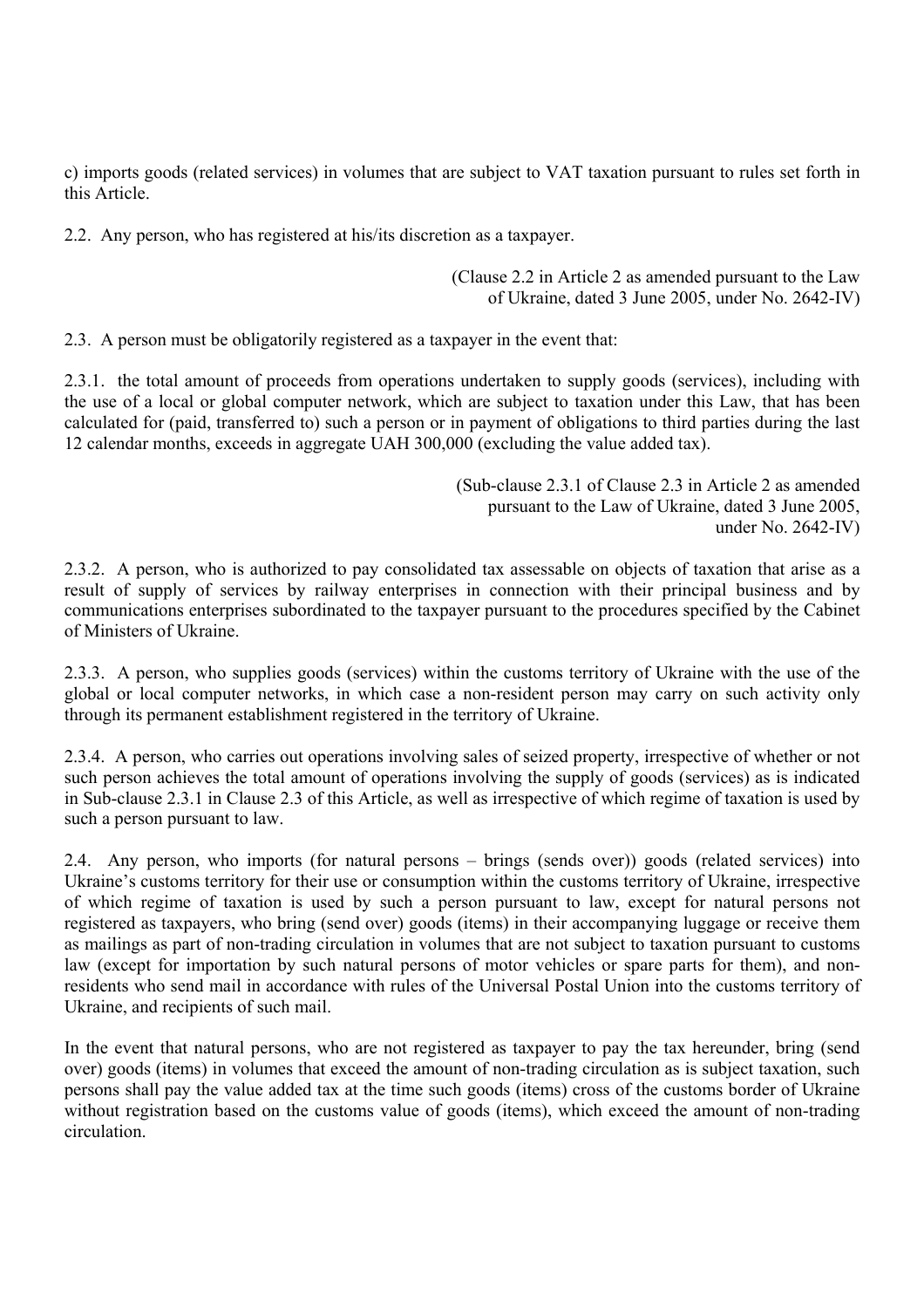# **Article 3. Objects of Taxation and Operations not subject to Taxation**

3.1. The object of taxation shall be operations carried out by taxpayers involving:

3.1.1. supply of goods and services, where the locality, wherein such services are provided, is in the customs territory of Ukraine, including operations involving a transfer of the right of ownership to pledged property to the lender (creditor) for covering the borrower's debt, as well as operations involving a transfer of property under a financial lease to the lessee for use;

3.1.2. importation of goods (related services) under the customs regime of importation or re-importation (hereinafter referred to, as "importation").

For taxation purposes, the following shall be also regarded as importation:

importation from outside Ukraine' customs border into Ukraine's customs territory of goods (related services) under lease (renting) agreements (including in the event of returning of leased property to a resident lessor or any other person upon an instruction of such a lessor), pledge agreements and other agreements that do not contemplate a transfer of the right of ownership to such goods (property) or provide for their exchange for corporate rights or securities, including situations when such importation is related to the returning of goods in connection with termination of the said agreements;

supply of goods from the territory of duty-free stores into the customs territory of Ukraine for their free circulation (except for the territory of other duty-free stores);

supply of processed products (finished products) covered by the customs regime of processing in Ukraine's customs territory into Ukraine's customs territory for their free circulation;

in such other instances as are specified by the Customs Code of Ukraine;

3.1.3. exportation of goods (related services) in the customs regime of exportation or re-exportation (hereinafter referred to, as "exportation"), supplying of transport services concerned with carriage of passengers, baggage (cargo) and freight outside the State border of Ukraine.

> (Paragraph 1 of Sub-clause 3.1.3 of Clause 3.1 as amended pursuant to the Law of Ukraine, dated 7 July 2005, under No. 2771-IV)

For taxation purposes, the following shall be also regarded as exportation of goods:

exportation of goods (related services) outside the customs border of Ukraine under financial lease (renting) agreements (including in cases when property under a financial lease is returned to a non-resident lessor or any other person upon an instruction of such a lessor), pledge agreements and other agreements that do not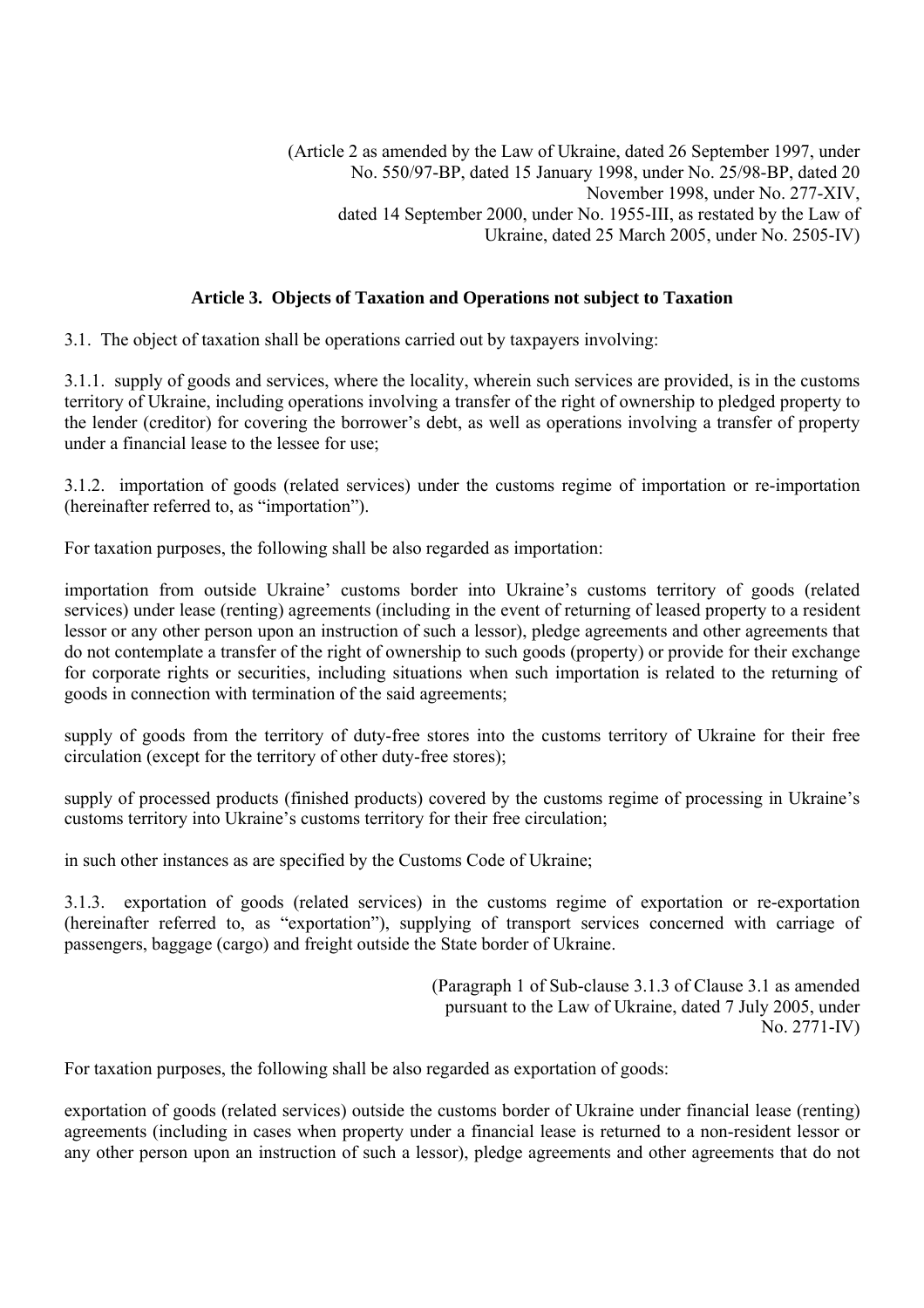contemplate a transfer of the right of ownership to such goods (property) or contemplate their exchange for corporate rights or securities, including cases when such exportation is in connection with termination of the said of agreements;

supply of goods (related services) from the customs territory of Ukraine into the territory of duty-free stores;

transfer of goods cleared under the customs regime of exportation into the customs regime of a customs warehouse for subsequent exportation of such goods from Ukraine's customs territory;

in other instances as are specified in the Customs Code of Ukraine.

(Clause 3.1 in Article 3 as amended by the Laws of Ukraine, dated 15 January 1998, under No. 25/98-ВР, dated 20 November 1998, under No. 277-XIV, dated 16 January 2003, under No. 469-IV, as restated by the Law of Ukraine, dated 25 March 2005, under No. 2505-IV)

3.2. The following operations shall not be objects of taxation:

3.2.1. issuance (issue), placement, in any forms of management and sale (repayment, redemption) for cash, of securities that are issued by business entities, the National Bank of Ukraine, the Ministry of Ukraine, local self-government bodies pursuant to law, including investment and mortgage certificates, certificates of the fund of operations with real estate, derivatives as well as corporate rights expressed in forms other that securities; exchange of the said securities and corporate rights expressed in forms other than securities for other securities; settlement and clearing, registrar and depository activities on the securities market, as well as asset management activities (including pension asset management, banking management funds), pursuant to law.

Rules set forth in this Sub-clause shall not apply to operations involving sales of travelers', bank and personal cheques, securities, settlement and payment documents, plastic (payment) cards;

> (Sub-clause 3.2.1 of Clause 3.2 in Article 3 as amended by the Laws of Ukraine, dated 15 July 99, under No. 977-XIV, dated 29 November 2001, under No. 2831-III, as restated by the Law of Ukraine, dated 25 March 2005, under No. 2505-IV)

3.2.2. transfer of property into storage (safe custody), as well as leasing (renting), except for the transfer into a financial lease;

return of property from storage (safe custody) to its owner, as well as return of property previously transferred into a lease (rent) to the lessor, except for that transferred into financial leasing;

calculation and payment of interest or commission fees as part of a rent (lease) payment under a financial lease agreement in the amount that does not exceed the double discount rate of the National Bank of Ukraine in effect on the date of calculation of such interest (commission fees) for the time period in question, which amount has been calculated on the basis of the value of the leased property provided under such a financial lease agreement; in respect of the property provided under a financial lease valued in foreign currency,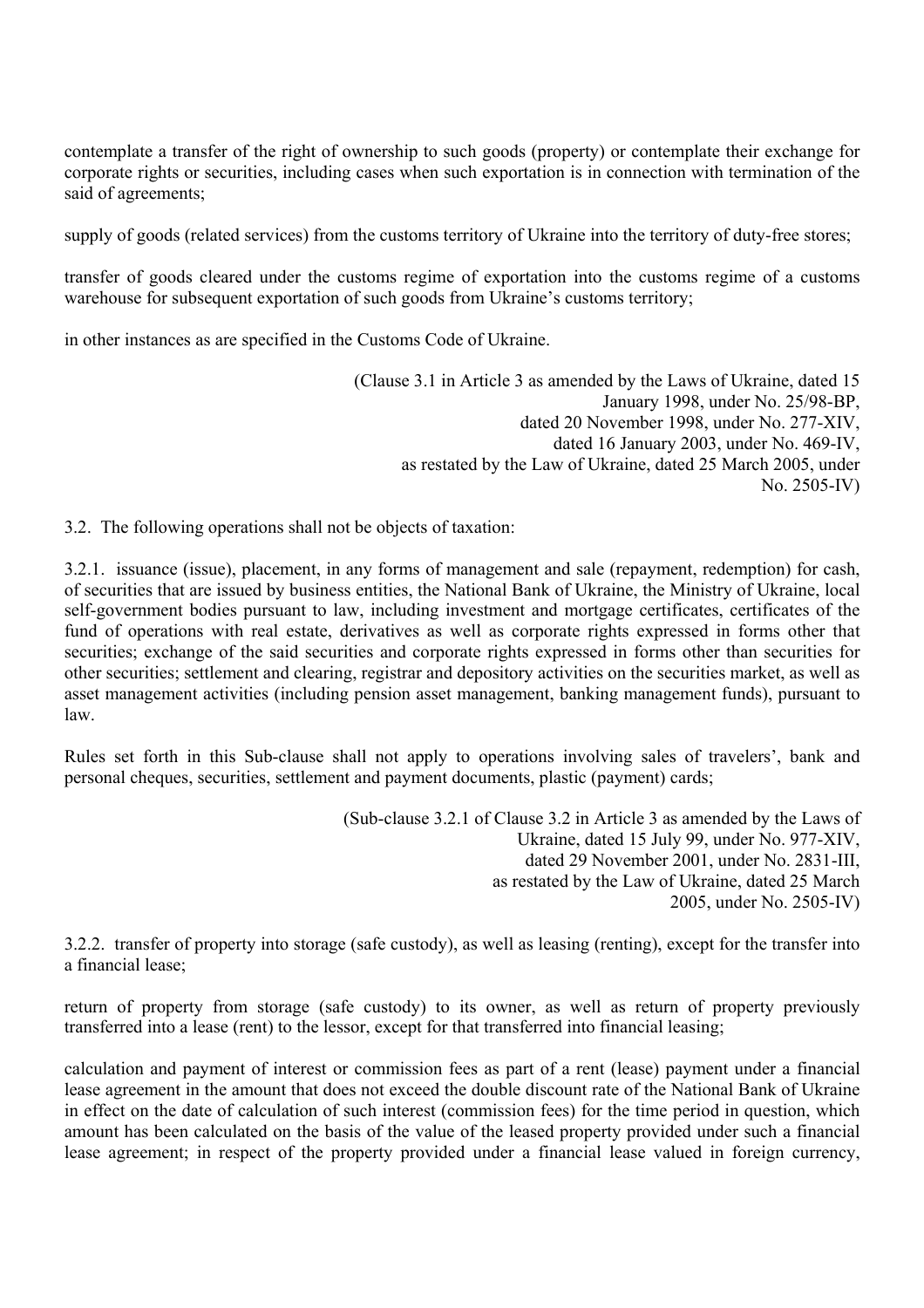interest paid shall be determined, for taxation purposes, in Ukrainian hryvnias pursuant to the exchange rate set by the National Bank on the date of the payment;

transfer of property into a pledge (mortgage) to the lender (creditor) and/or as security for another actual claim of the creditor, returning of such property from the pledge (mortgage) to its owner upon the lapse of the term of the respective agreement, if the place of such transfer (return) is within the customs territory of Ukraine;

repayment in cash of the principal amount of a consolidated mortgage debt and payment of interest calculated thereon, combination and/or purchasing (selling) of a consolidated mortgage debt, replacement of one part of the consolidated mortgage debt for another part of the consolidated mortgage debt, or returning (buy-back) of such consolidated mortgage debt by the resident or for the resident's benefit pursuant to law;

> (Sub-clause 3.2.2 of Clause 3.2 in Article 3, as amended pursuant to the Law of Ukraine, dated 16 January 2003, under No. 469-IV, as restated by the Law of Ukraine, dated 25 March 2005, under No. 2505-IV)

3.2.3. rendering of insurance, co-insurance and re-insurance services by entities that have licenses to carry out insurance activities pursuant to law, as well as insurance-related services of insurance (re-insurance) brokers and insurance agents;

rendering of mandatory social and pension insurance services, non-pension benefit services, services concerned with attraction and servicing of pension deposits;

> (Sub-clause 3.2.3 of Clause 3.2 in Article 3, as restated by the Law of Ukraine, dated 25 March 2005, under No. 2505-IV)

3.2.4. circulation of foreign currency valuables (including national and foreign currency), banking metals, banknotes and coins of the National Bank of Ukraine, except for those that are used for numismatic purposes, whose base of taxation shall be their sale price; issuance, circulation and repayment of tickets of State lotteries initiated pursuant to a license from the Ministry of Finance of Ukraine; payments of monetary winnings, monetary prizes and monetary awards; acceptance of parlays, including through an exchange of funds for tokens and other substitutes of the hryvnia designated for use in amusement machines and other gambling equipment, supply of uncancelled stamps of Ukraine, envelopes or postcards with uncancelled stamps of Ukraine, except for collection stamps, envelopes or postcards or postcards for philatelist needs whose base of taxation shall be their sale price;

> (Sub-clause 3.2.4 in Article 3, as amended pursuant to the Laws of Ukraine, dated 26 September 1997, under No. 550/97-ВР, dated 14 July 1999, under No. 932-XIV, as restated by the Law of Ukraine, dated 15 July 99, under No. 977-XIV, with amendments introduced by the Law of Ukraine, dated 21 September 2000, under No. 1969-III)

3.2.5. rendering of collection services, settlement and cash services, services with concerned with attraction, depositing and returning of funds under loan agreements, deposit agreements (including pension deposit agreements), agreements for management of funds and securities (corporate rights and derivatives), assignment, extending, management and re-assignment of financial credits, credit guarantees and bank sureties by the person that has provided such credits, guarantees or sureties;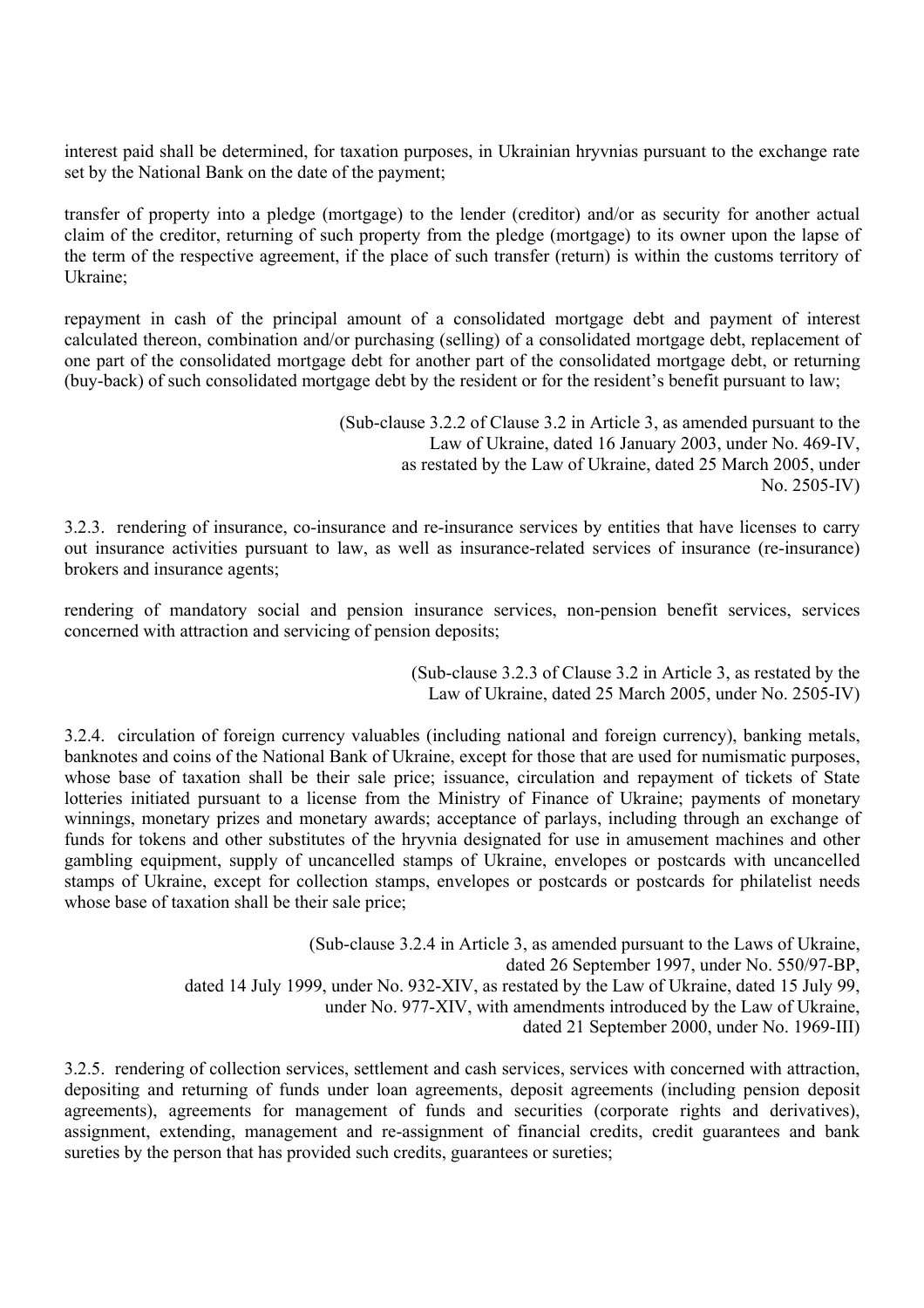(Paragraph 1 of Sub-clause 3.2.5 in Article 3, as amended pursuant to the Law of Ukraine, dated 26 September 1997, under No. 550/97-ВР, as restated by the Law of Ukraine, dated 25 March 2005, under No. 2505-IV)

trading in debt for cash or securities, except for operations involving collection of debts and factoring operations, except for factoring operations if the subject matter of a debt is foreign currency valuables, securities, including compensation documents (certificates), investment certificates, mortgage certificates with fixed returns, housing cheques, land bonds and derivatives;

> (Paragraph 2 in Sub-clause 3.2.5 of Clause 3.2 in Article 3, as amended pursuant to the Laws of Ukraine, dated 15 July 99, under No. 977-XIV, dated 25 March 2005, under No. 2505-IV)

importation of property as technical or charitable (humanitarian) assistance pursuant to the rules of international agreements of Ukraine, to whose binding force the Supreme Rada of Ukraine granted its consent, or pursuant to law;

> (Sub-clause 3.2.5 of Clause 3.2 in Article 3 is supplemented with paragraph 3 pursuant to the Law of Ukraine, dated 25 March 2005, under No. 2505-IV)

3.2.6. payment of the cost of State paid services that are provided to natural persons or legal entities by agencies of executive power and bodies of local self-government, with the requirement for receiving (supplying) such services being laid down by law, including fees for registration, licenses (permits) issued, certificates in the form of charges, State duties etc.;

3.2.7. payment in cash of salaries (other payments similar to salaries), as well as pensions, stipends, subsidies, grants out of budgets or the Pension Fund of Ukraine or national mandatory social insurance funds (except for those that are provided in kind);

payments of dividends, royalty in cash or in the form of securities, which are made by an issuer;

rendering of commission (brokerage, dealer) services concerned with trading in and/or management of securities (corporate rights), derivatives and foreign currency valuables, including any monetary payments (including commission fees) to stock or currency exchanges or over-the-counter stock trading systems or their members in connection with arranging for and trading in securities by licensed securities traders, as well as in derivatives and foreign currency valuables;

> (Sub-clause 3.2.7 of Clause 3.2 in Article 3, as amended by the Laws of Ukraine, dated 15 July 99, under No. 977-XIV, dated 2 March 2000, under No. 1523-III, as restated by the Law of Ukraine, dated 25 March 2005, under No. 2505-IV)

(The effect of the amendments introduced by the Law of Ukraine, dated 2 March 2000, under No. 1523 to Sub-clause 3.2.7 in Clause 3.2 extends onto matters and issues that have occurred since 1 October 1997, but do not entail re-assessment of tax obligations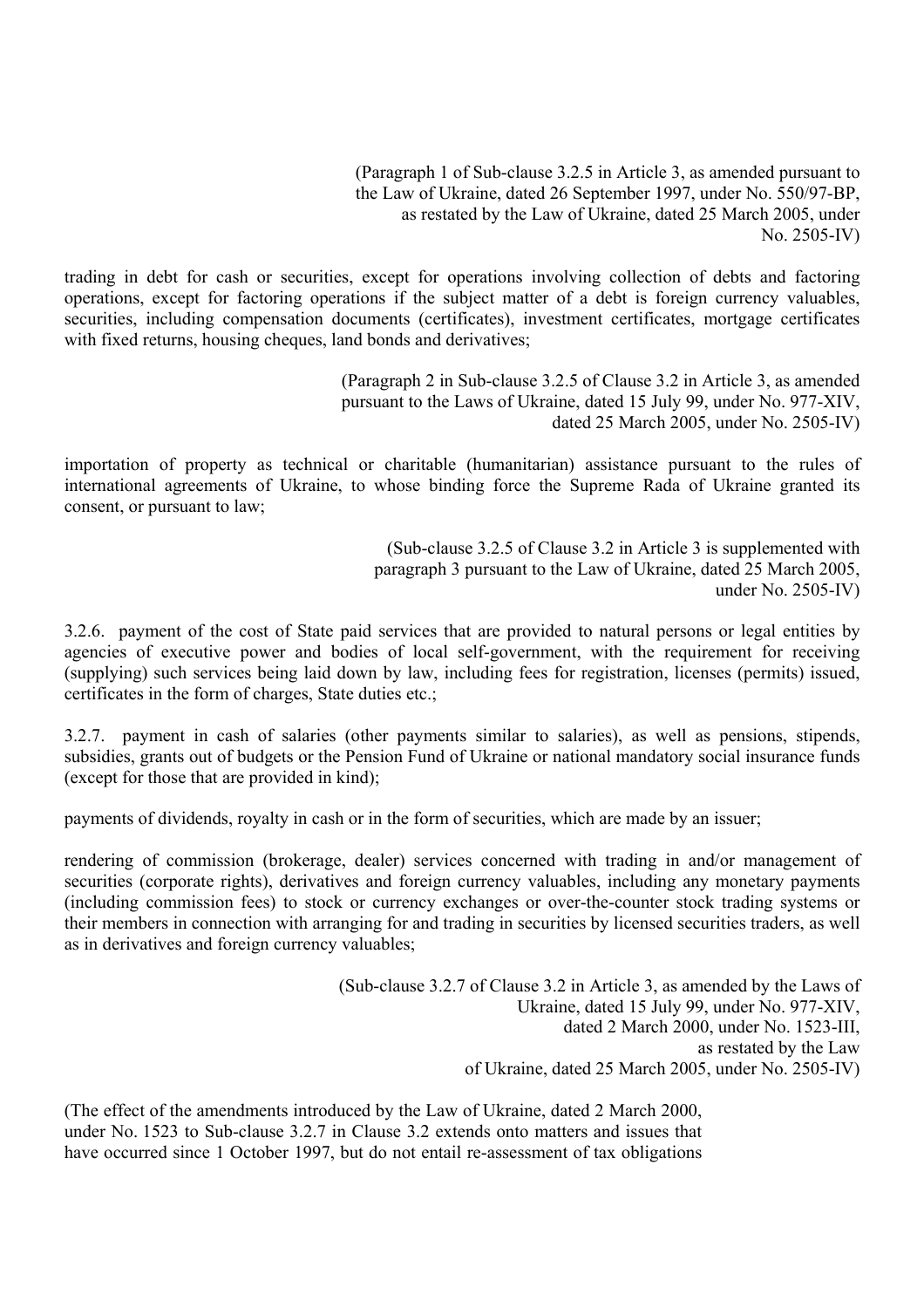or changes to transactions governed by civil law)

3.2.8. supply for consideration of aggregate gross assets of a taxpayer (taking account of the value of goodwill) to another taxpayer.

> (Paragraph 1 of Sub-clause 3.2.8 of Clause 3.2 in Article 3 with amendments introduced pursuant to the Law of Ukraine, dated 25 March 2005, under No. 2505-IV)

Paragraph 2 of Sub-clause 3.2.8 of Clause 3.2 in Article 3 is deleted

(Pursuant to the Law of Ukraine, dated 25 March 2005, under No. 2505-IV)

The supply of aggregate gross assets shall mean the supply of an enterprise as a separate ongoing concern or inclusion of gross assets of the enterprise or a part thereof into assets of another enterprise. In such case, the purchasing enterprise acquires rights and obligations (is a successor) of the enterprise selling such assets.

Paragraph 4 of Sub-clause 3.2.8 of Clause 3.2 in Article 3 is deleted

(Pursuant to the Law of Ukraine, dated 25 March 2005, under No. 2505-IV)

In the course of joint (common) activities, a transfer of goods (works, services) onto the books of the taxpayer that is empowered under the agreement to maintain records of results of such joint activities, shall be regarded as supply of such goods (works, services);

> (Sub-clause 3.2.8 of Clause 3.2 in Article 3, as restated by the Law of Ukraine, dated 15 July 99, under No. 977-XIV)

3.2.9. Sub-clause 3.2.9 of Clause 3.2 in Article 3 is deleted

(Article 3 is supplemented with sub-clause 3.2.9 pursuant to the Law of Ukraine, dated 6 September 1997, under No. 550/97-ВР, Sub-clause 3.2.9 of Clause 3.2 in Article 3 is deleted pursuant to the Law of Ukraine, dated 15 July 99, under No. 977-XIV, in connection with which sub-clause 3.2.10 shall be regarded as sub-clause 3.2.9)

3.2.9. transfer on a free-of-charge basis of property of all forms of ownership into State ownership or communal ownership of village and city communities or into their common ownership, which property is recorded on the books of one taxpayer and are transferred to the books of another taxpayer, if such operations are carried out by resolution of the Cabinet of Ministers of Ukraine, central or local agencies of executive power, bodies of local self-government passed within limits of their powers.

This provision shall apply to:

operations involving a free-of-charge transfer of items from the books of a taxpayer, whose property is in State or communal ownership, to the books of another legal entity, whose property is respectively in State or communal ownership;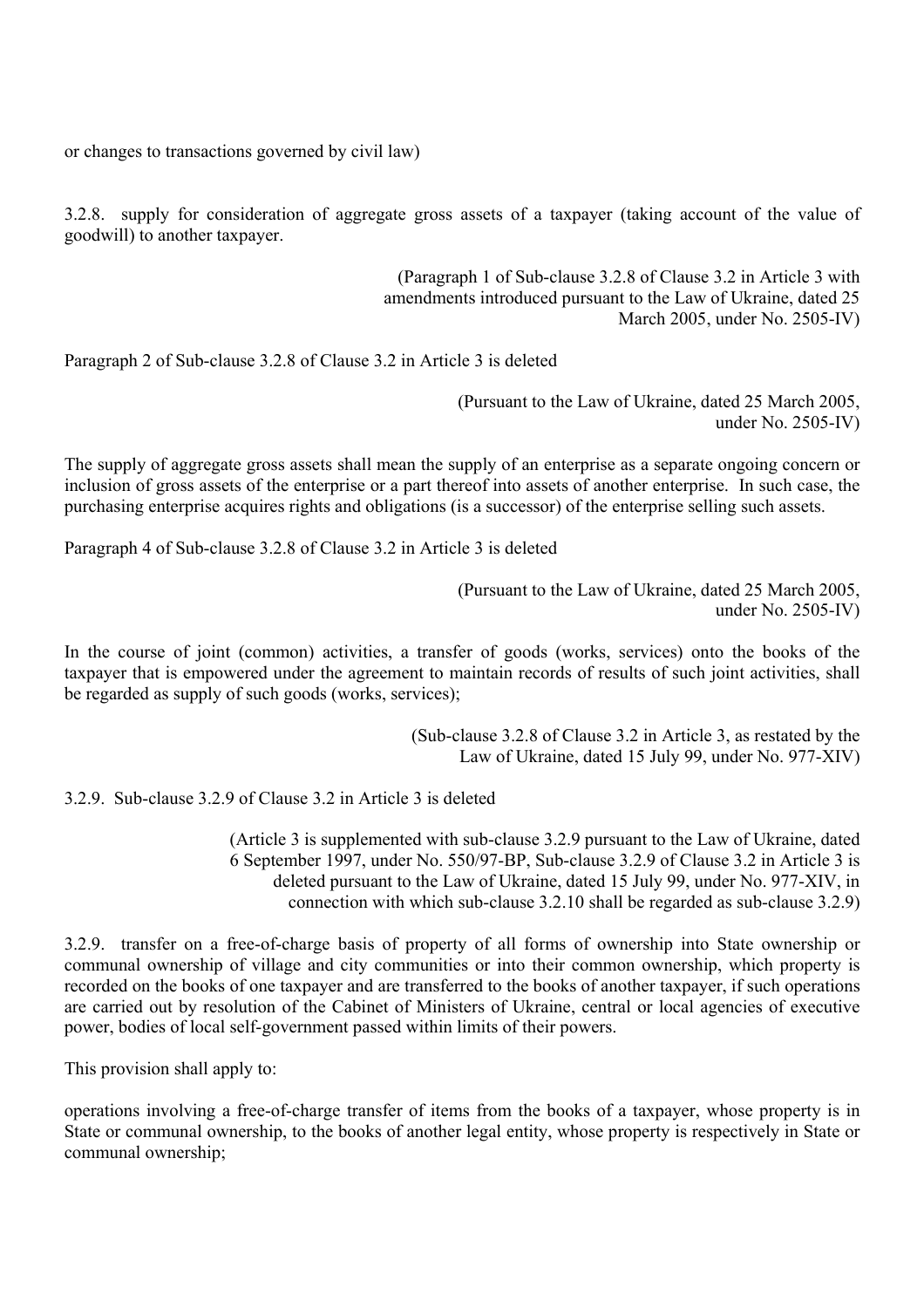operations involving a free-of-charge transfer of non-privatized housing (including common-use space and buildings and structures adjacent to housing), as well as objects of social infrastructure (including objects whose construction is not completed) from the books of a taxpayer to the books of a legal entity, whose property is in State or communal ownership, or directly to the balance sheet of the relevant local Rada.

For purposes of this Sub-clause, objects of social infrastructure shall mean:

kindergartens, secondary schools, secondary vocational schools, children's musical and art schools;

health care institutions, medical check-up points, points of prophylaxis and assistance to employees;

sport halls and playgrounds, stadiums, children's recreational camps;

culture clubs and centers;

libraries and library collectors;

utilities, including networks of supply of electricity, gas, heat, water and water discharge outlet; buildings and structures designated for their servicing (boiler-rooms, boiler-houses, sewage and water-supply facilities, collectors and their equipment);

fire stations and fire-fighting machinery and equipment;

(Article 3 is supplemented with Sub-clause 3.2.9 pursuant to the Law of Ukraine, dated 4 March 1998, under No. 169/98-ВР, Sub-clause 3.2.9 of Clause 3.2 in Article 3, as restated by the Law of Ukraine, dated 6 October 1998, under No. 163-XIV, as amended pursuant to the Law of Ukraine, dated 15 July 99, under N977- XIV, as restated by the Laws of Ukraine, dated 21 December 1999, under No. 1330-XIV, dated 29 June 2004, under No. 1924-IV)

3.2.10. supply of paid services in the area of out-of-school education by an out-of-school educational institution to students, pupils and attendees.

> (Article 3 is supplemented with sub-clause 3.2.10 pursuant to the Law of Ukraine, dated under 22 June 2000, under No. 1841- III)

3.2.11. providing by authorized banks of services concerned with trust management of banking management funds, payment of fees for management of a fund dealing with operations with real estate, for remittance of monies out of the construction financing fund to finance construction, for effectuation of payments under mortgage certificates pursuant to law.

> (Article 3 is supplemented with sub-clause 3.2.11 pursuant to the Law of Ukraine, dated 7 February 2002, under No. 3045-III)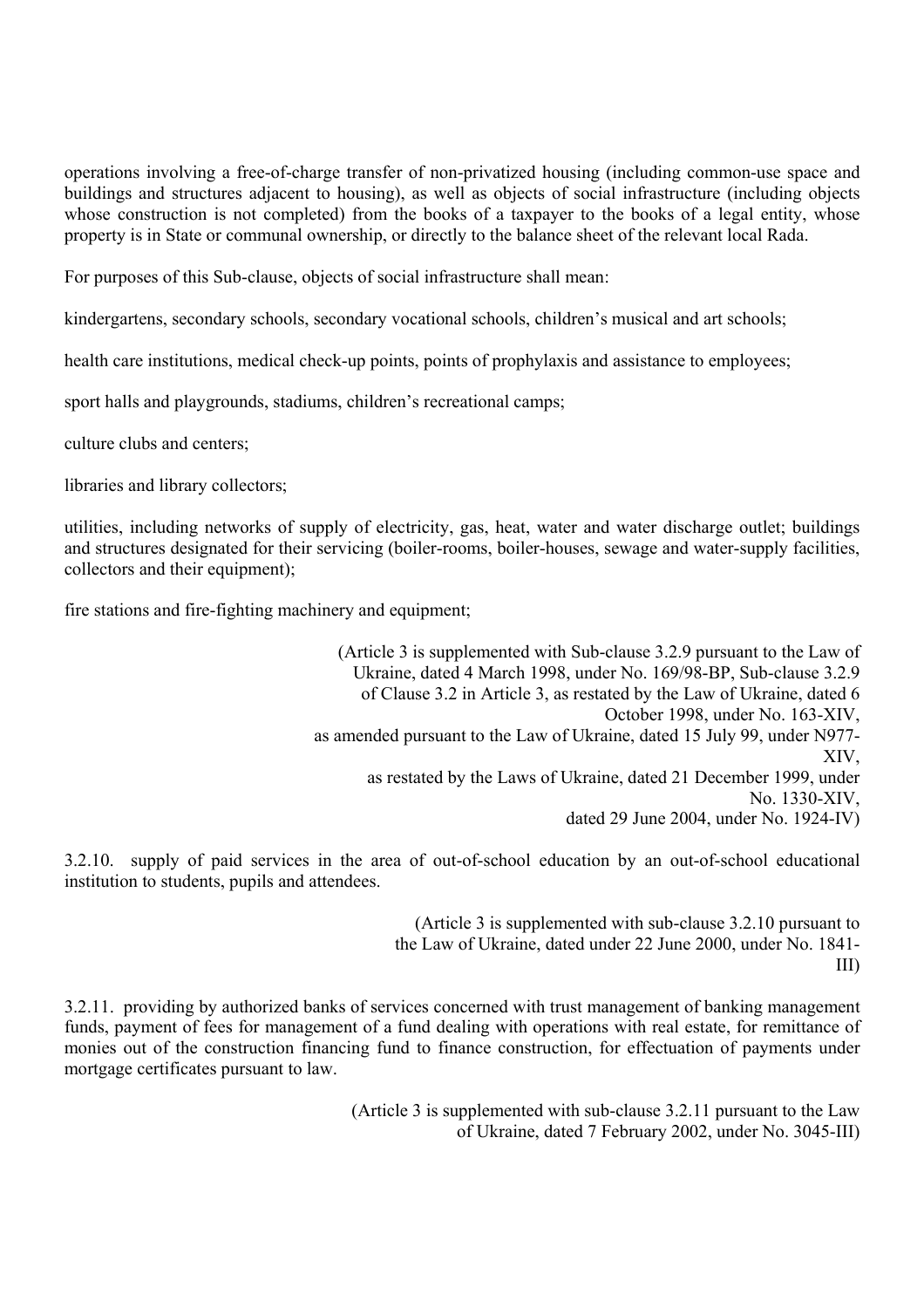(The effect of Sub-clause 3.2.11 in Clause 3.2 in Article 3 was suspended for 2004 pursuant to the Law of Ukraine, dated 27 November 2003, under No. 1344-IV)

(Sub-clause 3.2.11 of Clause 3.2 in Article 3, as restated by the Law of Ukraine, dated 25 March 2005, under No. 2505-IV)

3.2.12. payment of an arbitration fee and reimbursement for other expenses relating to resolution of a dispute by arbitration pursuant to law;

> (Clause 3.2 in Article 3 is supplemented with sub-clause 3.2.12 pursuant to the Law of Ukraine, dated 11 May 2004, under No. 1701-IV)

3.2.13. Sub-clause 3.2.13 of Clause 3.2 in Article 3 is deleted

(Clause 3.2 in Article 3 is supplemented with sub-clause 3.2.13 pursuant to the Law of Ukraine, dated 3 June 2005, under No. 2642-IV, Sub-clause 3.2.13 of Clause 3.2 in Article 3 is deleted pursuant to the Law of Ukraine, dated 7 July 2005, under No. 2771-IV)

3.2.14. rendering of agency services and services concerned with charterage of shipping by shipping agents.

(Clause 3.2 in Article 3 is supplemented with sub-clause 3.2.14 pursuant to the Law of Ukraine, dated 3 June 2005, under No. 2642-IV)

## **Article 4. Base of Taxation**

4.1. The base of taxation of operations involving a supply of goods (services) shall be determined based on their contractual price set on the basis of market prices, but not lower than usual prices, including an excise tax, import duty, other national taxes and charges (mandatory payments), pursuant to Ukrainian tax law (except for the value added tax, as well as a charge for mandatory State pension insurance, cell mobile communications services that are included into the price of goods (services)). The contractual price shall include any amounts of funds, the cost of tangible and intangible assets that are transferred to the taxpayer directly by the seller or through a third party in connection with compensation of the cost of goods (services).

In the event that the usual price for goods (services) exceeds the contractual price for such goods (services) by more than 20%, the base of taxation of an operation involving the supply of such goods (services) shall be determined on the basis of usual prices.

> (Clause 4.1 of Article 4 is supplemented with paragraph 2 pursuant to the Law of Ukraine, dated 30 November2006, under No. 398-V)

(Clause 4.1 of Article 4 as amended pursuant to the Law of Ukraine, dated 15 July 99, under No. 977-XIV)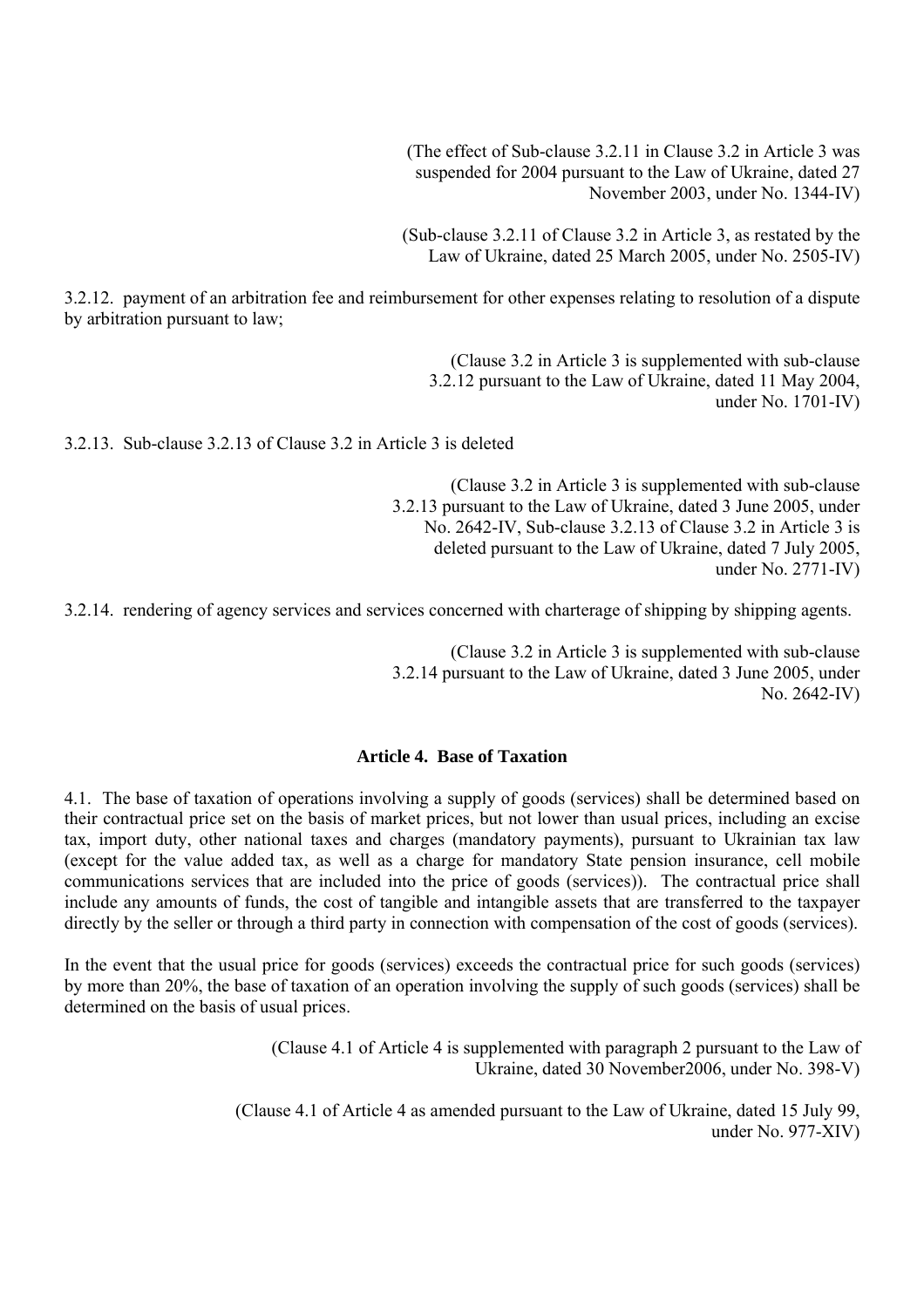(The effect of Clause 4.1 of Article 4 was suspended for 2005 pursuant to the Law of Ukraine, dated 23 December 2004, under No. 2285-IV)

(Clause 4.1 of Article 4 as restated by the Laws of Ukraine, dated 25 March 2005, under No. 2505-IV, dated 7 July 2005, under No. 2771-IV)

4.2. In the event of supply of goods (works, services) without payment or with partial payment of their cost in cash as part of barter (commodity exchange) operations, performance of operations involving a free-ofcharge transfer of goods (works, services), payments in kind as remuneration of labor to natural persons, who are employed by the taxpayer, a transfer of goods (works, services) within the balance sheet of the taxpayer for non-production use, expenses for which use are not deducted as gross expenses and are not subject to depreciation, as well as to a person related to the seller or a business entity, which is not registered as a taxpayer, the base of taxation shall be determined on the basis of the actual price of the operation, but not lower than a usual price.

### (Clause 4.2 of Article 4 as amended pursuant to the Law of Ukraine, dated 4 March 1998, under No. 169/98-ВР)

4.3. For goods, which are imported into Ukraine's customs territory by taxpayers, the basis of taxation shall be the contractual price of such goods, but not lower than their customs value as is indicated in a import customs declaration, taking account of expenses associated with transportation, loading, unloading, reloading and insurance up to the point of crossing the customs border of Ukraine, payment of brokerage, agency, commission and other fees related to importation of such goods, payment for use of intellectual property belonging to such goods, excise taxes, import duties, as well as other taxes, charges (mandatory payments), except for the value added tax, which are included into the price of the goods (works, services) pursuant to Ukrainian tax laws. The determined value shall be re-calculated in Ukrainian hryvnias pursuant to the exchange rate of the National Bank of Ukraine in effect at the end of the operating day preceding the day, on which the goods (shipment of goods) were for the first time subjected to the regime of customs control pursuant to customs law.

> (Paragraph 1 of Clause 4.3 of Article 4 with amendments introduced pursuant to the Law of Ukraine, dated 25 March 2005, under No. 2505-IV)

For services, which are supplied by residents at the place of rendering of such services within the customs territory of Ukraine, the base of taxation shall be the contractual price of such works (services), taking account of excise taxes as well as other taxes, charges (mandatory payments), except for the value added tax, which are included into the price of the supplied works (services) pursuant to Ukrainian tax laws. The determined value shall be re-calculated in Ukrainian hryvnias pursuant to the exchange rate of the National Bank of Ukraine in effect at the end of the operating day preceding the day, on which a report evidencing the fact of receipt of the services was drawn up.

> (Paragraph 2 of Clause 4.3 of Article 4 with amendments introduced pursuant to the Law of Ukraine, dated 25 March 2005, under No. 2505-IV)

4.4. For finished products, which have been made within the territory of Ukraine from give-and-take materials of a non-resident, if such products are supplied into the customs territory of Ukraine, the base of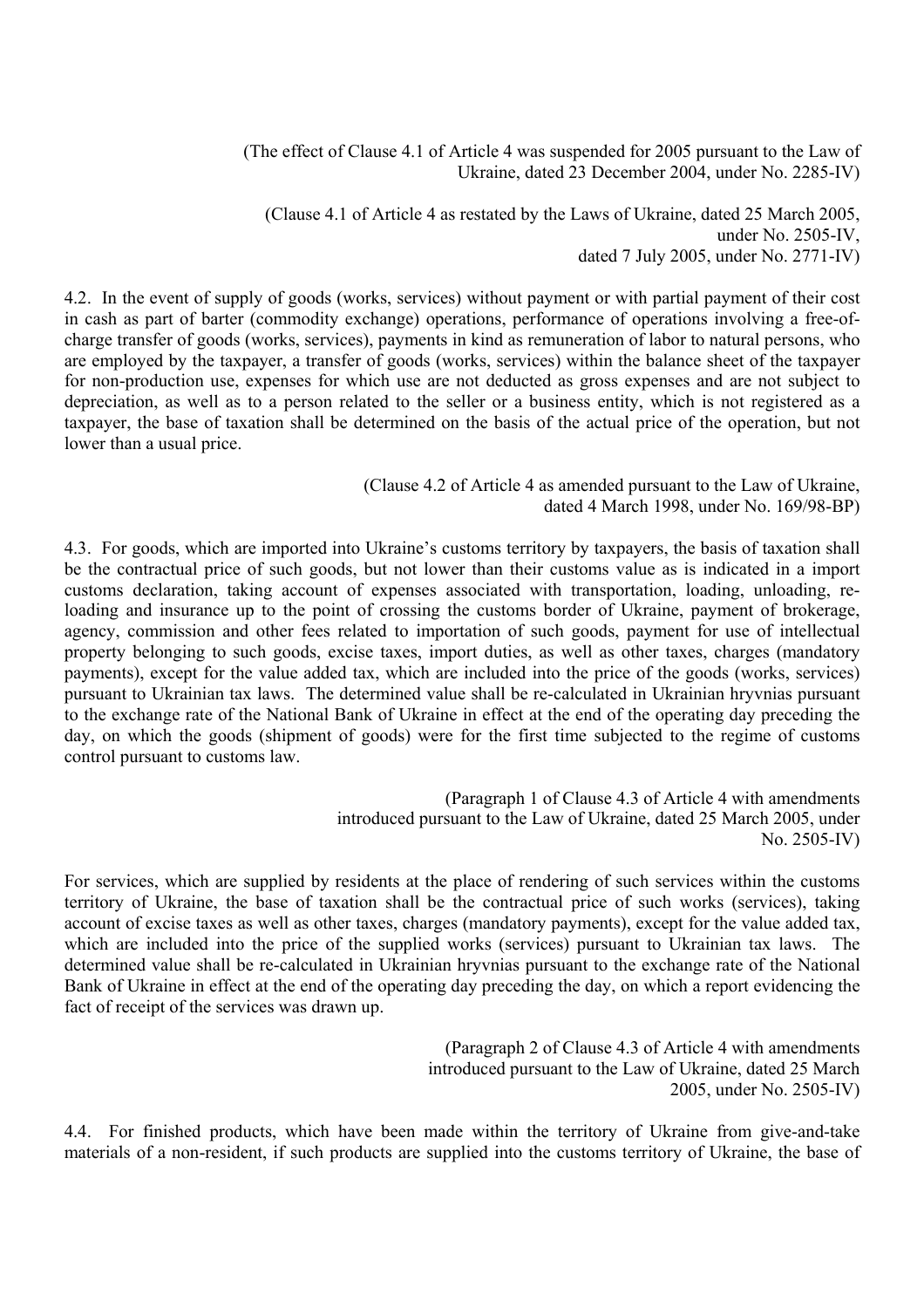taxation shall be the contractual price of such products, taking account of an excise tax, import duties, as well as other taxes, charges (mandatory payments), except for the value added tax, which are included into the price of such products pursuant to Ukrainian tax laws. The determined value shall be re-calculated in Ukrainian hryvnias pursuant to the exchange rate of the National Bank of Ukraine in effect on the date of occurrence of tax obligations. In such case, the tax shall be paid into the budget by the purchaser pursuant to the procedures contemplated for taxation of goods being imported, and the liability for payment of the tax by the purchaser of such products shall be born by the domestic processor of such products.

4.5. If following the supply of goods (services) there is any change in the amount of compensation of their value, including a revision of prices upon delivery, any re-calculation in cases of return of goods to the person that provided them, the amounts of tax obligations and tax credit of the supplier and the recipient shall be subject to relevant adjustment.

4.5.1. If as a result of such re-calculation there is a decrease of the amount of compensation for the benefit of the taxpayer that is a supplier, then:

a) the supplier shall accordingly reduce the amount of the tax obligations based on results of the tax period, during which such re-calculation was carried out, and shall send the recipient the calculation of the adjusted figure of the tax;

b) the recipient shall accordingly reduce the amount of tax credit based on results of such tax period in the event that the recipient is registered as a taxpayer on the date, on which such adjustment was carried out, and has increased its tax credit in connection with having received such goods (services).

4.5.2. If as a result of such re-calculation there is an increase of the amount of compensation for the benefit of the taxpayer that is a supplier, then:

a) the supplier shall accordingly increase the amount of tax obligations based on results of the tax period, during which such re-calculation was carried out, and shall send the recipient the calculation of the adjusted figure of the tax;

b) the recipient shall accordingly increase the amount of tax credit based on results of such tax period in the event that the recipient is registered as a taxpayer on the date, on which such re-calculation was carried.

4.5.3. It shall be permitted to reduce the amount of tax obligations of the taxpayer that is a supplier in the event of a change to the compensation of the cost of goods (services) provided to persons who were not payers of this tax on the date of the supply only:

а) in the event that earlier supplied goods are returned into the supplier's ownership, upon providing the recipient with full compensation of their cost in cash;

b) in the event that prices relating to warranty-related replacements of goods are revised.

(Clause 4.5 of Article 4 as amended pursuant to the Law of Ukraine, dated 16 January 2003, under No. 469-IV, as restated by the Law of Ukraine, dated 25 March 2005, under No. 2505-IV)

4.6. The cost of tare, which is defined as returnable (pledgeable) under terms and conditions of an agreement (contract), shall not be included into the base of taxation. In the event that within terms specified by the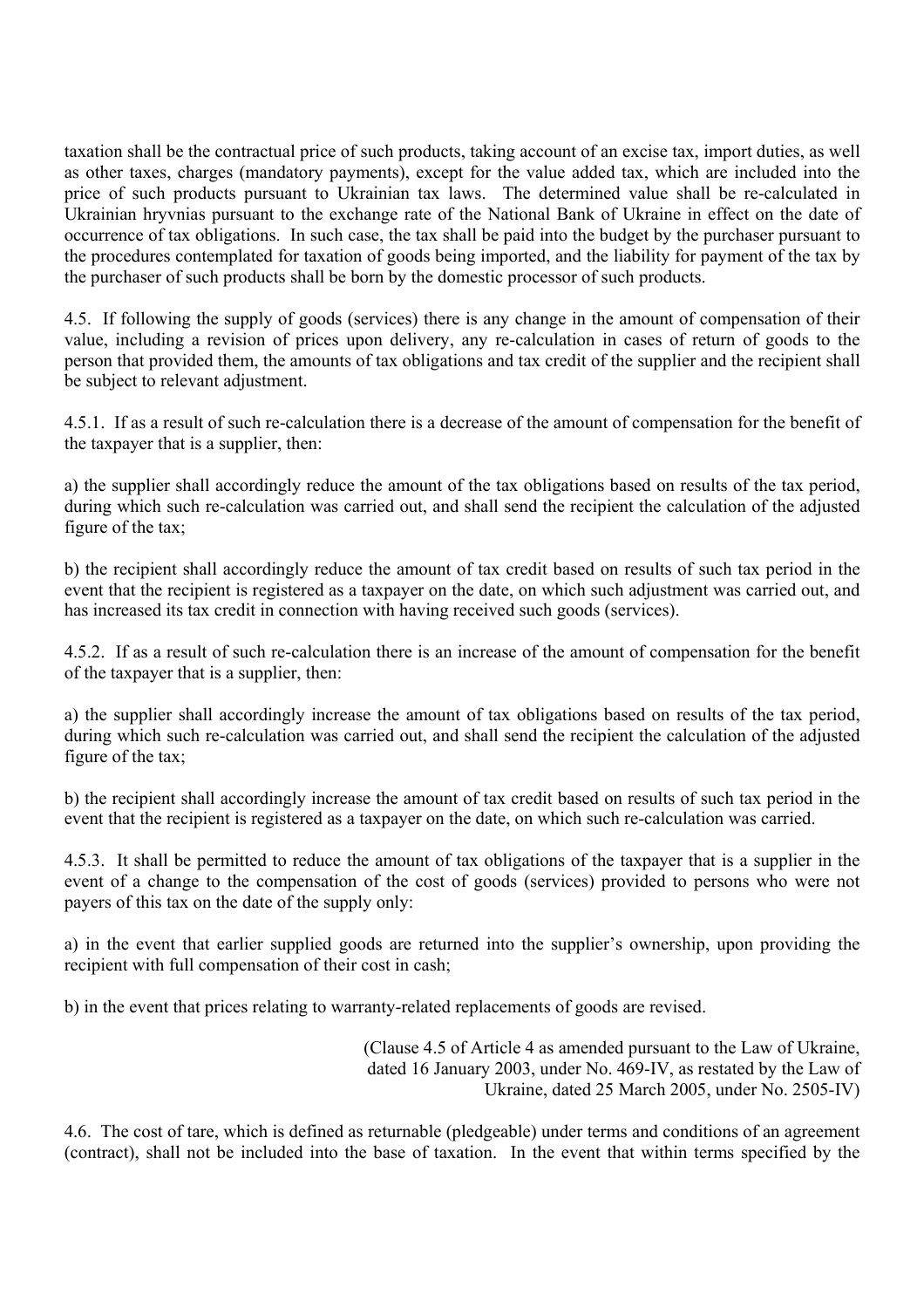Cabinet of Ministers of Ukraine, but within time periods not exceeding 12 calendar months from the date, on which returnable tare was received, such tare is not returned to the shipper, the cost of such returnable tare shall be included into the base of taxation of the recipient.

> (Clause 4.6 of Article 4 with amendments introduced pursuant to the Law of Ukraine, dated 25 March 2005, under No. 2505-IV)

4.7. If a taxpayer is engaged in the supply of consumable goods (selling under commission arrangements), which are purchased from persons who are not registered as payers of the tax, the base of taxation shall be the commission fee of such a taxpayer. Rules on selling under commission arrangements and on determining commission fees shall be laid down by the Cabinet of Ministers of Ukraine.

> (Paragraph 1 of Clause 4.7 of Article 4 with amendments introduced pursuant to the Law of Ukraine, dated 25 March 2005, under No. 2505-IV)

In cases when a taxpayer is engaged in the supply of goods received under commission (consignment) agreements, surety agreements, agency agreements, trust management agreements and other civil-law agreements, which empower such a taxpayer (hereinafter referred to, as the "commissionaire"), to supply goods on behalf of and upon an instruction by another person (hereinafter referred to, as the "principal") without transferring the right of ownership to such goods, the base of taxation shall be the sale price of these goods as is determined pursuant to the procedures specified in this Law. The date of an increase of the commissionaire's tax obligations shall be the date determined under the rules set forth in Clause 7.3 of this Law, and the date of an increase of the commissionaire's tax credit shall be the date, on which funds were transferred to the principal or on which other types of compensation of the cost of the said goods were provided to the latter. In such case, the date of the increase of the principal's tax obligations shall be the date, on which funds or other types of compensation of the cost of goods were received from the commissionaire.

In the event that a taxpayer (hereinafter referred to, as the "agent") is engaged in the purchase of goods (works, services) upon an instruction and at the cost of a third person (hereinafter referred to, as the "principal"), the date of an increase of such an agent's tax credit shall be the date of transfer of funds (delivery into management of securities, other debt-evidencing documents) for the benefit of the seller of such goods (works, services) or delivery of other types of compensation for the cost of such goods (works, services), and the date of the increase of tax obligations shall be the date of transfer of such goods (results of works, services) to the principal. In such case, the principal shall not increase its tax credit by the amount of funds (the value of securities, other debt-evidencing documents) transferred (handed) to the agent, but has a right to increase its tax credit for the tax period, in which the goods (works, services) purchased by the agent upon its instruction were received.

The said rule does not apply to operations involving exportation of used goods outside the customs territory of Ukraine or importation of used goods into the customs territory of Ukraine under the said agreements whose taxation is governed by relevant rules of this Law.

> (Clause 4.7 of Article 4 as amended by the Laws of Ukraine, dated 26 September 1997, under No. 550/97-ВР, dated 4 March 1998, under No. 169/98-ВР, as restated by the Laws of Ukraine, dated 15 July 99, under No. 977-XIV, and dated 25 March 2005, under No. 2505-IV)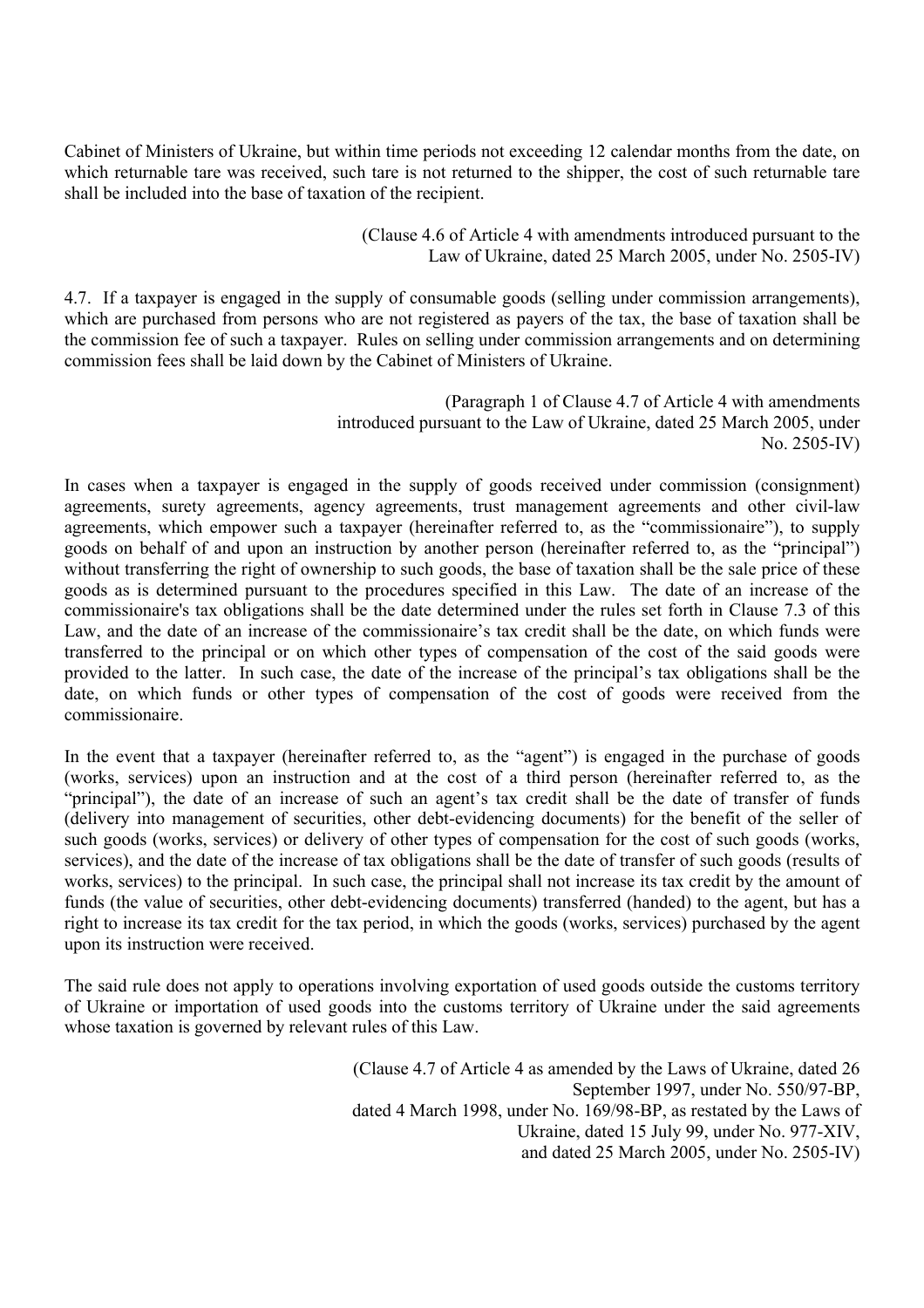4.8. In the event that a taxpayer carries out operations involving a supply of goods (services), which are the object of taxation pursuant to Clause 3.1 in Article 3 of this Law, against security of debt obligations of the purchaser provided to such a taxpayer in the form of a promissory note or a bill of exchange or other debtevidencing instruments (hereinafter referred to, as the "promissory note") issued by such a purchaser or a third party, the base of taxation shall be the contractual price of such goods (services), but not lower than usual prices, excluding discounts from or other reductions off the nominal value of such a promissory note, and under interest-bearing promissory notes – it shall be the contractual price of such goods (services), but not lower than usual prices as increased by the amount of interest payable or to be paid on the amount of the nominal value of such a promissory note.

In the event that the taxpayer makes a return delivery of goods (services) upon consent of the holder of the promissory note, instead of repayment in cash of the debt amount specified in the promissory note, the base of taxation shall be the contractual price of such goods (services), but not lower than usual prices, excluding discounts from or other reductions off the nominal value of such a promissory note, and under interestbearing promissory notes – it shall be the contractual price of such goods (services), but not lower than usual prices as increased by the amount of interest payable or to be paid on the amount of the nominal value of such a promissory note.

For purposes of taxation, pursuant to this Law the promissory notes (except for tax promissory notes) issued or received shall not be regarded as a means of payment and shall not change the amount of tax credit or tax obligations for this tax, except for tax promissory notes.

> (Article 4 is supplemented with Clause 4.8 pursuant to the Law of Ukraine, dated 15 July 99, under No. 977-XIV, Clause 4.8 of Article 4 as restated by the Law of Ukraine, dated 25 March 2005, under No. 2505-IV)

4.9. If fixed production assets or non-production assets are liquidated by an independent resolution of the taxpayer or are transferred on a free-of-charge basis to a person, who is not registered as a taxpayer, as well as in the event that fixed assets are converted to non-production assets, such liquidation, transfer on a free-ofcharge basis or conversion shall be regarded for taxation purposes as supply of such fixed production assets or non-production assets at usual prices existing on the date of such supply, and for fixed assets belonging to Group 1 – as supply at usual prices, but not lower than their balance-sheet value.

Rules set forth in this Clause shall not apply to instances when fixed production assets or non-production assets are liquidated in connection with their destruction or ruining as a result of an act of god, in other instances when such liquidation is carried out without the taxpayer's consent, including in the event of theft of fixed assets, or when the taxpayer gives to the State tax authority a relevant document confirming destruction, disassembly or transformation of a fixed asset by other methods, as a result of which the fixed asset may not be used in the future for its originally designated purpose.

If as a result of liquidation of the fixed asset there are components, parts, elements or other leftovers that have value, such components, parts, elements or other leftovers shall be liquidated pursuant to the rules set for liquidation of the fixed asset.

> (Article 4 is supplemented with Clause 4.9 pursuant to the Law of Ukraine, dated 15 July 99, under No. 977-XIV)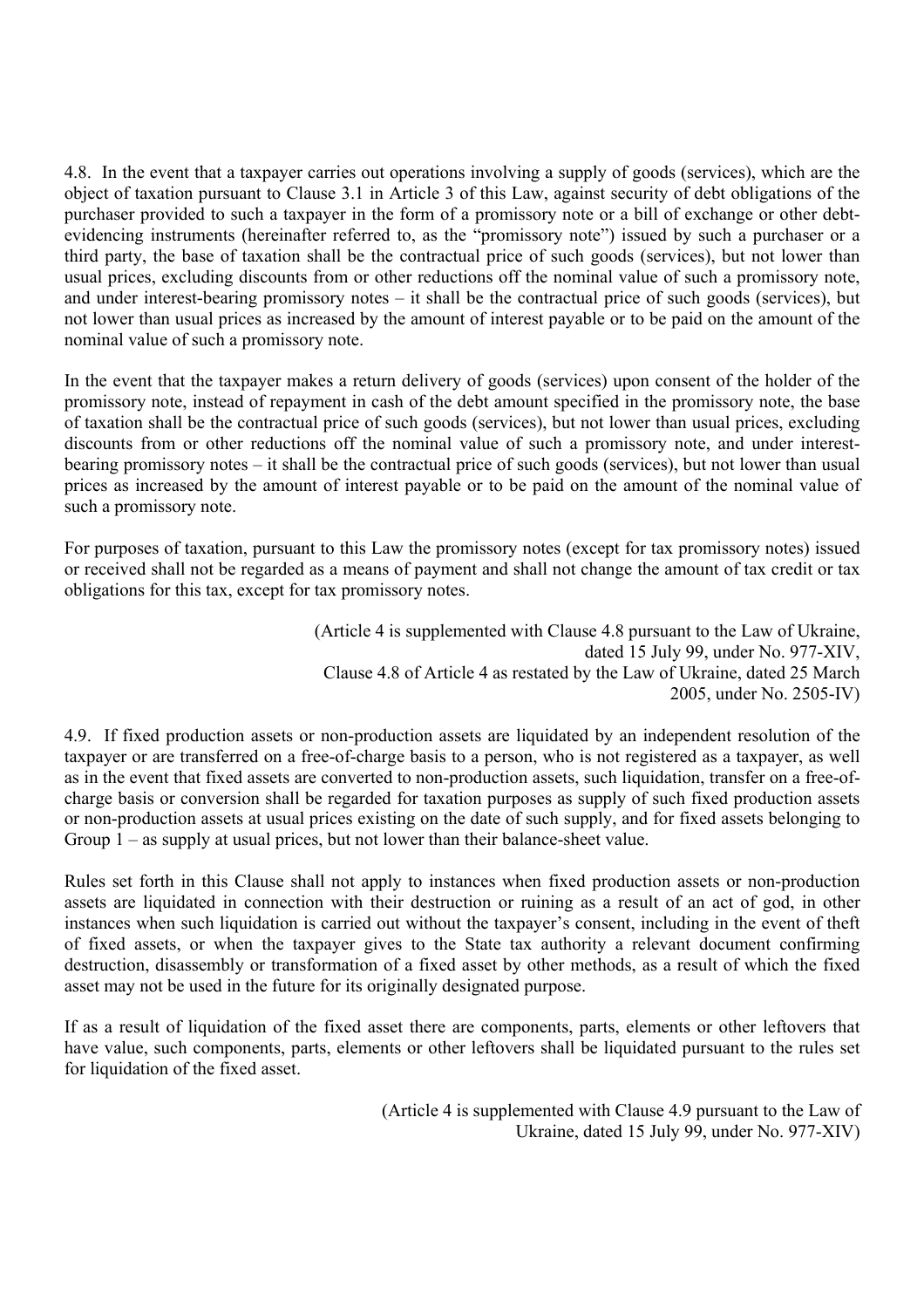4.10. In the event of rendering of services concerned with shipments (carriage) of goods (freight, passengers) in transit through the customs territory of Ukraine, the base of taxation shall be calculated proceeding from the cost of services concerned with such transit shipments (carriage) rendered within the customs territory of Ukraine (taking account of the distance from the point of first crossing the State border of Ukraine to the point of final crossing the State border of Ukraine).

> (Article 4 is supplemented with Clause 4.10 pursuant to the Law of Ukraine, dated 25 March 2005, under No. 2505-IV)

4.11. Clause 4.11 of Article 4 is deleted

(Article 4 is supplemented with Clause 4.11 pursuant to the Law of Ukraine, dated 25 March 2005, under No. 2505-IV, Clause 4.11 of Article 4 was deleted pursuant to the Law of Ukraine, dated 3 June 2005, under No. 2642-IV)

### **Article 5. Operations exempt from Taxation**

5.1. The following operations shall be exempt from taxation:

5.1.1. supply of domestic products of children's nutrition by "milk kitchen" facilities and specialized stores and points of sale that carry out functions of distribution points pursuant to the procedures and in accordance with the list of products specified by the Cabinet of Ministers of Ukraine;

5.1.2. supply of (subscription for) periodical publications of printed mass media and books, except for erotic publications, student copybooks, textbooks and training manuals of Ukrainian production, "Ukrainian language - foreign language" and "foreign language – Ukrainian language" dictionaries; delivery of periodical publications of printed mass media within the customs territory of Ukraine;

> (Sub-clause 5.1.2 of Clause 5.1 as amended pursuant to the Law of Ukraine, dated 17 February 2000, under No. 1460-III)

(The effect of Sub-clause 5.1.2 of Clause 5.1 in Article 5 was suspended for 2004 (except for operations involving supplies of student copybooks, text books and training manuals of domestic production) pursuant to the Law of Ukraine, dated 27 November 2003, under No. 1344-IV)

(The effect of Sub-clause 5.1.2 of Clause 5.1 in Article 5 is renewed in connection with amendments introduced to Clause 49 in Part 1 of Article 80 of the Law of Ukraine, dated 27 November 2003, under No. 1344-IV, pursuant to the Law of Ukraine, dated 17 June 2004, under No. 1801-IV)

> (Sub-clause 5.1.2 of Clause 5.1 in Article 5 as restated by the Law of Ukraine, dated 25 March 2005, under No. 2505-IV)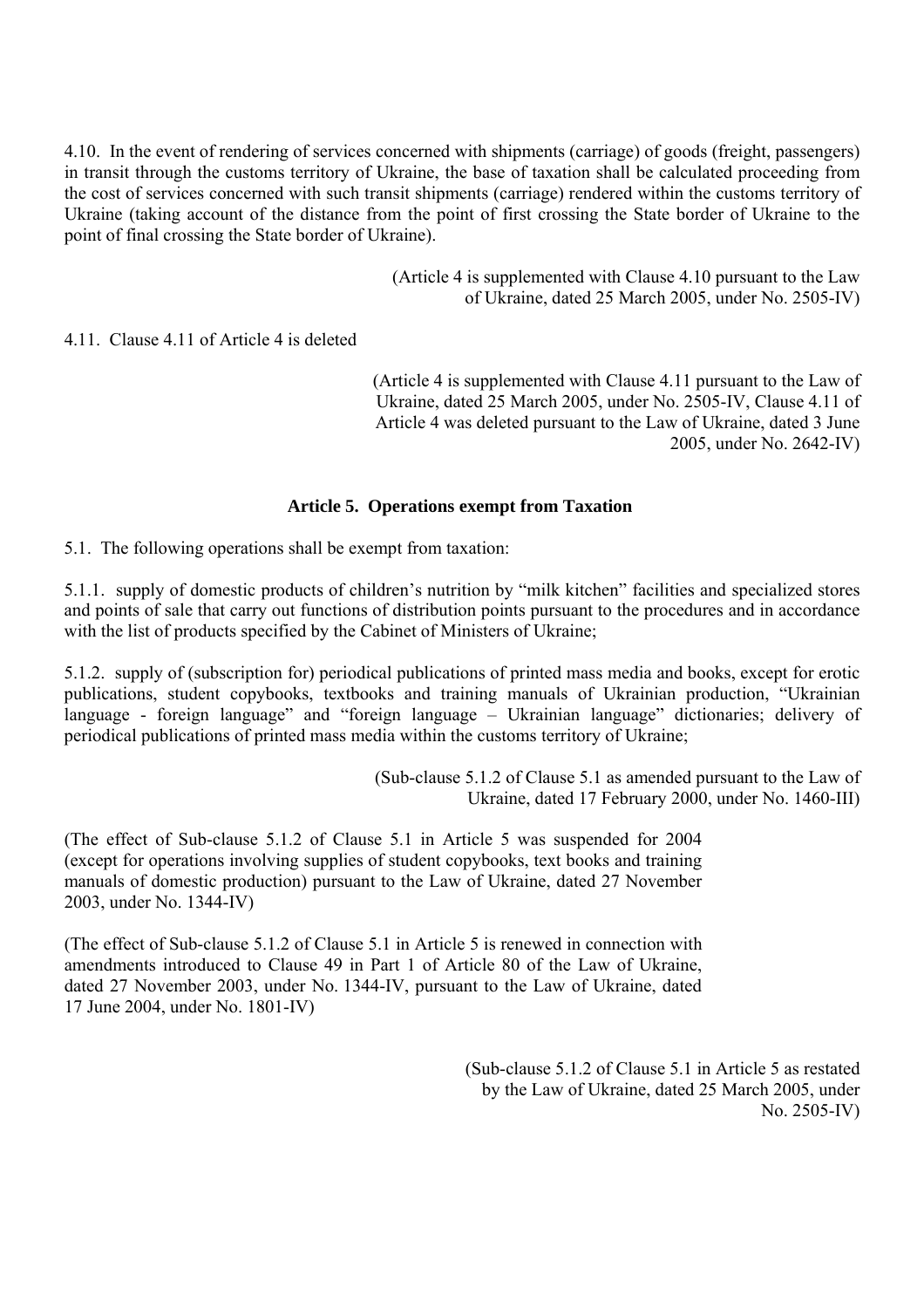5.1.3. supply of services concerned with upbringing and education of children by children's musical and art schools, schools of arts, culture centers; services concerned with pre-school upbringing, rudimentary, secondary, vocational and higher education by institutions that have a special permit (license) to supply such services, irrespective of their organizational and legal status and forms of ownership, pursuant to the list of such services specified by the Cabinet of Ministers of Ukraine, as well as services concerned with accommodation of pupils or students in boarding schools or dormitories;

> (Sub-clause 5.1.3 of Clause 5.1 in Article 5 as restated by the Law of Ukraine, dated 25 March 2005, under No. 2505-IV)

5.1.4. supply of goods of special designation for disabled persons pursuant to the list prescribed by the Cabinet of Ministers of Ukraine, the authorized agency of State executive power, including cars for disabled persons, with payments for them with monies from the State or local budgets of budgets, as well as operations involving their free of charge transfers to disabled persons in instances specified by law;

> (Sub-clause 5.1.4 of Clause 5.1 in Article 5 as restated by the Law of Ukraine, dated 14 December 2006, under No. 463-V)

5.1.5. supply of services concerned with payment and delivery of pensions from the general system of mandatory State pension insurance, non-state pension benefits, insurance payments (including annuities) under long-term life insurance agreements, payments from bank pension accounts, payments under pension deposits, as well as monetary assistance to the population that is granted out of the budget pursuant to approved social programs;

> (Sub-clause 5.1.5 of Clause 5.1 in Article 5 as restated by the Law of Ukraine, dated 25 March 2005, under No. 2505-IV)

5.1.6. supply of services concerned with registration of civil status acts by State bodies empowered to carry out such registration pursuant to law;

5.1.7. supply (including by pharmacies) of registered medical drugs and items of medical designation permitted for use in Ukraine in accordance with the list that is determined by the Cabinet of Ministers of Ukraine before the  $1<sup>st</sup>$  of September of the year preceding the year of account. If until the above date the list has not been specified, the list for the previous year shall be effective;

(The effect of Sub-clause 5.1.7 of Clause 5.1 in Article 5 was suspended for 2004 (except for the supply of medical drugs and items of medical designation permitted for use in Ukraine in accordance with the list that is specified by the Cabinet of Ministers of Ukraine), pursuant to the Law of Ukraine, dated 27 November 2003, under No. 1344-IV)

> (Sub-clause 5.1.7 of Clause 5.1 in Article 5 as restated by the Law of Ukraine, dated 25 March 2005, under No. 2505-IV)

5.1.8. supply of health care services pursuant to the list specified by the Cabinet of Ministers of Ukraine by health care institutions that have a license to supply such services, as well as supply of services by rehabilitation institutions to disabled persons and disabled children, which institutions have a license to supply such services.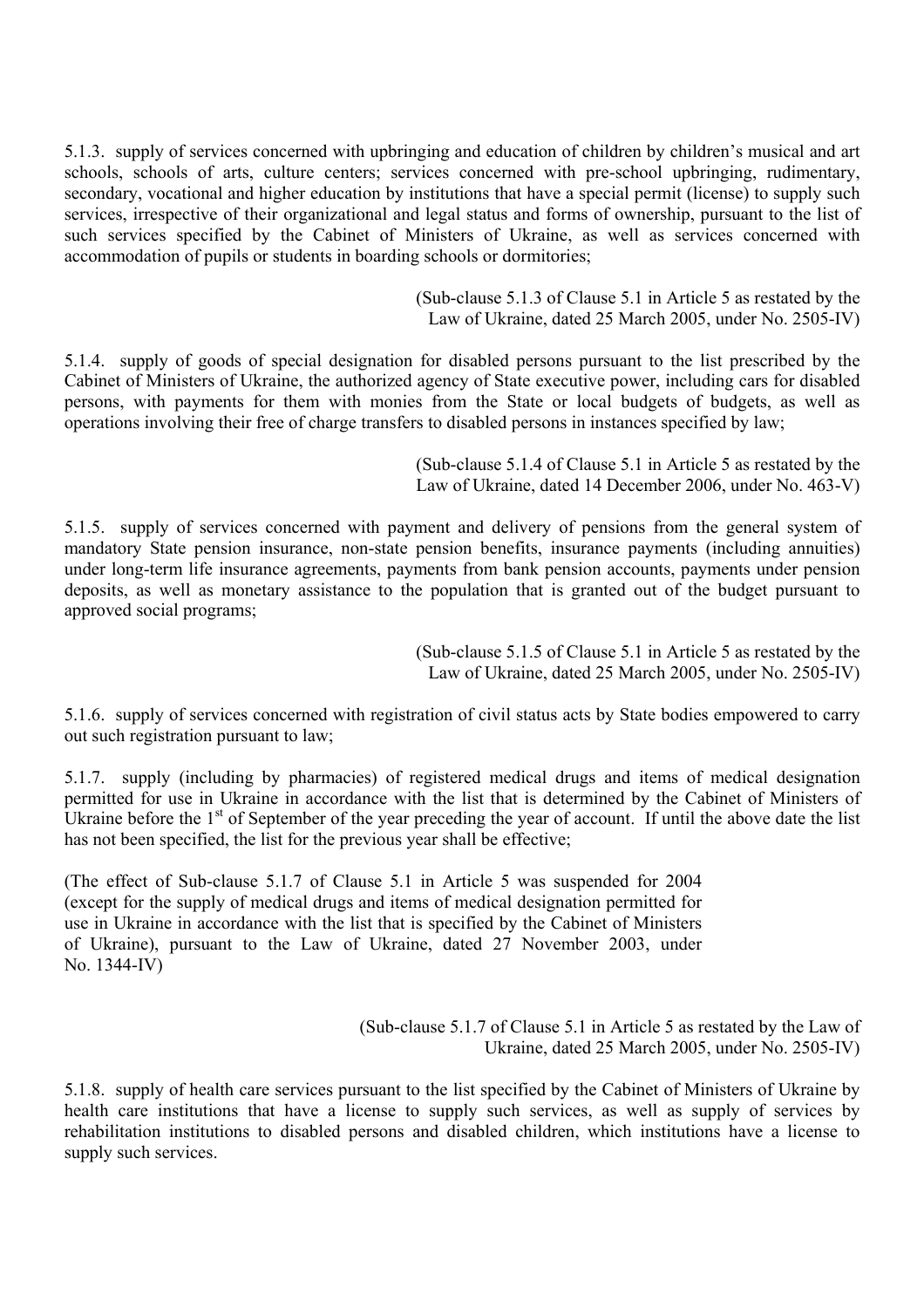(The effect of Sub-clause 5.1.8 of Clause 5.1 in Article 5 was suspended for 2004 (except for services concerned with the list that this specified by the Cabinet of Ministers of Ukraine), pursuant to the Law of Ukraine, dated 27 November 2003, under No. 1344-IV)

> (Sub-clause 5.1.8 of Clause 5.1 in Article 5 as restated by the Law of Ukraine, dated 7 July 2005, under No. 2772-IV, as amended pursuant to the Law of Ukraine, dated 19 January 2006, under No. 3370-IV)

5.1.9. supply of vouchers for resort and rehabilitation treatment and recreation in the territory of Ukraine of natural persons aged under 18 years;

> (Sub-clause 5.1.9 of Clause 5.1 in Article 5 as amended by the Laws of Ukraine, dated 7 July 1999, under No. 854-XIV, dated 2 March 2000, under No. 1523-III, dated 27 November 2003, under No. 1344-IV, dated 17 June 2004, under No. 1801-IV, as restated by the Law of Ukraine, dated 25 March 2005, under No. 2505-IV)

5.1.10. supply of the following services to the procedures and within normative limits specified by the Cabinet of Ministers of Ukraine:

keeping of children in pre-school institutions, boarding schools, receiving facilities at institutions of the Ministry of Internal Affairs of Ukraine,

keeping of persons in homes for elderly persons and disabled persons,

nutrition and sleeping accommodation for persons, who have no housing, in places specially designated for this,

nutrition for children in schools, vocational schools and for persons in health care institutions;

nutrition, providing with property, housing and other services that are provided to convicts in institutions of the penitentiary system pursuant to the list approved by the Cabinet of Ministers of Ukraine;

> (Sub-clause 5.1.10 in Article 5 is supplemented with a paragraph pursuant to the Law of Ukraine, dated 26 September 1997, under No. 550/97-ВР)

5.1.11. Sub-clause 5.1.11 of Clause 5.1 in Article 5 is deleted

(The effect of Sub-clause 5.1.11 of Clause 5.1 in Article 5 was suspended for 2004 pursuant to the Law of Ukraine, dated 27 November 2003, under No. 1344-IV)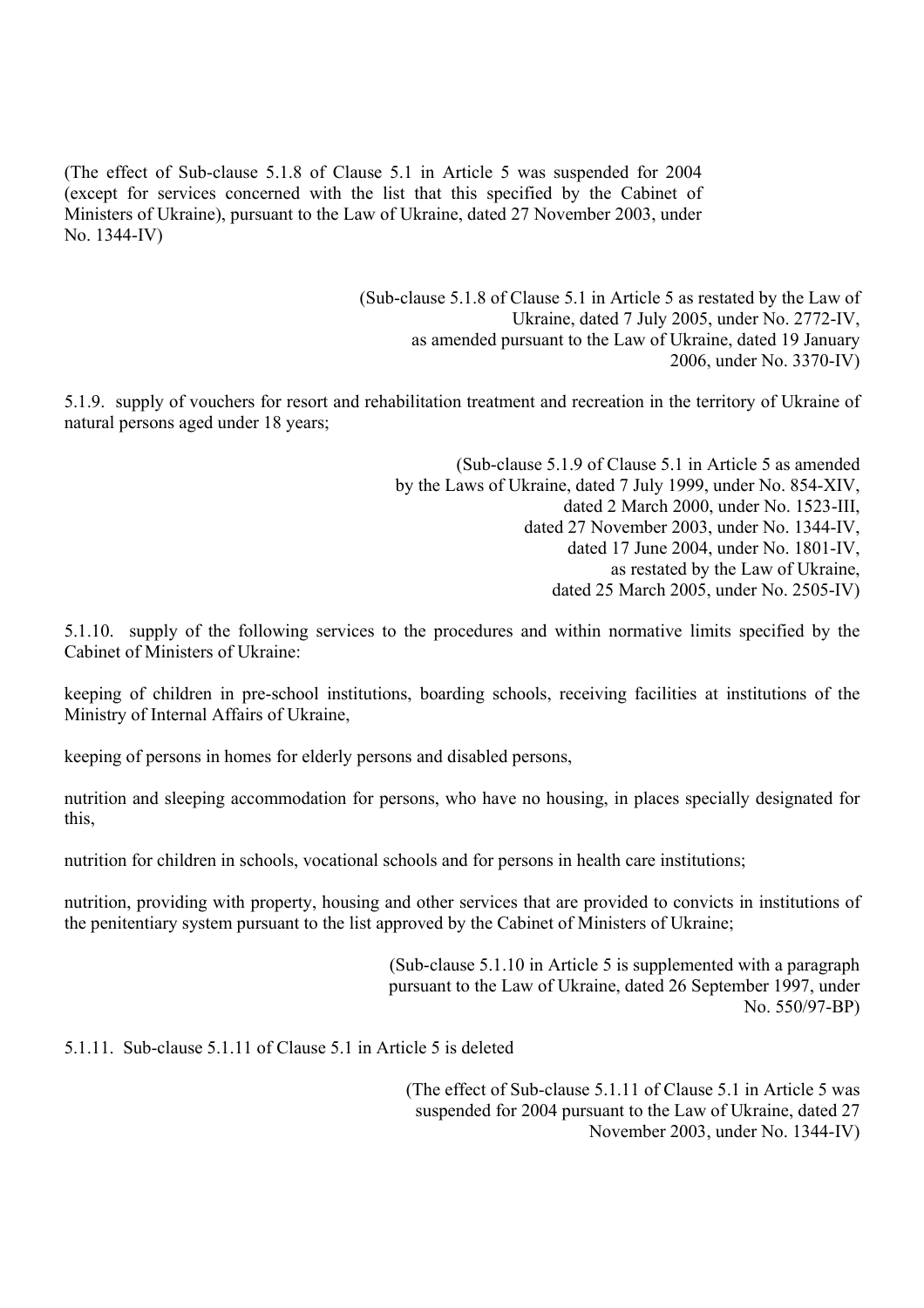(Sub-clause 5.1.11 of Clause 5.1 in Article 5 is deleted pursuant to the Law of Ukraine, dated 25 March 2005, under No. 2505- IV)

5.1.12. Sub-clause 5.1.12 of Clause 5.1 in Article 5 is deleted

(The effect of Sub-clause 5.1.12 of Clause 5.1 in Article 5 was suspended for 2004 pursuant to the Law of Ukraine, dated 27 November 2003, under No. 1344-IV)

(Sub-clause 5.1.12 of Clause 5.1 in Article 5 is deleted pursuant to the Law of Ukraine, dated 25 March 2005, under No. 2505-IV)

5.1.13. rendering of services concerned with carriage of persons by passenger transport (except for taxis) within boundaries of one town or village, rates for which carriage are governed by the body of local selfgovernment pursuant to its competence defined by law.

This exemption shall not apply to operations involving the renting of passenger transport vehicles;

(Sub-clause 5.1.13 of Clause 5.1 in Article 5 as restated by the Law of Ukraine, dated 25 March 2005, under No. 2505-IV)

5.1.14. supply of cult services and supply of items of cult designation (except for excisable goods) by religious organizations under the list specified by the Cabinet of Ministers of Ukraine;

> (Sub-clause 5.1.14 of Clause 5.1 in Article 5 with amendments introduced pursuant to the Law of Ukraine, dated 25 March 2005, under No. 2505-IV)

5.1.15. supply of burial services by any taxpayers under the list specified by the Cabinet of Ministers of Ukraine;

> (Sub-clause 5.1.15 of Clause 5.1 in Article 5 as amended pursuant to the Law of Ukraine, dated 4 March 1998, under No. 169/98-ВР)

5.1.16. transfer of seized property, found items, treasures or property declared as ownerless into State ownership.

> (Paragraph 1 of Sub-clause 5.1.16 of Clause 5.1 in Article 5 as amended pursuant to the Law of Ukraine, dated 14 December 2006, under No. 463-V)

(Sub-clause 5.1.16 of Clause 5.1 in Article 5 with amendments introduced pursuant to the Law of Ukraine, dated 25 March 2005, under No. 2505-IV)

The supply of such goods through subsequent operations shall be taxed on general grounds;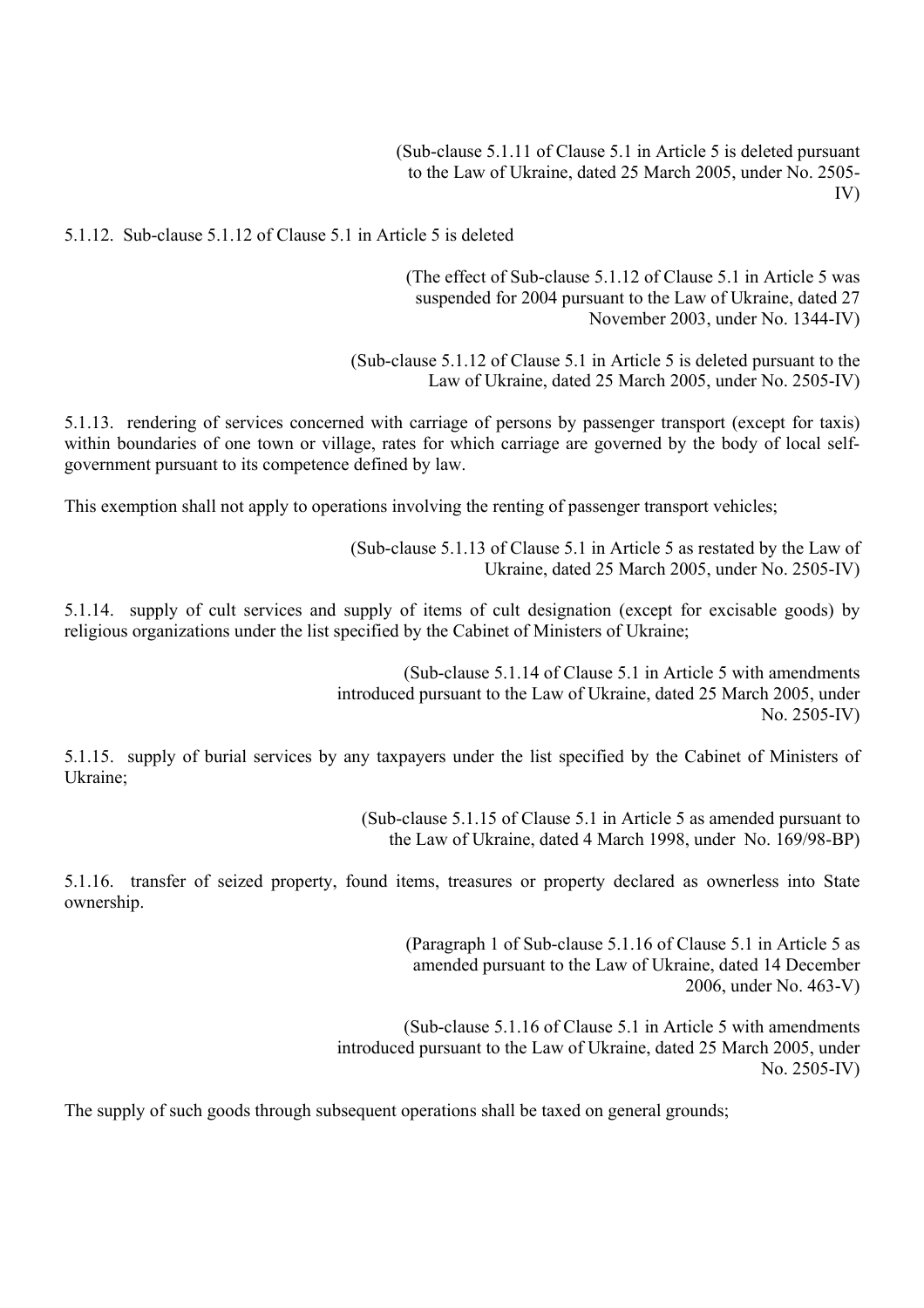(Sub-clause 5.1.16 of Clause 5.1 in Article 5 is supplemented with paragraph 2 pursuant to the Law of Ukraine, dated 25 March 2005, under No. 2505-IV)

5.1.17. supply (selling, transfer) of land plots, land shares, except for those underlying real estate and are included into their cost pursuant to law (taking into account the provisions set forth in Sub-clause 5.1.19 of Clause 5.1 in Article 5 of this Law);

rent payment for land plots in State ownership or a community's ownership, if such rent payment is fully included into relevant budgets;

> (The effect of Sub-clause 5.1.17 of Clause 5.1 in Article 5 was suspended for 2004 pursuant to the Law of Ukraine, dated 27 November 2003, under No. 1344-IV)

(Sub-clause 5.1.17 of Clause 5.1 in Article 5 as restated by the Law of Ukraine, dated 15 June 2004, under No. 1782-IV)

(The term "transfer", which is used in the word combination "operations involving a transfer of land plot underlying real estate or land plots having no constructions thereon shall be exempt from taxation" in Sub-clause 5.1.17 of Clause 5.1 in Article 5 of this Law, was officially interpreted by Decision No. 2-рп/2004 of the Constitutional Court of Ukraine, dated 5 February 2004)

(The effect of Sub-clause 5.1.17 of Clause 5.1 in Article 5 has been restored in connection with the amendments introduced to Clause 49 in Part 1 of Article 80 of the Law of Ukraine, dated 27 November 2003, under No. 1344-IV, in accordance with the Law of Ukraine, dated 17 June 2004, under No. 1801-IV)

5.1.18. transfer on a free-of-charge basis of rolling stock by one railway company or railway enterprise of common use to another railway companies or railway enterprises of common use in State-ownership pursuant to the procedures laid down by the Cabinet of Ministers of Ukraine;

5.1.19. privatization on a free-of-charge basis of housing, including places of common use (including basements and attics) in apartment buildings, land plots underlying houses and land plots pursuant to law, as well as rendering of services, the receipt of which under law is a pre-condition to privatization of housing, land plots underlying houses and land plots;

> (Paragraph 1 of Sub-clause 5.1.19 of Clause 5.1 in Article 5 with amendments introduced pursuant to the Law of Ukraine, dated 25 March 2005, under No. 2505-IV)

transfer on a free-of-charge of corporate rights (participation interest, interest, shareholding, share) issued by a processing enterprise to a private agricultural enterprise into ownership pursuant to the Law of Ukraine "On Specifics of Privatization of Property in the Agro-Industrial Complex.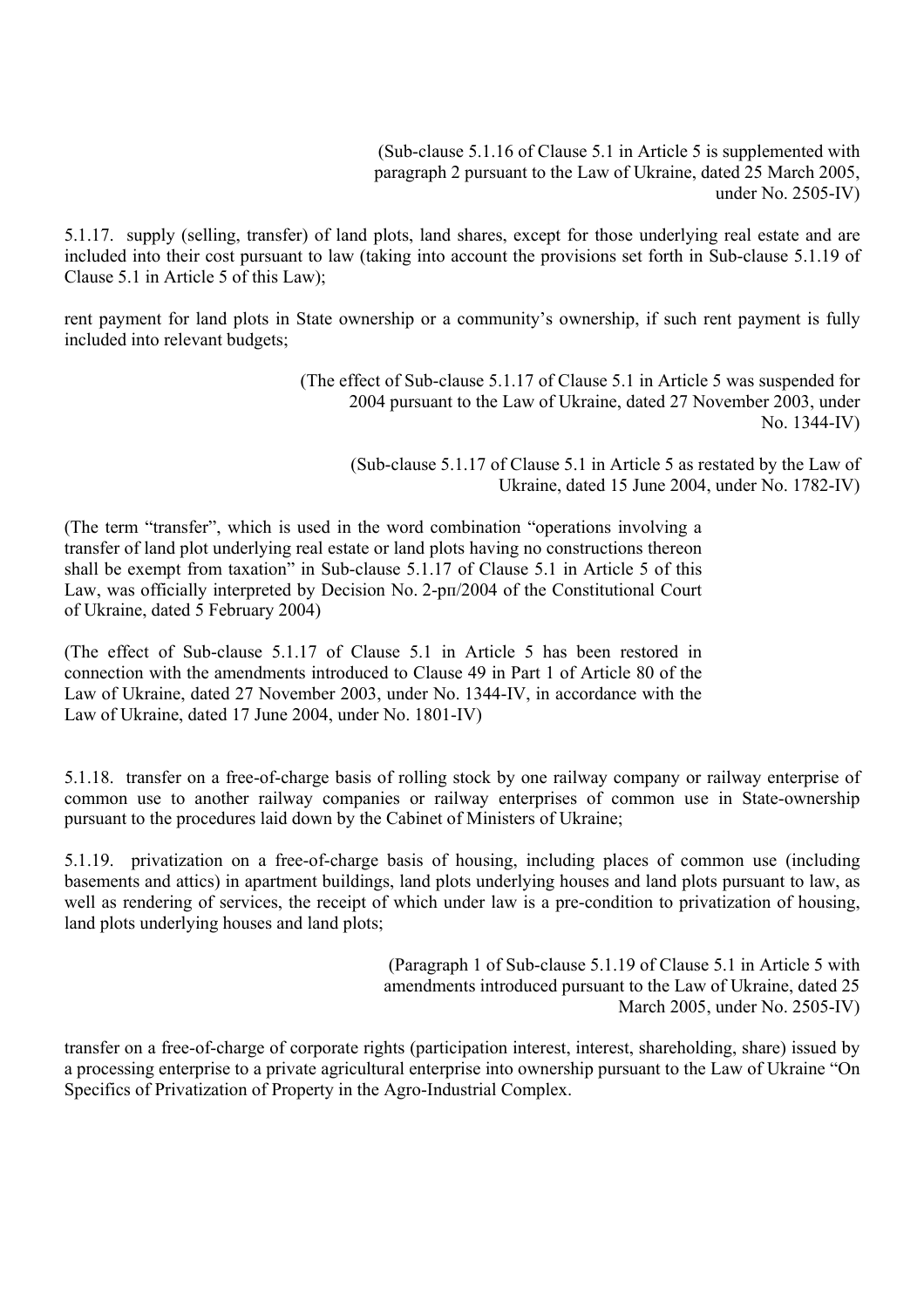(Clause 5.1 in Article 5 is supplemented with sub-clause 5.1.19 pursuant to the Law of Ukraine, dated 26 September 1997, under No. 550/97-ВР, sub-clause 5.1.19 of Clause 5.1 as amended by the Laws of Ukraine, dated 15 July 99, under No. 977-XIV, dated 2 March 2000, under No. 1523-III, as restated by the Law of Ukraine, dated 15 June 2004, under No. 1782-IV)

(The effect of Sub-clause 5.1.19 of Clause 5.1 in Article 5 was suspended for 2004 (except for privatization of the housing pool on a free-of-charge basis) pursuant to the Law of Ukraine, dated 27 November 2003, under No. 1344-IV)

(The effect of Sub-clause 5.1.19 of Clause 5.1 in Article 5 was restored in connection with amendments introduced to Clause 49 in Part 1 of Article 80 of the Law of Ukraine, dated 27 November 2003, under No. 1344-IV, pursuant to the Law of Ukraine, dated 17 June 2004, under No. 1801-IV)

5.1.20. supply of housing (premises from the residential pool), except for their first supply.

For purposes of this Sub-clause, the first supply of housing (premises from the residential pool) shall mean:

a) first transfer of finished newly constructed housing (premises in the residential pool) to a purchaser into ownership or supply of services (including the value of materials acquired at the expense of a contractor) concerned with construction of such housing at the cost of a client;

b) first sale of re-constructed or capitally renovated housing (premises in the residential pool) to a purchaser who is a person other than the owner of such property as on the date, when the said property was accepted into operation (use) in connection with such re-construction of capital renovation, or supply of services (including the value of materials acquired at the expense of the contractor) concerned with such reconstruction or capital renovation at the expense of the client.

Rules set forth in this Sub-clause shall also apply to the first supply of dacha (summer) or garden houses, as well as to any other property registered pursuant to law as housing (residential premises), individual garages or individual places at garage-style parking places.

> (Clause 5.1 in Article 5 is supplemented with sub-clause 5.1.20 pursuant to the Law of Ukraine, dated 26 September 1997, under No. 550/97-ВР, Sub-clause 5.1.20 as restated by the Laws of Ukraine, dated 14 July 1999, under No. 942- XIV, dated 2 March 2000, under No. 1523-III, dated 15 June 2004, under No. 1782-IV)

(The effect of Sub-clause 5.1.20 of Clause 5.1 in Article 5 was suspended for 2004 pursuant to the Law of Ukraine, dated 27 November 2003, under No. 1344-IV)

(The effect of Sub-clause 5.1.20 of Clause 5.1 in Article 5 was suspended for 2004 (except for sales or transfers of newly constructed housing for use thereof as a place of residence, if prior to the  $1<sup>st</sup>$  of January 2004 the housing had been transferred to the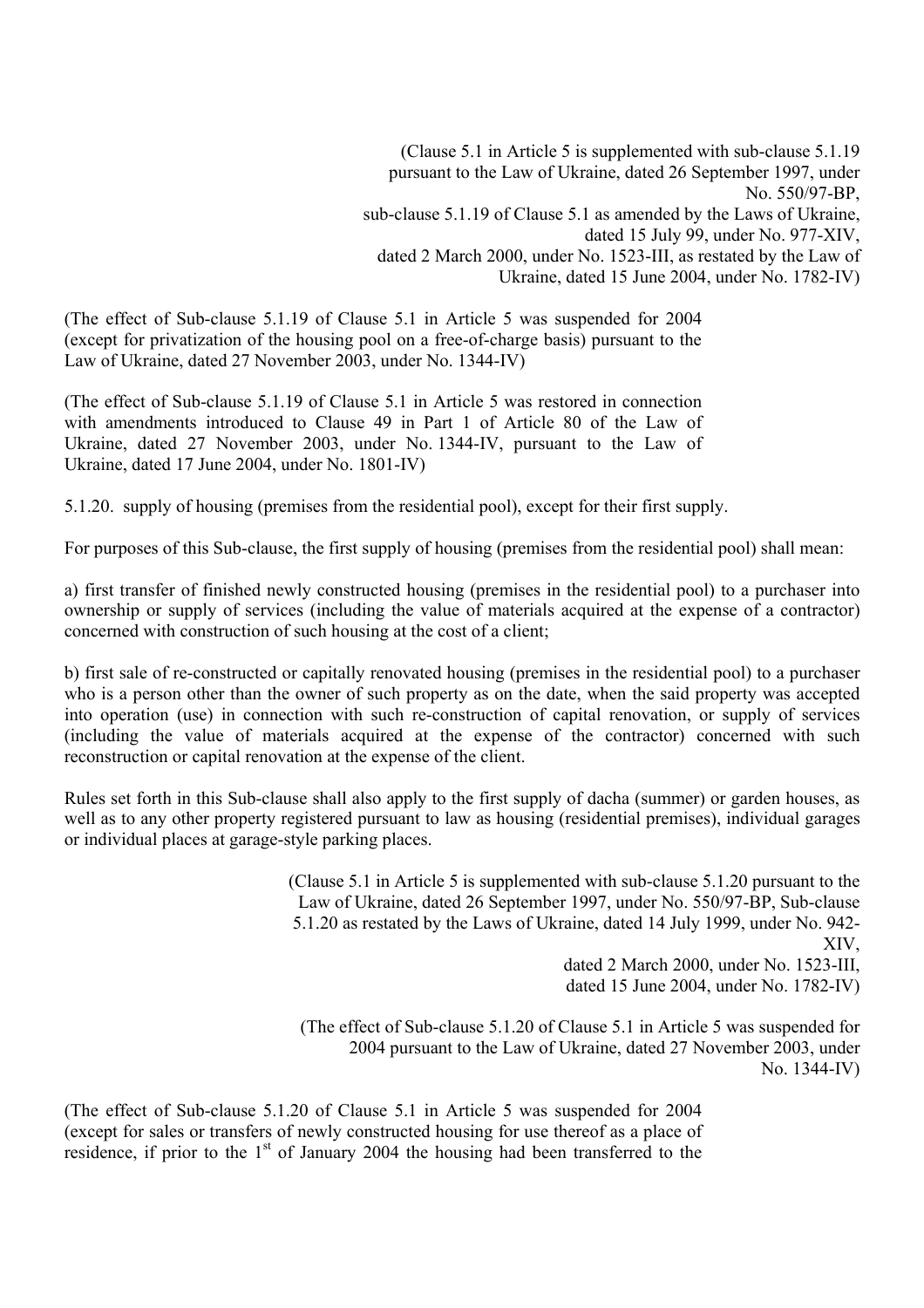purchaser into ownership or if construction of such housing had been commenced against obligations of the purchaser or investor, where the purchaser or investor had made a payment not lower than 30% of the value of the aggregate square space of such housing as determined pursuant to prices existing in effect on the date of such payment) pursuant to Law of Ukraine No. 1344-IV, dated 27 November 2003, taking account of the amendments introduced by Law of Ukraine No. 1801-IV, dated 17 June 2004)

5.1.21. grant of charitable assistance, to wit a free of charge transfer of goods (works, services) to persons specified in paragraphs "a", "b" and "f" in Sub-clause 7.11.1 of Article 7 of the Law of Ukraine "On the Corporate Profit Tax" with a goal of their direct use for charitable purposes, as well as operations involving transfers on a free-of-charge basis of such goods (works, services) to acquirers (subjects) of charitable assistance pursuant to law.

> (Paragraph 1 of Sub-clause 5.1.21 as restated by the Law of Ukraine, dated 2 March 2000, under No. 1523-III, with amendments introduced pursuant to the Law of Ukraine, dated 25 March 2005, under No. 2505-IV)

The transfers on a free-of-charge basis shall mean the supply of goods (works, services) to acquirers of charitable assistance without any monetary, financial or other types of compensation of their value on the part of such recipients or other persons. Violations of the said right shall be regarded as willful tax evasion by a person, who provides such goods (services).

> (Paragraph 2 of Sub-clause 5.1.21 of Clause 5.1 in Article 5 with amendments introduced pursuant to the Law of Ukraine, dated 25 March 2005, under No. 2505-IV)

Rules on marking of goods received as charitable assistance, which make it impossible to sell or otherwise alienate the said goods in the absence of such marking, and procedures for distribution of such goods, as well as procedures for control over designated distributions of charitable assistance in the form of specifically provided services shall be prescribed by the Cabinet of Ministers of Ukraine.

> (Part 3 in Sub-clause 5.1.21 of Clause 5.1 in Article 5 has entered into force since the  $1<sup>st</sup>$  of January 1998 pursuant to the Law of Ukraine, dated 19 November 1997, under No. 644/97-ВР)

(Paragraph 3 of Sub-clause 5.1.21 of Clause 5.1 in Article 5 as restated by the Law of Ukraine, dated 25 March 2005, under No. 2505-IV)

Marked goods received as charitable assistance provided, which goods are sold for cash or other types of compensation, and/or proceeds received from such supply shall be subject to seizure and taking as government revenues pursuant to the established procedures.

> (Paragraph 4 of Sub-clause 5.1.21 of Clause 5.1 in Article 5 as restated by the Laws of Ukraine, dated 30 December 1997, under No. 794/97- ВР, dated 25 March 2005, under No. 2505-IV)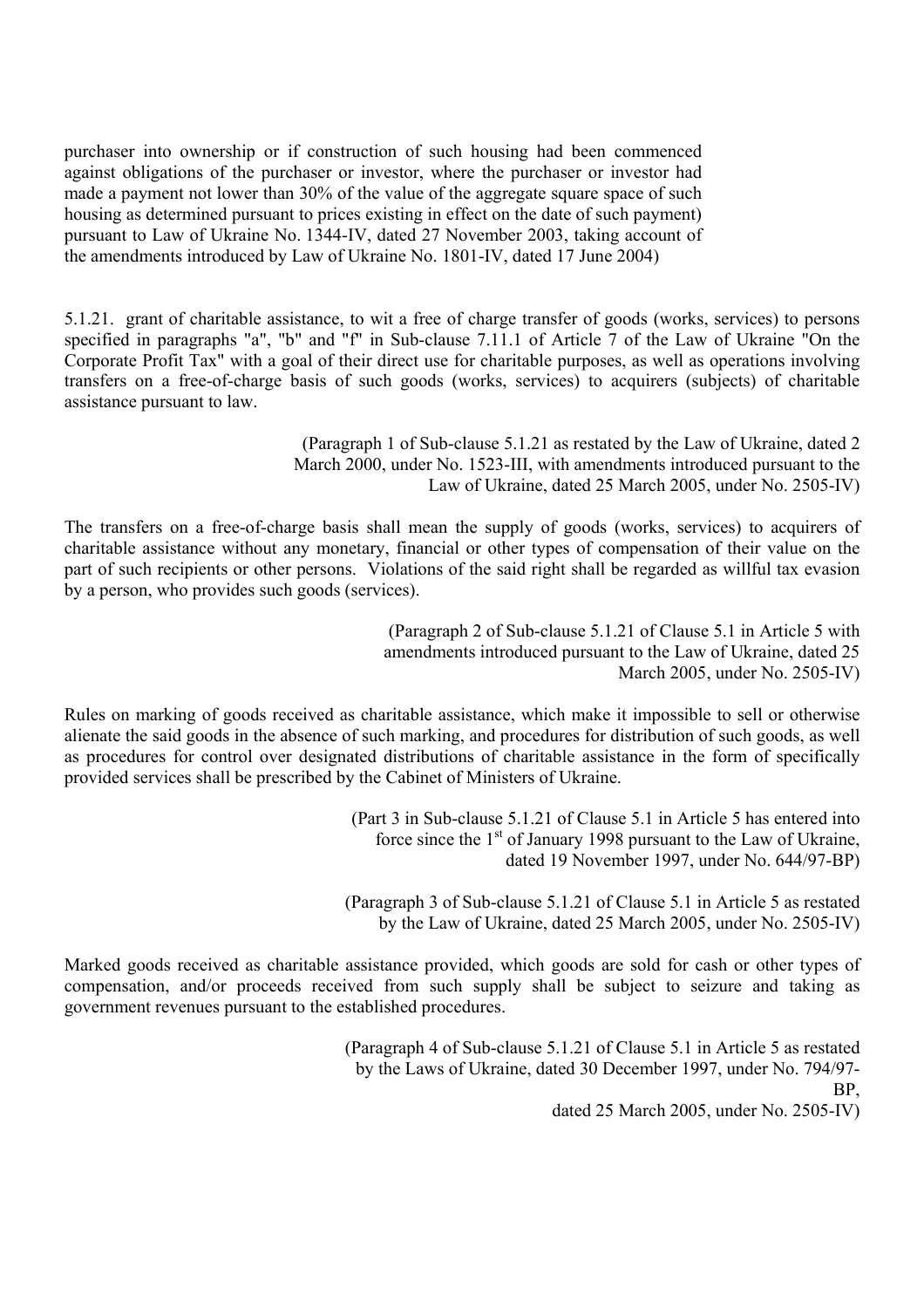Operations involving the furnishing of charitable (including humanitarian) assistance in the form of excisable goods (works, services), securities, intangible assets and goods (works, services) designated for use in business activities, including at the time of importation thereof into the customs territory of Ukraine, except for goods, which are covered by international treaties, to whose binding force the Supreme Rada of Ukraine has granted its consent, shall not be exempt from taxation.

> (Paragraph 5 of Sub-clause 5.1.21 of Clause 5.1 in Article 5 with amendments introduced pursuant to the Law of Ukraine, dated 25 March 2005, under No. 2505-IV, as restated by the Law of Ukraine, dated 14 December 2006, under No. 463-V)

Paragraph 6 of Sub-clause 5.1.21 of Clause 5.1 in Article 5 is deleted

(Pursuant to the Law of Ukraine, dated 25 March 2005, under No. 2505-IV)

(Clause 5.1 in Article 5 is supplemented with sub-clause 5.1.21 pursuant to the Law of Ukraine, dated 19 November 1997, under No. 644/97-ВР)

If other laws contain rules on taxation of charitable (including humanitarian) assistance, which differ from the rules set forth in this Sub-clause, the rules of this Sub-clause shall prevail.

> (Sub-clause 5.1.21 of Clause 5.1 in Article 5 is supplemented with a paragraph pursuant to the Law of Ukraine, dated 14 December 2006, under No. 463-V)

5.1.22. payment of funds to cover the cost of fundamental research, academic research and R&D works by a person, who obtains such funds directly from an account with the State Treasury of Ukraine;

> (Clause 5.1 in Article 5 is supplemented with Sub-clause 5.1.22 pursuant to the Law of Ukraine, dated 15 July 99, under No. 977-XIV, sub-clause 5.1.22 of Clause 5.1 in Article 5 with amendments introduced pursuant to the Law of Ukraine, dated 25 March 2005, under No. 2505-IV)

5.1.23. rendering by state-owned or communal libraries of services concerned with:

completing of registration documents and recording documents (tickets, log-books);

use of rare, valuable reference books, books (night delivery desk);

thematic selection of literature upon a request of a reader;

furnishing of thematic, addressed bibliographical and factographic references.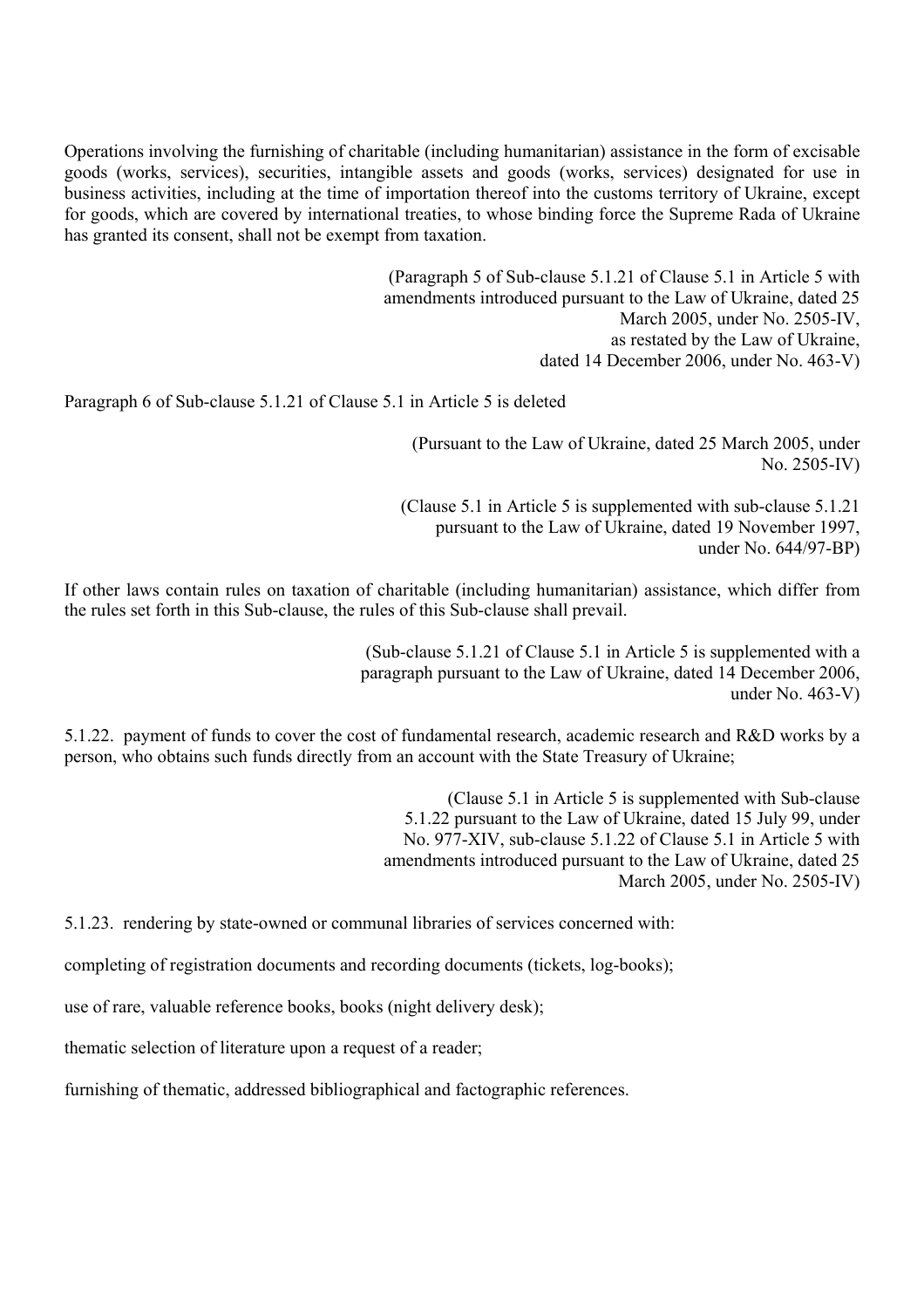(Clause 5.1 in Article 5 is supplemented with sub-clause 5.1.23 pursuant to the Law of Ukraine, dated 16 March 2000, under No. 1561-III, Sub-clause 5.1.23 of Clause 5.1 in Article 5 as restated by the Law of Ukraine, dated 25 March 2005, under No. 2505-IV)

5.2. The following operations shall be exempt from taxation:

5.2.1. supply of goods (except for excisable goods) and services (except for gambling and lottery business and services concerned with the supply of excisable goods received under commission (consignment) agreements, surety agreements, agency agreements, agreements for trust management and other civil-law agreements, which empower such a taxpayer (hereinafter referred to, as the "commissionaire") to supply goods on behalf of and upon an instruction by another person (hereinafter referred to, as the "principal") without a transfer of the right of ownership to such goods), which goods are directly produced by enterprises and organizations of non-government disabled persons' organizations that have been founded and owned by non-government disabled persons' organizations, wherein the number of disabled persons, who had their principal place of work during the previous accounting period is not less than 50% of the average listed number of hired employees, and provided that the labor compensation fund for such disabled persons accounts during the accounting period for 25% of the amount of total expenses related to labor remuneration, which expenses are deduced as gross production expenses.

Direct production of goods shall be such production, as a result of which the amount of expenses incurred for processing (treatment, other types of transformation) of raw materials, components, parts, other purchasable commodities, which are used in producing such goods, totals 8% of the sale price of such goods produced.

The said enterprises and organizations of non-government disabled persons' organizations shall be entitled to use this benefit if there is a registration with the competent tax authority, which registration is carried out on the basis of a positive resolution of the inter-departmental Commission for activities of enterprises and organizations of non-government disabled persons' organizations and a relevant application of the taxpayer indicating the latter's wish to obtain such a benefit pursuant of the Law of Ukraine "On Fundamentals of Social Security of Disabled Persons in Ukraine".

In the event of violation by the taxpayer of the requirements set forth in this Sub-clause, the tax authority shall cancel the taxpayer's registration as a person that has the tax benefit, and the tax obligations of such a taxpayer shall be re-calculated from the tax period, in respect of which there have been uncovered such violation, pursuant to general rules on taxation specified in this Law, and with the simultaneous application of relevant financial sanctions.

Tax records of such enterprises and organizations shall be filed pursuant to the procedures specified by law.

(Sub-clause 5.2.1 in Article 5 as amended by the Laws of Ukraine, dated 26 September 1997, under No. 550/97-ВР, dated 5 December 1997, under No. 698/97-ВР, dated 24 March 1998, under No. 208/98-ВР, dated 2 March 2000, under No. 1523-III, as restated by the Laws of Ukraine, dated 13 July 2000, under No. 1926-III, dated 25 March 2005, under No. 2505-IV, dated 6 October 2005, under No. 2960-IV)

5.2.2. Sub-clause 5.2.2 is deleted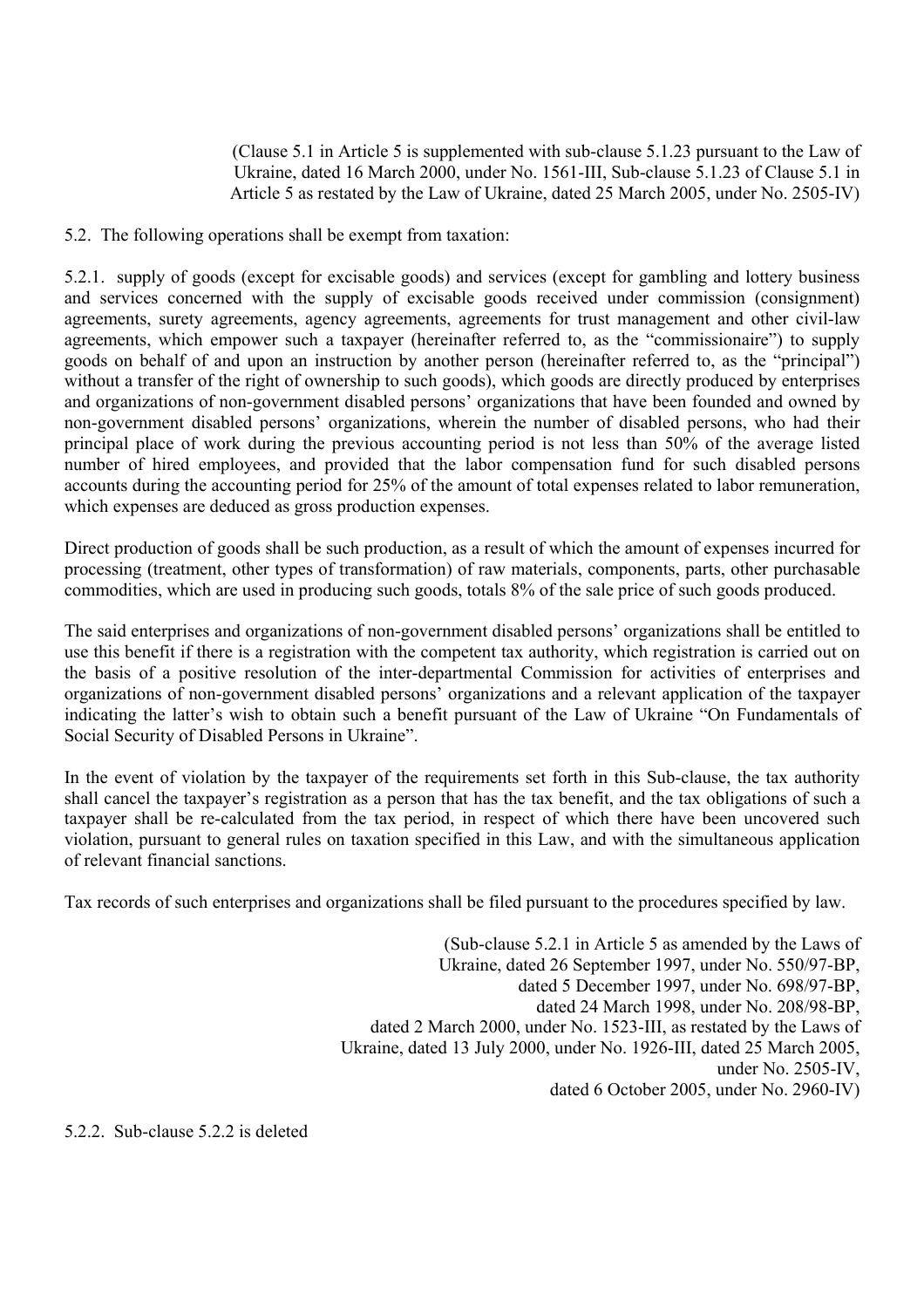(Pursuant to the Law of Ukraine, dated 2 March 2000, under No. 1523-III)

5.2.3. transfer on a free-of-charge basis of products (works, services) of their own production (except for excisable goods) by auxiliary agricultural enterprises and medical/production labor clinics (workshops, sections) at hostel houses and territorial centers for lonely persons of elderly age (pensioners), provided that such transfer is carried out for such institutions' own needs;

> (Sub-clause 5.2.3 of Clause 5.2 in Article 5 as amended pursuant to the Law of Ukraine, dated 14 December 2006, under No. 463-V)

5.2.4. supply of such services by agricultural producers in rural localities as are concerned with repairs of schools, pre-school institutions, boarding schools, health care institutions, and furnishing of financial assistance (not exceeding 1 non-taxed citizens' income per month for 1 person) in the form of food products of their own production, and land tillage services for families that have many children, labor and war veterans, rehabilitated citizens, persons disabled as a result of accidents at work, persons disabled from childhood, lonely persons of elderly age, persons, who have suffered as a result of the Chernobyl catastrophe, and to schools, pre-school institutions, boarding schools, health care institutions;

Paragraph 2 of Sub-clause 5.2.4 of Clause 5.2 in Article 5 is deleted

(Pursuant to the Law of Ukraine, dated 25 March 2005, under No. 2505-IV)

5.2.5. transfer on a free-of-charge basis of devices, equipment, materials, except for excisable ones, to scientific institutions and academic organizations, higher educational institutions of III - IV accreditation levels recorded into the State Registry of Academic Organizations supported by the State.

> (Clause 5.2 in Article 5 is supplemented with sub-clause 5.2.5 pursuant to the Law of Ukraine, dated 1 December 1998, under No. 285-XIV, Sub-clause 5.2.5 of Clause 5.2 in Article 5 as amended by the Laws of Ukraine, dated 25 March 2005, under No. 2505-IV, dated 14 December 2006, under No. 463-V)

5.2.6. Sub-clause 5.2.6 is deleted

(Clause 5.2 is supplemented with sub-clause 5.2.6 pursuant to the Law of Ukraine, dated 14 December 1999, under No. 1288-XIV, Sub-clause 5.2.6 of Clause 5.2 in Article 5 was deleted pursuant to the Law of Ukraine, dated 7 March 2002, under No. 3073-III)

5.3. Operations involving a supply of goods (works, services) contemplated for needs of diplomatic missions, consulate institutions of foreign countries and reprehensive offices of international organizations in Ukraine, as well as for use by diplomatic personnel and members of their families residing together with such personnel, shall be exempt from taxation. Exemption procedures and the list of operations subject to exemptions shall be specified by the Cabinet of Ministers of Ukraine, proceeding from the reciprocity principle in respect of each country.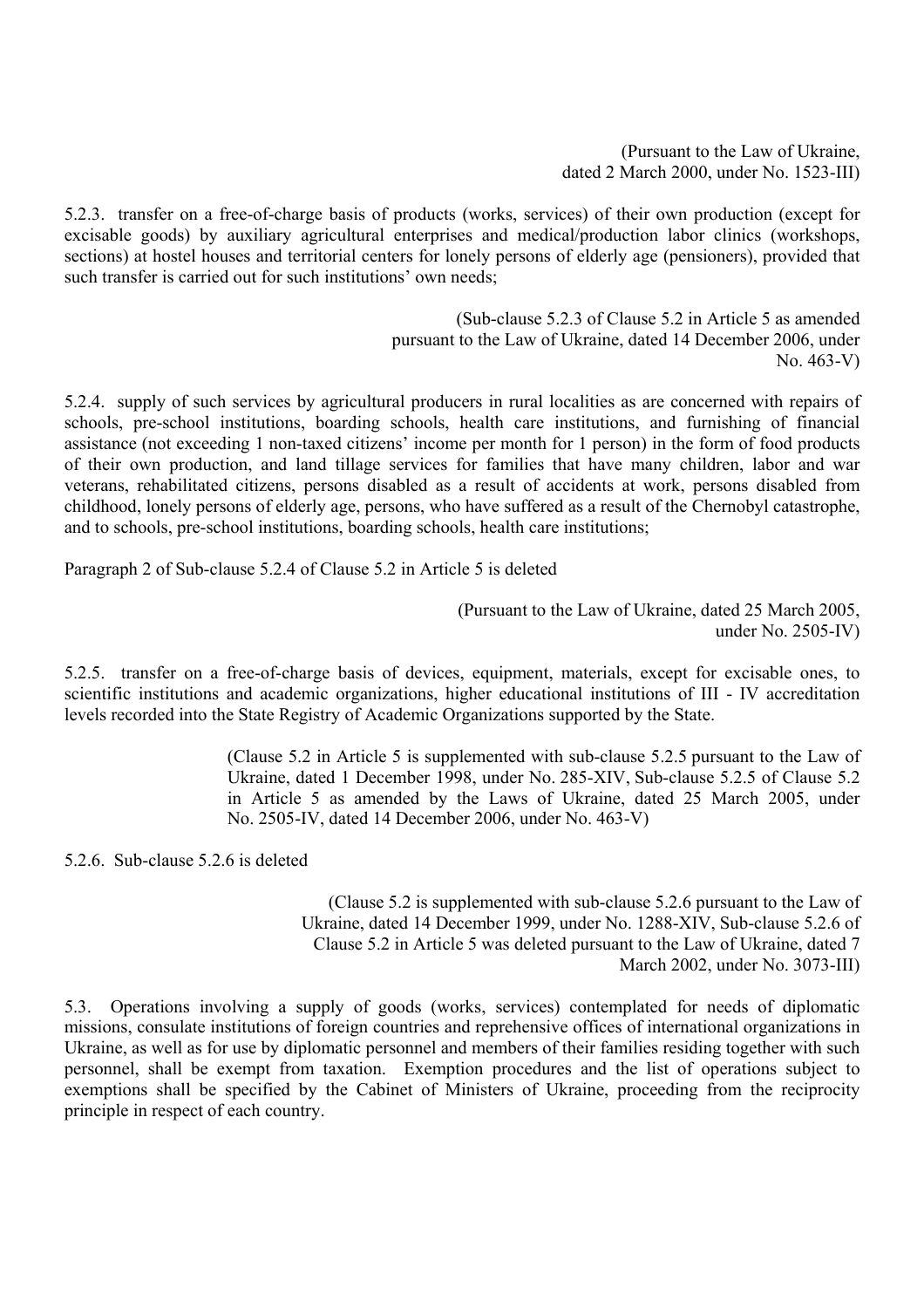5.4. Operations involving the importation of goods of sea fishery (fish, mammals, mussels, crabs, waterinhabiting plants etc., cooled, salted, frozen, tinned, ground into powder or other products), extracted (caught, produced) by ships registered in the State Registry of Ships of Ukraine or the Ship Book of Ukraine shall be exempt from taxation. Operations involving further supplies of the said goods by any persons shall be taxed pursuant to general procedures.

> (Clause 5.4 in Article 5 as restated by the Law of Ukraine, dated 30.12.97 р. No. 794/97-ВР)

(The effect of Clause 5.4 in Article 5 was suspended for 2004 pursuant to the Law of Ukraine, dated 27 November 2003, under No. 1344-IV)

(Clause 5.4 in Article 5 with amendments introduced pursuant to the Law of Ukraine, dated 25 March 2005, under No. 2505-IV)

5.5. The tax exemptions contemplated by this Law shall not apply to operations involving:

supply of goods under the customs regime of importation or re-importation (except for cases listed in Subclause 5.1.7 of Clause 5.1 and Clause 5.3 of this Article);

supply of excisable goods (except for cars for disabled persons pursuant to Sub-clause 5.1.4 of Clause 5.1 and goods pursuant to Clause 5.3 of this Article).

> (Clause 5.5 as amended pursuant to the Law of Ukraine, dated 17 February 2000, under No. 1460-III, as restated by the Laws of Ukraine, dated 25 March 2005, under No. 2505-IV, and dated 14 December 2006, under No. 463-V)

5.6. Clause 5.6 in Article 5 is deleted

(Pursuant to the Law of Ukraine, dated 14 December 2006, under No. 463-V)

5.7. Clause 5.7 in Article 5 is deleted

(Article 5 is supplemented with Clause 5.7 pursuant to the Law of Ukraine, dated 1 December 1998, under No. 285-XIV, was deleted pursuant to the Law of Ukraine, dated 2 March 2000, under No. 1523-III)

5.8. Clause 5.8 in Article 5 is deleted

(Article 5 is supplemented with Clause 5.8 pursuant to the Law of Ukraine, dated 14 September 2000, under No. 1954-III)

(The effect of Clause 5.8 in Article 5 was suspended for 2001 in connection with suspension of the effect of Clause 2 in Article 5 of the Law of Ukraine, dated 14 September 2000, under No. 1954-III, in accordance with the Law of Ukraine, dated 7 December 2000, under No. 2120-III)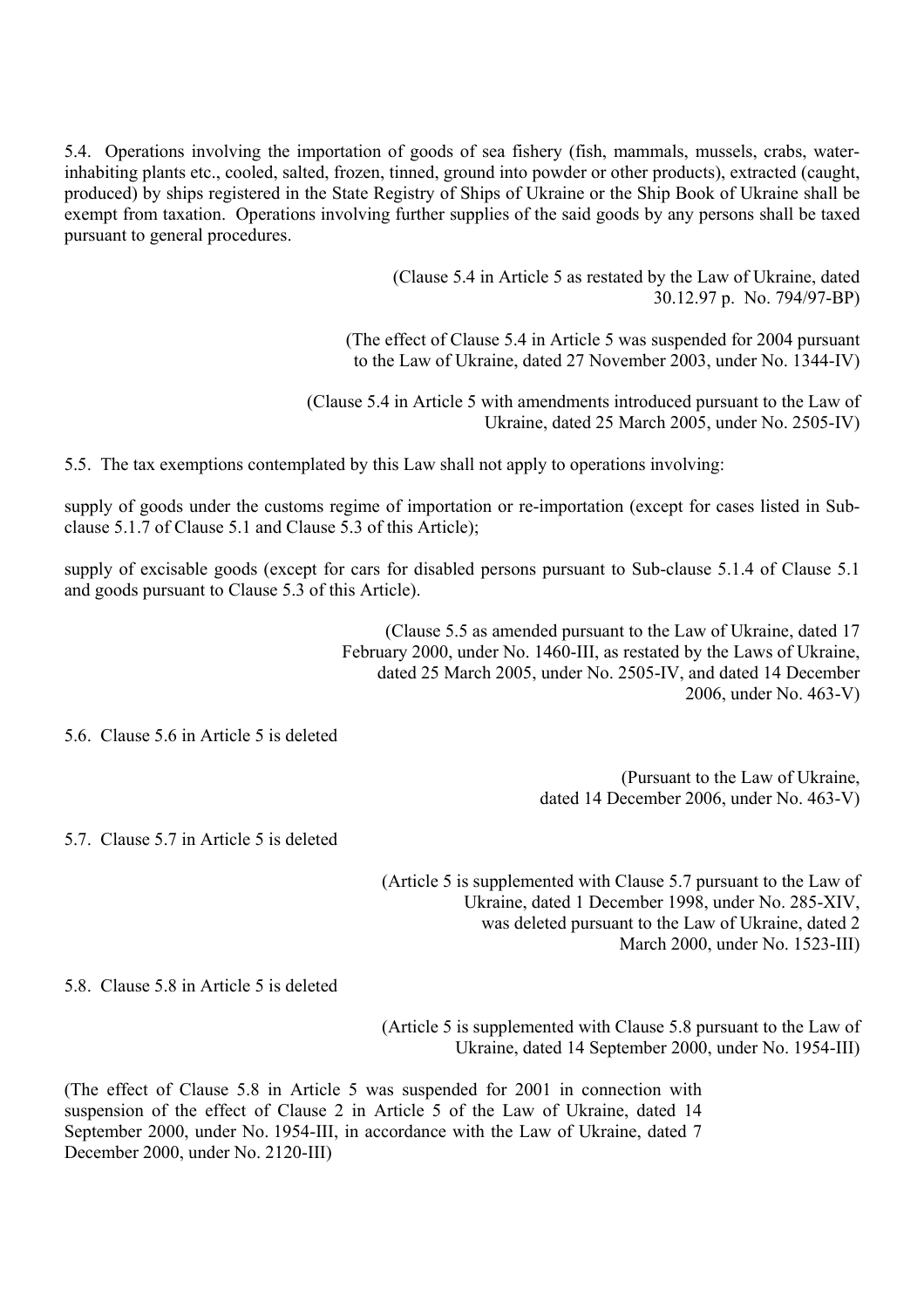(The effect of Clause 5.8 in Article 5 was suspended for 2003 in the part relating to providing benefits to organizations of national sports federations for Olympic and Para-Olympic types of sports in connection with partial suspension of the effect of Clause 2 in Article 5 of the Law of Ukraine, dated 14 September 2000, under No. 1954-III, pursuant to the Law of Ukraine, dated 26 December 2002, under No. 380-IV, for 2004 – pursuant to the Law of Ukraine, dated 27 November 2003, under No. 1344-IV)

> (Clause 5.8 in Article 5 as amended pursuant to the Law of Ukraine, dated 16 December 2004, under No. 2264-IV)

(The effect of Clause 5.8 in Article 5 was suspended for 2005 pursuant to the Law of Ukraine, dated 23 December 2004, under No. 2285-IV)

(Clause 5.8 in Article 5 was deleted pursuant to the Law of Ukraine, dated 25 March 2005, under No. 2505-IV)

5.9. Clause 5.9 in Article 5 is deleted

(Article 5 is supplemented with Clause 5.9 pursuant to the Law of Ukraine, dated 14 September 2000, under No. 1954-III)

(The effect of Clause 5.9 in Article 5 was suspended for 2001 in connection with suspension of the effect of Clause 2 in Article 5 of the Law of Ukraine, dated 14 September 2000, under No. 1954-III, pursuant to the Law of Ukraine, dated 7 December 2000, under No. 2120-III)

(The effect of Clause 5.9 in Article 5 was suspended for 2003 in the part relating to providing benefits to organizations of national sports federations for Olympic and Para-Olympic types of sports in connection with partial suspension of the effect of Clause 2 in Article 5 of the Law of Ukraine, dated 14 September 2000, under No. 1954-III pursuant to the Law of Ukraine, dated 26 December 2002, under No. 380-IV, for 2004 – pursuant to the Law of Ukraine, dated 27 November 2003, under No. 1344- IV)

> (Clause 5.9 in Article 5 as amended pursuant to the Law of Ukraine, dated 16 December 2004, under No. 2264-IV)

(The effect of Clause 5.9 in Article 5 was suspended for 2005 pursuant to the Law of Ukraine, dated 23 December 2004, under No. 2285-IV)

> (Clause 5.9 in Article 5 is deleted pursuant to the Law of Ukraine, dated 25 March 2005, under No. 2505-IV)

5.10. Clause 5.10 in Article 5 is deleted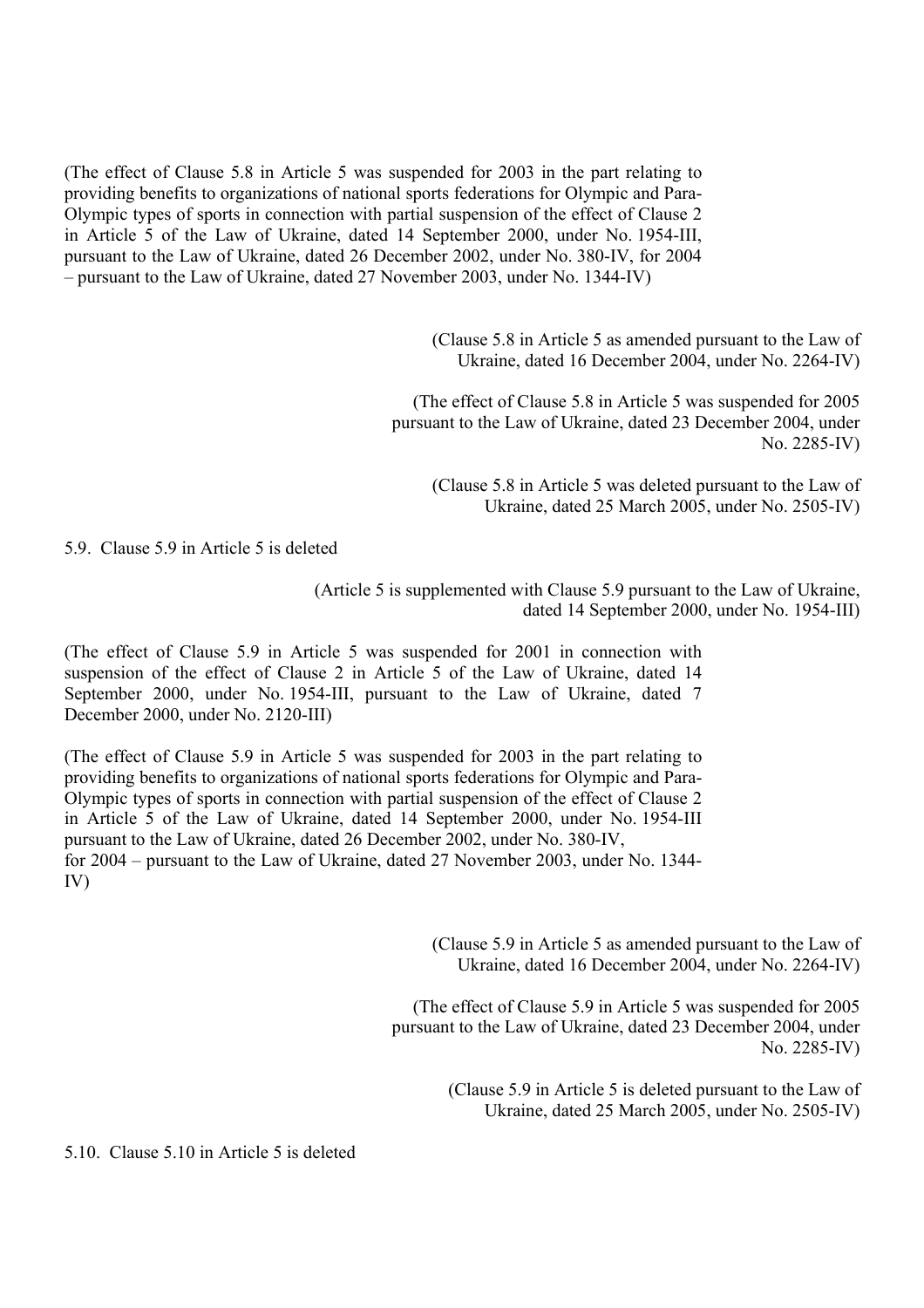(Article 5 is supplemented with Clause 5.10 pursuant to the Law of Ukraine, dated 14 September 2000, under No. 1954-III)

(The effect of Clause 5.10 in Article 5 was suspended for 2001 in connection with suspension of the effect of Clause 2 in Article 5 of the Law of Ukraine, dated 14 September 2000, under No. 1954-III pursuant to the Law of Ukraine, dated 7 December 2000, under No. 2120-III)

(The effect of Clause 5.10 in Article 5 was suspended for 2003 in the part relating to providing benefits to organizations of national sports federations for Olympic and Para-Olympic types of sports in connection with partial suspension of the effect of Clause 2 in Article 5 of the Law of Ukraine, dated 14 September 2000, under No. 1954-III, pursuant to the Law of Ukraine, dated 26 December 2002, under No. 380-IV, for 2004 – pursuant to the Law of Ukraine, dated 27 November 2003, under No. 1344-IV)

> (Clause 5.10 in Article 5 as amended pursuant to the Law of Ukraine, dated 16 December 2004, under No. 2264-IV)

(The effect of Clause 5.10 in Article 5 was suspended for 2005 pursuant to the Law of Ukraine, dated 23 December 2004, under No. 2285-IV)

(Clause 5.10 in Article 5 is deleted pursuant to the Law of Ukraine, dated 25 March 2005, under No. 2505-IV)

5.11. Clause 5.11 in Article 5 is deleted

(Article 5 is supplemented with Clause 5.11 pursuant to the Law of Ukraine, dated 4 March 2004, under No. 1595-IV, Clause 5.11 in Article 5 is deleted pursuant to the Law of Ukraine, dated 25 March 2005, under No. 2505-IV)

5.13. The following operations shall be exempt from taxation, which operations are undertaken as part of scientific and technological cooperation pursuant to the Scientific and Technological Cooperation Agreement between Ukraine and the European Union:

transfer on a free-of-charge basis of goods, works, services purchased with funds from the European Union or organizations established with participation of the European Union into the customs territory of Ukraine;

importation as well as performance (rendering) of works, services (for funds provided by the European Union) for their use or consumption within the customs territory of Ukraine by organizations established with participation of the European Union and/or participants involved into scientific and technological cooperation.

In the event of violation of requirements for special-purpose use of the said goods, works and services, the taxpayer shall be required to increase tax obligations based on results of the tax period, during which the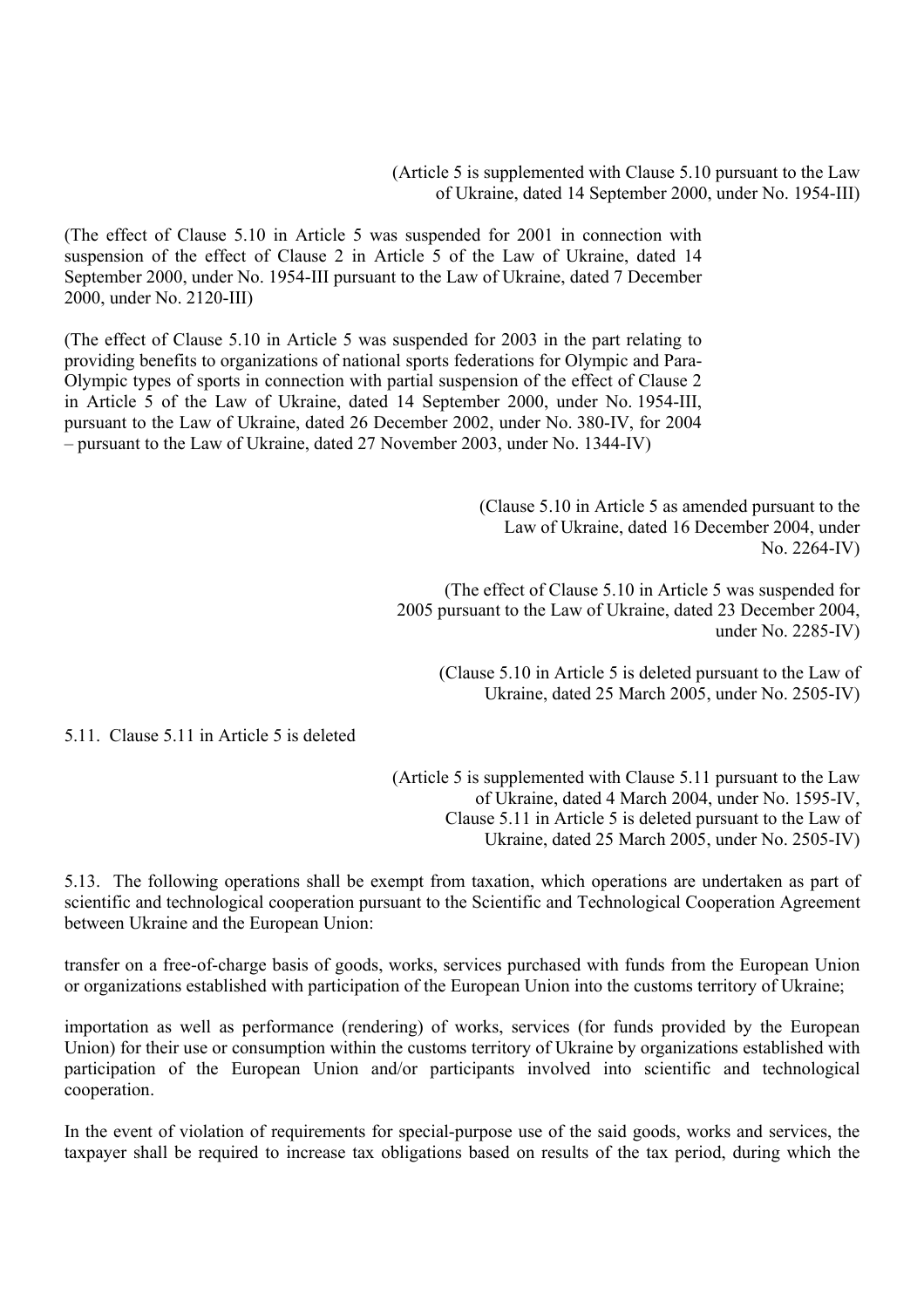violation occurred, by the amount of the value added tax that should have been paid at the time of importation, performance (rendering) of works, services within this territory or assessed on a general basis, as well as to be pay penalties assessed pursuant to law.

> (Article 5 is supplemented with Clause 5.13 pursuant to the Law of Ukraine, dated 1 July2004, under No. 1965-IV)

5.14. Operations involving importation of cultural valuables pursuant to UCG FEA codes 9701 10 00 00, 9701 90 00 00, 9702 00 00 00, 9703 00 00 00, 9704 00 00 00, 9705 00 00 00, 9706 00 00 00, made 50 and more years ago, which valuables are imported with a view of their further transfer to museums, galleries, exhibition centers, archives, culture or educational institutions that are in State or communal ownership, shall be exempt from taxation.

> (Paragraph 1 of Clause 5.14 in Article 5 with amendments introduced pursuant to the Law of Ukraine, dated 25 March 2005, under No. 2505-IV)

Operations involving subsequent sales of the said cultural valuables by legal entities and natural persons shall be taxed in accordance with law.

Tax exemptions contemplated in this Clause shall apply to operations with cultural valuables that are imported into Ukraine and are recorded in the State Registry for Cultural Valuables of Ukraine. Procedures for establishment and maintenance of this Registry shall be approved by the Cabinet of Ministers of Ukraine.

> (Article 5 is supplemented with Clause 5.14 pursuant to the Law of Ukraine, dated 18 November 2004, under No. 2188-IV)

5.15. Operations involving the supply of services concerned with carriage (transportation) of passengers and cargoes in transit through the territory and ports of Ukraine shall be exempt from taxation.

> (Article 5 is supplemented with Clause 5.15 pursuant to the Law of Ukraine, dated 25 March 2005, under No. 2505-IV)

5.16. Operations involving the supply of services that are rendered to and paid for by foreign ships pursuant to Ukrainian law with port fees shall be exempt from taxation.

> (Article 5 is supplemented with Clause 5.16 pursuant to the Law of Ukraine, dated 3 June 2005, under No. 2642-IV)

5.17. Operations involving the temporary importation into Ukraine's customs territory and subsequent exportation from Ukraine's customs territory (as well as importation into Ukraine's customs territory of goods earlier exported from the customs territory of Ukraine) of goods according to the list determined by Article 206 of the Customs Code of Ukraine, and aircraft that are imported into Ukraine's customs territory under operative leasing agreements shall be exempt from taxation. The term of temporary importation shall be determined by Article 208 of the Customs Code of Ukraine. The Cabinet of Ministers of Ukraine shall be authorized to extend the term specified in the Customs Code of Ukraine.

> (Article 5 is supplemented with Clause 5.17 pursuant to the Law of Ukraine, dated 7 July 2005, under No. 2771-IV)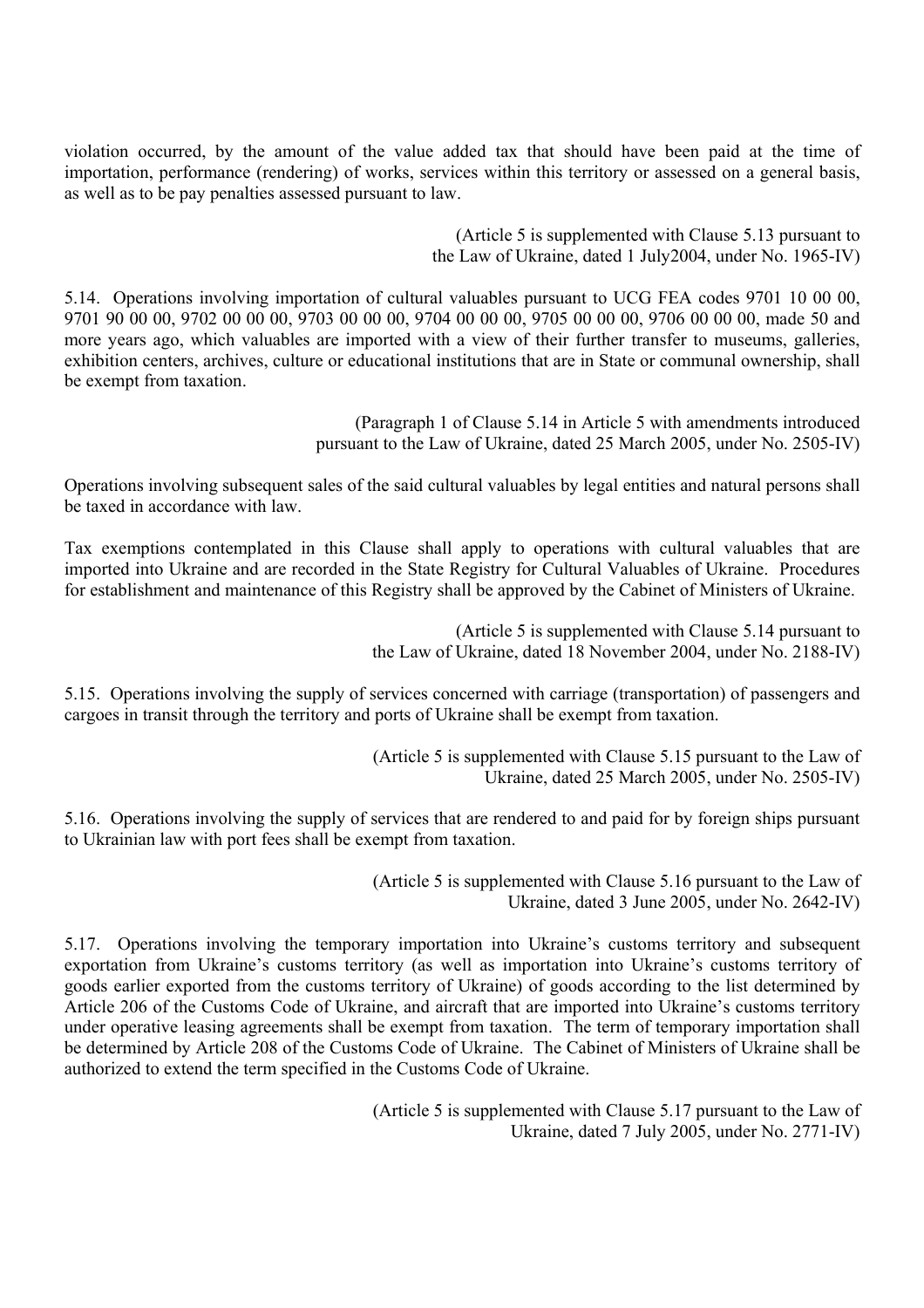### **Article 6. Rates of the tax**

6.1. Objects of taxation specified in Article 3 of this Law, except for transactions exempt from taxation and transactions subject to a zero rate pursuant to this Law, shall be taxed at the rate of 20 percent.

6.1.1. The tax shall be equal to 20 percent of the tax base specified in Article 4 of this Law, and shall be included in the price of goods (works, services).

6.2. In case of exportation of goods and services, related to such goods, the rate of the tax shall be "0" percent of the tax base:

> (Paragraph 1 of Clause 6.2 of Article 6 as restated by the Law of Ukraine dated 25 March 2005, under No. 2505-IV)

6.2.1. Subject to a zero rate shall also be transactions:

(Paragraphs 1 and 2 of sub-clause 6.2.1 of Clause 6.2 of Article 6 are replaced with paragraph 1 pursuant to the Law of Ukraine dated 25 March 2005, under No. 2505-IV)

- of supply of services, which involve works relating to movable property earlier shipped into the customs territory of Ukraine for the purpose of performing such works and shipped outside the customs territory of Ukraine by the taxpayer who performed such works, or by the non-resident recipient.

> (sub-clause 6.2.1 of Clause 6.2 of Article 6 has the new paragraph 2 added pursuant to the Law of Ukraine dated 7 July 2005, under No. 2771-IV)

The works relating to movable property include works relating to the processing of goods, which may include processing (treatment) of goods (such as assembling, setting up, mounting or installing) resulting in production of other goods, including performance of works relating to processing of give-and-take raw materials, as well as upgrade and repair of goods, involving performance of a set of processes resulting in complete or partial restoration of productive capacities of an object in question (or its components), as specified in the regulatory and technical documents, the result being the improved conditions of such an object.

> (sub-clause 6.2.1 of Clause 6.2 of Article 6 has the new paragraph 3 added pursuant to the Law of Ukraine dated 7 July 2005, under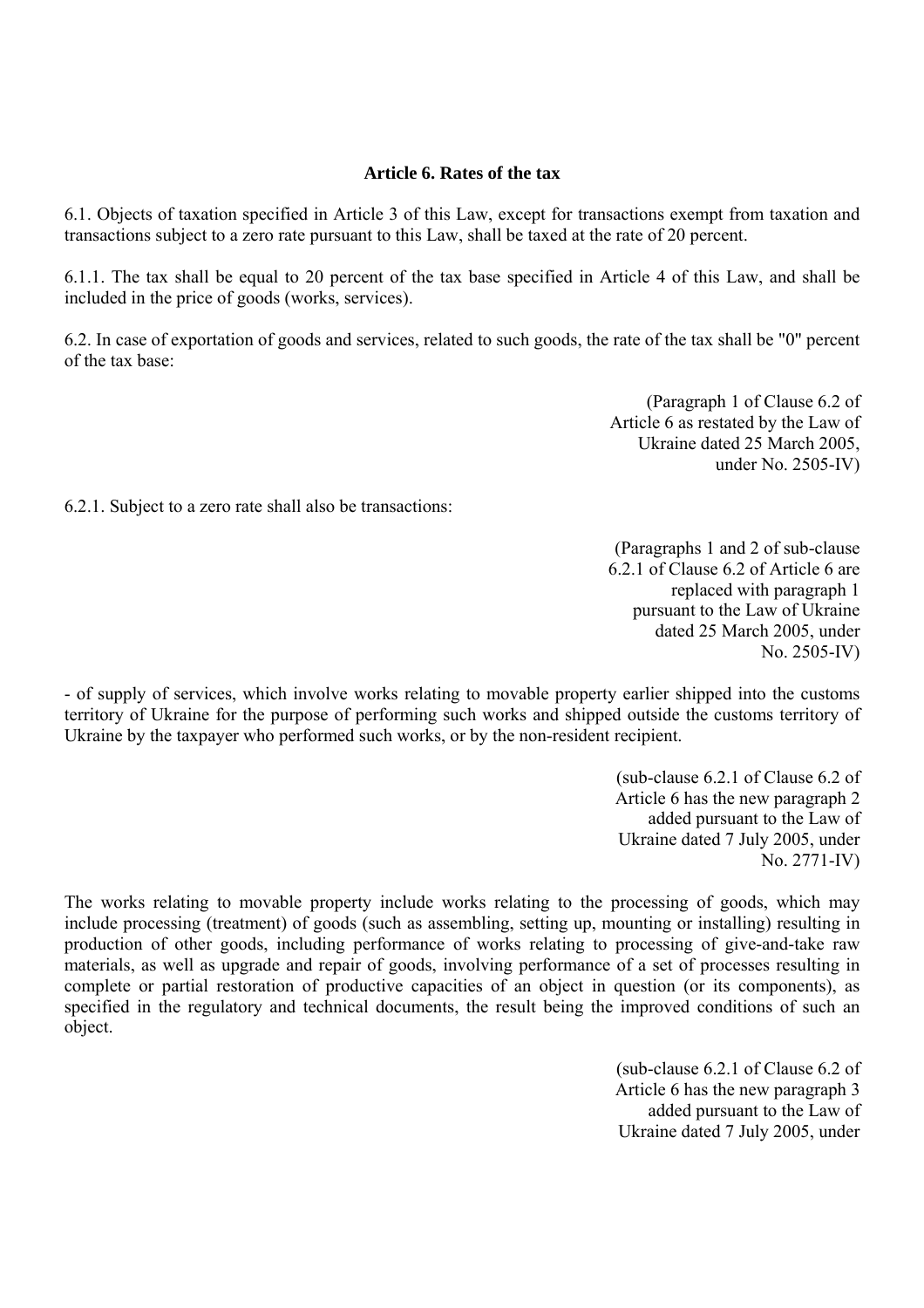No. 2771-IV, and thus paragraphs  $2 - 11$  shall be paragraphs 4 - 13)

- of provision of fuel or supplies for sea-going (ocean-going) vessels, which:

are used for navigation activities, carriage of passengers or cargo for a compensation, or for other commercial, industrial or fishing activities performed outside the territorial waters of Ukraine;

are used for rescue activities in the neutral or territorial waters of other countries;

are part of the Navy Force of Ukraine and are headed outside the territorial waters of Ukraine, including for purposes of anchorage;

- of provision of fuel or supplies for aircraft that:

carry out international flights for navigation activities or carriage of passengers or cargo for a compensation;

are part of Ukraine's Air Force and are headed outside the air border of Ukraine, including to places of temporary stationing;

- of provision of fuel (refueling) and supplies for space craft and satellites.

Goods shall be considered exported by the taxpayer if their exportation is certified by the properly prepared cargo declaration.

Supply of goods for purposes of provision of supplies for railroad or automobile transport in the customs territory of Ukraine irrespective of its ownership and types of transportation performed by this transport, shall be taxed under the rate specified in sub-clause 6.1 of this Article;

> (Paragraph 13 of sub-clause 6.2.1 of Clause 6.2 of Article 6 as amended pursuant to the Law of Ukraine dated 25 March 2005, under No. 2505-IV)

6.2.2. sub-clause 6.2.2 of Clause 6.2 of Article 6 is deleted

(pursuant to the Law of Ukraine dated 25 March 2005, under No. 2505-IV)

6.2.3. supply of goods (works, services) by retail enterprises located in the territory of Ukraine in the areas of customs control (duty-free shops), pursuant to procedures established by the Cabinet of Ministers of Ukraine.

Provision of goods (works, services) may be performed by duty-free shops without charging the value-added tax only to natural persons heading outside the customs border of Ukraine, or to the natural persons who are being transported by vehicles which are owned by residents and are outside the customs border of Ukraine. A procedure for controlling compliance with provisions of this sub-clause shall be established by the Cabinet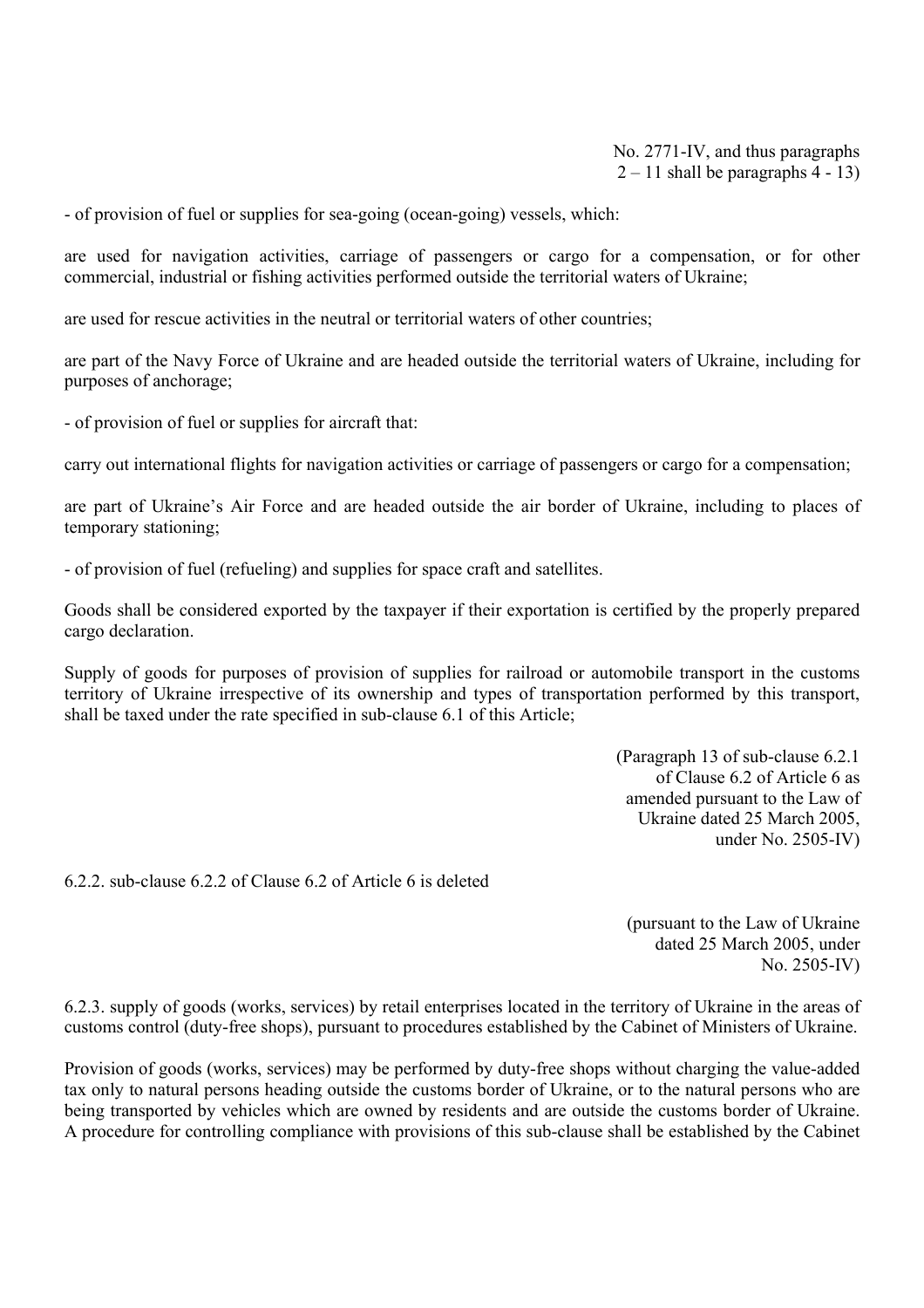of Ministers of Ukraine. Incompliance with provisions of this sub-clause shall entail responsibility established by law.

Goods purchased in duty-free shops without value-added tax charged, in the event of the shipment of such goods back into the customs territory of Ukraine, shall be subject to taxation pursuant to procedures established for taxation of import transactions;

6.2.4. of supply of transport services by railway, automobile, sea or river transport, involving transportation of passengers, luggage, shipments and cargo outside the state border of Ukraine, specifically: from a point outside the state border of Ukraine to a point of external customs control of Ukraine; from a point of external customs control of Ukraine to a point outside the state border of Ukraine; between points outside the state border of Ukraine, as well as by air transport: from a point outside the state border of Ukraine to the point of performance of customs procedures relating to entry of passengers, luggage, shipments and cargo through the customs border into the customs territory of Ukraine (including internal customs points); from a point of performance of customs procedures relating to the passage of passengers, luggage, shipments and cargo through the customs border outside the customs border of Ukraine (including internal customs points) to a point outside the state border of Ukraine; between the points outside the customs border of Ukraine.

> (Paragraph 1 of sub-clause 6.2.4 of Clause 6.2 of Article 6 as restated by the Law of Ukraine dated 25 March 2005, under No. 2505-IV, as amended pursuant to the Law of Ukraine dated 3 June 2005, under No. 2642-IV)

In a case where supply of transport services, specified in part one of this sub-clause, is performed in the form of broker, agent or commission transactions involving transport tickets, transport documents, signing of agreements or bills for transportation of passengers or cargo by an authorized person of the carrier, transactions involving such services shall be taxed at the rate established by clause 6.1 of this Article.

Transactions of supply of services, performed by the taxpayer, which are related the transit transportation (moving) of passengers and shipments through the territory of Ukraine, shall be taxed pursuant to procedures specified in Clause 5.15 of this Law;

> (Paragraph 3 of sub-clause 6.2.4 of Clause 6.2 of Article 6 as restated by the Law of Ukraine dated 25 March 2005, under No. 2505-IV)

6.2.5. Sub-clause 6.2.5 of Clause 6.2 of Article 6 is deleted

(sub-clause 6.2.5 of Article 6 as amended pursuant to the Law of Ukraine dated 26 September 1997, under No. 550/97-VR)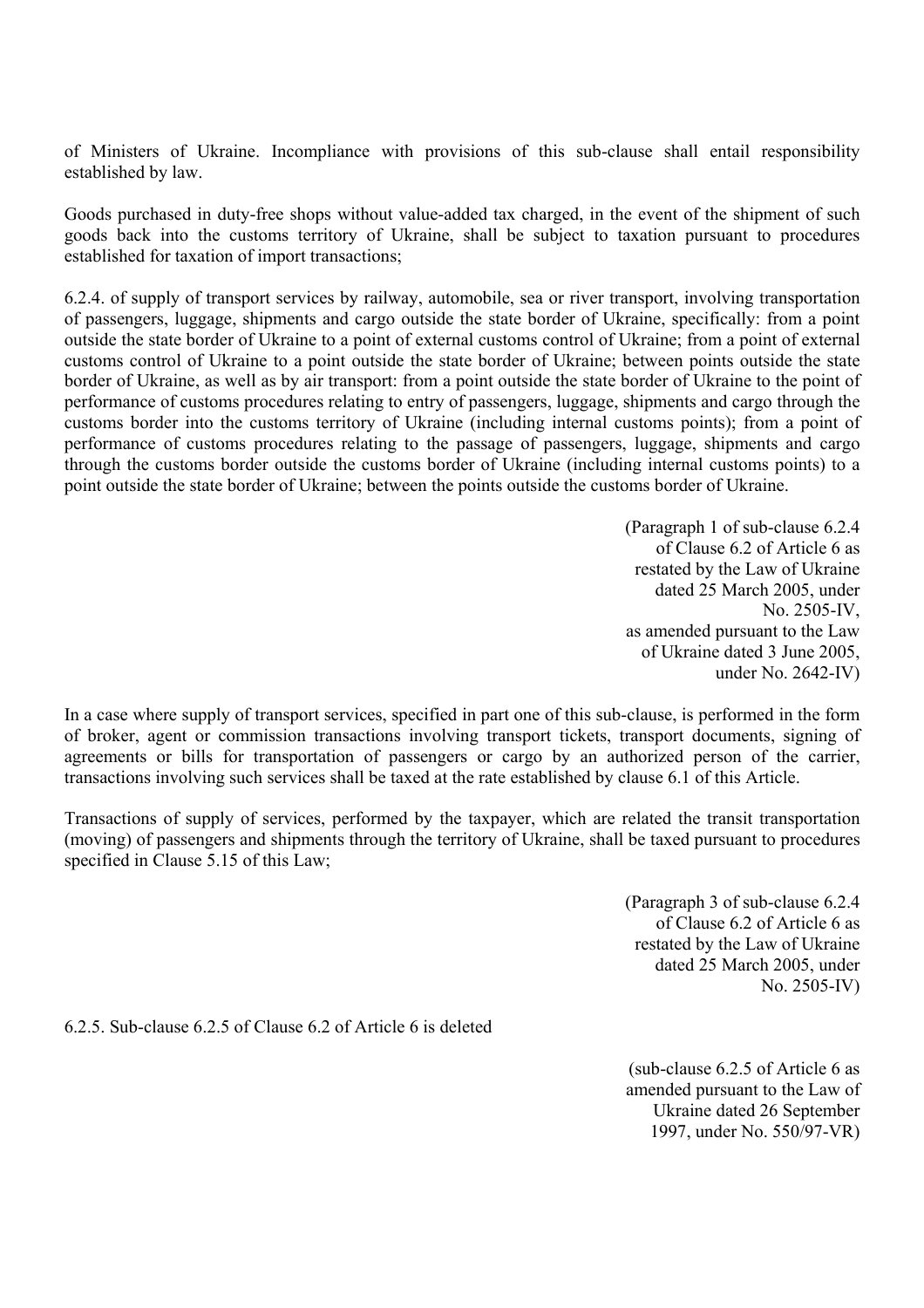(sub-clause 6.2.5 of Clause 6.2 of Article 6 is deleted pursuant to the Law of Ukraine dated 03.12.99 No. 1274-XIV)

6.2.6. until 1 January 2008, supplies to the processing enterprises of milk and meat (live weight) by agricultural producers of any type of ownership and business;

> (Clause 6.2 of Article 6 has the sub-clause 6.2.6 added pursuant to the Law of Ukraine dated 23.12.97, No. 770/97-VR, subclause 6.2.6 of Clause 6.2 of Article 6 as amended pursuant to the Law of Ukraine dated 19.10.2006 No. 273-V)

> (sub-clause 6.2.6 of Clause 6.2 of Article 6 has been extended until 1 January 2005 pursuant to Law of Ukraine dated 28.11.2003 No. 1352-IV, until 1 January 2006 - pursuant to the Law of Ukraine dated 23.12.2004 No. 2287- IV, until 1 January 2007 pursuant to the Law of Ukraine dated 18.10.2005 No. 2987-IV)

6.2.7. Sub-clause 6.2.7 of Clause 6.2 of Article 6 is deleted

(Clause 6.2 of Article 6 has subclause 6.2.7 added pursuant to the Law of Ukraine dated 30.12.97 No. 799/97-VR)

 (sub-clause 6.2.7 of Clause 6.2 of Article 6 is deleted pursuant to the Law of Ukraine dated 03.12.99 No. 1274-XIV)

6.2.8. of supply of goods (except for excisable goods) and of services (except for gambling and lottery businesses and of services of supply of excisable goods, received within the limits of commission (consignment) agreements, authorization, trust, authorized management, other civil-legal agreements, which empower such a commissioner to supply goods on behalf and under instruction of the committent without transfer of the ownership of such goods), which are directly manufactures by enterprises and public organizations of invalids, which are established by public organizations of invalids and are in their ownership, in which the number of invalids who had there principal place of employment during the previous accounting period is not less than 50 percent of the average number of the staff, and on condition that the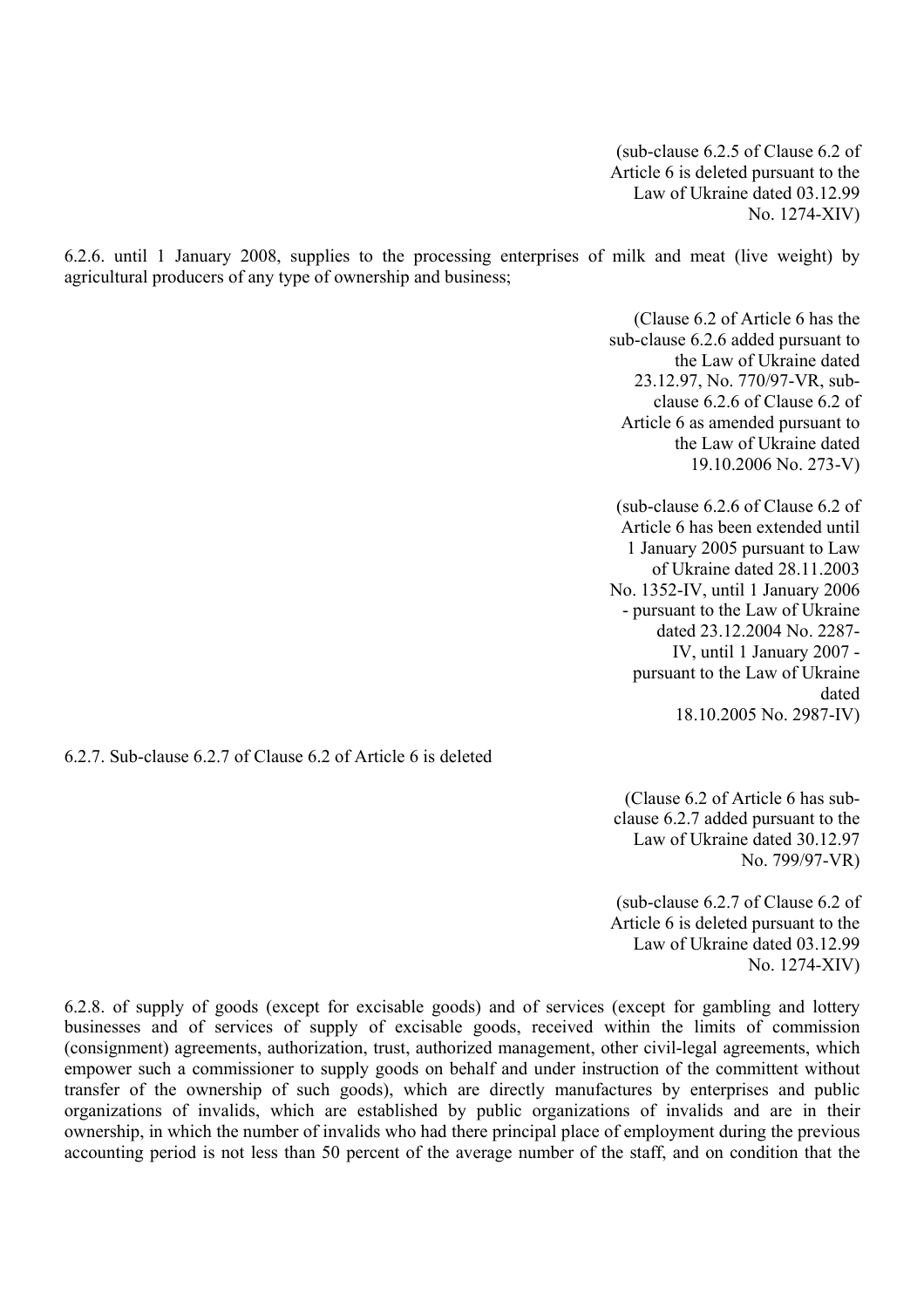wage fund of such invalids during the accounting period is not less than 25 percent of the total wage costs included in gross production expenses.

Production of goods shall be considered direct if the costs of processing (treatment, other processing) of raw materials, components, parts, other purchased goods used to produce such goods, is not less than 8 percent of the selling price of such produced goods.

Such enterprises and organizations of public organizations of invalids may apply this privilege on condition of registration in the relevant tax body, which is to be administered on the basis of submission of a positive decision of the inter-agency Committee for issues concerning activities of enterprises and organizations of public organizations of invalids and a relevant statement of the taxpayer concerning one's desire to receive such a privilege pursuant to the Law of Ukraine "On the principles of social protection of invalids in Ukraine".

In a case of violations of requirements of this sub-clause by the taxpayer, the tax body shall cancel its registration as a person entitled to the tax privilege, and tax liabilities of such a taxpayer shall be carried over from the tax period, in connection with the results of which the violations were established, pursuant to general rules of taxation established by this Law, with relevant financial sanctions being applied at the same time.

Tax reporting documents of such enterprises and organizations shall be filed pursuant to the procedures established pursuant to law.

> (Clause 6.2 of Article 6 has subclause 6.2.8 added pursuant to the Law of Ukraine dated 24.03.98 No. 208/98-VR, sub-clause 6.2.8 of Clause 6.2 of Article 6 in accordance with Laws of Ukraine dated 13.07.2000 No. 1926-III, dated 25.03.2005 No. 2505-IV, dated 06.10.2005 No. 2960-IV)

6.2.9. sub-clause 6.2.9 of Clause 6.2 of Article 6 is deleted

(Clause 6.2 of Article 6 has subclause 6.2.9 added pursuant to the Law of Ukraine dated 15.06.2004 No. 1766-IV sub-clause 6.2.9 of Clause 6.2 of Article 6 is deleted pursuant to the Law of Ukraine dated 25 March 2005, under No. 2505-IV)

6.3. A zero rate of the tax shall not apply if goods (related services), which are exported, are exempt from taxation pursuant to clause 5.1 (except for sub-clauses 5.1.2, 5.1.7) and clause 5.2 of Article 5 of this Law.

(Clause 6.3 of Article 6 as formulated in the Law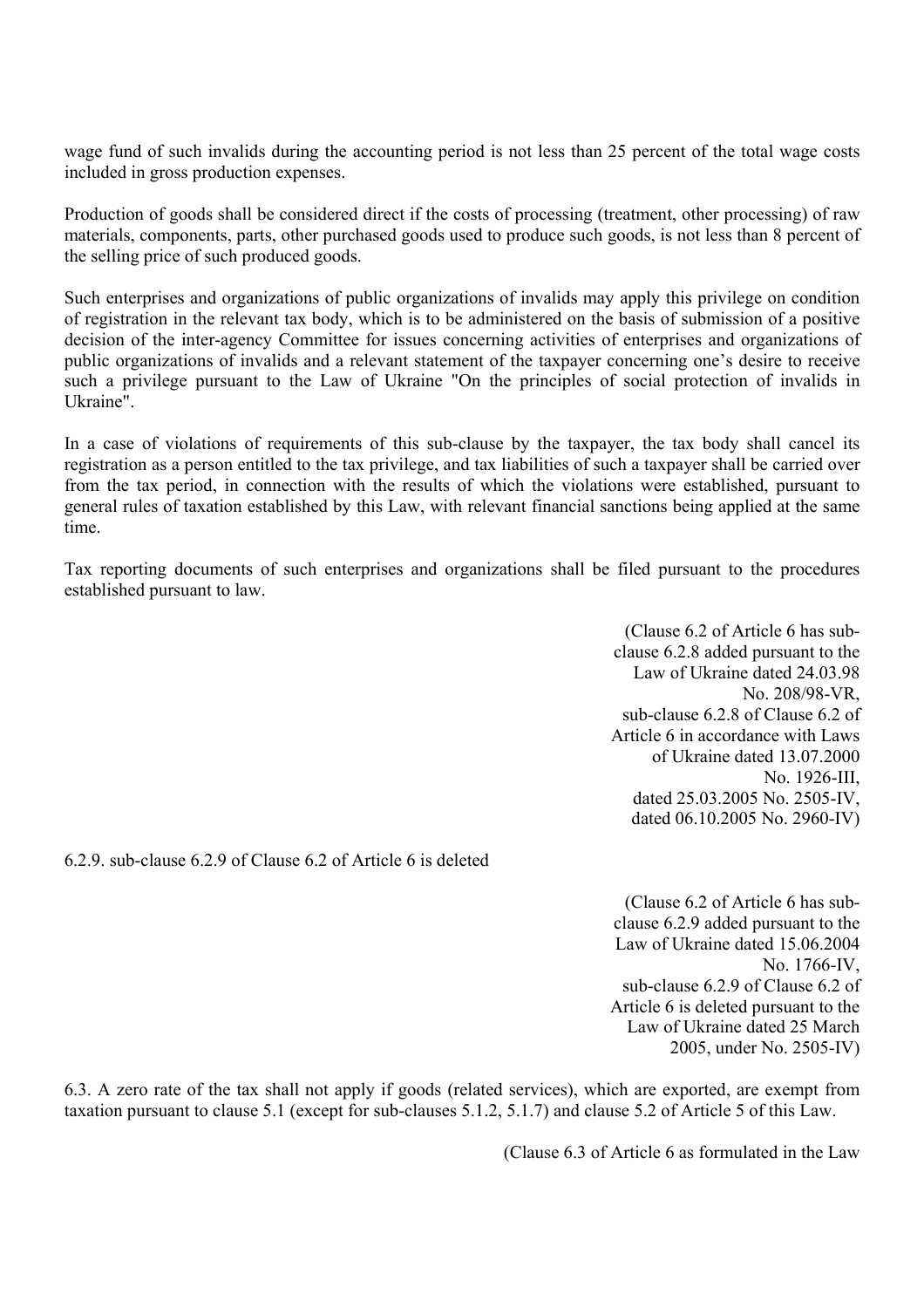6.4. A place of supply of goods shall be:

а) if goods are shipped or transported by the seller or buyer or a third person – the place where the goods are actually situated at the time of shipping or transporting;

in the event of supply of goods, which are assembled or installed with or without the supplier's assistance, or on his behalf – the place where such goods are assembled or installed;

if such goods, due to technical, technological or other similar reasons can not be delivered to the customer in the form other than disassembled or not-assembled – the place where the goods are situated at the time of their shipment or transportation to the person to which they are being supplied;

b) if the goods are not being shipped or transported – the place where the goods are situated at the time of supply;

c) if it is immovable property that is being sold – the place where it is situated;

d) in case of provision of services of supply of goods for sea, air or railroad motor vehicles in the part that corresponds to the carriage of passengers or shipments in the customs territory of Ukraine, - the point of departure of such transport vehicle.

For purposes of applying this sub-clause the following terms shall be used:

part of a carriage of passengers or shipments by a transport vehicle through the customs territory of Ukraine – the part of carriage performed between the point of departure in the customs territory of Ukraine (the point of crossing the state border of Ukraine) and the point of arrival of such a transport vehicle in the customs territory of Ukraine (the point of crossing the state border of Ukraine), without any stopovers outside such customs territory;

point of departure of the transport vehicle - the point of boarding of passengers or loading of cargo on the transportation vehicle;

point of arrival of the transport vehicle in the customs territory of Ukraine – the last point in the customs territory of Ukraine for boarding (un-boarding) of passengers or loading (unloading, reloading) of cargo in the customs territory of Ukraine.

In the event of a round trip, a return trip (transportation) for purposes of taxation shall be considered a separate transportation;

e) if goods are sold via the Internet irrespective of place of registration of one's domain (site, web page or address) – the place the seller is located or the place of the seller's residence.

> (Article 6 has clause 6.4 added pursuant to Law of Ukraine dated 25 March 2005, under No. 2505- IV)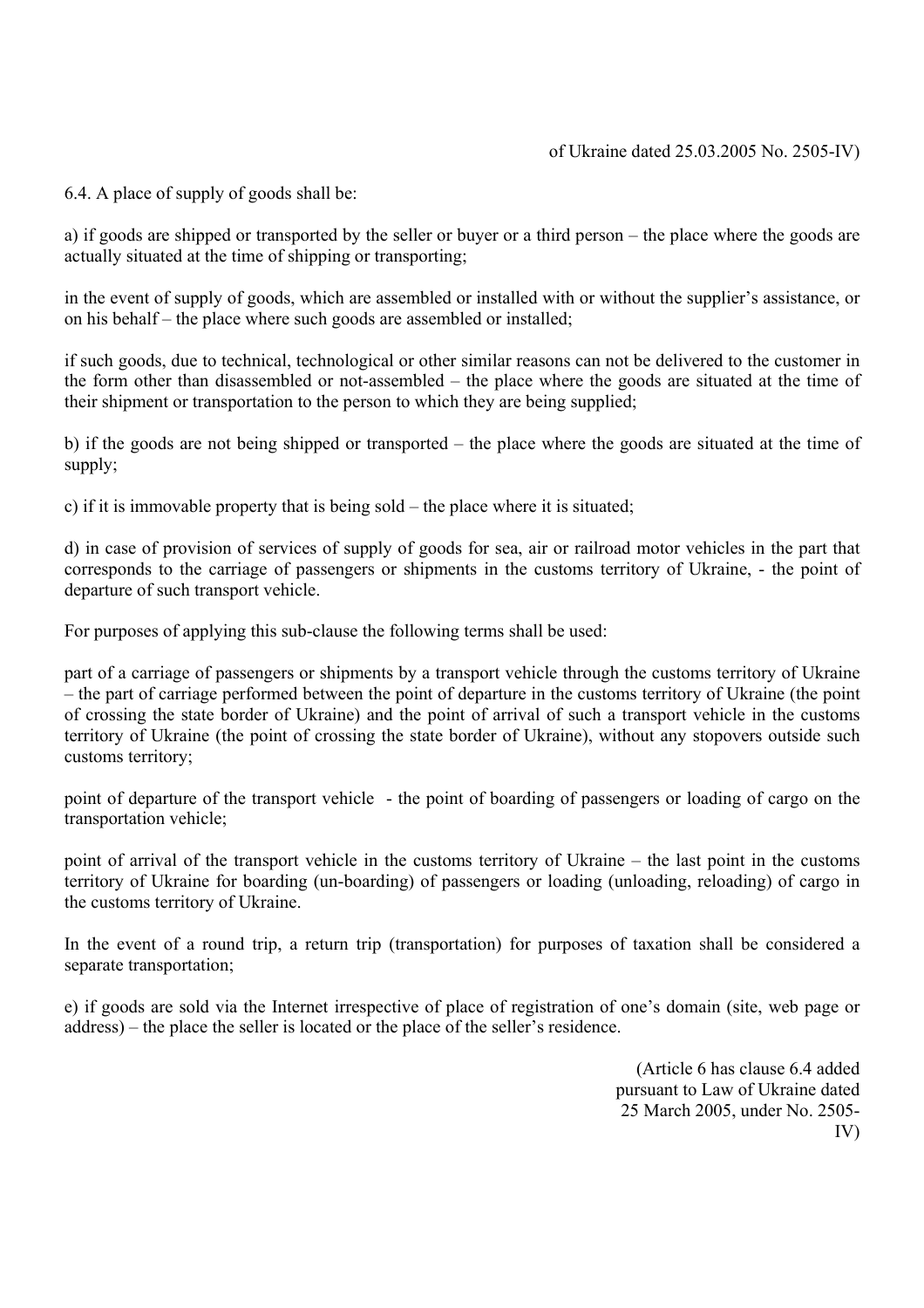6.5. A place of supply of services shall be:

a) in exceptional cases specified in sub-items "в", "д" - "е" of this sub-clause, - the place where the person providing the service is registered as a payer of this tax, and if such a service is provided by a non-resident – the place where one's representative office is located, and in case there is no such an office – the place of location of a resident performing agent (representative) activities on behalf of such a non-resident, and if there is not such resident – the place of actual location of the buyer (recipient), who in this case acts as a tax agent of the non-resident;

b) sub-clause "б" of Clause 6.5 of Article 6 is deleted

(pursuant to Law of Ukraine of 3 June 2005, under No. 2642-IV)

c) in case of provision of services by agents, intermediaries or other participants of the market of immovable property (hereinafter - realtors), other persons responsible for preparation, coordination, overseeing and performance of works concerning construction and remodeling of immovable property (including services of architects and designers), other similar services relating to sales or construction of immovable property, - the place where such immovable property is or will be situated;

d) the place where the services are actually provided in the area of:

culture, art, sports, science, education, entertainment or other similar areas of activities, including activities of producers in such areas of activities, and related services;

activities that are auxiliary with respect to transportation activities, such as loading, unloading, reloading, warehouse processing of goods and other similar types of works (including insurance);

valuation of immovable property;

carrying out any works concerning movable property that alter its qualitative characteristics;

(Paragraph 5 of sub-clause "г" of Clause 6.5 of Article 6 is deleted pursuant to Law of Ukraine of 3 June 2005, under No. 2642-IV, as amended pursuant to the Law of Ukraine dated 7 July 2005, under No. 2771-IV)

e) place of registration of a buyer or his permanent representative office, and if there is no such a place of registration - place of the permanent address or permanent residence, if buyers, to which the specified services are provided, reside outside the customs territory of Ukraine, provide services relating to:

transfer or issue of copyrights, patents, licenses, as well as related rights, including trademarks;

provision of advertisement services and other services relating to promotion of goods (services) on the market (promotion);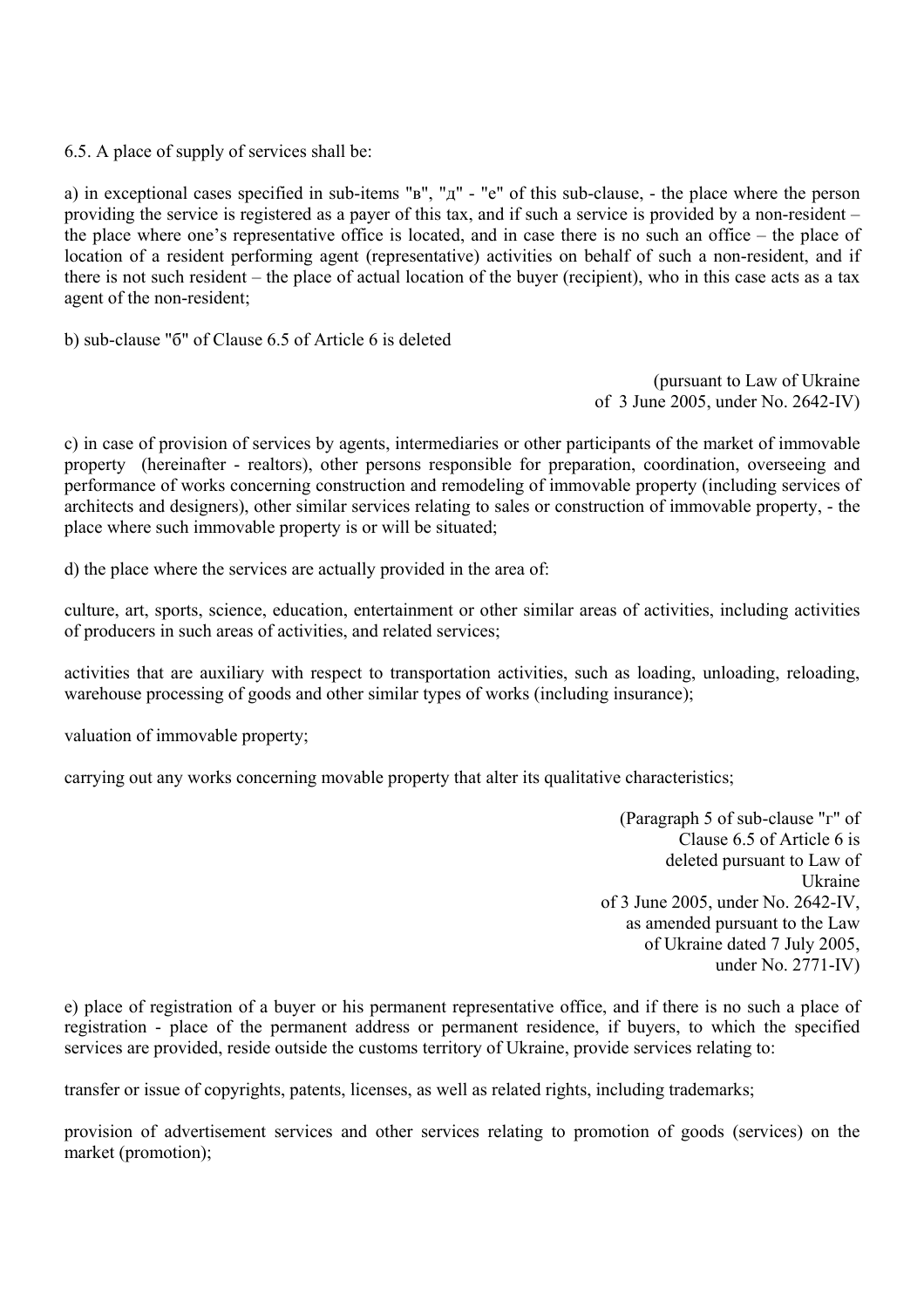provision of services by consultants, engineers, lawyers, accountants, auditors, actuaries and other similar services, as well as services relating to data processing and provision of information, including such services involving use of computer systems;

issuance of a requirement not to engage in particular types of activities in part or in full;

provision of services by natural persons, who are hired by the supplier, for the benefit of another person;

provision of agent services on behalf of and at the expense of another person, provided that the buyer is provided with services, specified in this sub-clause;

renting movable property (including bank safes);

f) in case of provision of services to the staff servicing sea, air and space objects – the place provision of such services.

> (Article 6 has clause 6.5 added pursuant to the Law of Ukraine dated 25 March 2005, under No. 2505-IV)

## **Article 7. Procedure for assessment and computation of the tax**

(Article 7 has been revoked in part relating to agricultural producers – participants of the experiment involving introduction of the unified (fixed) tax in the territory of Globynsky region of Poltava oblast in relation to all transactions that are objects of taxation, except for transactions of sale of one's own production by such agricultural producers)

> (pursuant to Laws of Ukraine dated 15 January 1998, under No. 25/98-VR, dated 20 November 1998, under No. 277- XIV)

7.1. Supply of goods (works, services) shall be carried out on the basis of agreed (contractual) prices with additional assessment of the value-added tax.

7.2. Tax invoice

7.2.1. A taxpayer shall be required to provide the buyer with a tax invoice that must have the following data specified in separate lines:

a) serial number of the tax invoice;

b) date of issue of the tax invoice;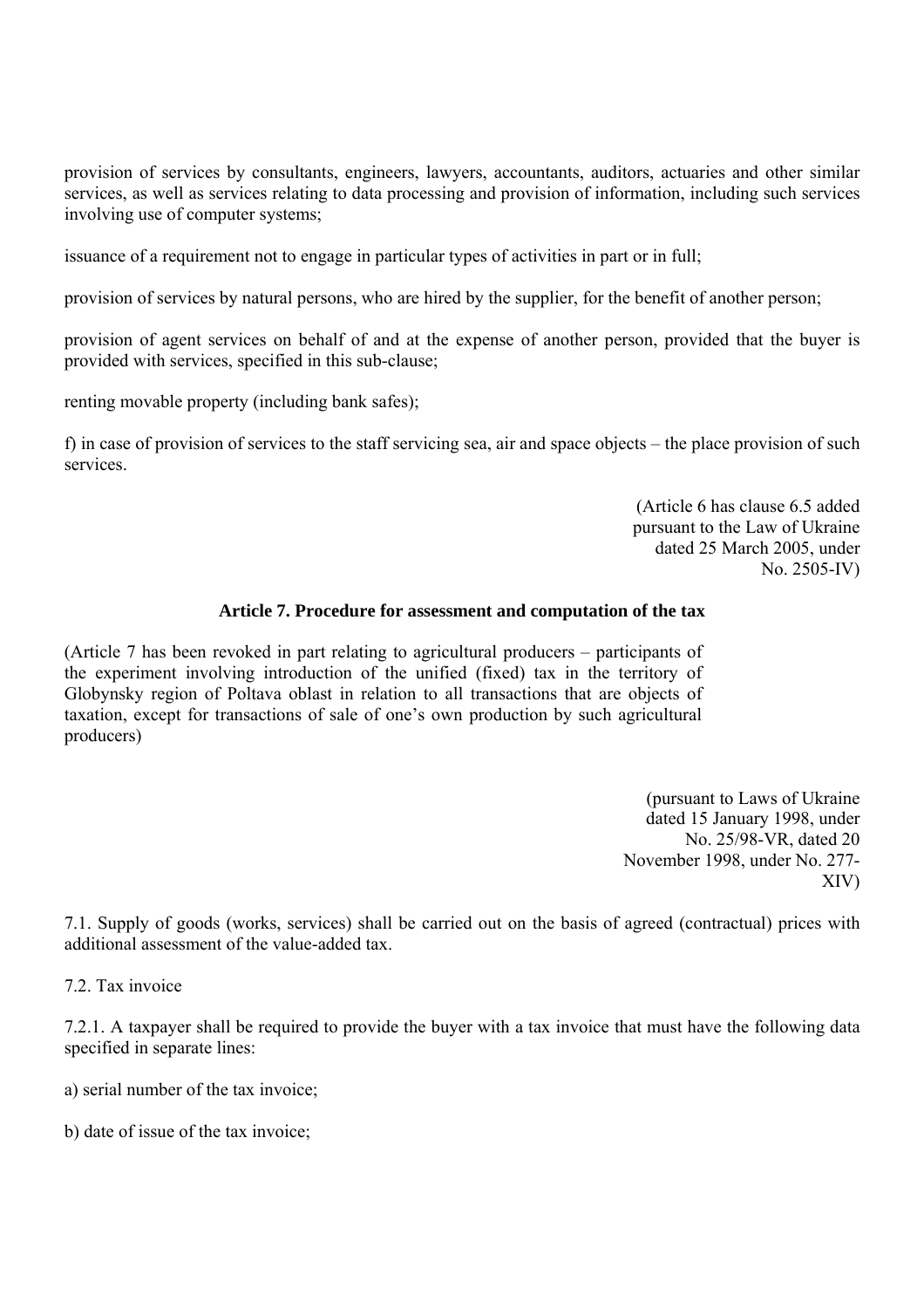c) full or short name, as specified in the statutory documents of a legal entity or full name of the natural person registered as payer of the value-added tax;

> (sub-clause "в" of sub-clause 7.2.1 of Clause 7.2 of Article 7 as amended pursuant to the Law of Ukraine dated 25 March 2005, under No. 2505-IV)

d) tax number of the taxpayer (seller or buyer);

e) place of location of the legal entity or the place of the tax address of the natural person registered as payer of the value-added tax;

f) description (nomenclature) of goods (works, services) and their quantity (volume, amount);

g) complete or short name specified in statutory documents of the recipient;

(sub-clause "g" of sub-clause 7.2.1 of Clause 7.2 of Article 7 as amended pursuant to the Law of Ukraine dated 25 March 2005, under No. 2505-IV)

h) price of supply exclusive of the tax;

i) rate of the tax and corresponding amount of the tax in the numerical expression;

j) the total amount payable inclusive of the tax.

7.2.2. In case of exemption from taxation in cases specified in Article 5 of this Law, a note "without VAT" shall be made in the tax invoice with a reference to the relevant sub-clause of Clause 5.1 or clause of Article 5.

7.2.3. A tax invoice shall be issued in two copies at the time when the seller's tax obligations arise. The original tax invoice shall be given to the buyer, and the copy shall be retained by the seller of the goods (works, services).

> (Paragraph 1 of sub-clause 7.2.3 of Clause 7.2 of Article 7 as amended pursuant to the Law of Ukraine dated 19.11.97 No. 644/97-VR)

For taxable and tax-exempt transactions different tax invoices shall be issued.

A tax invoice is a reporting tax document and, at the same time, it is a payment document.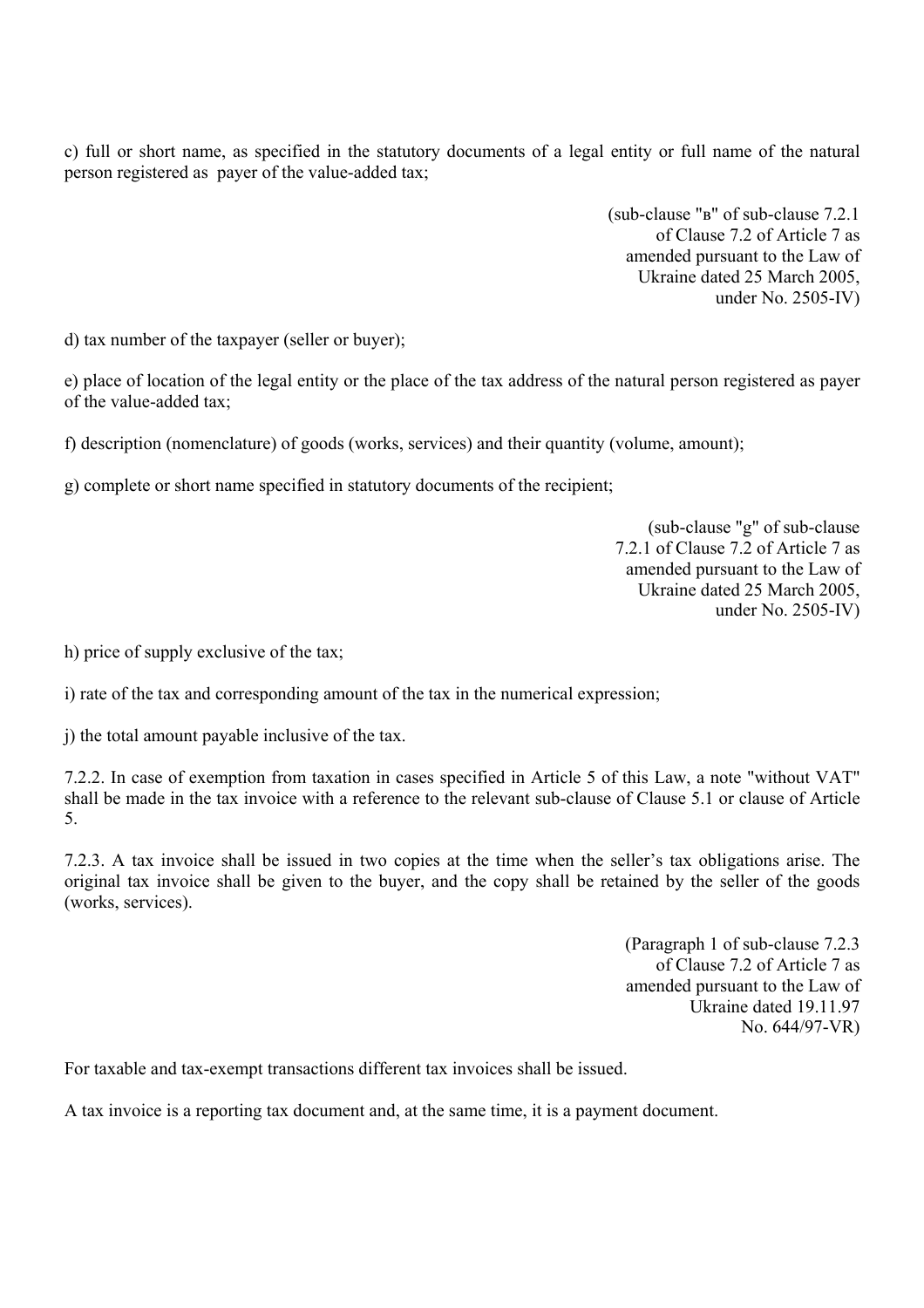A tax invoice shall be issued for a full or partial supply of goods (works, services). If a part of goods (works, services) does not contain separate value, the list (nomenclature) of partially supplied goods shall be specified in an annex to the tax invoice pursuant to the procedures established by the central body of the state tax service of Ukraine, and shall be used for determination of the total tax liability.

Payers of the tax shall be required to keep tax invoices during the period established by the legislation for obligations to pay taxes.

7.2.4. The right to assess the tax and issue tax invoices shall be given only to persons registered as payers of the tax pursuant to the procedures established by Article 9 of this Law.

Subjects of entrepreneurial activities, which have elected the simplified system of taxation that does not require payment of the tax or provides for the tax rates other than specified in clause 6.1 of Article 6 or clause  $8^1.2$  of Article  $8^1$  of this Law, shall not have the right to assess the tax, tax credit and issue a tax invoice, as well as to receive a refund for the tax period in which such election took place. These rules also apply to enterprises exempt from payment of the tax to the budget based on the decision of the court.

> (sub-clause 7.2.4 of Article 7 has paragraph two added pursuant to the Law of Ukraine dated 20 December 2001, under No. 2899- III, paragraph two of sub-clause 7.2.4 of Clause 7.2 of Article 7 as amended pursuant to the Law of Ukraine dated 25 March 2005, under No. 2505-IV)

7.2.5. For natural persons not registered as subjects of entrepreneurial activities that import goods (articles) into the customs territory of Ukraine in volumes subject to taxation pursuant to laws of Ukraine, issuance of the customs declaration shall be equal to the filing of a tax invoice.

7.2.6. A tax invoice shall be issued by the taxpayer who supplies goods (services), based on the demand of the recipient of the goods (services), and shall be a basis for assessment of a tax credit. As an exemption from this rule, a basis for the assessment of a tax credit in case of supplies of goods (services) for cash or based on payments using payment system cards, bank or personal checks within the limits of the maximum amount established by the National Bank of Ukraine for payment transactions, is a properly issued receipt, other payment or settlement document that certifies the receipt of the payment by the supplier from the recipient of such goods (services), specifying the total amount paid, amount of the tax and the tax number of the supplier.

If a supplier of goods (services) refuses to issue a tax invoice or violates the procedure for filling-out the invoice, the recipient of such goods (services) may add to the tax declaration for the reporting tax period a statement of complaint concerning the supplier, with this statement being a basis for including the amount of this tax into the tax credit. The statement shall be supported by copies of receipts or other payment documents supporting the fact of payment of the tax as a result of the purchase of such goods (services).

The receipt of such a complaint is a basis for conducting an unscheduled in-site inspection of the supplier to establish correctness of his assessment of tax liabilities relating to the civil-legal transaction in question.

A basis for assessment of a tax credit without receiving a tax invoice may also be: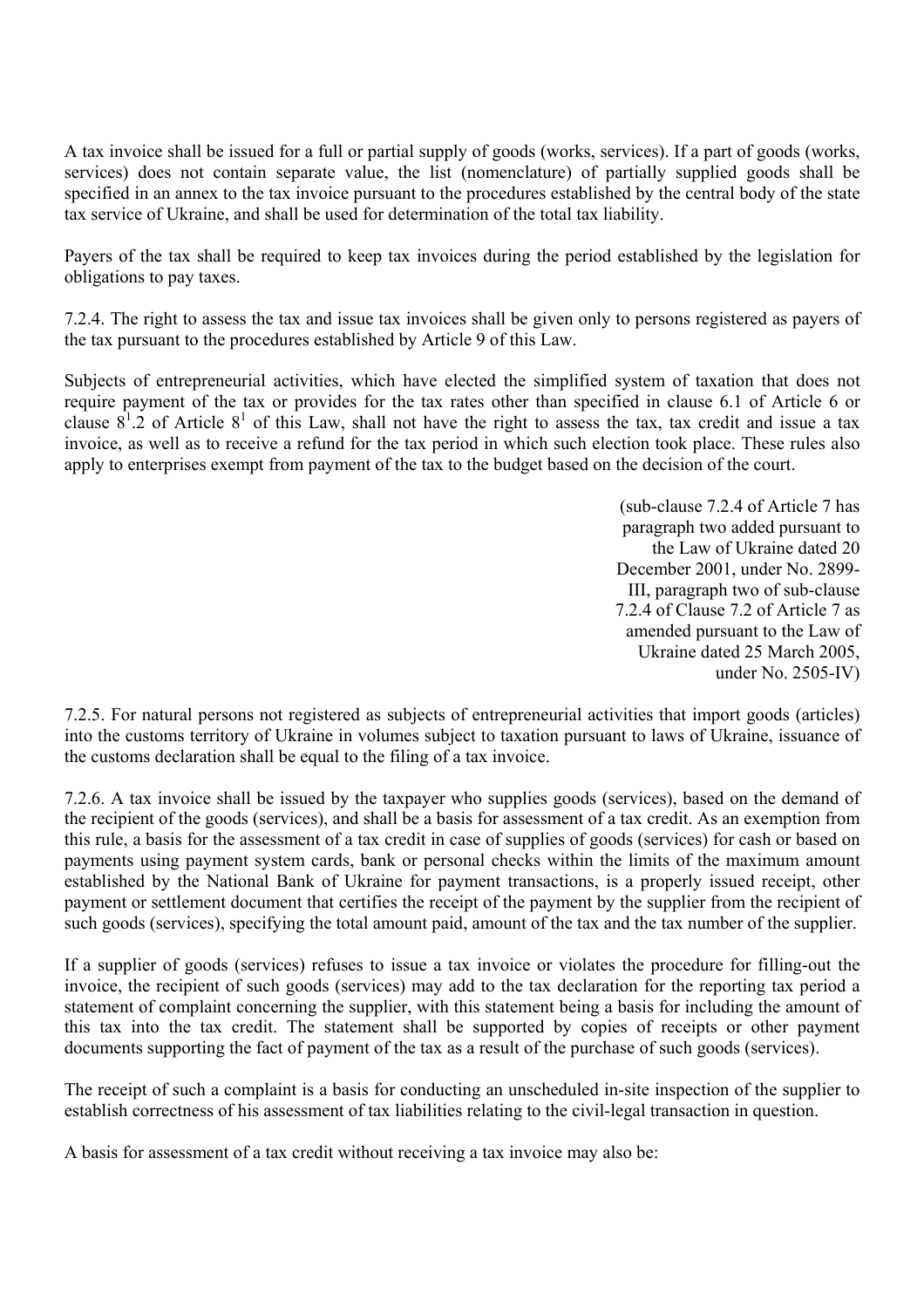A transit ticket, hotel bill or a bill issued to the taxpayer for communication services, other services, the cost of which is determined based on the meters' readings, including total payment amounts, amount of the tax and the tax number of the seller, except for those where the form is established under international standards;

> (Paragraph five of sub-clause 7.2.6 of Clause 7.2 of Article 7 as amended pursuant to the Law of Ukraine dated 03.06.2005 р . No. 2642-IV)

cash receipts containing the value of delivered goods (services), the total amount of the assessed tax (specifying the fiscal number, but not specifying the tax number of the supplier). For purposes of such assessment the total value of supplied goods (services) may not exceed 200 hryvnas per day (exclusive of the value-added tax).

> (sub-clause 7.2.6 of Clause 7.2 of Article 7 as amended pursuant to the Law of Ukraine dated 19.11.97 No. 644/97-VR, as restated by the Law of Ukraine dated 25 March 2005, under No. 2505-IV)

7.2.7. In case of importation of goods into the customs territory of Ukraine the document that confirms the right to receive a tax credit shall be a cargo customs declaration prepared pursuant to requirements of legislation, which certifies the payment of the value-added tax, or the cancelled tax promissory note.

> (sub-clause 7.2.7 of Clause 7.2 of Article 7 as restated by the Law of Ukraine dated 25 March 2005, under No. 2505-IV)

7.2.8. Payers of the tax shall be required to keep separate accounting records for transactions of supply and purchase of goods (services), which are subject to taxation under this tax, as well as those that are not objects of taxation pursuant to Article 3 and exempt from taxation pursuant to Article 5 of this Law.

paragraph two of sub-clause 7.2.8 of Clause 7.2 of Article 7 is deleted

(pursuant to Law of Ukraine of 3 June 2005, under No. 2642-IV)

The consolidated results of such accounting shall be presented in tax declarations the form and procedures for filling out which shall be established pursuant to legislation. A taxpayer shall maintain a registry of received and issued tax invoices in the documentary or electronic form based on his choice, in which there will be specified the serial number of the tax invoice, date of receipt (issuance), the total amount and the amount of the assessed tax, as well as registration numbers of the taxpayer and the seller, who issued the tax invoice to the taxpayer. If the original tax invoice is available, failure to enter it into the said registry shall not be the basis for refusing to include the amount of the tax, specified in this tax invoice, in the tax credit of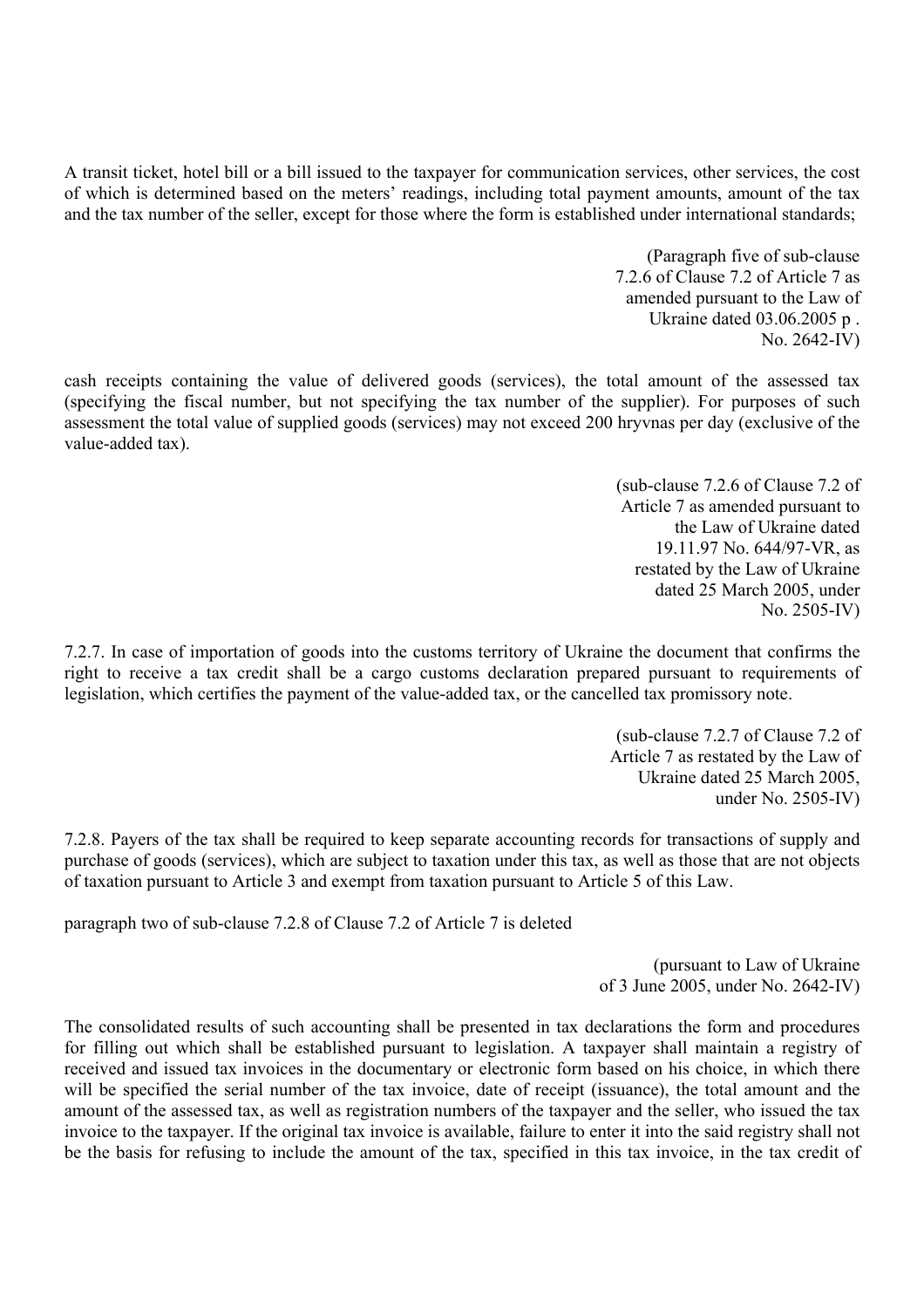such a taxpayer. The form and procedures for maintaining registries of received and issued tax invoices shall be established by the central tax agency.

> (Paragraph 3 of sub-clause 7.2.8 of Clause 7.2 of Article 7 as amended pursuant to the Law of Ukraine dated 3 June 2005, under No. 2642-IV)

In the course of a documentary (scheduled or unscheduled on-site) examination, a taxpayer shall be required to ensure access for the tax inspector to the registry of tax invoices, and, in case the registry is maintained in the electronic form – to provide electronic information carrier at one's own expense. The taxpayer shall be required to keep the electronic information carrier during a period established by law. A taxpayer shall be required to use any of the widely available in Ukraine operation computer systems based on his own choice, chosen from those proposed by the central tax agency.

> (sub-clause 7.2.8 of Clause 7.2 of Article 7 as restated by the Law of Ukraine dated 25 March 2005, under No. 2505-IV)

7.3. Date when tax liabilities arise

7.3.1. The date when tax liabilities arise in connection with supply of goods (works, services) shall be the date that falls on the tax period during which the earlier of the following events occurred:

either a date of receipt of money from the buyer (customer) on a bank account of the taxpayer as payment for goods (works, services), which are to be supplied, and in case of supply of goods (works, services) for cash – the date the cash is entered into the cash register of the taxpayer, and if there is no such cash register – the date the cash is received by the bank servicing the taxpayer;

or the date of shipment of goods, and for works (services) – the date of issuance of a document that certifies the fact of performance of works (services) by the taxpayer.

7.3.2. In the event of supply of goods or services using vending machines or other similar equipment that does not require a cash register managed by the authorized natural person, the date when the tax liabilities arise shall be the date when cash receipts are extracted from such vending machines or similar equipment.

> (Paragraph 1 of sub-clause 7.3.2 of Clause 7.3 of Article 7 as amended pursuant to the Law of Ukraine dated 25 March 2005, under No. 2505-IV)

The rules for handling such cash receipts shall be established the National Bank of Ukraine.

If the supply of goods (works, services) through vending machines is carried out using tokens, cards or other substitutes for Hryvna, the date of the increase of the gross income shall be the date of supply of such tokens, cards or other substitutes of Hryvna.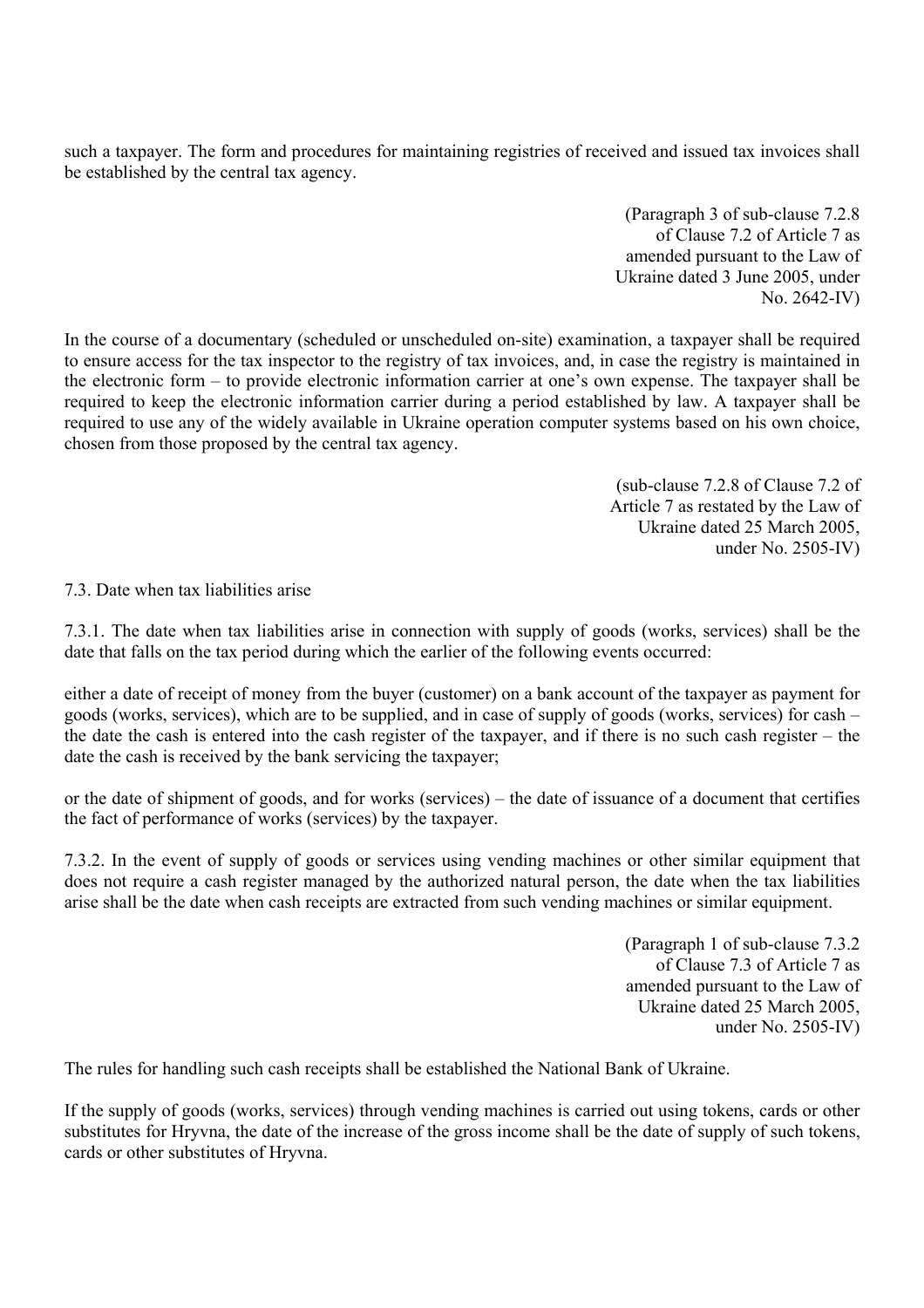7.3.3. If the supply of goods (works, services) is carried out using credit or debit cards, travel, commercial, personal or other check, the date of increase of tax liabilities shall be either the date of issuance of the tax invoice certifying the fact of the taxpayer's supplying goods (works, services) to the buyer, or the date of issue of the receipt (check), depending on which event took place earlier.

7.3.4. The date of tax liabilities of a lessor in case of financial rent transactions (leasing) shall be the date of the actual transfer of the object of financial rent (leasing) for use by the lessee.

> (sub-clause 7.3.4 of Clause 7.3 of Article 7 as restated by the Law of Ukraine dated 16 January 2003, under No. 469-IV)

7.3.5. The date of tax liabilities in case of supply of goods (works, services) where payment is made from the budget funds is the date of receipt of such funds on the current account of the taxpayer or the date of receipt of the compensation in any other form, including reduction of the debt of such a taxpayer based on his liabilities to the budget in question.

> (sub-clause 7.3.5 of Clause 7.3 of Article 7 as amended pursuant to the Law of Ukraine dated 10.01.2002 No. 2921-III)

7.3.6. The date of tax liabilities in case of importation is t he date of filing a customs declaration specifying the amount of the tax payable. The date of tax liabilities in case of importation of works (services) is the date of the withdrawing of the funds from the account of the taxpayer as a payment for the works (services), or the date of issuance of the document certifying the fact of performance of works (services) by non-resident regardless of which event took place earlier.

> (the first sentence of sub-clause 7.3.6 of Clause 7.3 of Article 7 was suspended for 2005 pursuant to the Law of Ukraine dated 23.12.2004 No. 2285-IV)

(sub-clause 7.3.6 of Clause 7.3 of Article 7 as amended pursuant to the Law of Ukraine dated 25 March 2005, under No. 2505-IV)

7.3.7. The date of tax liabilities of the contractor operating under a contract recognized as long-term pursuant to the Law of Ukraine "On the Corporate Profit Tax", is the date of increase in the gross income of the longterm contractor.

7.3.8. An advance payment for the cost of the goods (related services), which are exported or imported, shall not change the amount of the tax credit or tax liabilities of the taxpayer – such an exporter or importer, respectively.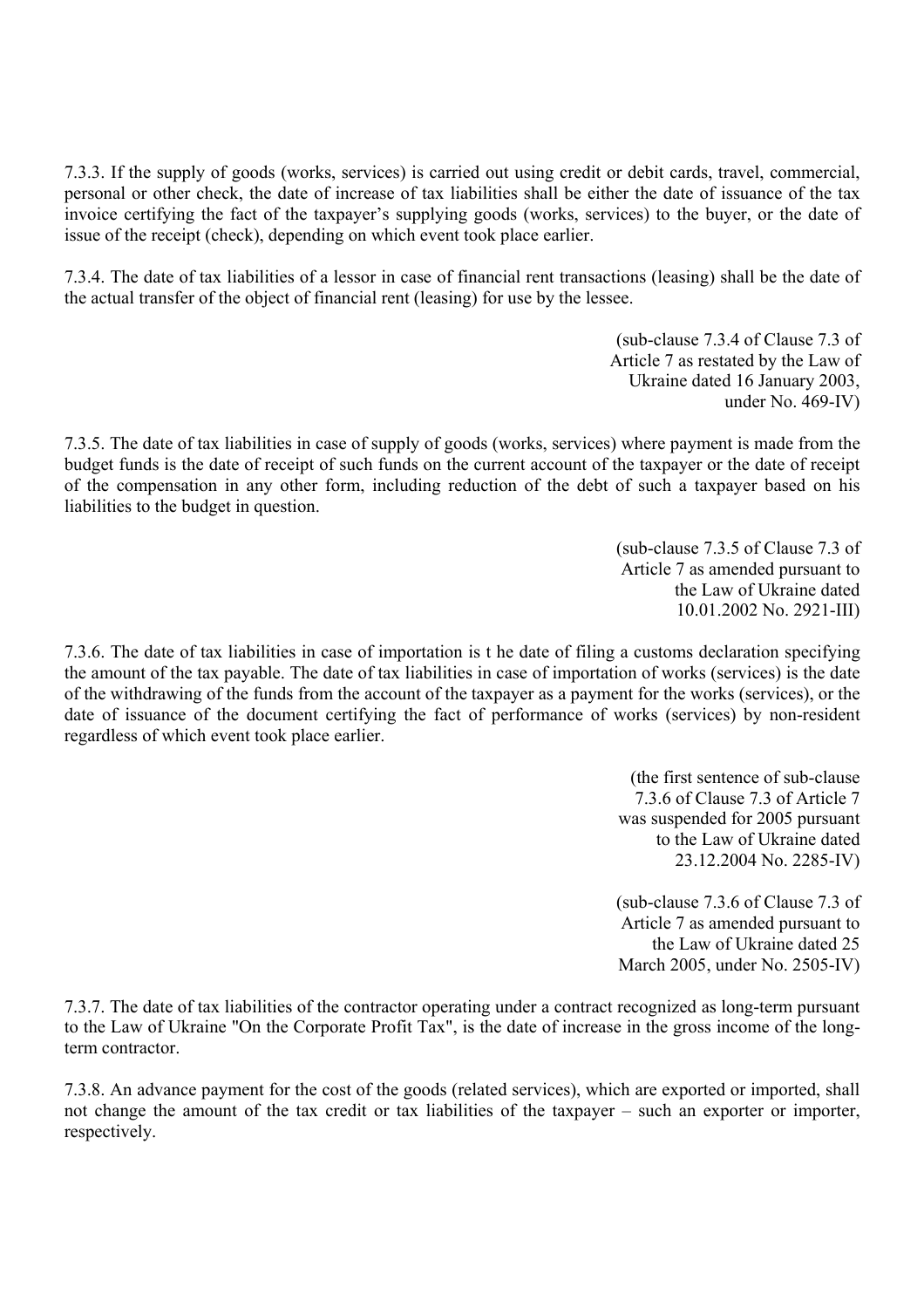(sub-clause 7.3.8 of Clause 7.3 of Article 7 as restated by the Law of Ukraine dated 25 March 2005, under No. 2505-IV)

7.3.9. A person, who over the last twelve calendar months had taxable supplies the value of which does not exceed the amount specified in sub-clause 2.3.1 of Clause 2.3 of Article 2 of this Law (exclusive of this tax), may elect to use a cash method of tax accounting.

If the said election took place at the time of registration of this person as payer of this tax, the cash method shall begin to apply on the date of such registration and may not be changed until the end of the year in which such registration took place.

If this election takes place at any given time after the registration of the person as payer of this tax, the cash method shall begin to apply in the tax period following the tax period, in which this choice was made, and may not be changed during the next twelve monthly (or four quarterly) tax periods.

A decision to elect the cash method shall be submitted to the tax body together with the application for tax registration or tax declaration for the reporting (tax) period, during which such choice was made.

During the period of application of the cash method the taxpayer shall be required to indicate it in his tax declarations for this tax.

A taxpayer who has elected the cash method of accounting may not apply it to:

Import and export transactions;

transactions of supply of excisable goods.

If goods (services) remain unpaid for fully (inclusive of this tax) during three tax months following the month in which they were supplied by the taxpayer which had elected the cash method (during the quarter following the quarter in which they were supplied, for taxpayers which have elected the quarter tax period), and such payer has not commenced a procedure for collection of bad debt pursuant to legislation, then the amount of assessed taxes shall be included in tax liabilities of such a taxpayer based on the results of the next tax period.

Application of the cash method shall be terminated since the tax period following the tax period during which the taxpayer himself made his decision to elect generally applicable rules for determination of the date of tax liabilities and tax credit (accrual method), or reached the volume of taxable transactions specified by subclause 2.3.1 of Clause 2.3 of Article 2 of this Law.

A taxpayer may himself discontinue using the cash method by way of sending a relevant application to the address of the tax body at the place of his tax registration.

If volumes of taxable transactions based on the results of the accounting period shall exceed the amount specified in sub-clause 2.3.1 of Clause 2.3 of Article 2 of this Law, the taxpayer shall be required to discontinue to use the cash method by way of sending the relevant application to the address of the tax body in which he is registered as payer of this tax, together with filing the tax declaration for respective reporting period. In this case the taxpayer applies general rules of taxation starting with the next tax period. If a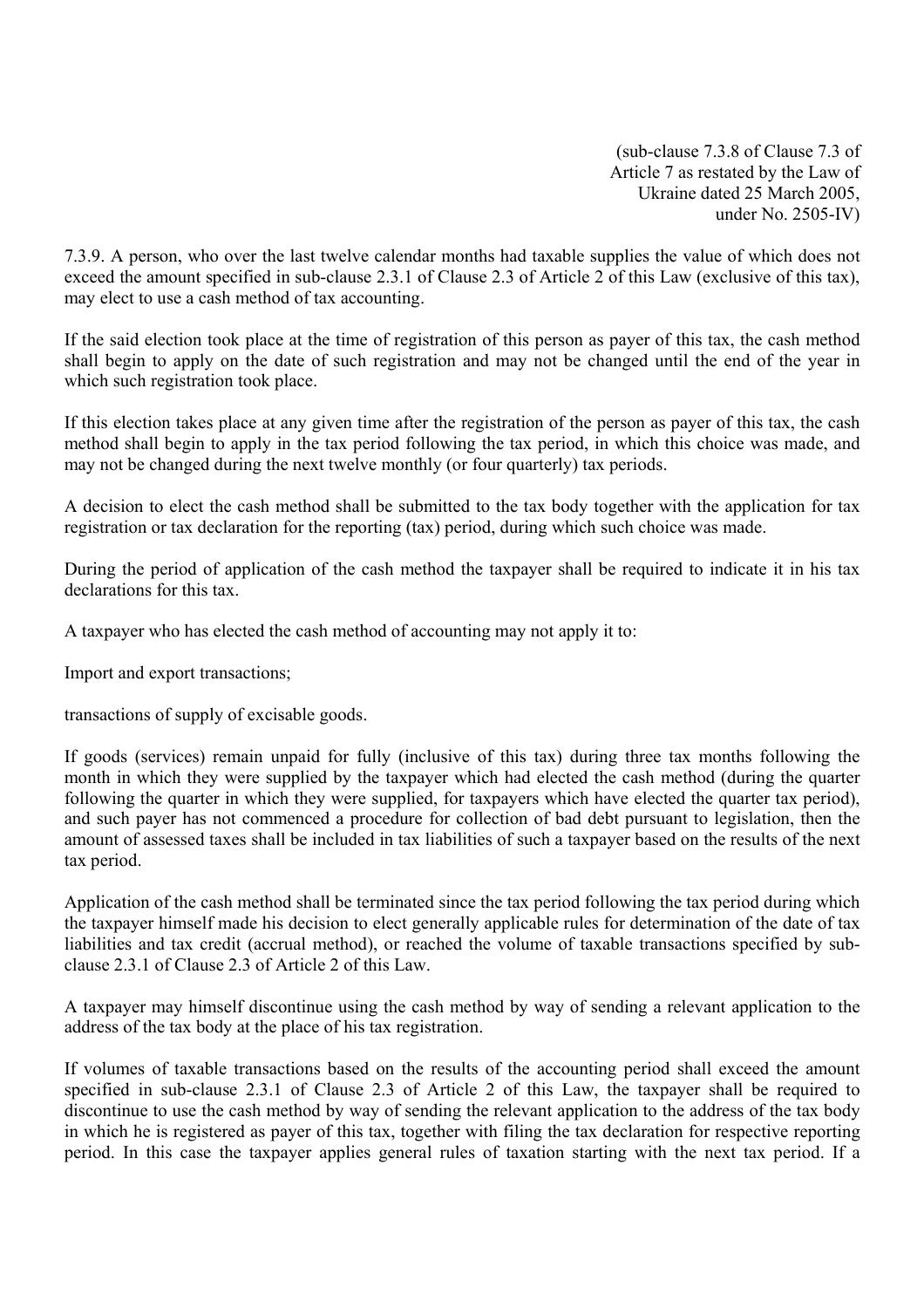taxpayer failed to file such an application within the established in this sub-clause period, the tax body shall be required to reassess the amount of tax liabilities and tax credit of such taxpayer starting with the tax period within which falls the final date for submission of his application for discontinuing the cash method, and the taxpayer shall not be allowed to use the cash method during the next 36 tax months.

From the beginning of the application of the cash method on the grounds specified in this Law, the amounts of tax liabilities and tax credits incurred prior to the application of the cash method shall not be reassessed in connection with the beginning of such application.

In case of discontinuation of the use of the cash method on any grounds and application of the general system of taxation by this law:

the amount of tax obligations of the taxpayer shall be increased by the amount assessed on the value of goods (services) supplied by the taxpayer, but not paid for in money or in other types of compensation on the date of the taxpayer's changing to the regular regime of taxation;

the amount of the tax credit of the taxpayer shall be increased by the amount assessed on the value of goods (services), received by the taxpayer, but not paid for in money or in other types of compensation on the date of the taxpayer's changing to the regular regime of taxation.

> (Clause 7.3 of Article 7 has subclause 7.3.9 added pursuant to the Law of Ukraine dated 25 March 2005, under No. 2505-IV)

## 7.4. Tax credit

7.4.1. Tax credit for the accounting period shall be determined on the basis of the agreed (contract) value of goods (services), but not higher than the level of regular prices, if this agreed price on such goods (services) differs by more than 20 percent of the regular price on such goods (services), and consists of the amounts of taxes assessed (paid) by the taxpayer at the rate established in clause 6.1 of Article 6 and in Article  $8<sup>1</sup>$  of this Law, during such accounting period in connection with:

> (Paragraph 1 of sub-clause 7.4.1 of Clause 7.4 of Article 7 as restated by the Law of Ukraine dated 30.11.2006 No. 398-V)

purchase or manufacturing of goods (including in the course of their importation) and services for the purpose of their further use in taxable transactions within the limits of the business activities of the taxpayer;

purchase (construction, assembly) of fixed assets (permanent assets including other non-circulating material assets and unfinished capital investments into non-circulating capital assets), including such in the course of their importation, for the purpose of further use in production and/or supplies of goods (services) for taxable transactions within the limits of business activities of the taxpayer.

The right to accrue a tax credit arises irrespective of whether or not such goods (services) and fixed assets began to be used in taxable transactions within the limits of business activities of the taxpayer during the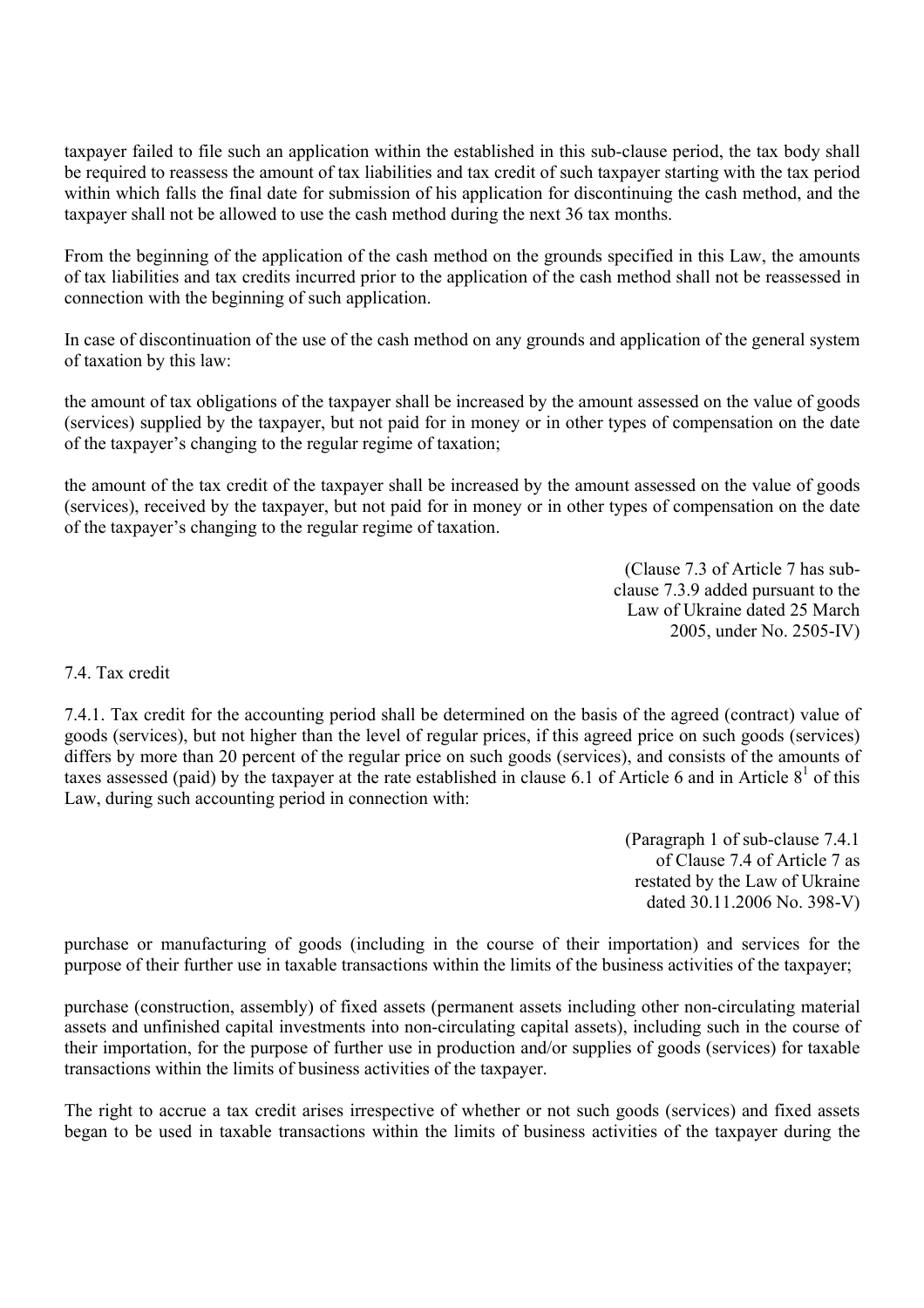reporting tax period, as well as whether or not the taxpayer carried out taxable transactions during such reporting tax period.

If later such goods (services) begin to be used in transactions which are not objects of taxation pursuant to Article 3 of this Law or are exempt from taxation pursuant to Article 5 of this Law, or the fixed assets are converted into non-production assets, then for the purpose of taxation such goods (services) and fixed assets shall be considered sold at their regular price in the tax period in which the beginning of such use or conversion occurred, but not less than the price of their purchase (manufacturing, construction, assembly).

> (sub-clause 7.4.1 of Clause 7.4 of Article 7 as amended pursuant to the Law of Ukraine dated 15.07.99 No. 977-XIV, as restated by the Law of Ukraine dated 25 March 2005, under No. 2505-IV)

7.4.2. If a taxpayer purchases (produces) goods (services) and fixed assets intended for use in transactions which are not objects of taxation pursuant to Article 3 of this Law or are exempt from taxation pursuant to Article 5 of this Law, then the amounts of the tax paid in connection with such purchase (manufacturing) shall not be included in the tax credit of such payer.

The amount of the tax paid by the taxpayer in connection with the purchase of a car (except for taxi) to be included in the fixed assets, shall not be included in the tax credit and shall be treated as gross expenses.

Paragraph 3 of sub-clause 7.4.2 of Clause 7.4 of Article 7 is deleted

 (pursuant to Law of Ukraine dated 7 July 2005, under No. 2771-IV)

> (sub-clause 7.4.2 of Clause 7.4 of Article 7 as restated by the Law of Ukraine dated 25 March 2005, under No. 2505-IV)

7.4.3. If goods (works, services), produced and/or purchased, are partly used in taxable transactions, and are partly not used in such transactions, then the amount of the tax credit shall also include the part of the tax paid (assessed) at the time of the production or the purchase, which corresponds to the part in which such goods (works, services) were used in taxable transactions in the accounting period.

7.4.4. If a taxpayer purchases (produces) tangible and intangible assets (services), which are not intended for use in the business activities of such taxpayer, then the amount of the tax paid in connection with such purchase (production) shall not be included in the tax credit.

> (sub-clause 7.4.4 of Clause 7.4 of Article 7 as restated by the Law of Ukraine dated 25 March 2005, under No. 2505-IV)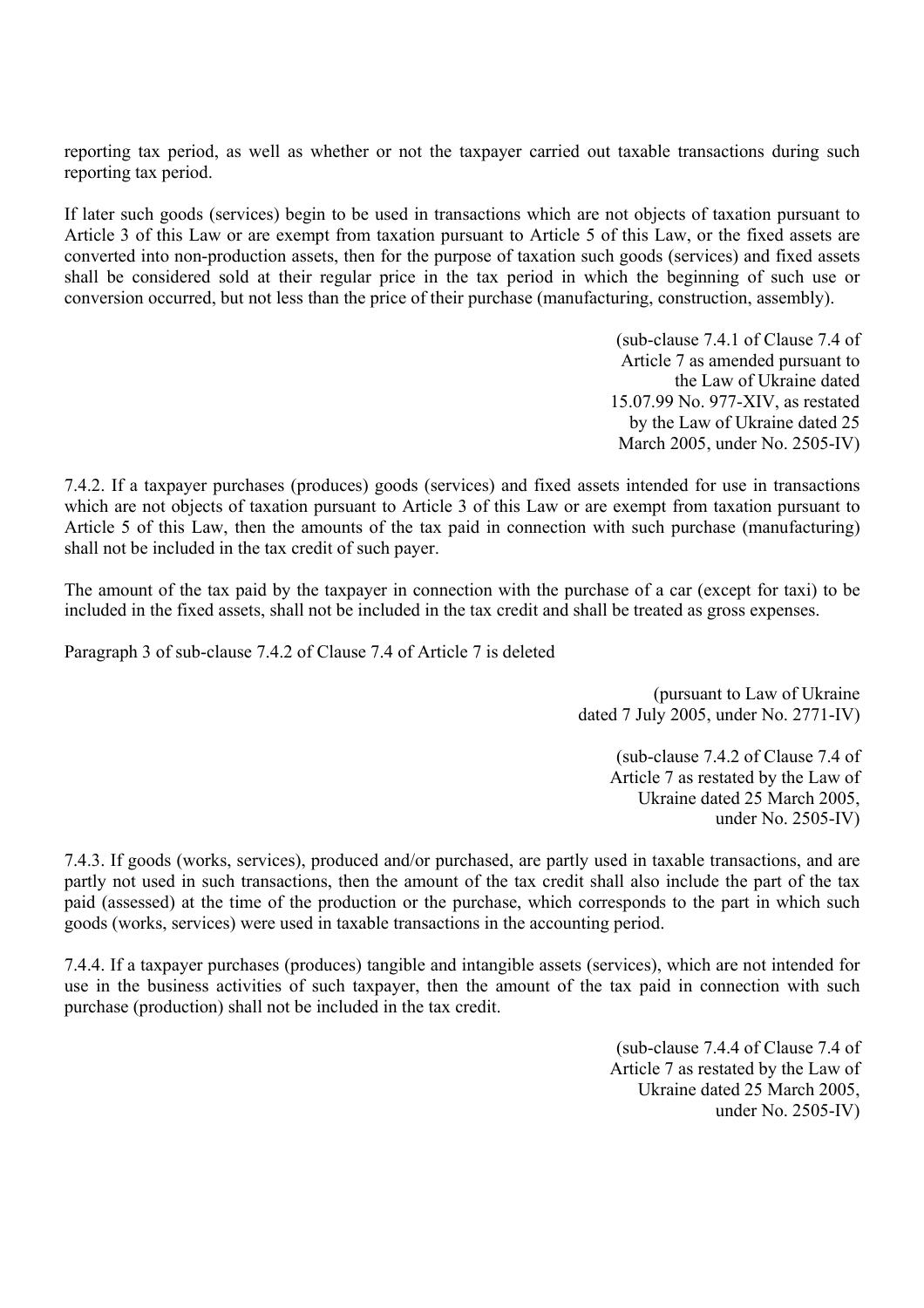7.4.5. The amounts of the tax paid (assessed) in connection with a purchase of goods (services) not supported by tax invoices or customs declarations (other similar documents pursuant to sub-clause 7.2.6 of this Clause) shall not be included in the tax credit.

> (Paragraph 1 of sub-clause 7.4.5 of Clause 7.3 of Article 7 as restated by the Law of Ukraine dated 25 March 2005, under No. 2505-IV)

If at the time of inspection of the taxpayer by the body of the state tax service the amounts of the tax earlier included in the tax credit remain unsupported by the documents specified in this sub-clause, the taxpayer shall be held accountable in the form of financial sanctions established by law and assessed on the amount of tax credit not confirmed by the documents indicated in this sub-clause.

> (sub-clause 7.4.5 of Article 7 as restated by the Law of Ukraine dated 26 September 1997, under No. 550/97-VR)

7.5. The date when the right of the taxpayer to a tax credit arises shall be:

7.5.1. the date of the earliest of the following events:

either the date of withdrawal of the money from the bank account of the taxpayer as payment for goods (works, services), the date of issue of the corresponding invoice (receipt) – in case of payments based on use of credit or debit cards or commercial checks;

or the date of receipt of the tax invoice certifying the fact of purchase by the taxpayer of goods (works, services);

7.5.2. for transactions involving importation of goods (related services) or deliveries of services by a nonresident in the customs territory of Ukraine – the date of payment of the tax under tax liabilities pursuant to sub-clause 7.3.6 of this Article;

> (sub-clause 7.5.2 of Clause 7.5 of Article 7 as amended pursuant to the Law of Ukraine dated 25 March 2005, under No. 2505- IV, as restated by the Law of Ukraine dated 7 July 2005, under No. 2771-IV)

7.5.3. the date when the right of the lessee to an increase in the tax credit for financial rent (leasing) transactions shall be the date of the actual receipt of the object of financial leasing by the lessee.

> (sub-clause 7.5.3 of Clause 7.5 of Article 7 as restated by the Law of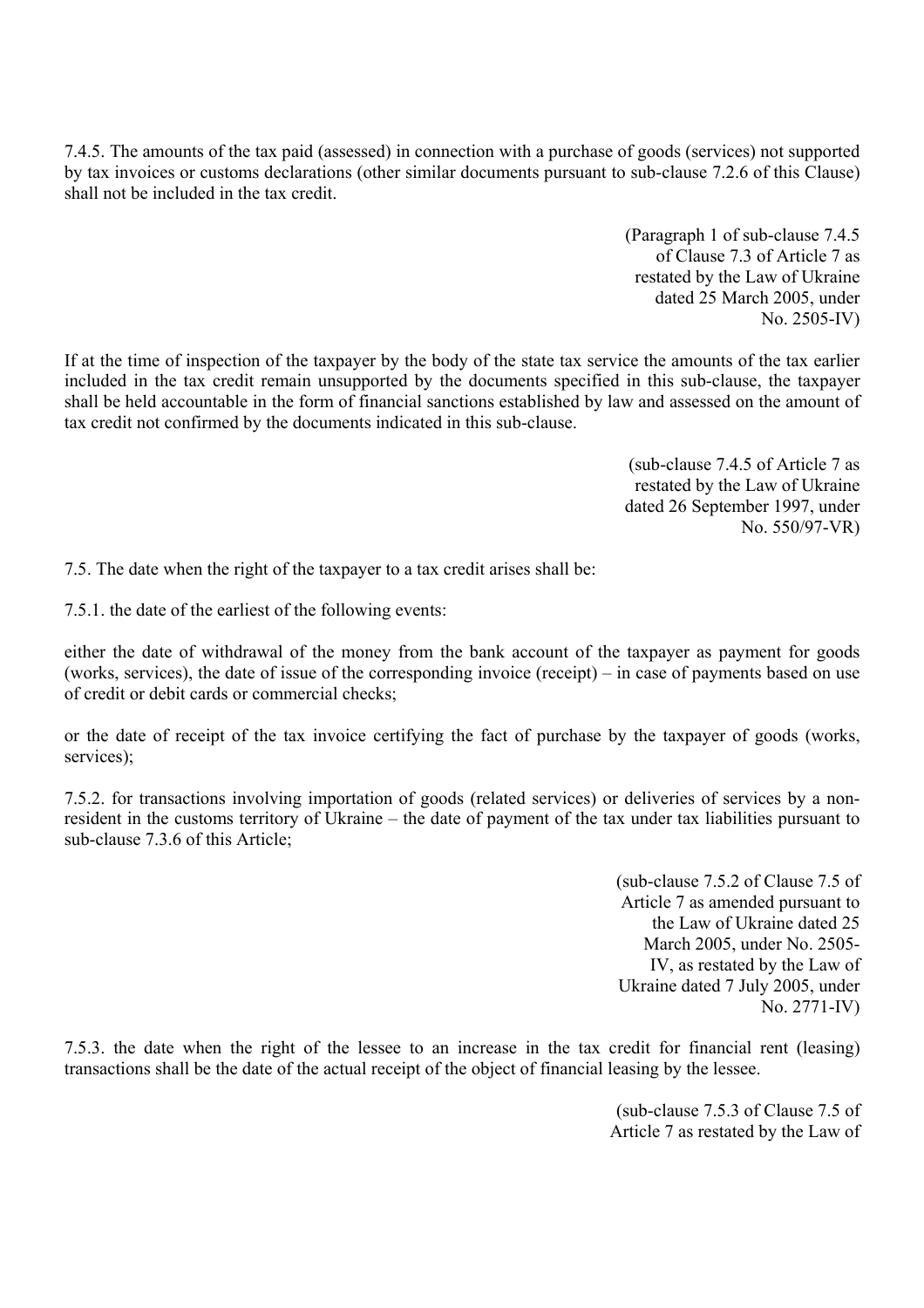7.5.4. The date when the right of the customer to a tax credit under contracts recognized as long-term contracts pursuant to Law of Ukraine "On the Corporate Profit Tax", is the date of an increase in the gross expenses of the customer under the long-term contract.

7.6. For goods (services) a purchase (supply) of which is controlled by meters, the fact of the receipt (supply) of such goods (services) must be supported by the meter readings.

7.7. A procedure for determination of the amount of the tax payable (transferable) to the State budget of Ukraine or refundable from the State budget of Ukraine (subject to a budget refund), and relating payment periods.

7.7.1. The amount of the tax, payable (transferable) to the budget or refundable from the budget, shall be determined as the difference between the amount of the tax liabilities in the reporting tax period and the amount of the tax credit in the same reporting tax period.

In the amount determined pursuant to sub-clause 7.7.1 of this Clause is positive, then such an amount shall be paid (transferred) to the budget within periods established by law for the corresponding tax period.

In the amount determined pursuant to sub-clause 7.7.1 of this Clause is positive, then such an amount shall be deducted from the amount of the tax arrears under this tax incurred in the previous tax periods (including arrears deferred or restructured according to law), and if there are no such arrears – it shall be included in the tax credit for the next tax period.

7.7.2. If in the next tax period the amount determined pursuant to sub-clause 7.7.1 of this Clause will be negative, then:

а) the part of such negative amount that is equal to the amount of the tax actually paid by the recipient of the goods (services) in the previous tax period to the suppliers of such goods (services) shall be refunded from the budget;

б) the part of the negative value remaining after the budget refund shall be added to the tax credit for the next tax period.

7.7.3. A taxpayer may himself make a decision to deduct the total amount of the budget refund payable to him from the tax liabilities under this tax in the next tax periods. Such a decision shall be reflected by the taxpayer in the tax declaration that he will file based on the results of the accounting period in which the right to file an application for budget refund pursuant to provisions of this Article arose. When such a decision is made the said amount shall not be taken into account for determination of the amounts of budget refunds in the next tax periods.

7.7.4. A taxpayer who has the right to receive a budget refund and who has passed a decision to return the complete amount of the budget refund, shall submit to the relevant tax body a tax declaration and the statement of the return of such full amount of the budget refund, which must be reflected in the tax declaration. The taxpayer shall, within the five – day period following the submission of the declaration to the tax body, submit to the body of the State Treasury of Ukraine a copy of the declaration, with the note of the tax body that it was accepted, to maintain the registry of tax declarations by payers.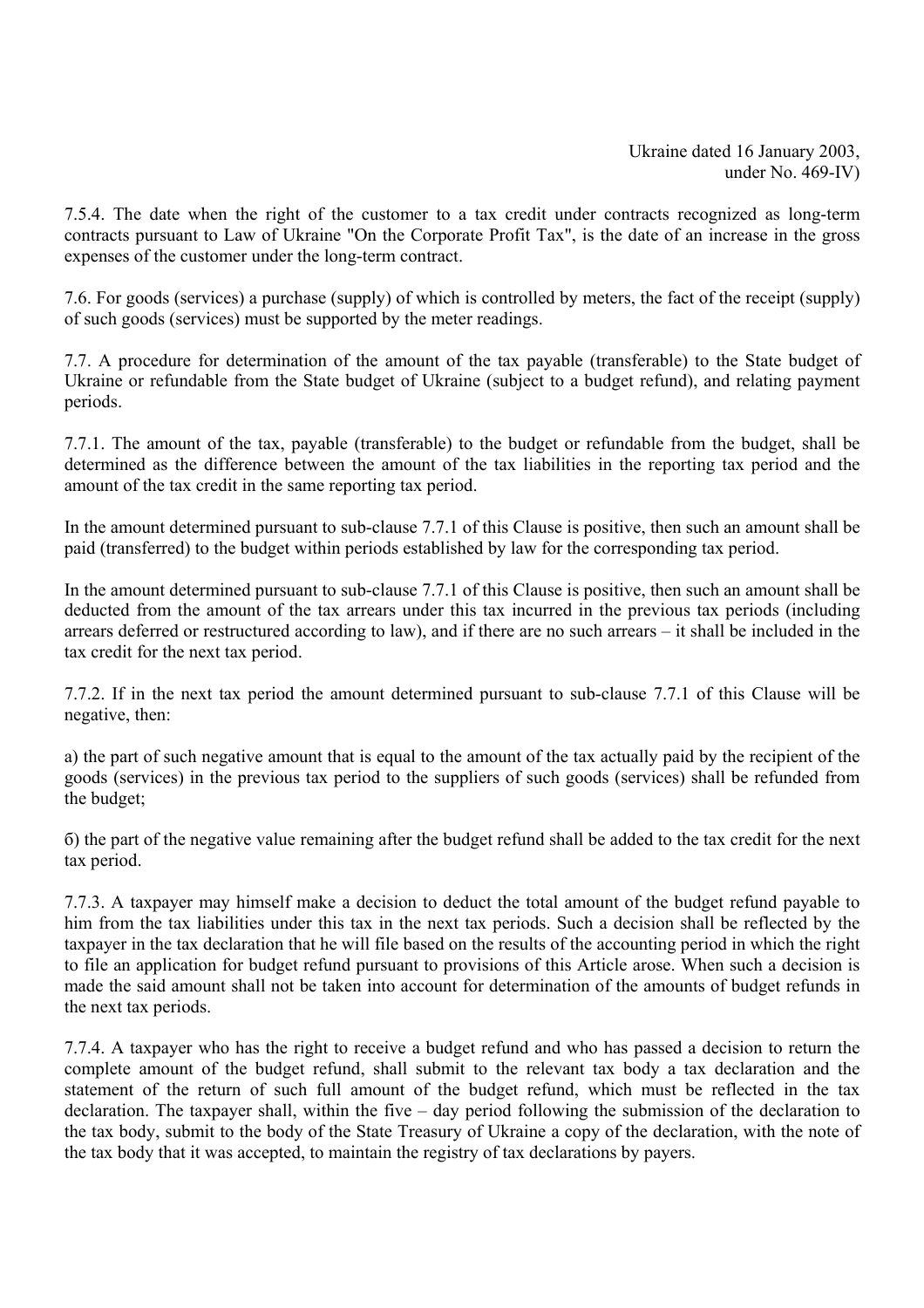The declaration shall be supported by the computation of the amount of the budget refund, copies of cancelled tax promissory notes (tax receipts), if such are available, and the original fifth principal sheets (copies of the declaring entity) of customs cargo declarations, in case of export transactions.

The form of application for a refund and the form for computation of the amount of budget refund shall be established under the procedure established by the central tax agency.

7.7.5. During 30 days following the date of receipt of tax declaration, the tax body shall carry out documentary in-office (in camera) examination of data indicated in the declaration. If there are sufficient grounds to believe that computation of the amount of the budget refund was performed in violation of provisions of tax legislation, tax body has the right, during the same period, to carry out an unscheduled onsite (documentary) examination of the payer to examine correctness of the assessment of the budget refund.

A tax body shall be required, within the five-day period following the completion of the examination, to provide the office of the state treasury one's conclusion specifying the amount to be refunded from the budget.

> (Paragraph two of sub-clause 7.7.5 of Clause 7.7 of Article 7 as restated by the Law of Ukraine dated 3 June 2005, under No. 2642-IV)

7.7.6. On the basis of the received conclusion of the corresponding tax body, the office of the state treasury shall provide the taxpayer with the specified in the conclusion amount of the budget refund by way of transferring funds from the budget account to the current bank account of the taxpayer within five workdays following the receipt of the conclusion of the tax body.

7.7.7. If based on the results of the documentary in-office (in camera) or unscheduled on-site examination (documentary examination), the tax body establishes that the amount of the budget refund does not match the amount stated in the tax declaration, then this tax body:

а) in the event of understatement of the declared by the taxpayer amount of the budget refund compared to the amount determined by the tax body in the course of such inspections – shall send to the taxpayer a tax notice specifying the amount of such understatement and the basis for its computation. In this case it is assumed that the taxpayer voluntarily declines to receive this amount of the understatement of the budget refund and deducts it pursuant to sub-clause 7.7.3 of this Clause from tax liabilities under this tax in the next tax periods;

б) in the event of overstatement of the declared by the taxpayer amount of the budget refund compared to the amount determined by the tax body in the course of such inspections, the tax body shall send to the taxpayer a tax notice specifying the amount of such overstatement and the basis for its computation;

в) if as a result of such inspections it is established that the taxpayer is not entitled to a budget refund, the tax body shall send to the taxpayer a tax notice specifying the reasons for denying the budget refund.

7.7.8. If as a result of the examination of the amount of the tax declared for a refund, the taxpayer or the tax body initiates a procedure of administrative appeal, the tax body shall, not later than on the workday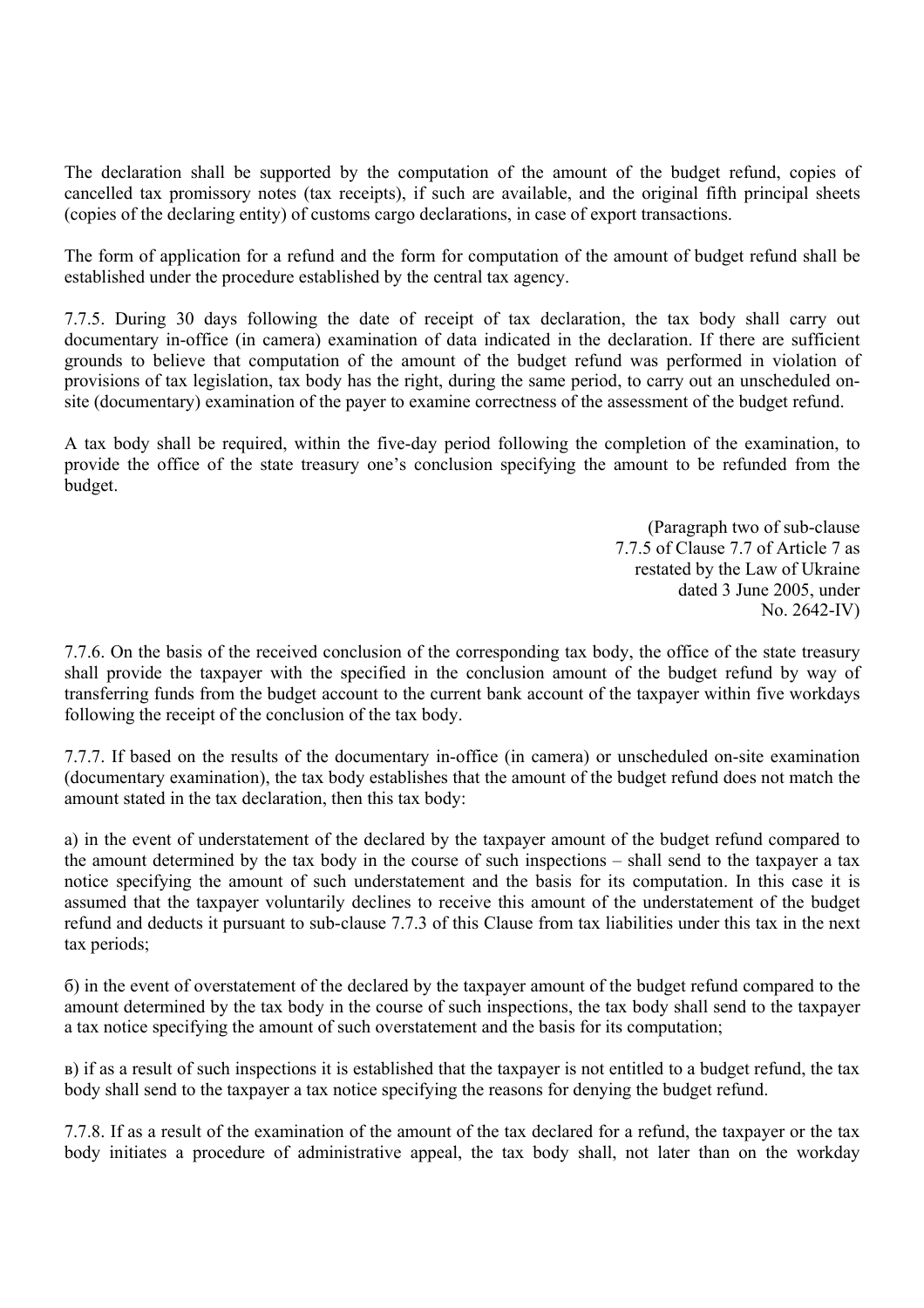following the day of receipt of the corresponding notice from the payer or the court's decision to initiate proceedings, be required to notify of this the office of the state treasury. The state treasury office shall suspend the procedure of refunding in the part corresponding to the appealed amount until the passage of the final decision on the administrative or judicial appeal.

After completion of the procedure of administrative or judicial appeal, the tax body shall, within the five workdays following the day of receipt of the relevant decision, be required to provide the state treasury office with the conclusion specifying the amount of the tax that must be refunded from the budget.

> (sub-clause 7.7.8 of Clause 7.7 of Article 7 as restated by the Law of Ukraine dated 7 July 2005, under No. 2771-IV)

7.7.9. If a taxpayer exports outside the customs territory of Ukraine goods (related services) received from other taxpayer under terms of commission, consignment, authorization or other types of agreements that do not involve the transfer of ownership to such goods (related services) from such other taxpayer to the exporter, the right to receive a budget refund belongs to such other taxpayer. The commission received by the exporting taxpayer from such other taxpayer shall be included in the base of taxation for this tax at the rate established in paragraph one of Clause 6.1 of Article 6 of this Law, and shall not be included in the customs value of goods (related services) that are exported.

> (sub-clause 7.7.9 of Clause 7.7 of Article 7 as amended pursuant to the Law of Ukraine dated 3 June 2005, under No. 2642-IV)

7.7.10. The source of payment of the budget refund (including the budget arrears) is the general revenue of the State budget of Ukraine. It shall be prohibited to limit or condition the payment of budget refunds on the revenue available or lack of revenue from this tax received in particular regions of Ukraine.

7.7.11. The following persons do not have the right to obtain a budget refund:

а) a person who:

was registered as payer of this tax less than 12 calendar months before the month based on the results for which the application for a budget refund is filed, and/or had volumes of taxable transactions in the last 12 calendar months which are less than the declared amount of the budget refund (except for assessment of a tax credit as a result of a purchase or assembly (construction) of the fixed assets;

did not carry out activities during the last twelve calendar months;

б) sub-clause "б" of sub-clause 7.7.11 of Clause 7.7 of Article 7 is deleted

(pursuant to Law of Ukraine dated 3 June 2005, under No. 2642-IV)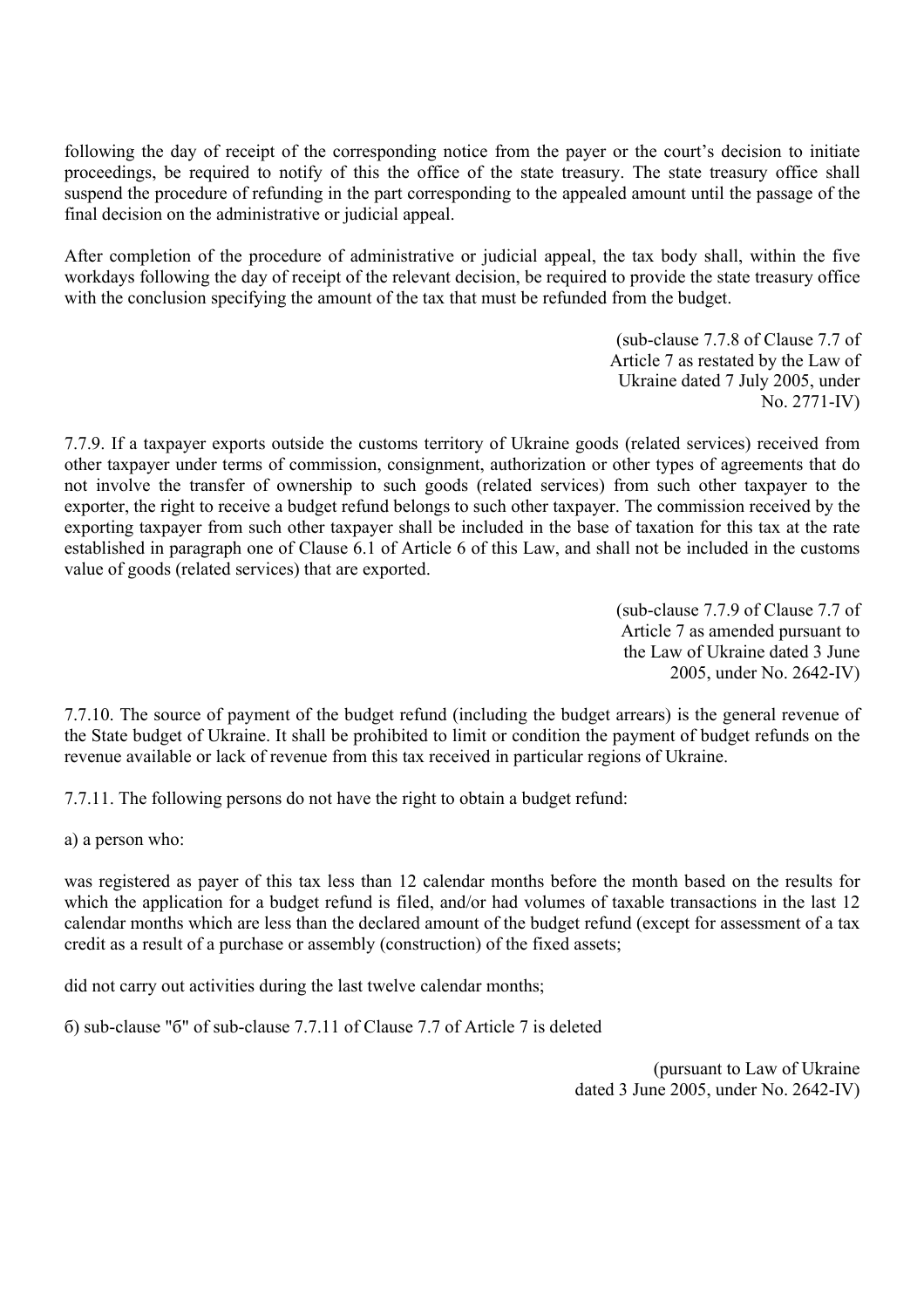б) person who is a payer of the unified tax under the simplified system of taxation, accounting and reporting, which provides for payment of this tax in a way other than one established by this Law, or for exemption from such a payment.

> (sub-clause 7.7.11 of Clause 7.7 of Article 7 has sub-clause "б" added pursuant to the Law of Ukraine dated 7 July 2005, under No. 2771-IV) (Clause 7.7 of Article 7 as amended by the Laws of Ukraine dated 04.03.98 No. 169/98-VR, dated 20 November 1998, under No. 277-XIV, of 14.07.99 No. 934-XIV, of 2 March 2000, under No. 1523-III, of 21.12.2000 No. 2181-III, of 15.06.2004 No. 1766-IV, as formulated in the Law of Ukraine of 25.03.2005 No. 2505-IV)

7.8. Tax periods.

7.8.1. A tax period is one calendar month, and in cases specifically addressed in this Law - one calendar quarter, taking into account that:

if a person is registered as the taxpayer on a day other than the 1-st day of a calendar month, the first tax period shall be the period beginning on the day of such registration and ending on the last day of the first full calendar month;

if a person's tax registration is cancelled on a day other than the last day of the calendar month, then the last tax period shall be the period that starts on the first day of that month and ends on the day of the cancellation.

7.8.2. A taxpayer the value of taxable transactions of which in the last twelve monthly tax periods did not exceed the amount specified sub-clause 2.3.1 of Clause 2.3 of Article 2 of this Law, may elect the quarterly tax period. The application for election of the quarterly tax period shall be submitted to the tax body together with declaration based on the results of the last tax period of the calendar year. The quarterly tax period begins to apply from the first tax period of the next calendar year.

If during any period from the beginning of application of the quarterly tax period the volume of taxable transactions of the taxpayer exceeds the amount specified in sub-clause 2.3.1 of Clause 2.3 of Article 2 of this Law, such a taxpayer shall be required to elect the monthly tax period starting with the month in which such an excess took place, which must be specified in the corresponding tax declaration on the results of such month.

> (Clause 7.8 of Article 7 as restated by the Law of Ukraine dated 25 March 2005, under No. 2505-IV)

7.9. Clause 7.9 of Article 7 is deleted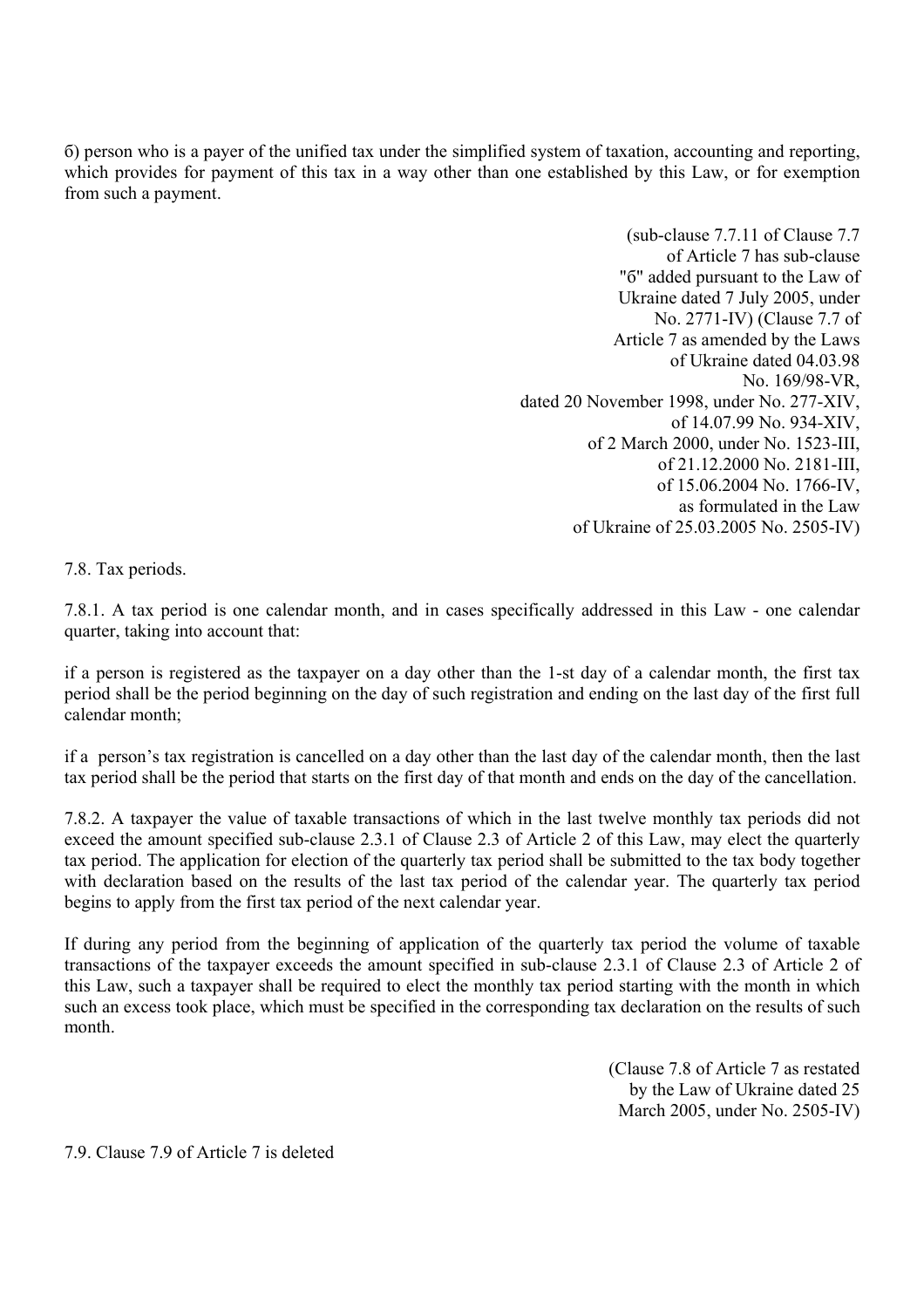(pursuant to the Law of Ukraine dated 25 March 2005, under No. 2505-IV)

## **Article 8. Left out**

(Article 8 as amended by the Laws of Ukraine dated 15.01.98 No. 25/98-VR, dated 20 November 1998, under No. 277-XIV, dated 01.06.2000 No. 1783-III, dated 27.11.2003 No. 1344-IV, dated 23.12.2004 No. 2285-IV, left out pursuant to Law of Ukraine dated 25.03.2005 No. 2505-IV)

## **Article 8. Particular aspects of taxation of transactions involving supplies of travel services**

8.1. If a tour operator supplies a travel product, travel services with the place of direct supply outside the customs territory of Ukraine, the base of taxation for such a tour operator shall be the amount of compensation, which is the difference between the value of the travel product and travel services supplied by this operator, and the level of expenses incurred by this travel operator as a result of a purchase (creation) of this travel product and such travel services.

8.2. Expenses incurred by a tour operator shall be determined as total expenses incurred by the operator in connection with orders of natural or legal persons, specified in relevant contracts signed pursuant to existing legislation.

8.3. A procedure for taxation of transactions involving supply by a tour operator of a travel product, travel services, with the place of their supply being in the customs territory of Ukraine, shall be carried out on the basis of generally applicable rules pursuant to this Law.

8.4. The base of taxation for transactions performed by travel agents is the commission, which is assessed (paid) by the travel operator, and other suppliers of services for the benefit of the travel agent, including at the expense of the money received by the latter from the consumer of the travel product, travel services.

8.5. The supply of a travel product or travel services with the place of supply being either in the customs territory or outside the customs territory of Ukraine, may be carried out only by a resident, who has a required license and conforms to requirements specified in clause 2.3 of Article 2 of this Law.

8.6. To determine the maximum amount pursuant to sub-clause 2.3.1 of Clause 2.3 of Article 2 of this Law, there shall be taken for purposes of computation the cost of supplies of travel products or travel services, delivered by the travel operator or the travel agent.

> (The Law has Article 8 added pursuant to the Law of Ukraine dated 3 June 2005, under No. 2642-IV)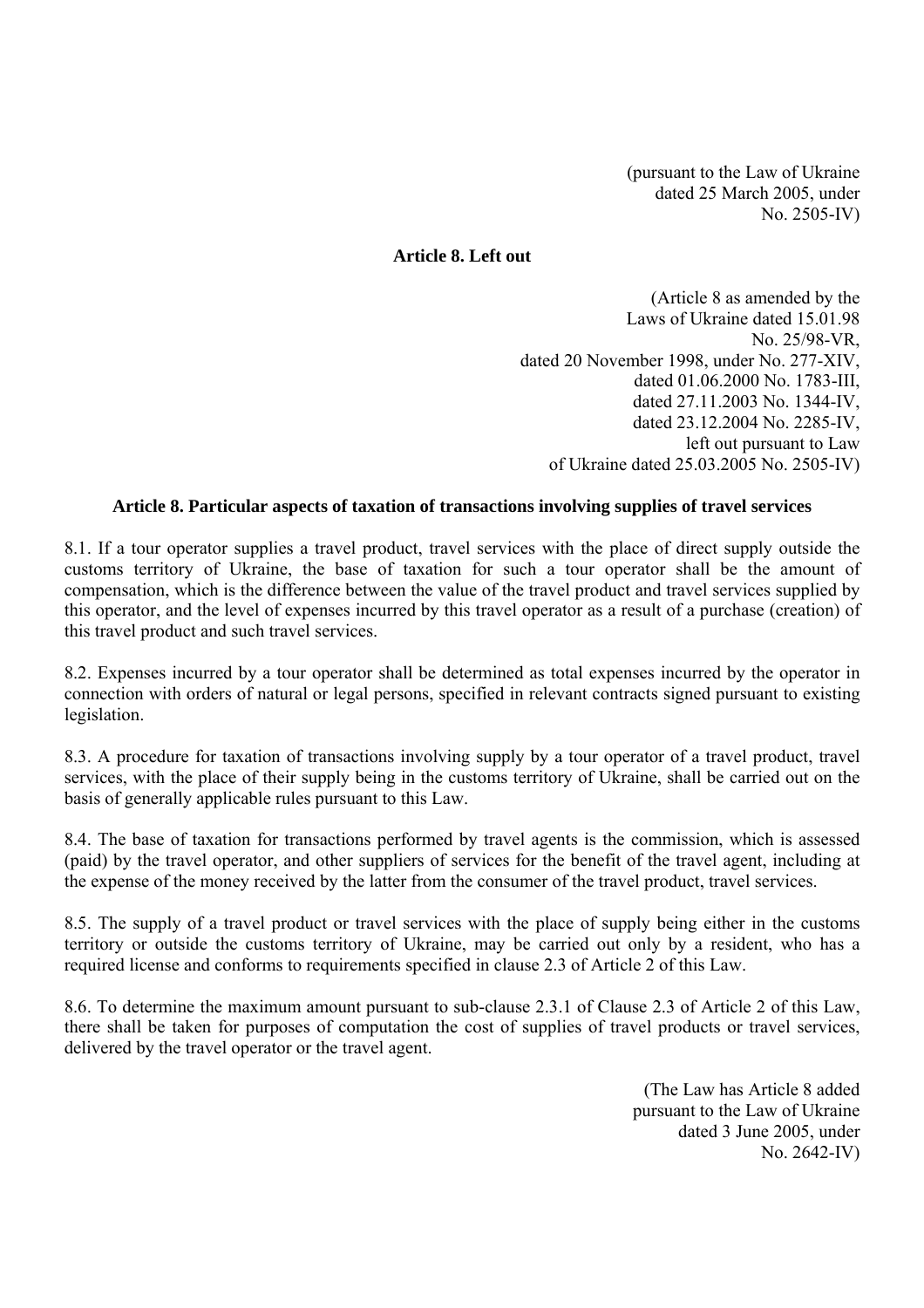# **Article 8<sup>1</sup> . Special regime of taxation of activities in the sphere of agriculture, forestry and fishery**

 $8<sup>1</sup>$ .1. Any legal or natural person that carries out entrepreneurial activities in the sphere of agriculture, forestry and fishery, relating to processing or reprocessing such products produced by this person, as well as to provision of related services specified in this Article (hereinafter referred to as the agricultural enterprises), may elect a special regime of taxation for the value-added tax.

 $8<sup>1</sup>$ .2. A special regime of taxation provides for:

а) exempting agricultural enterprises from the obligation to pay this tax at the rate established in Clause 6.1 of Article 6 of this Law;

b) taxation of transactions involving sale (supply) by agricultural enterprises of agricultural products at the following rates of the tax:

6 percent of the value of the sold (supplied) forestry or fishery goods and related services;

9 percent of the value of the sold (supplied) agricultural goods and related services.

Rates of the tax specified in this clause shall be assessed on the base of taxation determined pursuant to Article 4 of this Law.

 $8<sup>1</sup>$ .3. The amount of the tax determined by the agricultural enterprise as a result of application of the rates established in clause  $8^1.2$  of this Article:

shall fully remain in the of ownership of the agricultural enterprise, shall not be paid (collected) into the budget in conformity with the provisions of this Law and shall be used to refund the amounts of the valueadded taxes paid (assessed) by such agricultural enterprise on the price of production inputs, as well as for other purposes;

shall not be included in gross income of agricultural enterprises for the purpose of taxation of enterprise profits.

 $8<sup>1</sup>$ .4. If the amount of the tax, assessed (derived) by the agricultural enterprise under the rates established clause  $8<sup>1</sup>$ .2 of this Article, is less than the amount of the tax, assessed by him on the price of production factors at the rate established in clause 6.1 of Article 6 of this Law, then this negative difference shall not be subject to budget refund and shall not be included in the gross expenses of the agricultural enterprises for purposes of the enterprise profit tax.

 $8<sup>1</sup>$ .5. An agricultural enterprise – subject of the special regime of taxation has the right to a budget refund in case of export of agricultural products (related services). In this case the amount of the budget refund shall be determined under the general rules of this Law, taking into account that it will be determined depending on the part of the tax credit that arose as a result of a purchase by this agricultural enterprise of production inputs used for production of the exported agricultural products (related services).

 $8<sup>1</sup>$ .6. An agricultural enterprise – subject of the special regime of taxation has no right to: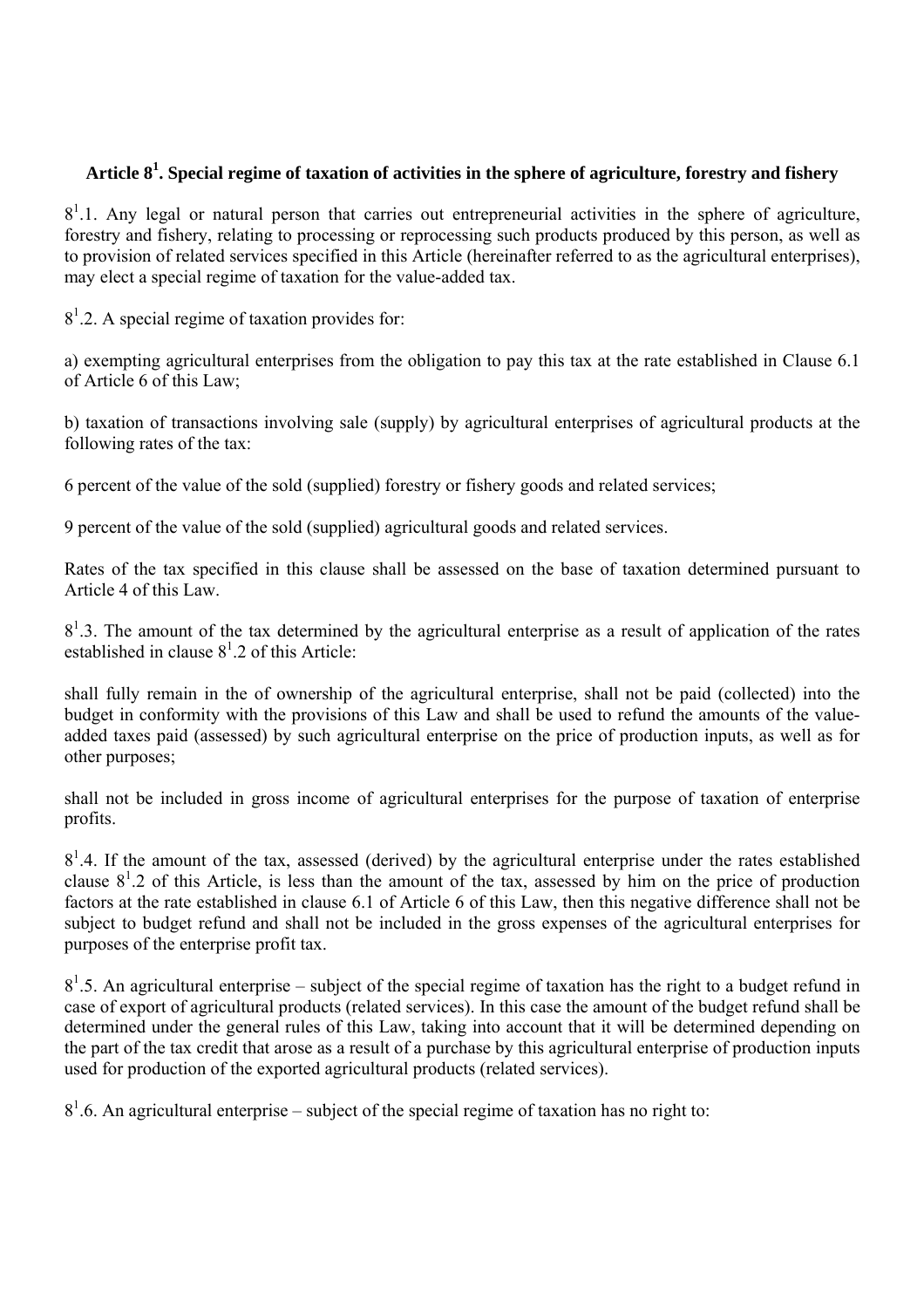assess and collect this tax at the rate established in clause 6.1 of Article 6 of this Law in case of a sale (supply) of agricultural products;

register as a subject of the simplified systems of taxation which provide for a procedure for payment of this tax other than provided for by general provisions of this Law, or for exemption from payment of this tax.

 $8<sup>1</sup>$ .7. When an agricultural enterprise supplies goods (services) that do not conform to the definition of the agricultural products pursuant to this Article, the tax liabilities of the agricultural enterprise shall include amounts of the tax assessed at the rate established in clause 6.1 of Article 6 of this Law, and the tax credit shall include amounts of the tax assessed on the amount of expenses which are not production factors in the sphere of agriculture pursuant to of this Article.

In this case the amount of the tax payable to the budget or subject to budget refund shall be determined under general rules of this Law.

 $8<sup>1</sup>$ .8. An agricultural enterprise – subject of the special regime of taxation shall be required to provide, upon demand of the buyer, a tax invoice pursuant to procedures established in clause 7.2 of Article 7 of this Law, taking into account that in such tax invoice there shall be specified the amount of the tax computed under one of the rates specified in clause  $8^1.2$  of this Article. The buyer of such agricultural products has the right to include the amount of the tax specified in such tax invoice into the amounts of one's tax credit under general terms of this Law.

 $8<sup>1</sup>$ . To obtain a registration certificate of the taxpayer under the special regime of taxation, an agricultural enterprise shall be required to register in the relevant tax body under rules and in terms specified by Article 9 of this Law for registration of payers of the value-added tax, voluntarily, and the tax body shall be required to issue to the agricultural enterprise a certificate of one's registration as subject of the special regime of taxation within the period established by this Law.

A certificate of registration of the agricultural enterprise as subject of special regime of taxation shall be required to include, in addition to data specified in the certificate of registration of the payer of the valueadded tax under general conditions, an exclusive list of activities of such agricultural enterprise.

A certificate of registration of the agricultural enterprise as subject of special regime of taxation may be cancelled on the following grounds:

а) an agricultural enterprise files an application for its de-registration as subject of special regime of taxation, or an application for its registration as payer of this tax under general rules;

б) an agricultural enterprise shall be required to register as payer of this tax under general rules in the case specified in clause  $8^1.11$  of this Article;

в) an agricultural enterprise is subject to Clause 9.6 of Article 9 of this Law.

In such cases the agricultural enterprise shall be required to return to the tax body the certificate of one's registration as subject of the special regime of taxation.

 $8<sup>1</sup>$ .10. A tax body shall be required to refuse to register the agricultural enterprise as subject of the special regime of taxation, if such agricultural enterprise during the twelve calendar months preceding the month in which the application for such registration is submitted, carried out taxable transactions involving goods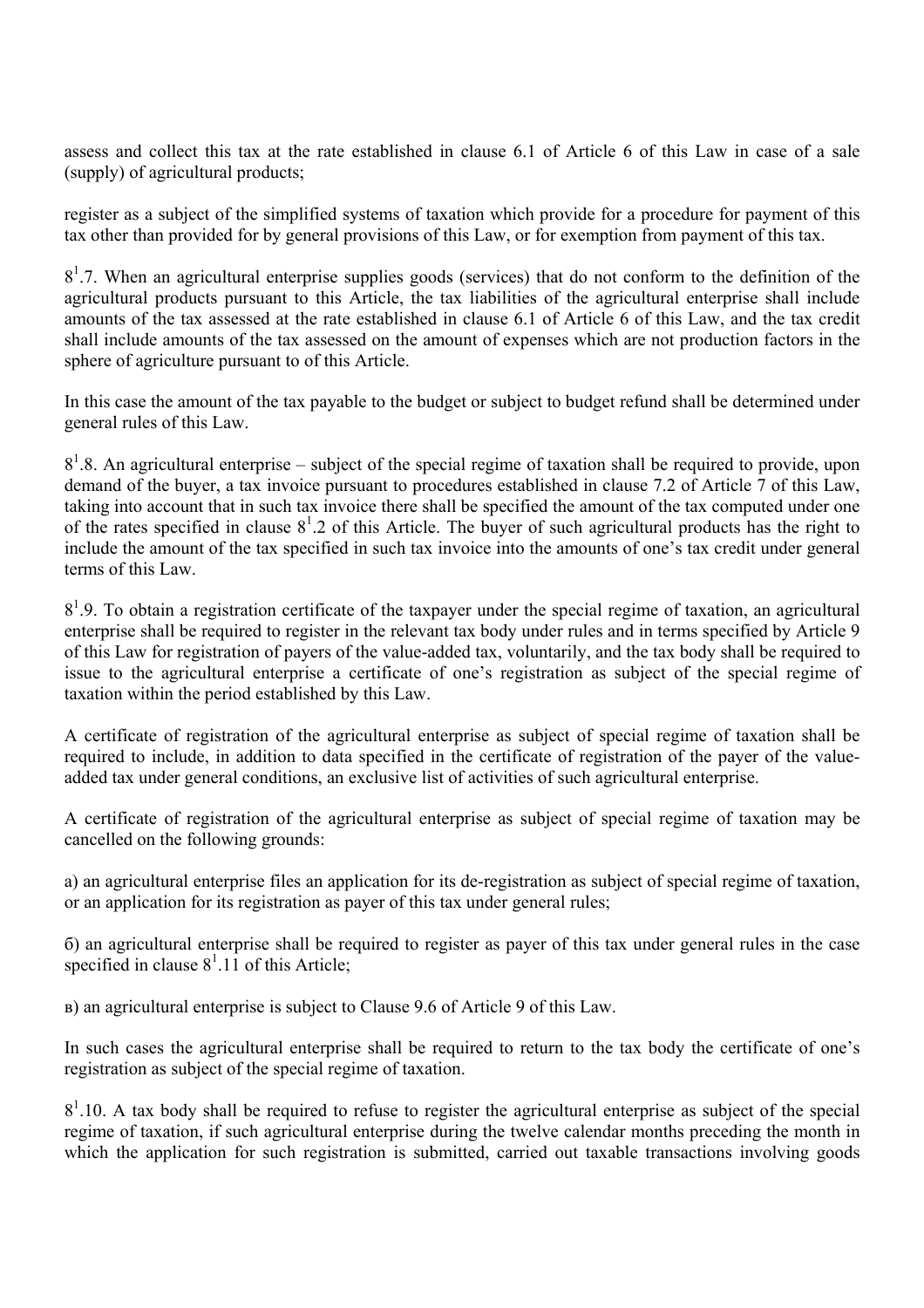(services), other than agricultural products, in the amount that exceeds the amount specified in Article 2 of this Law. Such taxable transactions shall not include transactions involving sale (supply) of assets that were included in the relevant group of the fixed assets of such agricultural enterprise twelve or more calendar months earlier than the month in which their sale (supply) took place.

 $8<sup>1</sup>$ .11. If an agricultural enterprise – subject of the special regime of taxation performs taxable transactions involving goods (services) other than agricultural products in the amount that exceeds the maximal volume established by Article 2 of this Law, during the period specified in this clause, then in the month following the month in which such excess took place, such agricultural enterprise shall be required to elect the general regime of taxation at the rate established in paragraph one of Clause 6.1 of Article 6 of this Law. Such taxable transactions shall not include transactions involving sale (supply) of assets included in the relevant group of fixed assets of such agricultural enterprises not later than twelve calendar months preceding the month in which their sale (supply) took place.

 $8<sup>1</sup>$ .12. An agricultural enterprise (subject of the special regime of taxation) shall submit to the appropriate tax body a tax declaration within the period established by law for the quarterly period.

If agricultural enterprise carried out supplies of goods (services), which pursuant to this Article are taxed at different rates, then the tax declaration must reflect separately:

a) amount of taxes assessed (derived) at the rates established by sub-clause "b" of Clause  $8^1.2$  of this Article, and at the rate established by clause 6.1 of Article 6 of this Law;

б) the composition of the tax credit based on the share of the production factors (and in case of application of both rates established in sub-clause "b" of Clause  $8<sup>1</sup>$ . 2 of this Article, - the respective shares of the production factors) of the total amount of the tax credit.

A tax declaration submitted by agricultural enterprises – subjects of the special regime of taxation, shall be designed and approved according to law.

 $8<sup>1</sup>$ .13. For purposes of this Article the following terms shall be used:

 $8<sup>1</sup>$ .13.1. production factors - goods (services), which are purchased by the agricultural enterprise for use in the course of production of agricultural products, including acquisition of fixed assets which are predominantly used for such production. The use of fixed assets shall be considered predominant if the amount of compensation received by the taxpayer from the sale (supply) of the agricultural products produced using such fixed assets is greater than the amount of compensations received by the taxpayer from sale (supply) of other goods (services) produced using such assets for the reporting period, except for the sale (supply) of such fixed assets;

 $8<sup>1</sup>$ .13.2. agricultural products – goods produced as a result of activities in the sphere of agriculture, forestry or fishery (except for excisable goods);

 $8<sup>1</sup>$ .13.3. services accompanying agricultural products, - services relating to:

а) sowing and planting plants, harvesting crops, their briquetteing or storing, other field works, including addition of fertilizers and substances for plant protection;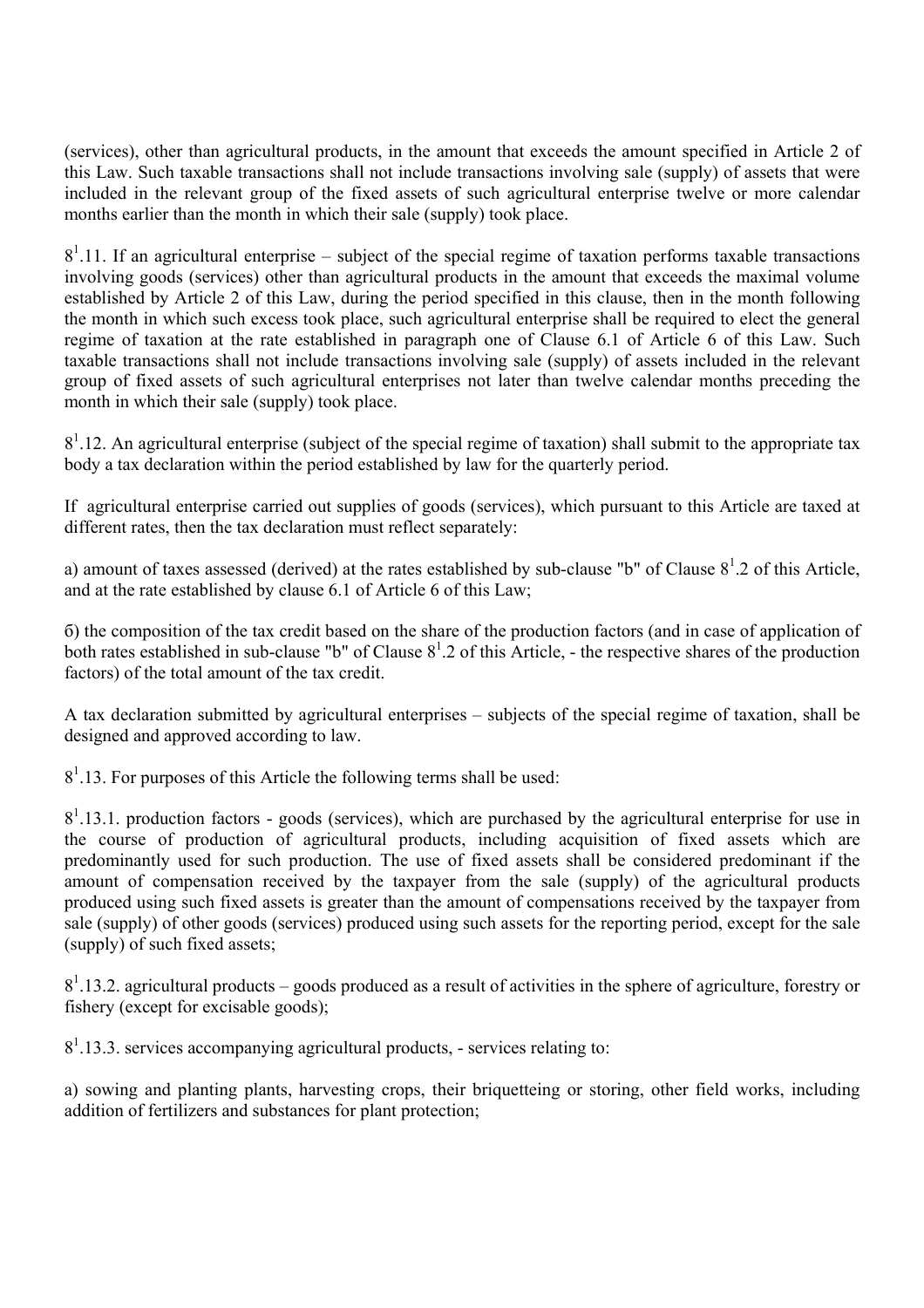b) packaging and preparing for sale, including drying, peeling, grinding, disinfecting and making silage from agricultural products;

c) gathering agricultural products;

d) growing, breeding, feeding and slaughtering cattle, applying measures of plant protection, carrying out anti-epizootic measures;

e) provision of services to other agricultural enterprises using agricultural machinery, except for leasing of such machinery;

f) provision of services accompanying agricultural business activities, including general management services (relating to issues of taxation, financial reporting and accounting, organizing internal production management), as well as distribution (sale, supply) of agricultural products, grown, fattened, caught or collected (treated) directly by the taxpayer;

g) eliminating weeds and harmful insects, treating crops and agricultural lands by using plant protection measures, as well as animal protection measures;

h) using land-improvement and irrigation machinery for crops and agricultural lands;

 $8<sup>1</sup>$ .13.4. activity in the sphere of agriculture:

а) activity involving production of products of horticulture, specifically plant cultures, as well as activities involving growing of fruits and vegetables, flowers and decorative plants (in open or closed soil); mushrooms, seed, spices, saplings and sea weeds;

b) activities involving production of products of cattle farming, including (but not exclusively) poultry products, rabbits, bees, silk worms and snakes, other edible mammals, birds and reptiles;

 $8<sup>1</sup>$ .13.5. activity in the sphere of forestry:

а) activities relating to planting, growing or cutting of trees or brushwood, and caring of trees and brushwood (except for cutting the trees or brushwood within the limits of Crimean and Carpathian mounts, which for purposes of taxation by this tax shall be considered industrial production), gathering of wild mushrooms and berries;

 $8<sup>1</sup>$ .13.6. activities in the sphere of fishery:

а) catching fresh water fish, breeding such fish;

б) harvesting oysters, crawfish, toads, wild water seeds, and cultivating them;

 $8<sup>1</sup>$ .13.7. activities relating to processing or re-processing products obtained as a result of activities of the taxpayer in the sphere of agriculture, fishery and forestry (only in the part dealing with processing (reprocessing) of wild mushrooms or berries) shall be considered activities in the sphere of agriculture, fishery or forestry, respectively, on condition that such products are grown, fattened, caught or gathered (treated) directly by the taxpayer;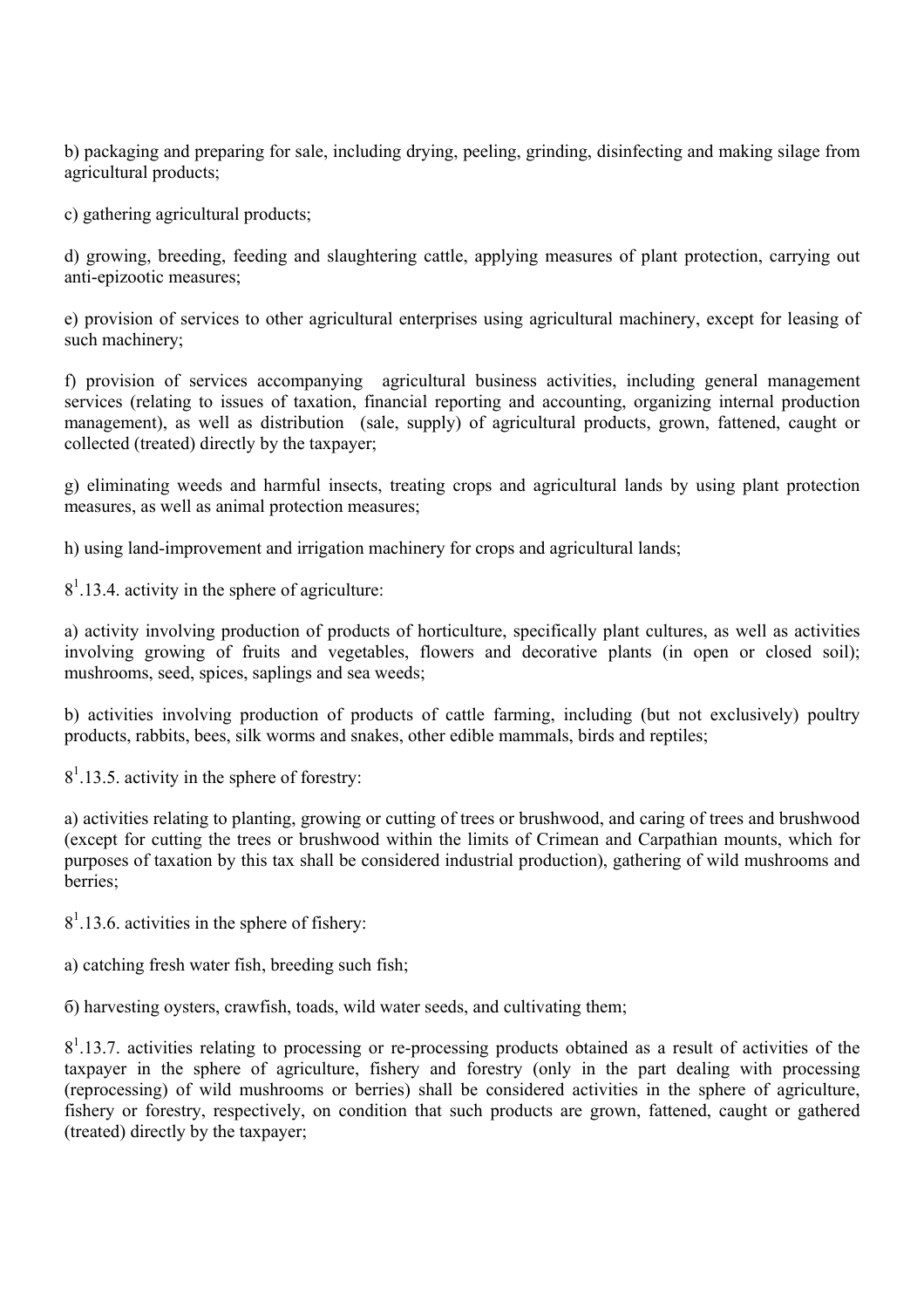$8<sup>1</sup>$ .13.8. The terms specified in this clause shall be used also for classification of types of economic activities under the State classifier of Ukraine under groups 01.1 - 01.4 of section 0.1, as well as sections 0.2 and 0.5. Following provisions of this Clause, the Cabinet of Ministers of Ukraine shall prepare and publish a complete list of types of activities subject to provisions of this Article.

 $8<sup>1</sup>$ .14. Until 1 January 2007 the rate of the tax established in sub-clause "6" of Clause  $8<sup>1</sup>$ .2 of this Article, shall be 10 percent of the base of taxation for persons carrying out types of activities specified in clause  $8^1.13$ of this Article.

> (The Law has Article  $8<sup>1</sup>$  added pursuant to the Law of Ukraine dated 24.06.2004 No. 1878-IV)

(Article  $8<sup>1</sup>$  is suspended until 1 January 2006 pursuant to the Law of Ukraine dated 23.12.2004 No. 2287-IV), until 1 January 2007 - pursuant to the Law of Ukraine dated 18.10.2005 No. 2987-IV, until 1 January 2008 - pursuant to Law of Ukraine dated 19.10.2006 No. 273-V)

# **Article 9. Registration of persons as payers of the value-added tax**

9.1. The central tax body shall maintain the registry of taxpayers.

9.2. Any person that is being registered as payer of the value-added tax shall have the individual tax number issued, which will be used for purposes of administering of this tax.

9.3. Persons meeting definitions of Clause 2.3 of Article 2 of this Law shall be required to register as taxpayer with the tax body at the place where they are located (place of residents). The form of an application for registration shall be established pursuant to the procedures specified by the central tax agency. Data from the registry of taxpayers shall be published pursuant to the procedures established by the central tax agency.

Natural persons who are not business entities and import goods (articles) into the customs territory of Ukraine in the amounts that are subject to taxation pursuant to the customs legislation, shall pay the value added tax at the time such goods (articles) cross the customs border of Ukraine, without their registration as payers of this tax.

9.4. If a person to which Clause 2.3 of Article 2 of this Law does not apply, wishes to voluntarily register as taxpayer and meets the requirements of sub-clause 2.2 of Article 2 of this Law, then such registration shall be performed on the basis of the application of this person.

If the volume of taxable transactions of the person during the reporting tax period exceeds the amount set in sub-clause 2.3.1 of Clause 2.3 of Article 2 of this Law, not more than twice, then such person shall be required to send to the tax body an application for registration during the twelve calendar days following such a reporting tax period.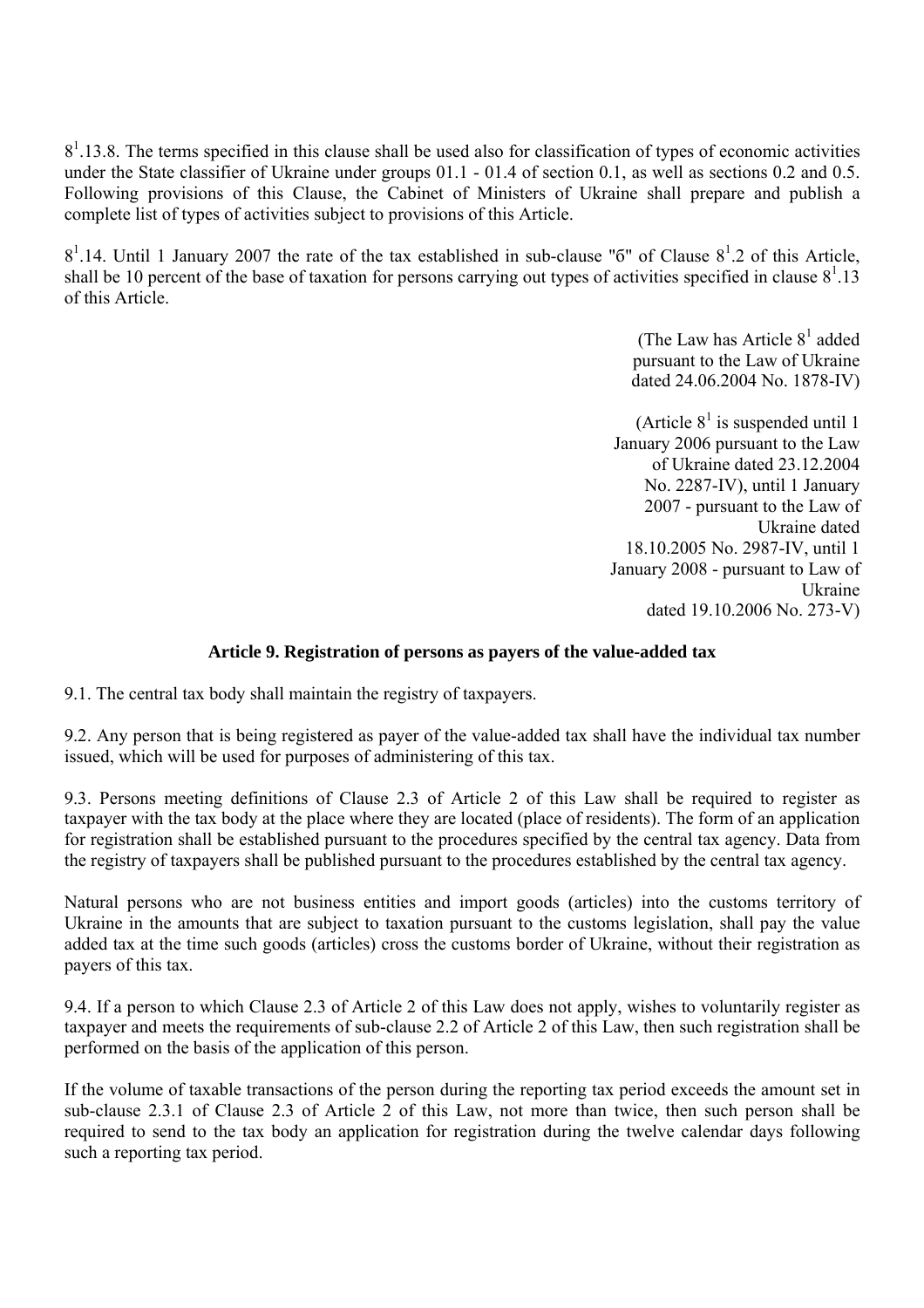If a person signs one or more civil-legal agreements (contracts) which, if implemented, will result in taxable transactions the volume of which will exceed, during the reporting tax period, in two times or more the amount established by sub-clause 2.3.1 of Clause 2.3 of Article 2 of this Law, then such person shall be required to register as payer of this tax until the end of such reporting tax period.

A person who fails to send such application in such cases and in such terms, shall be held responsible for non-assessment or non-payment of this tax at the level of the registered payer without the right to assess tax credit and obtain a budget refund.

9.5. An application for registration shall be sent to the address of the tax body with confirmation of delivery or shall be handed in person by a representative of such a person to an official of the tax body. The tax body shall be required to issue to the applicant (send by mail) a certificate of tax registration of this person within the ten days following the date of receipt of the application for registration.

9.6. Taking in account provisions of Clause 9.5 of this Article, an application for registration shall be submitted (sent) to a tax body by:

а) persons who are required to register pursuant to sub-clause 2.3.1 of Clause 2.3 of Article 2 of this Law, not later than on the twentieth calendar day following the moment when taxable transactions reached the amount specified in the said clause;

b) persons who are required to register in connection with their performing transactions established in subclauses 2.3.2 - 2.3.4 of Clause 2.3 and Clause 2.4 of Article 2 of this Law, not later than twenty calendar days prior to the beginning of performance of such transactions;

c) persons who have made a voluntary decision to register as payers of the tax, not later than twenty calendar days prior to the beginning of the tax period starting with which such persons shall be considered payers of this tax and shall have the right to a tax credit and to issue tax invoices.

Forms for the application for registration and the certificate of registration shall be established by the central tax agency.

9.7. Copies of the certificate of registration, approved by the tax body, must be put on display in the taxpayer's office and in all the taxpayer's separate units in places where they will be immediately visible.

The rules for such display and responsibility for failure to comply with these rules shall be established by the central tax agency.

9.8. Registration shall remain effective until the date of its cancellation, which takes places in cases where:

а) a taxpayer, who until the month in which the application for cancellation of registration is filed, has been registered pursuant to provisions of sub-clause 2.3.1 of Clause 2.3 of Article 2 of this Law for more than twenty four calendar months, including the month of registration, and had in the last twelve successive calendar months the volume of taxable transactions that is less than the volume established in the said subclause;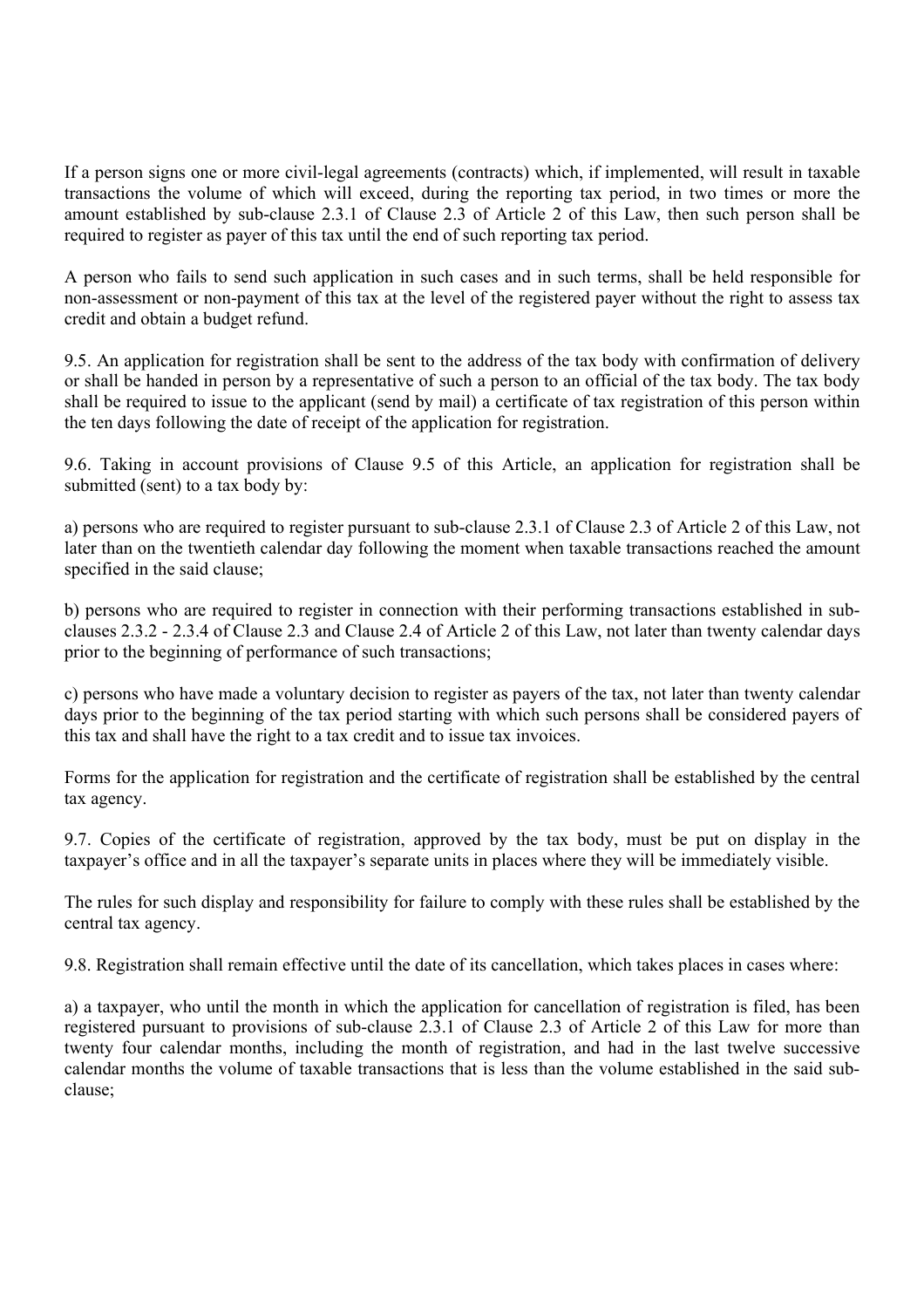b) the liquidation committee of the taxpayer, who was announced bankrupt, ends work or the taxpayer is liquidated under his own decision or based on the decision of a court (the natural person is deprived of one's status of the business person);

c) a person registered as taxpayer is registering as payer of the unified tax or becomes a subject of other simplified systems of taxation, which provide for special procedures for assessment or payment of the valueadded tax, different than those established by this Law, or exempt such person from payment of this tax based on a court decision or due to other reasons;

d) a person, registered as taxpayer, elects, pursuant to this Law, a special regime of taxation under rates other than specified in Article 6 and of Article  $8^1$  of this Law;

e) a person, registered as taxpayer, fails to submit to a tax body a declaration for this tax during the twelve consecutive tax months, or files such declaration (tax computation) which demonstrates lack of taxable supplies during this period, as well as in cases specified by law in connection with the procedure for registration of business persons.

Cancellation of registration due to reasons specified in sub-clause "а" of this Clause shall be carried out on the basis of the application of the taxpayer.

Cancellation of registration due to reasons specified in sub-clauses "б" - "ґ" of this Clause, shall be carried out based on the initiative of the relevant tax body or such person.

In case of cancellation of registration a taxpayer shall be deprived of the right to assess a tax credit and obtain a budget refund, but shall be required to pay the amount of tax liabilities or tax arrears that were incurred prior to such cancellation, and within the terms established by law, provided there are such liabilities or arrears, whether or not such person will remain registered as payer of this tax at the date of payment of such amounts of the tax, or not.

If, based on the results of the last tax period a person is entitled to a budget refund, such refund shall be provided within the terms established by this Law, whether or not this person will remain registered as payer of this tax on the date of receipt of this budget refund, or not. This rule does not apply to the persons specified in sub-clause "в" of this Clause.

A tax body may not refuse to cancel registration if case of existence of conditions specified in sub-clauses "а" - "b" of this Clause, and shall be required itself to make a decision to cancel the registration on grounds specified in sub-clauses "c" - "d" of this Clause.

A decision to cancel registration on the basis of the application of the taxpayer shall be passed within terms established in this Article for tax registration.

A taxpayer shall be required to return one's registration certificate to the tax body:

if cancellation of registration is carried out upon the initiative of the taxpayer, - together with the application for such cancellation;

if cancellation of registration is carried out upon the initiative of the tax body, - during twenty calendar days following the making of the decision on the cancellation. In this case a late return of such certificate shall be treated as late filing of tax reporting documents regarding this tax.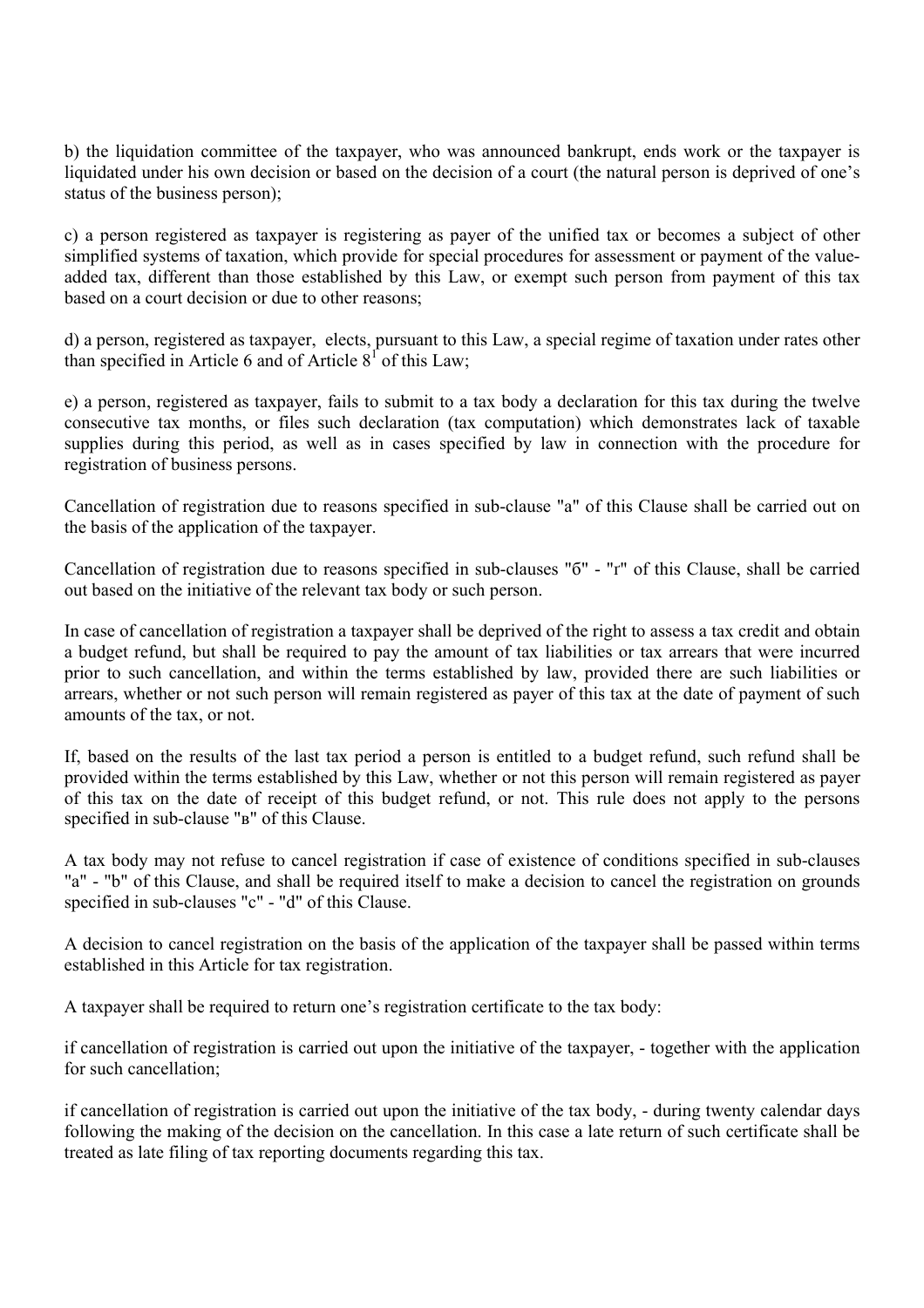In case of the cancellation of registration the last tax period shall be the period beginning on the next day after the last day of the previous tax period, and ending on the day of such cancellation.

A taxpayer, who on the day of the cancellation of registration still has remaining inventory or fixed assets with respect to which a tax credit was assessed in the past or current tax periods, shall be required to recognize a conditional sale of such goods at regular prices and to increase the amount of one's tax liabilities accordingly for the tax period during which this cancellation took place.

> (Article 9 as amended by the Laws of Ukraine dated 15.01.98 No. 25/98-VR, dated 20 November 1998, under No. 277-XIV, dated 14 September 2000, under No. 1955-III, as restated by the Law of Ukraine dated 25 March 2005, under No. 2505-IV)

# **Article 10. Persons responsible for assessment, withholding and payment (transfer) of the tax into the budget**

10.1. Persons responsible for assessment, withholding and payment (transfer) of the tax to the budget, are:

а) payers of the tax specified in Article 2 of this Law;

b) a customs body – in case of administering the tax from persons specified in clause 2.4 of Article 2 of this Law;

c) if payment of the tax by persons specified in clause 2.4 of Article 2 of this Law is deferred by way of provision of a tax promissory note, - a taxpayer who has issued such tax promissory note;

d) is services are provided by a non-resident – the non-resident's permanent representative office, and of there are no such office – the person receiving such services, if a place of supply of such services is located in the customs territory of Ukraine;

e) payers of the tax specified in sub-clause 2.3.4 of Clause 2.3 of Article 2 of this Law, who perform transactions involving sales of seized property.

10.2. Payers of the tax, specified in sub-clauses "а", "c", "d", "e" of Clause 10.1 of this Article, shall be responsible for ensuring correct and timely determination of the amount of the tax, as well as its complete and timely payment to the budget pursuant to law. A person, who pursuant to requirements of Clause 2.2 of Article 2 of this Law was required to register as taxpayer, but did not perform such registration, shall be responsible for assessment and payment of this tax, as well as responsible for failing to assess or pay it as a person registered as taxpayer, without the right to issue tax invoices and accrue a tax credit.

10.3. Payers of the tax specified in clause 2.4 of Article 2 of this Law, shall be responsible for complying with the rules for provision of information for determination of the base of taxation (amount of the tax payable) to a person specified in sub-clause "б" of Clause 10.1 of this Article.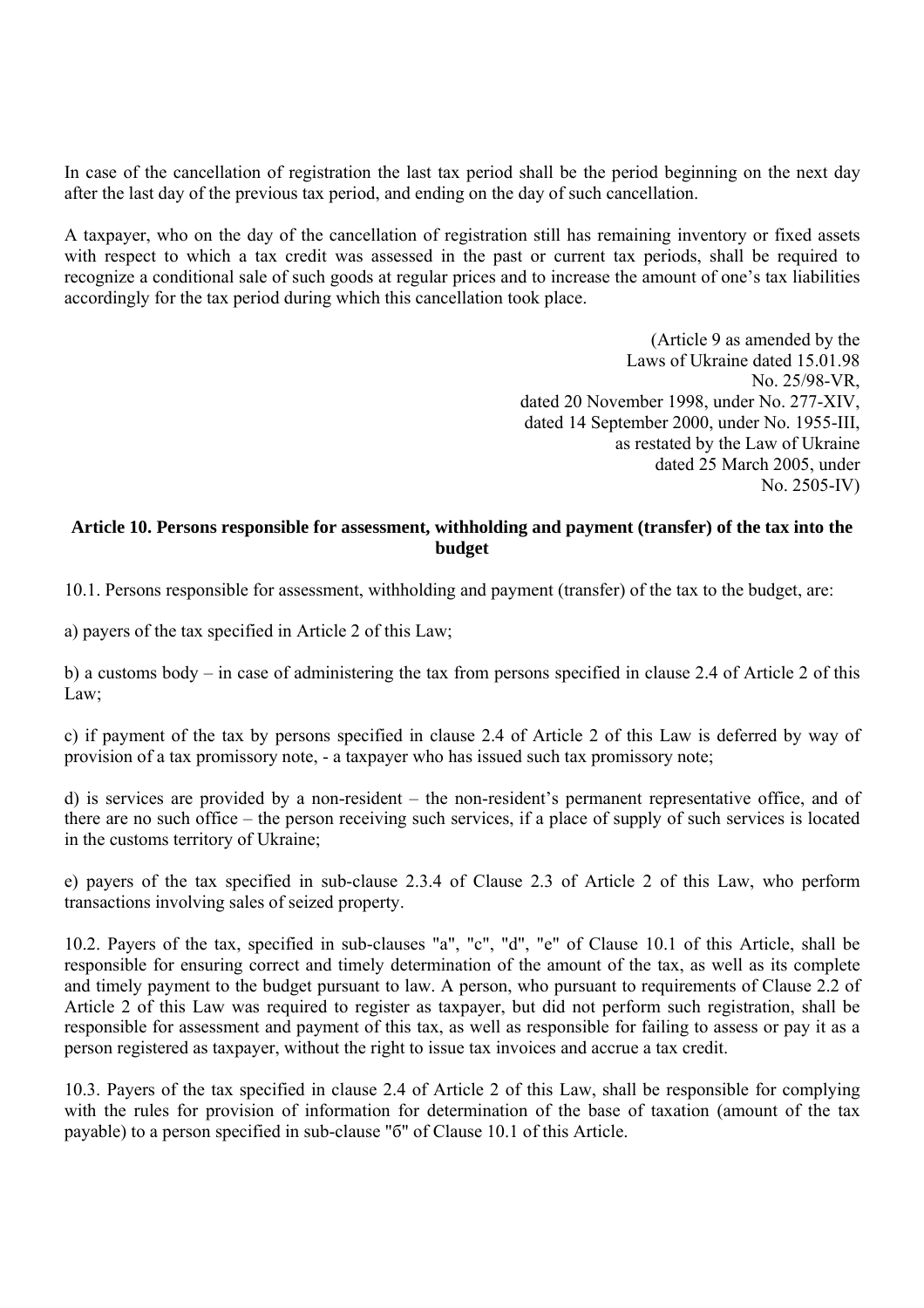10.4. Control of correctness of assessment and payment (transfer) of the tax into the budget shall be performed by the relevant tax body, and in case of importation of goods with payment of the tax at the time of its customs clearance – by the relevant customs body based on the rules established by a joint decision of the central tax and customs bodies.

10.5. Amounts of the tax assessed by the customs body shall be paid by payers of the tax directly to the accounts of the state budget (the state treasury).

A security issued by the importer of goods (related services) is a means of ensuring their delivery to the destination customs and proper payment of the tax to the budget.

> (Paragraph two of Clause 10.5 in Article 10 as restated by the Law of Ukraine dated 7 July 2005, under No. 2771-IV)

10.6. Forms for declaration and tax computation for this tax shall be established pursuant to law.

(Article 10 as amended by the Laws of Ukraine dated 19.11.97 No. 644/97-VR, dated 26 September 1997, under No. 550/97-VR, dated 30.12.97 No. 794/97-VR, dated 15 January 1998, under No. 25/98-VR, dated 20 November 1998, under No. 277-XIV, dated 21.12.2000 No. 2181-III, as restated by the Law of Ukraine dated 25 March 2005, under No. 2505-IV)

### **Article 11. Closing provisions**

11.1. Law of Ukraine "On the value added tax" shall come into force on 1 October 1997.

(Clause 11.1 in Article 11 as amended by the Laws of Ukraine dated 27.06.97 No. 403/97-VR, dated 16.07.97 No. 460/97-VR)

If under agreements that were signed before this Law comes into force, and which provided for transactions exempt from taxation pursuant to sub-clauses "г", "д" of Clause 1 of Article 5 of Decree of the Cabinet of Ministers of Ukraine "On the value-added tax", expenses were made or computations were carried out before the enactment of this Law, payers of the tax who are parties to such agreements shall perform taxation of such transactions under such agreements in conformity with rules established by the said Decree.

> (Clause 11.1 in Article 11 has paragraph two added pursuant to the Law of Ukraine dated 26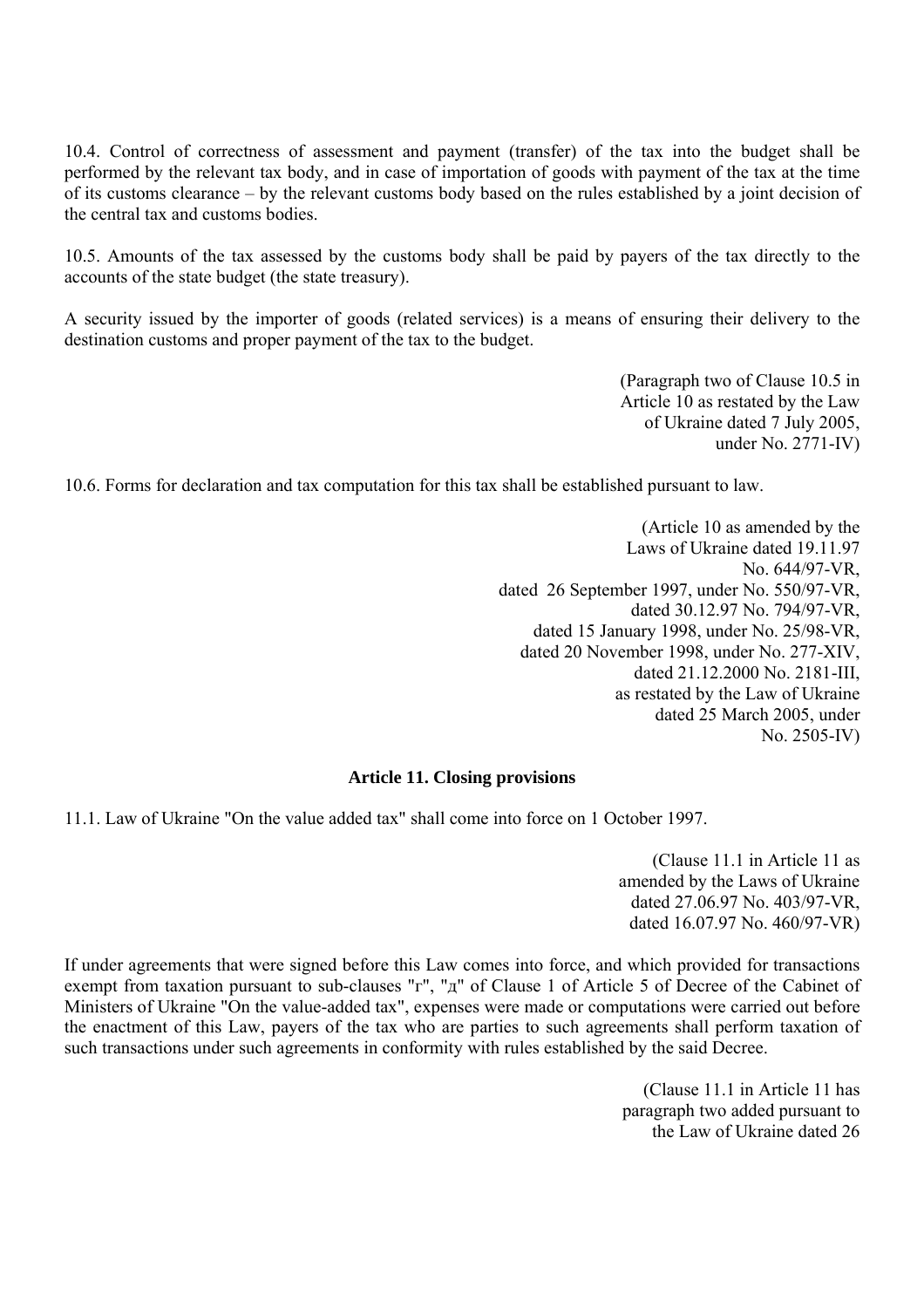September 1997, under No. 550/97-VR)

11.2. Until other legislative acts are brought in conformity with provisions of this Law, they will be effective in part that does not contradict this Law.

11.3. Decree of the Cabinet of Ministers of Ukraine "On the value-added tax" of 26 December 1992 No. 14- 92 (Vidomosti Verkhovnoyi Rady Ukrainy, 1993, No. 10, p. 78, No. 26, p. 281, No. 34, p. 356, No. 49, p. 458, No. 50, p. 471; 1994 р., No. 20, p. 120, No. 22, p. 149, No. 27, p. 220; 1995 р., No. 44, p. 318; 1996 р., No. 25, p. 101, No. 27, p. 128, No. 31, p. 147, No. 41, pp. 190, 192) shall be considered revoked.

11.4. Changes in the procedure for taxation by the value-added tax may be made only by way of making changes to this Law by a separate law on issues of taxation by this tax. If other law, regardless of the time of its enactment, shall establish rules of taxation by this tax different from those specified in this Law, then the priority shall be given to provisions of this Law. This rule does not apply to an international treaty (agreement), ratified by the Verkhovna Rada of Ukraine.

> (Clause 11.4 in Article 11 as restated by the Law of Ukraine dated 25 March 2005, under No. 2505-IV)

11.5. From the moment this Law comes into force, payers of the tax in case of importation of goods into the customs territory of Ukraine, provided that the customs declaration is prepared (except for temporary, partial, periodical or preliminary declarations), may, upon their own initiative, provide customs control bodies with tax promissory notes in the amount of tax liabilities to be cancelled on the 30-th calendar day following the date of its provision to the customs control body, with one copy remaining with the body of customs control, and another copy sent by the body of customs control to the address of the body of the state tax service at the place of registration of the taxpayer, and the third copy being kept by the taxpayer;

a tax promissory note must be supported by a commercial bank by way of aval/security;

commercial banks shall be required to pay for the tax promissory note in case it is not cancelled by the taxpayer in time;

a taxpayer may, upon one's own initiative, cancel the tax promissory note earlier by way of transferring money to the budget or by the offset using the budget refund confirmed by the tax body;

if a date for payment of liabilities under the tax promissory note occurs prior to the end of the period for filing the declaration to the tax body for the reporting (tax) period in which it was provided to the body of customs control, the taxpayer shall not include the amount of liabilities under this promissory note in the tax liabilities and shall cancel this promissory note by way of transferring money to the budget. In this case the taxpayer has the right to include the transferred amounts of liabilities under the promissory note in the tax credit for the reporting (tax) period in which such payment took place;

a date for payment of liabilities under the tax promissory note occurs after the end of the period for filing the declaration to the tax body for the reporting (tax) period in which it was provided to the body of customs control, the amount of liabilities under such tax promissory note shall be included in the tax liabilities of the payer in the accounting (tax) period, in which it was submitted to the body of customs control. In this case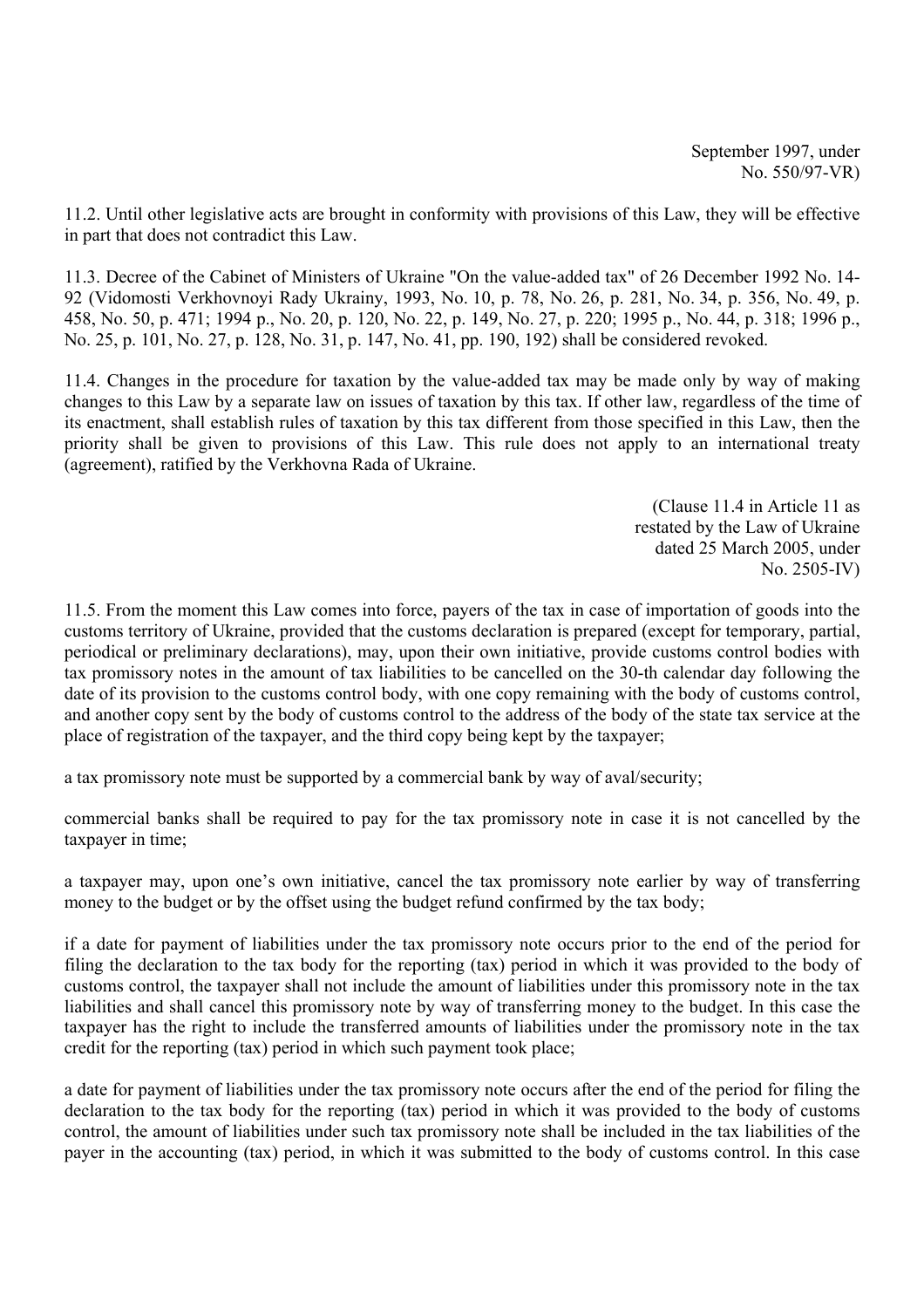the taxpayer has the right to include in the tax credit the amounts of liabilities under the tax promissory notes in the next reporting (tax) period on condition that the amounts of tax liabilities are paid by way of transferring money to the budget;

if a taxpayer on the date of submission of a tax promissory note to the body of customs control has the amount of the budget refund confirmed by the tax body, with this amount being equal or greater than the amount of liabilities under the tax promissory note, the taxpayer has the right to include the amount of liabilities under the tax promissory note in the tax obligations for the reporting (tax) period in which it was submitted to the body of customs control. In this case the tax promissory note shall be considered cancelled and the taxpayer shall have the right to include in the tax credit the amounts of liabilities under the tax promissory note in the next reporting (tax) period;

the Cabinet of Ministers of Ukraine has the right to establish longer periods for payments under the tax promissory notes for particular categories of activities that have seasonal nature or are performed on the basis of the long-term agreements;

obligation to pay under a tax promissory note may not be transferred to other persons, a tax promissory note is not subject to endorsement; interest or other fees for the use of a promissory tax note shall not be charged;

procedure for issuance, circulation and payment of tax promissory notes shall be established by the Cabinet of Ministers of Ukraine.

This Clause does not apply to transactions involving importation into the customs territory of Ukraine of excisable goods and goods belonging to commodity groups 1 - 24 under Ukrainian classification of goods subject to foreign economic activities, as well as transactions involving importation into the customs territory of Ukraine of any goods, carried out by persons which were registered as payers of this tax less than twelve calendar months before the month in which such importation occurs, or by those who are subjects of taxation under rules established by legislation for issues concerning simplified systems of taxation, which provide for payment of this tax under rates other than those established in Clauses 6.1 of Article 6 and  $8^1$ . 2 of Article  $8^1$ .

> (Clause 11.5 in Article 11 as amended by the Laws of Ukraine dated 26 September 1997, under No. 550/97-VR, dated 15.10.97 No. 573/97-VR, dated 06.05.99 No. 624-XIV, dated 14.07.99 No. 934-XIV, dated 2 March 2000, under No. 1523-III, dated 01.06.2000 No. 1783-III, dated 20 December 2001, under No. 2899-III, dated 09.07.2003 No. 1028-IV, dated 02.10.2003 No. 1218-IV, dated 23.10.2003 No. 1240-IV, dated 17.06.2004 No. 1801-IV, as restated by the Law of Ukraine dated 25 March 2005, under No. 2505-IV,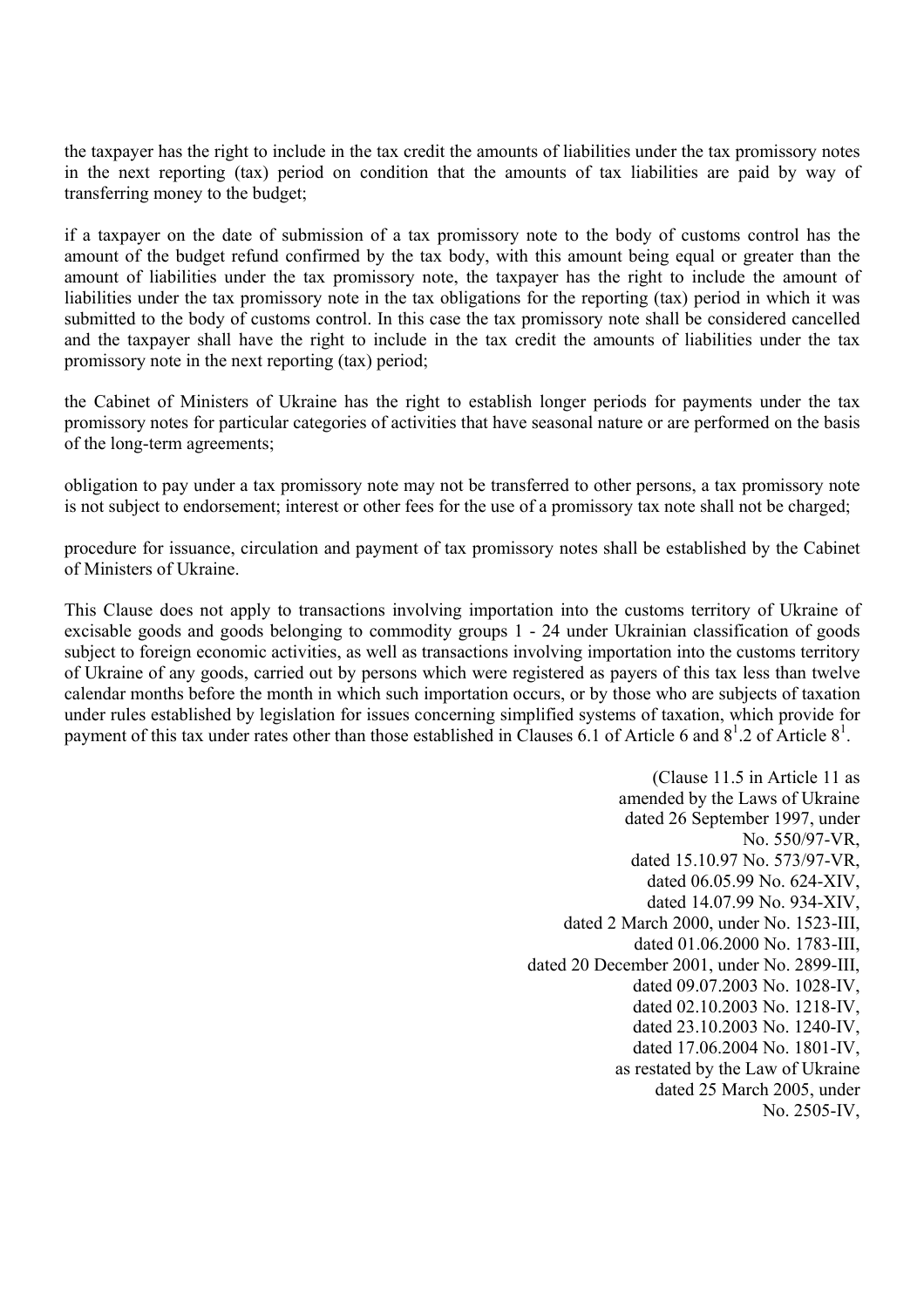as amended pursuant to the Law of Ukraine dated 3 June 2005, under No. 2642-IV, as formulated in the Law of Ukraine dated 7 July 2005, under No. 2771-IV)

Payers of the tax, which carry out projects of technological parks pursuant to Law of Ukraine "On the special regime for innovation activities of technological parks", when importing new equipment, installations, parts, shall provide to the bodies of customs control tax promissory notes with the cancellation/payment period of 720 calendar days, and when importing materials that are not produced in Ukraine, shall submit a tax promissory note in the amount of tax liabilities with the cancellation/payment period of 180 calendar days following the date of submission of the promissory note to the body of customs control.

> (Clause 11.5 in Article 11 has paragraph added pursuant to the Law of Ukraine dated 16.07.1999 No. 991-XIV, as amended by Law of Ukraine dated 12.01.2006 No. 3333-IV)

(Clause 11.5 in Article 11 has been suspended for 2007 in the part dealing with application of this Clause to transactions relating to importation into the customs territory of Ukraine of the goods under the commodity heading 2711 under UKT ZED pursuant to the Law of Ukraine dated 19.12.2006 No. 489-V)

11.6. Until 1 January 2000 there will be effective the provisions of this Law relating to application of a zero rate of the value-added tax to supplies:

> (Paragraph 1 of Clause 11.6 in Article 11 as amended pursuant to the Law of Ukraine dated 25.12.98 No. 368-XIV)

of coal and products of its enrichment, coal and peat briquettes;

electricity;

(Paragraph 3 of Clause 11.6 in Article 11 as amended pursuant to the Law of Ukraine dated 26 September 1997, under No. 550/97-VR)

natural gas imported in Ukraine.

(Clause 11.6 in Article 11 has new paragraph four added pursuant to the Law of Ukraine dated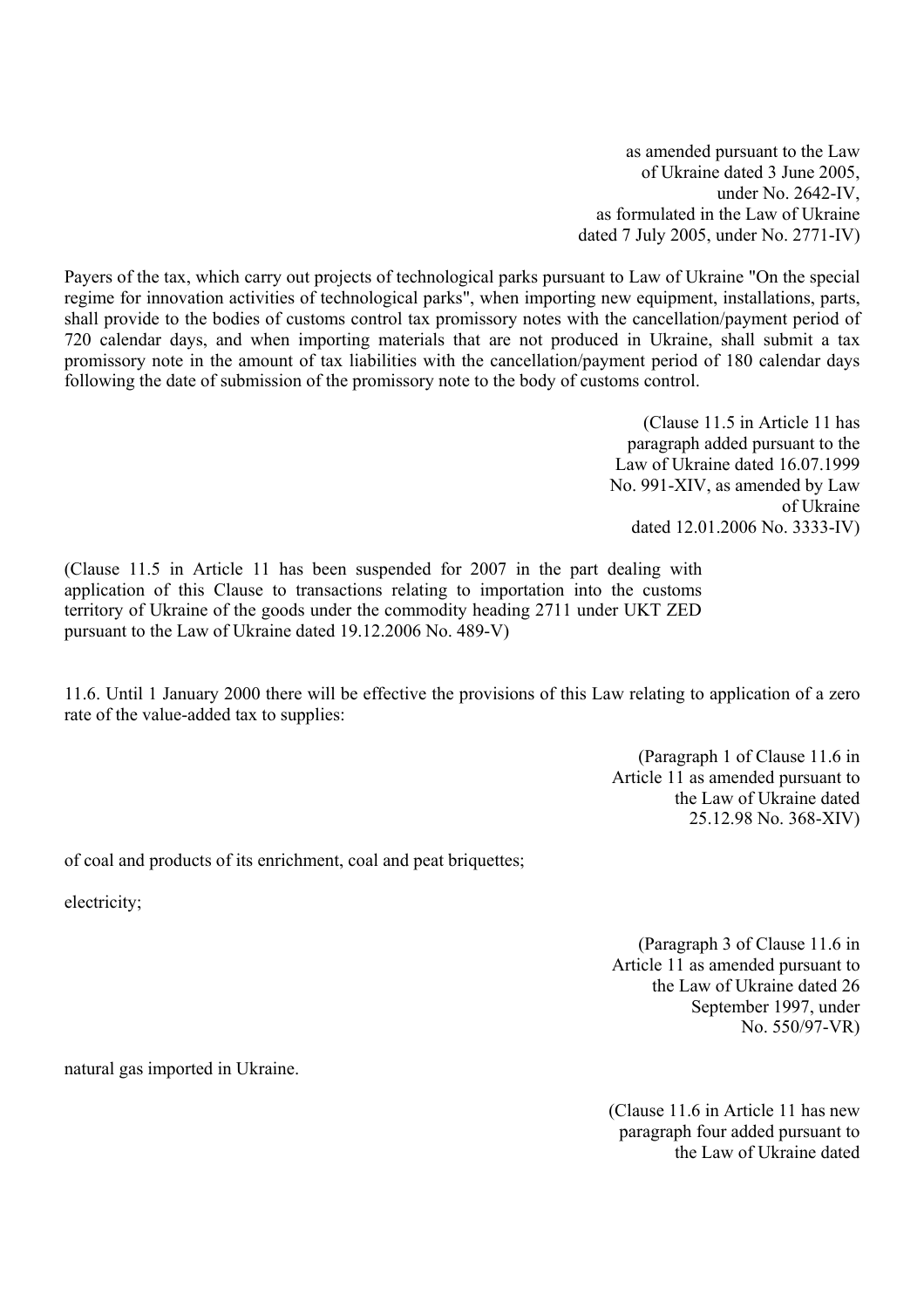30.12.97 No. 799/97-VR, in connection with it paragraph four shall be paragraph five)

In the period from 1 May 2000 till 1 January 2001 in case of exportation on the basis of trade barter transactions the amount of the value-added tax paid (assessed) in connection with purchase of goods (works, services) shall not be added to the tax credit, but shall be included in gross production (turnover) expenses of the taxpayer.

> (Clause 11.6 in Article 11 has paragraph four added pursuant to the Law of Ukraine dated 26 September 1997, under No. 550/97-VR)

(Paragraph five of Clause 11.6 in Article 11 as amended pursuant to the Law of Ukraine dated 25.12.98 No. 368-XIV, as restated by the Law of Ukraine dated 11.05.2000 No. 1712-III)

11.7. Clause 11.7 in Article 11 is deleted

(pursuant to Law of Ukraine dated 25.03.2005 No. 2505-IV)

11.8. Clause 11.8 in Article 11 is deleted

(Clause 11.8 in Article 11 as amended pursuant to the Law of Ukraine dated 26 September 1997, under No. 550/97-VR, is deleted pursuant to Law of Ukraine dated 25.03.2005 No. 2505-IV)

11.9. Until Ukraine's legislative acts concerning taxation of give-and-take raw materials are brought in conformity with provisions of this Law, payments of the value-added tax for transactions relating to importation of give-and-take raw materials into the customs territory of Ukraine shall be carried out pursuant to the procedures established by Law of Ukraine "On transactions with give-and-take raw materials in foreign economic relations".

> (Clause 11.9 as restated by the Law of Ukraine dated 15.10.97 No. 573/97-VR)

Until complete implementation of the agreements, under the same procedure shall be administered taxes (fees), the base of taxation for which is the customs value of goods of all categories of finished products produced from give-and-take raw materials of a resident, returned to (shipped into) the customs territory of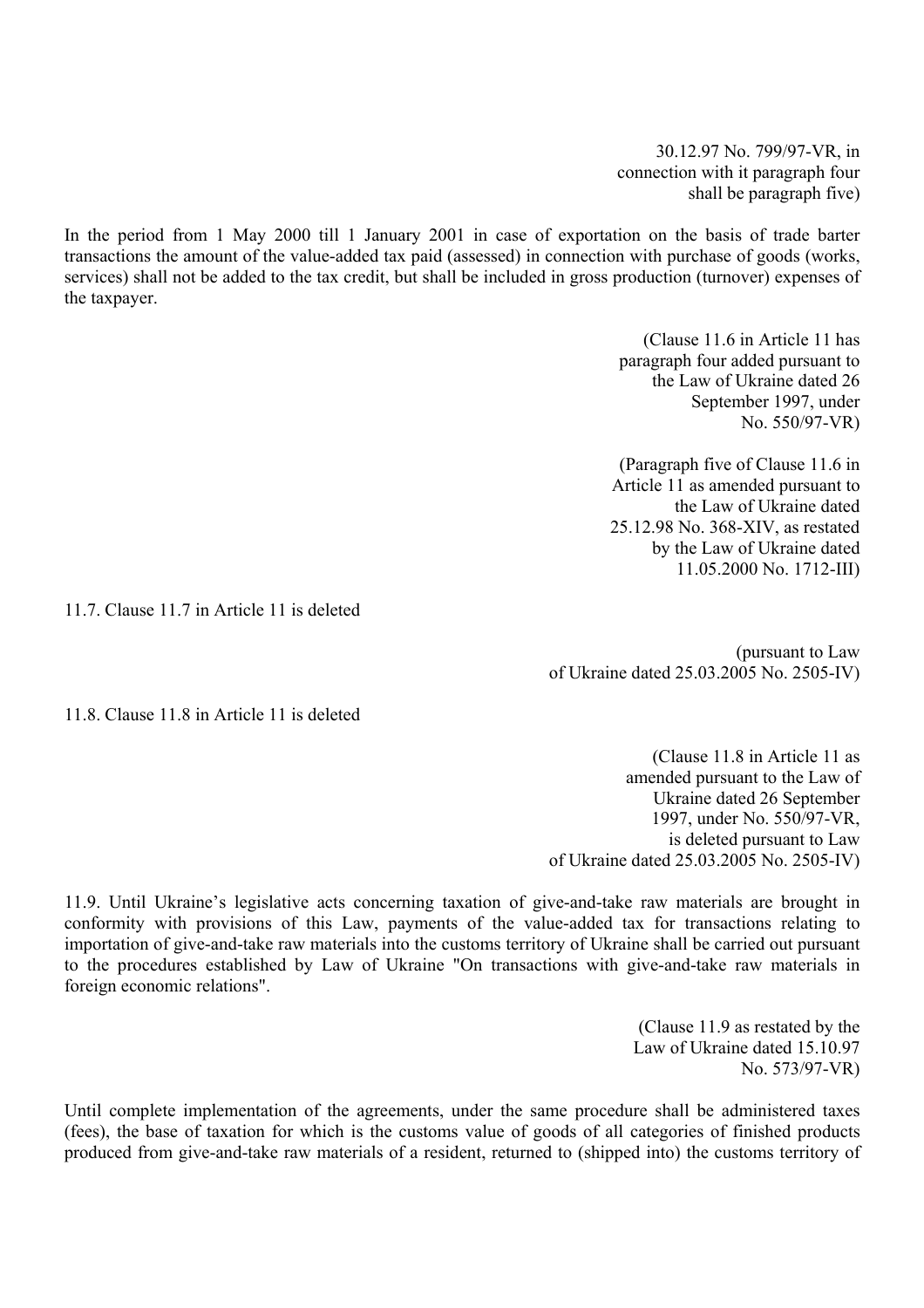Ukraine, provided that under the agreements on the processing of the raw materials the actual expenses were incurred prior to 1 October 1997, or provided that such give-and-take raw materials were exported in full or in part before 1 October 1997.

> (Clause 11.9 in Article 11 has paragraph two added pursuant to the Law of Ukraine dated 19.11.97 No. 644/97-VR, paragraph two of Clause 11.9 in Article 11 as amended pursuant to the Law of Ukraine dated 15.07.99 No. 977-XIV)

11.10. Clause 11.10 in Article 11 is deleted

(pursuant to the Law of Ukraine dated 25 March 2005, under No. 2505-IV)

11.11. Temporarily, until the enactment of the Tax Code of Ukraine, payers of the tax that sell thermoenergy, natural gas (except for liquefied natural gas), including transportation costs, provide services relating to water supplies, drainage, or supply services the cost of which is included in the apartment fees or housing maintenance fees, to natural persons, budget agencies, not registered as payers of this tax, as well as housing maintenance enterprises, apartment maintenance entities, condominiums, other similar payers of the tax, which collect payments from the said buyers for purposes of their further transfer to sellers of such goods (services) as a compensation for their value (hereinafter referred to as ZHEKs), shall determine the base of taxation of transactions relating to supply of such goods (services) on the basis of the cash method. The base of taxation of transactions of supply of the said goods (services) for ZHEKs and budgets agencies receiving such goods (services), provided they are registered as payers of the tax, shall also be determined on the basis of the cash method.

> (Paragraph 1 of Clause 11.11 in Article 11 as amended pursuant to the Law of Ukraine dated 22.05.2003 No. 857-IV)

In case of a change of the method of determination of the base of taxation, the amounts of tax liabilities and tax credit (including amounts of budget or export refunds) assessed before the beginning of application of the cash method or after the end of the period of its application, shall not be reassessed in connection with the change in the method used.

The terms used in this clause have the following meaning:

services the cost of which is included in the apartment fees or housing maintenance fees - services relating to technical maintenance of lifts and dispatch systems, fire safety and smoke extinguishing automatic systems, household electric ovens, maintenance of ducts, in-house systems of water / heating supplies, drainage and sewage, removal and utilization of solid household waste, cleaning of the house and adjacent territories, as well as other services provided by ZHEKs to the specified in this clause buyers at their expense.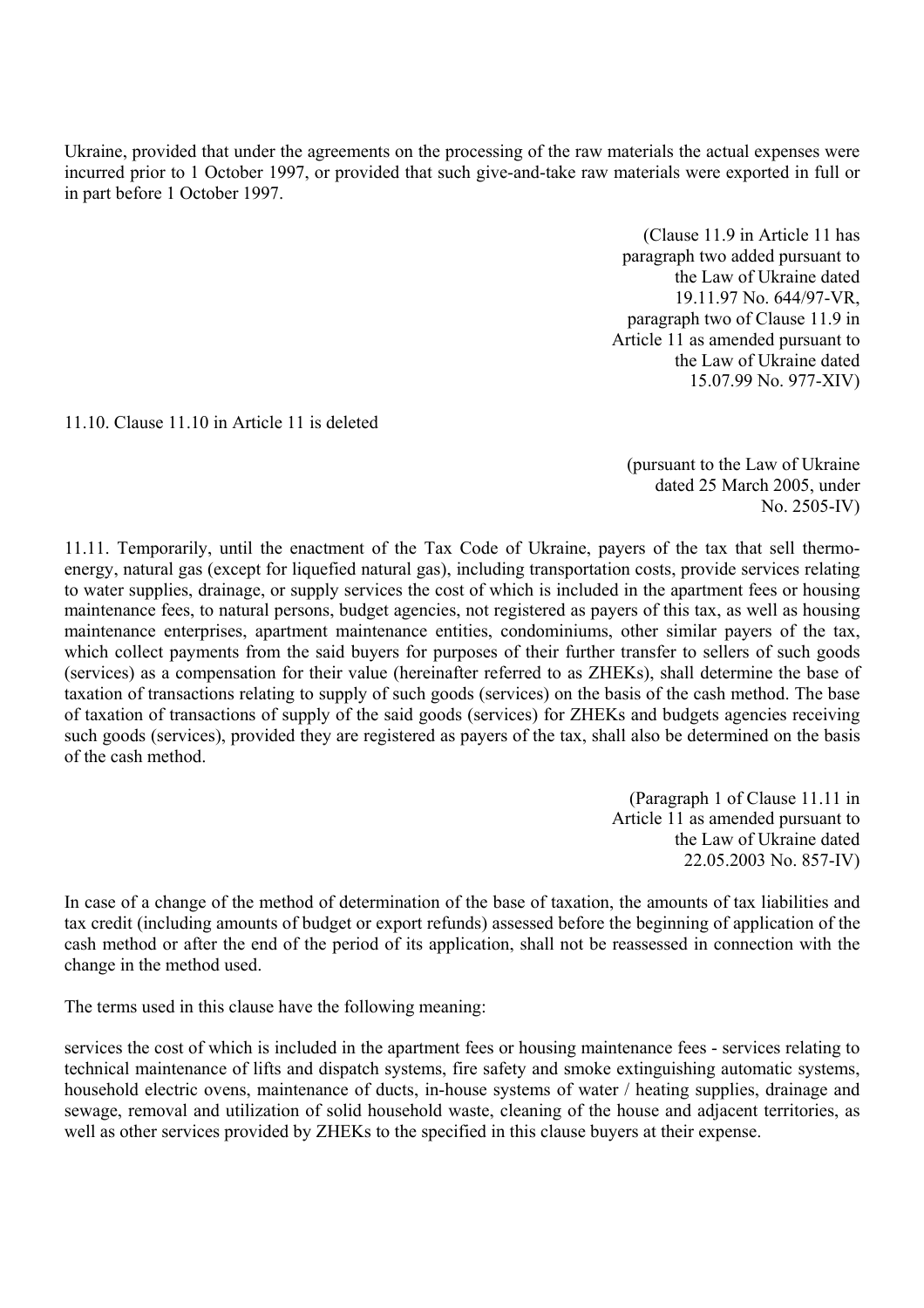paragraph five of Clause 11.11 in Article 11 is deleted

(pursuant to the Law of Ukraine dated 25 March 2005, under No. 2505-IV)

(Clause 11.11 in Article 11 as amended by the Laws of Ukraine dated 26 September 1997, under No. 550/97-VR, dated 19.11.97 No. 644/97-VR, dated 30.12.97 No. 794/97-VR, dated 02.06.99 No. 714-XIV, dated 15.07.99 No. 946-XIV, as formulated in Law of Ukraine dated 11.07.2001 No. 2649-III)

 (pursuant to the Law of Ukraine dated 25 March 2005, under

11.12. Paragraph one of Clause 11.12 in Article 11 is deleted

Paragraph two of Clause 11.12 in Article 11 is deleted

paragraph two pursuant to Law of Ukraine dated 15.01.99 No. 403- XIV, paragraph two of Clause 11.12 in Article 11 is deleted pursuant to the Law of Ukraine dated 25 March 2005, under No. 2505-IV)

(Clause 11.12. in Article 11 has paragraph three added pursuant to the Law of Ukraine dated 18.03.99 No. 515-XIV, paragraph 3 of Clause 11.12 in Article 11 is deleted pursuant to the Law of Ukraine dated 25 March 2005, under No. 2505-IV)

Paragraph four of Clause 11.12 in Article 11 is deleted

Paragraph 3 of Clause 11.12 in Article 11 is deleted

No. 2505-IV) (Clause 11.12. in Article 11 has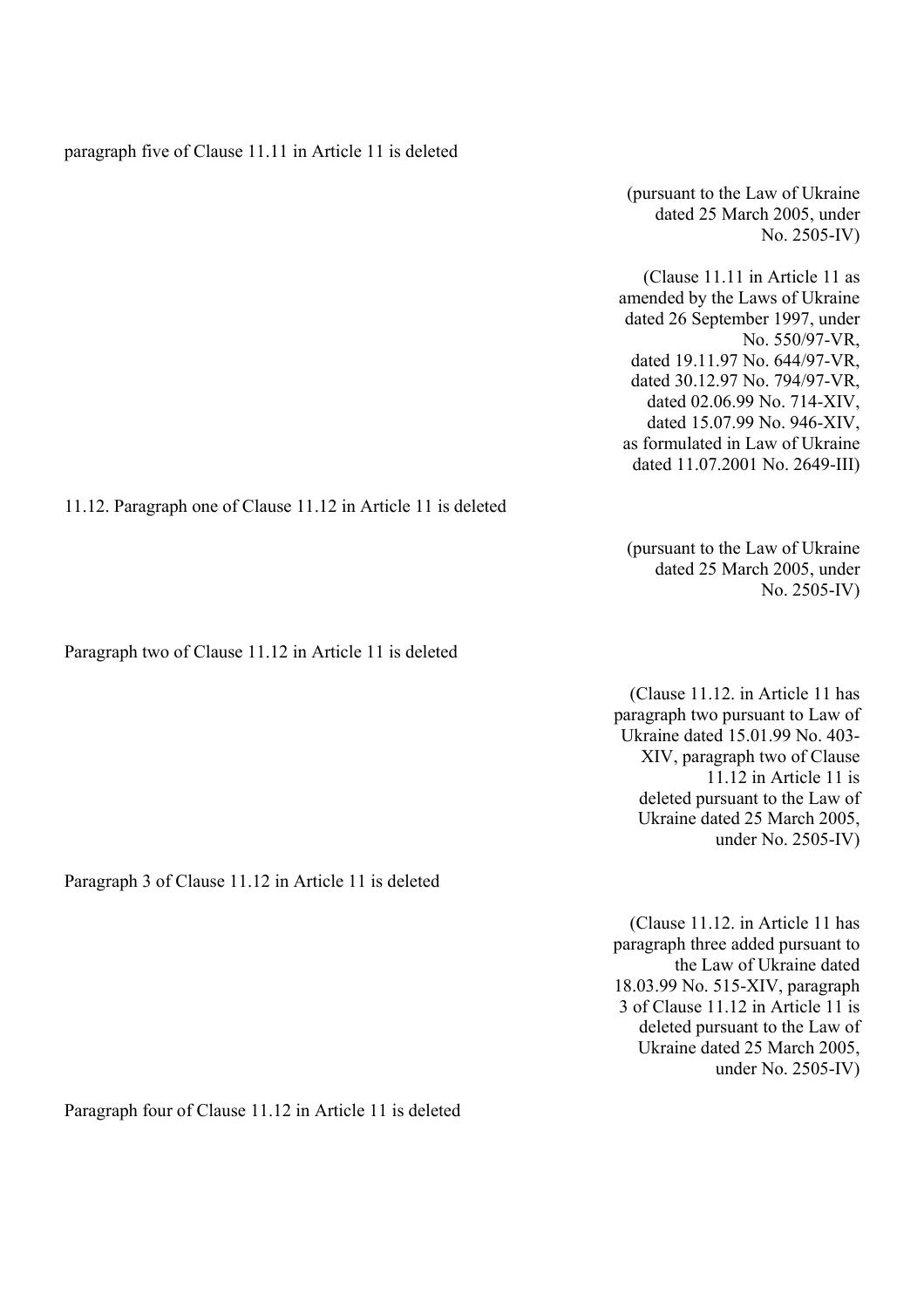(Clause 11.12 has paragraph four added pursuant to the Law of Ukraine dated 03.06.99 No. 722- XIV, paragraph four of Clause 11.12 in Article 11 is deleted pursuant to the Law of Ukraine dated 25 March 2005, under No. 2505-IV)

(Clause 11.12 in Article 11 has paragraph five added pursuant to the Law of Ukraine dated 15.07.99 No. 971-XIV, paragraph five of Clause 11.12 in Article 11 is deleted pursuant to the Law of Ukraine dated 25 March 2005, under No. 2505-IV)

(Clause 11.12 in Article 11 has paragraph six added pursuant to the Law of Ukraine dated 15.07.99 No. 973-XIV, paragraph six of Clause 11.12 in Article 11 is deleted pursuant to the Law of Ukraine dated 25 March 2005, under No. 2505-IV)

(Clause 11.12 in Article 11 has paragraph seven added pursuant to the Law of Ukraine dated 03.12.99 No. 1278- XIV, paragraph seven of Clause 11.12 in Article 11 is deleted pursuant to the Law of Ukraine dated 25 March 2005, under No. 2505-IV)

(Clause 11.12 in Article 11 has paragraph eight added pursuant to the Law of Ukraine dated 13.01.2000 No. 1375-XIV,

Paragraph five of Clause 11.12 in Article 11 is deleted

Paragraph six of Clause 11.12 in Article 11 is deleted

Paragraph seven of Clause 11.12 in Article 11 is deleted

Paragraph eight of Clause 11.12 in Article 11 is deleted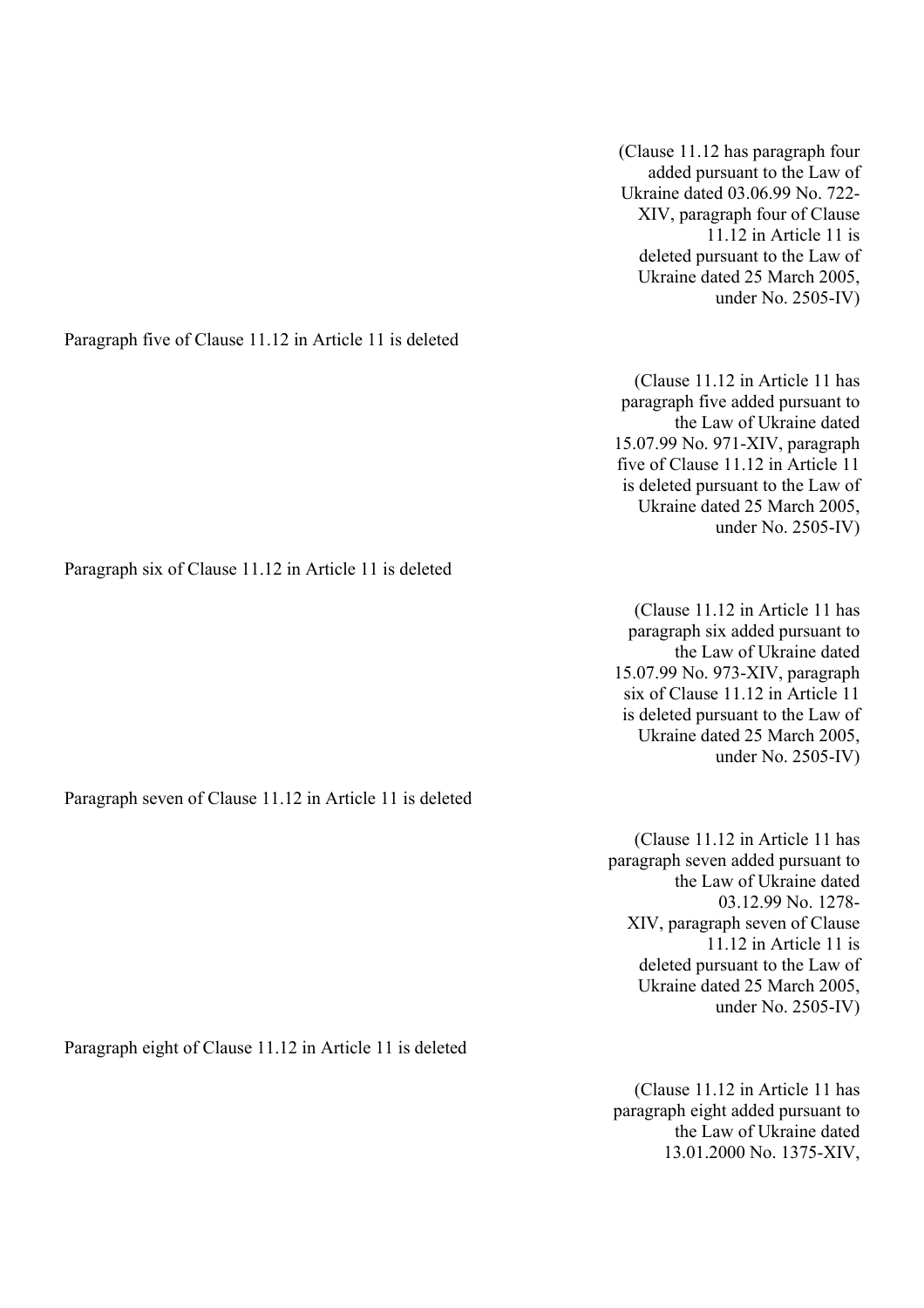paragraph eight of Clause 11.12 in Article 11 is deleted pursuant to the Law of Ukraine dated 25 March 2005, under No. 2505-IV)

Paragraph nine of Clause 11.12 in Article 11 is deleted

(Clause 11.12 in Article 11 has paragraph nine pursuant to the Law of Ukraine dated 23.03.2000 No. 1606-III, paragraph nine of Clause 11.12 in Article 11 is deleted pursuant to the Law of Ukraine dated 25 March 2005, under No. 2505-IV)

(Clause 11.12 in Article 11 has paragraph ten added pursuant to the Law of Ukraine dated 23.03.2000 No. 1608-III, paragraph ten of Clause 11.12 in Article 11 is deleted pursuant to the Law of Ukraine dated 25 March 2005, under No. 2505-IV)

(Clause 11.12 in Article 11 has paragraph eleven added pursuant to the Law of Ukraine dated 11.05.2000 No. 1715-III, paragraph eleven of Clause 11.12 in Article 11 is deleted pursuant to the Law of Ukraine dated 25 March 2005, under No. 2505-IV)

(Clause 11.12. in Article 11 has paragraph twelve added pursuant to the Law of Ukraine dated 01.06.2000 No. 1749-III, paragraph twelve of Clause 11.12 in Article 11 as amended pursuant to the Law of Ukraine dated 04.10.2001 No. 2744-III, as formulated in Laws of Ukraine

Paragraph ten of Clause 11.12 in Article 11 is deleted

Paragraph eleven of Clause 11.12 in Article 11 is deleted

Paragraph twelve of Clause 11.12 in Article 11 is deleted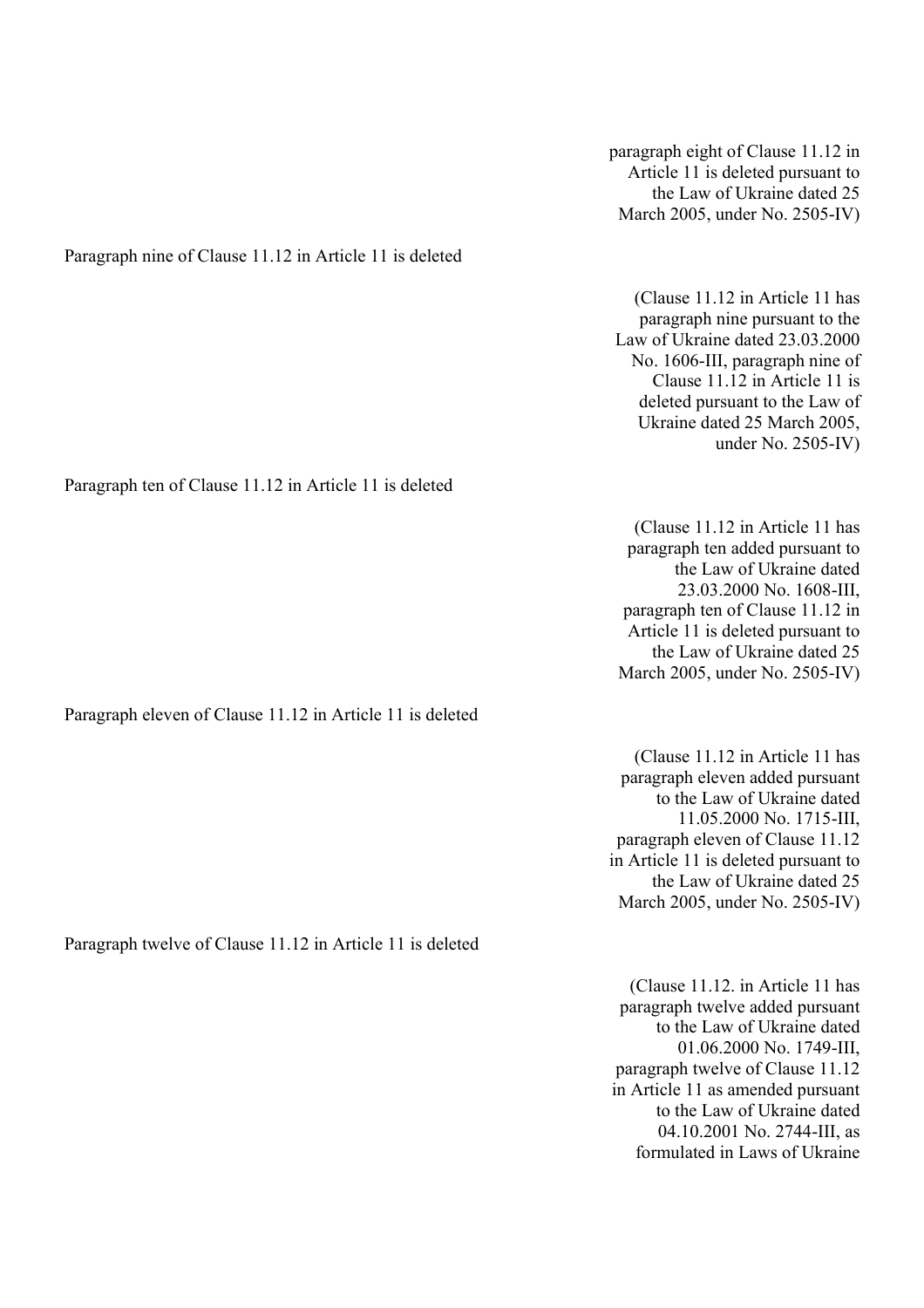dated 07.03.2002 No. 3118-III, dated 11.05.2004 No. 1702-IV, is deleted pursuant to Law of Ukraine dated 25.03.2005 No. 2505-IV)

During the period of effectiveness of the agreement on product sharing the value-added tax shall be paid in conformity with provisions of Law of Ukraine "On product sharing agreements".

> (Clause 11.12 in Article 11 has paragraph thirteen added pursuant to the Law of Ukraine dated 08.06.2000 No. 1807-III)

Paragraph fourteen of Clause 11.12 in Article 11 is deleted

(Clause 11.12 in Article 11 has paragraph fourteen added pursuant to the Law of Ukraine dated 21.12.2000 No. 2199-III, paragraph fourteen of Clause 11.12 in Article 11 is deleted pursuant to the Law of Ukraine dated 25 March 2005, under No. 2505-IV)

Paragraph fifteen of Clause 11.12 in Article 11 is deleted

(Clause 11.12 in Article 11 has paragraph fifteen added pursuant to the Law of Ukraine dated 22.03.2001 No. 2323-III, paragraph fifteen of Clause 11.12 in Article 11 is deleted pursuant to the Law of Ukraine dated 25 March 2005, under No. 2505-IV)

Paragraph sixteen of Clause 11.12 in Article 11 is deleted

(Clause 11.12 in Article 11 has paragraph sixteen added pursuant to the Law of Ukraine dated 05.04.2001 No. 2355-III, paragraph sixteen of Clause 11.12 in Article 11 is deleted pursuant to the Law of Ukraine dated 25 March 2005, under No. 2505-IV)

Paragraph seventeen of Clause 11.12 in Article 11 is deleted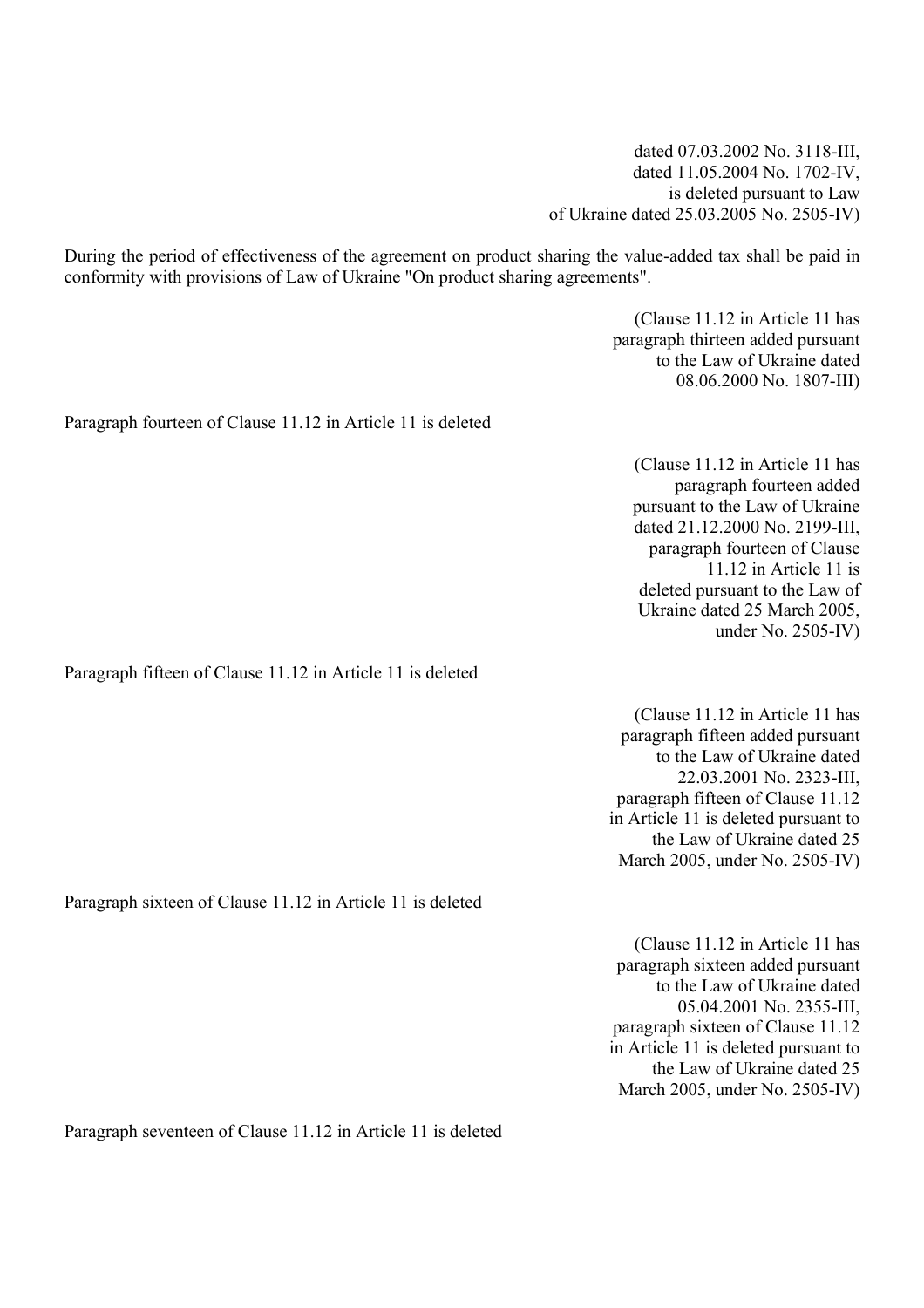(Clause 11.12 in Article 11 has paragraph seventeen added pursuant to the Law of Ukraine dated 04.07.2002 No. 40-IV)

(paragraph seventeen of sub-clause 11.12 in Article 11 is suspended for 2003 in connection with suspension of Clause 3 of Section VII of the Law of Ukraine dated 4 July 2002 No. 40-IV pursuant to the Law of Ukraine dated 26.12.2002 No. 380-IV, for 2004 - pursuant to the Law of Ukraine dated 27.11.2003 No. 1344-IV, for 2005 - pursuant to the Law of Ukraine dated 23.12.2004 No. 2285-IV)

> (Paragraph seventeen of Clause 11.12 in Article 11 is deleted pursuant to the Law of Ukraine dated 25 March 2005, under No. 2505-IV)

11.13. Clause 11.13 in Article 11 is deleted

(Clause 11.13 in Article 11 as amended pursuant to the Law of Ukraine dated 30.12.97 No. 799/97-VR, is deleted pursuant to Law of Ukraine dated 25.03.2005 No. 2505-IV)

11.14. If payers of the value-added tax use electronic cash registers for conducting payment transactions with customers, the receipts shall be required to contain data on the total amount payable by the buyer, inclusive of the value-added tax, and the amount of this tax payable as part of the total amount.

Procedures for assessment and accrual by the electronic cash registers of the value-added tax shall be established by the Cabinet of Ministers of Ukraine.

> (Clause 11.14 in Article 11 as restated by the Law of Ukraine dated 19.03.99 No. 522-XIV)

11.15. Clause 11.15 in Article 11 is deleted

(Clause 11.15 in Article 11 as amended by the Laws of Ukraine dated 24.12.98 No. 362-XIV, dated 20.10.99 No. 1172-XIV, dated 07.12.2000 No. 2133-III, dated 20 December 2001, under No. 2905-III, dated 26.12.2002 No. 380-IV, dated 27.11.2003 No. 1344-IV, dated 23.12.2004 No. 2285-IV,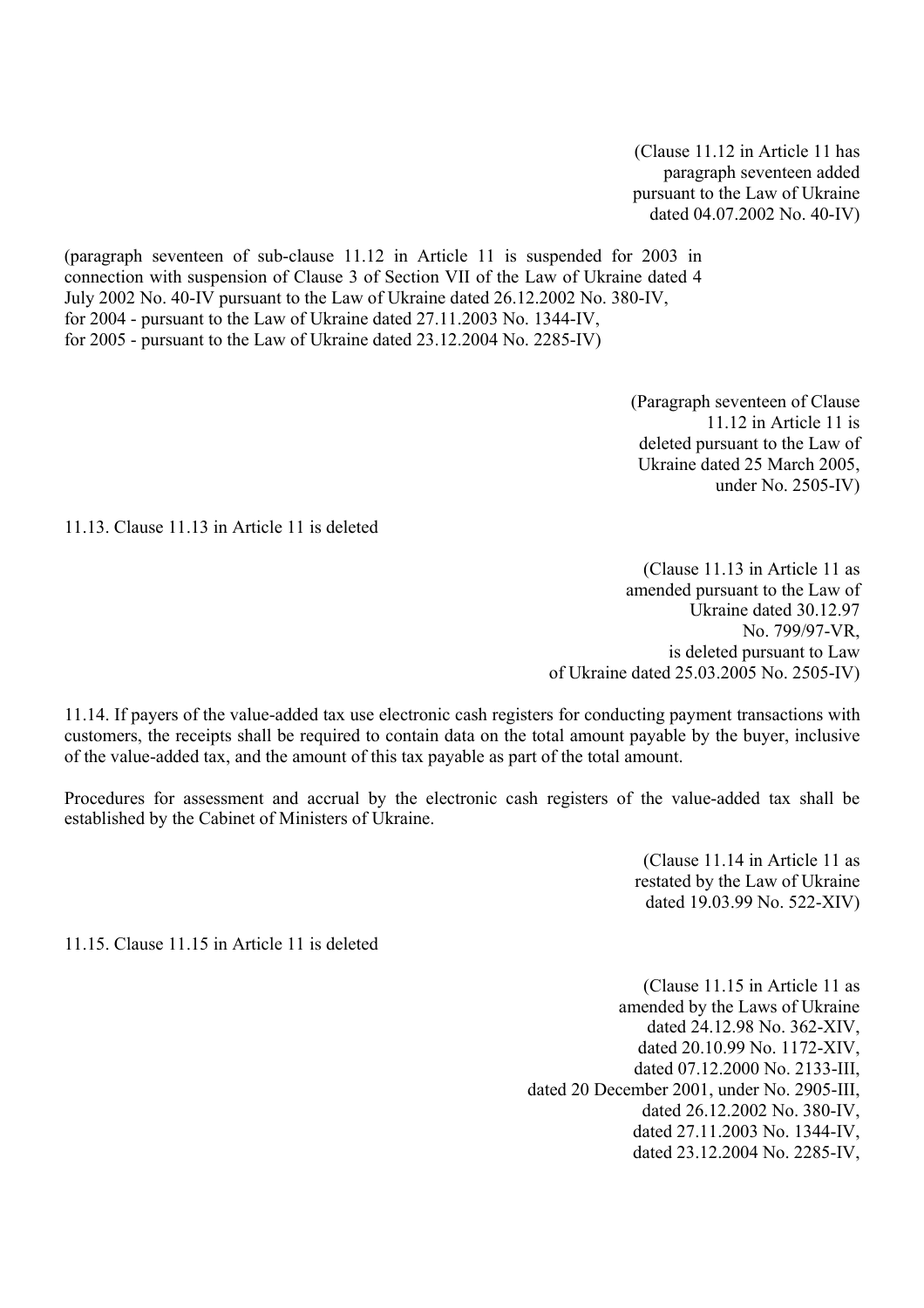is deleted pursuant to Law of Ukraine dated 25.03.2005 No. 2505-IV)

11.16. Clause 11.16 in Article 11 is deleted

(Article 11 has new clauses 11.11 - 11.16 added pursuant to the Law of Ukraine dated 26 September 1997, under No. 550/97-VR, in connection with it clause 11.11 shall be clause 11.17)

(pursuant to Law of Ukraine dated 25.03.2005 No. 2505-IV)

11.17. Clause 11.17 in Article 11 is deleted

(pursuant to Law of Ukraine dated 25.03.2005 No. 2505-IV)

11.18. Clause 11.18 in Article 11 is deleted

(Article 11 has clause 11.18 added pursuant to the Law of Ukraine dated 19.09.97 No. 535/97-VR)

(Clause 11.18 in Article 11 is suspended for 2004 (except for enterprises producing cars, busses and parts with investments, which have investment programs approved by the Cabinet of Ministers of Ukraine until the enactment of the Law of Ukraine dated 27.11.2003 No. 1344-IV) pursuant to the Law of Ukraine dated 27.11.2003 No. 1344- IV)

> (Clause 11.18 in Article 11 as amended pursuant to the Law of Ukraine dated 15.11.2001 No. 2779-III, is deleted pursuant to Law of Ukraine dated 25.03.2005 No. 2505-IV)

11.19. Clause 11.19 in Article 11 is deleted

(Article 11 has clause 11.19 added pursuant to the Law of Ukraine dated 19.09.97 No. 535/97-VR, clause 11.19 in Article 11 as amended by the Law of Ukraine dated 15.11.2001 No. 2779-III)

(Clause 11.19 in Article 11 is suspended for 2004 (except for enterprises producing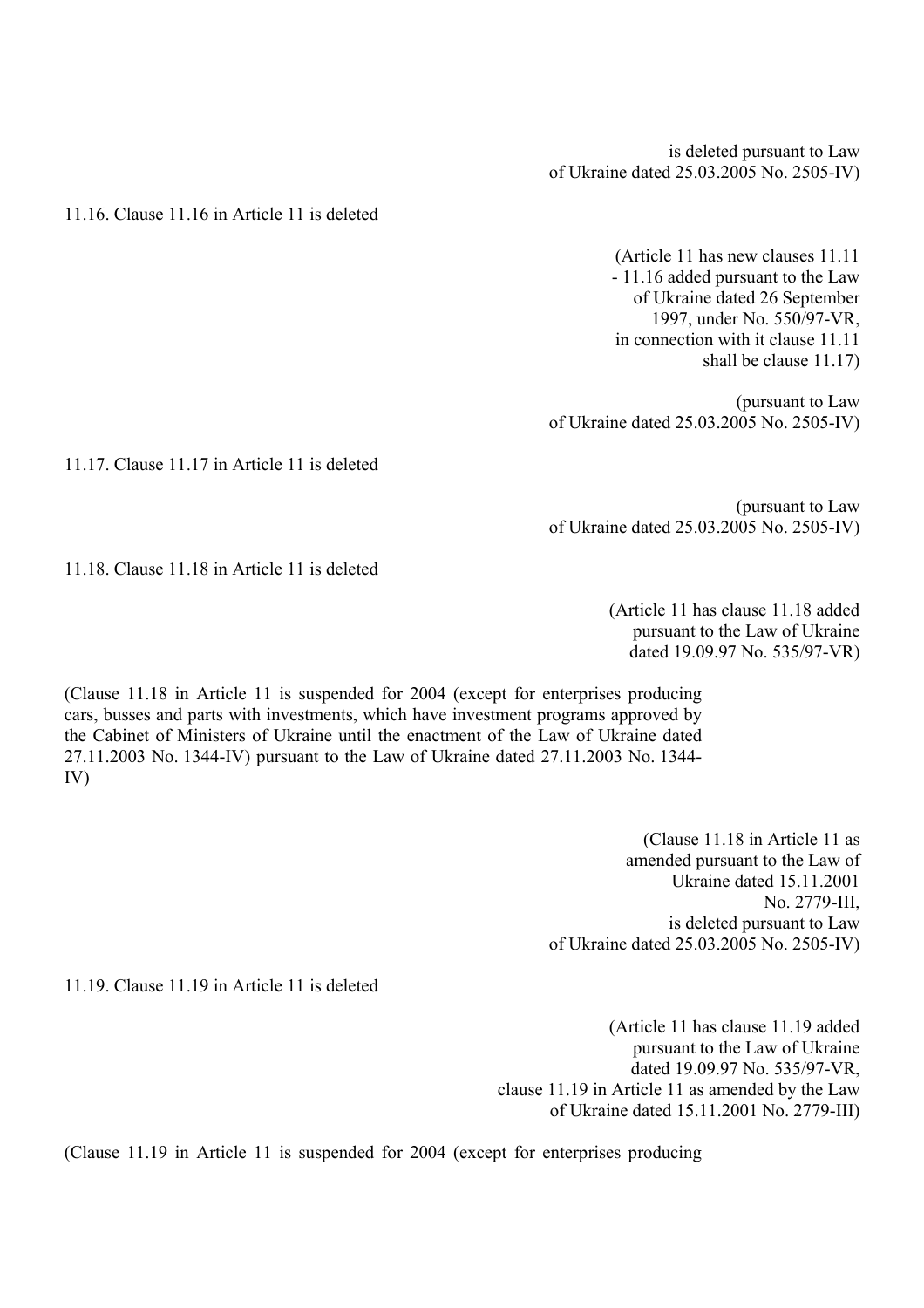cars, buses and parts thereof, with investments, which have investment programs, approved by the Cabinet of Ministers of Ukraine before the enactment of Law of Ukraine dated 27.11.2003 No. 1344-IV) pursuant to the Law of Ukraine dated 27.11.2003 No. 1344-IV)

> (Clause 11.19 in Article 11 is deleted pursuant to the Law of Ukraine dated 25 March 2005, under No. 2505-IV)

11.20. Until the enactment of the Tax Code of Ukraine in cases where a taxpayer performs transactions involving supplies to persons not registered as payers of the tax, agricultural products and products of processing agricultural production, earlier purchased (provided) by such taxpayer from natural persons who are not payers of this tax, the object of taxation shall be the trade mark-up (extra charge) set by this taxpayer.

> (Article 11 has clause 11.20 added pursuant to the Law of Ukraine dated 19.11.97 No. 644/97-VR, clause 11.20 in Article 11 as amended pursuant to the Law of Ukraine dated 13.05.99 No. 645- XIV, as restated by the Law of Ukraine dated 15.06.2004 No. 1779-IV)

11.21. Until 1 January 2008 the amount of the value-added tax that must be paid to the budget by enterprises of all forms of ownership for the sold milk and diary products, meat and meat products, in full amounts shall be used only for disbursement of subsidies to agricultural producers for the milk and meat in live weight that they sold to processing enterprises.

> (Paragraph 1 of Clause 11.21 in Article 11 as amended pursuant to the Law of Ukraine dated 19.10.2006 No. 273-V)

The amount of the value-added tax that must be paid to the budget by agricultural enterprises of all forms of ownership for the sold milk, cattle, poultry, cotton, as well as for dairy products and meat products produced in their own processing facilities, shall be left at the disposal of these agricultural enterprises and shall be used to support production of cattle and paltry products.

A procedure for assessment and use of these funds shall be established by the Cabinet of Ministers of Ukraine.

> (Article 11 has clause 11.21 added pursuant to the Law of Ukraine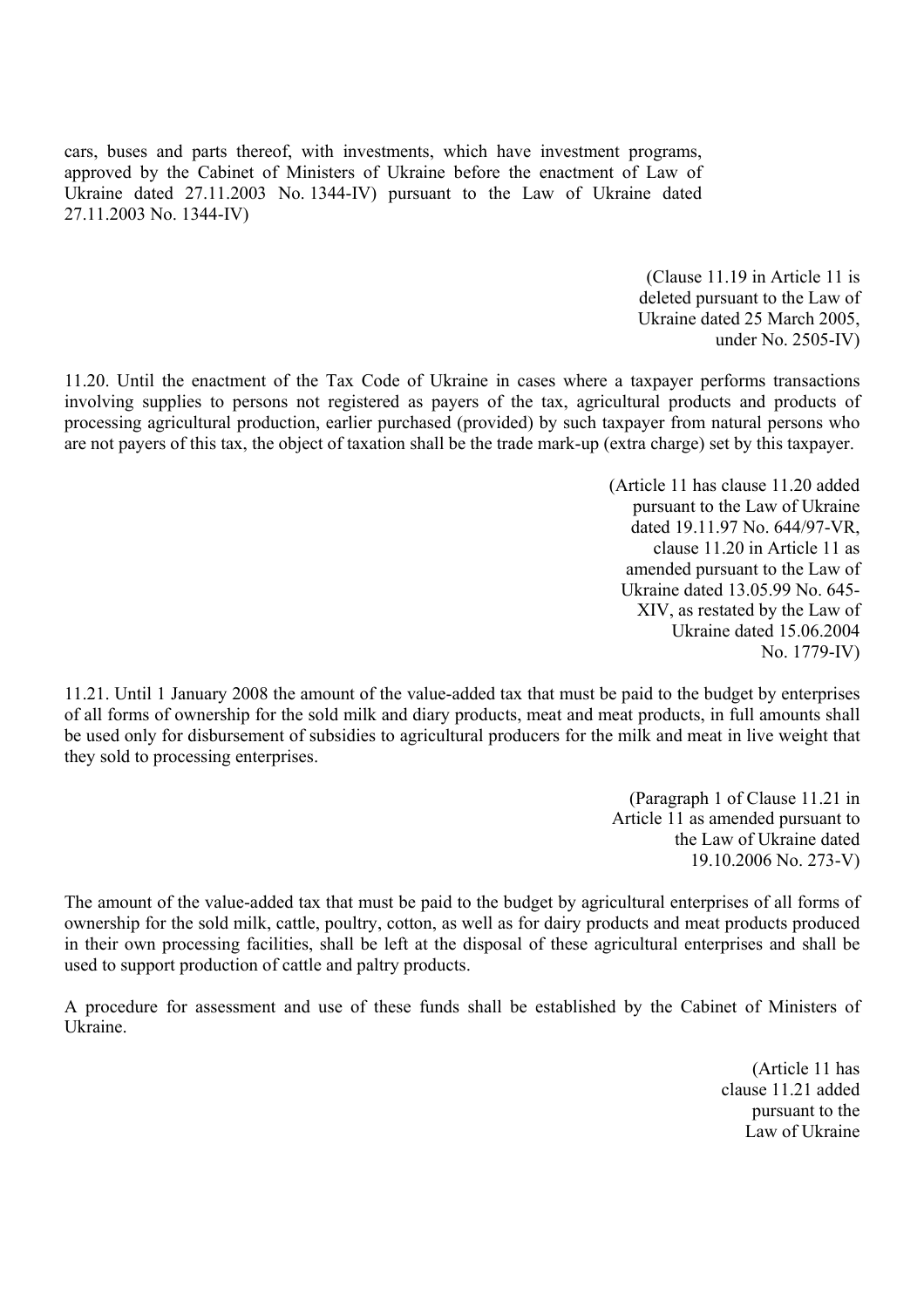dated 23.12.97 No. 770/97-VR, clause 11.21 in Article 11 as restated by the Law of Ukraine dated 18.02.99 No. 442-XIV)

(Clause 11.21 in Article 11 has been extended until 1 January 2005 pursuant to the Law of Ukraine dated 28.11.2003 No. 1352-IV, until 1 January 2006 - pursuant to the Law of Ukraine dated 23.12.2004 No. 2287-IV, until 1 January 2007 - pursuant to the Law of Ukraine dated 18.10.2005 No. 2987-IV)

11.22. Clause 11.22 in Article 11 is deleted

(Article 11 has clause 11.22 added pursuant to the Law of Ukraine dated 04.03.98 No. 169/98-VR, clause 11.22 in Article 11 is deleted pursuant to the Law of Ukraine dated 03.12.99 No. 1274- XIV)

11.23. For the period of performance of works relating to the preparation for dismantling and dismantling of power generating units at the Chernobyl nuclear power station and relating to operation and transformation of the facility "Ukryttia (Shelter)" into the ecologically safe system, which are carried out at the expense of funding provided under the international technical assistance on the free-of-charge and irrevocable basis, or at the expense of the funding allocated from the state budget as a contribution of Ukraine to the Chernobyl Fund "Ukryttia" for implementation of the international program – Plan of measures to be carried out at the facility "Ukryttia" pursuant to provisions of the Framework agreement between Ukraine and European Bank of reconstruction and development regarding activities of the Chernobyl Fund "Ukryttia" in Ukraine and the Grant Agreement (the project of nuclear safety of the Chernobyl nuclear power station) between the European bank of reconstruction and development, Government of Ukraine and Chernobyl nuclear power station:

shall be exempt from of taxation of transactions of importation of goods (raw materials, materials, equipment and machinery);

a zero rate shall be applied to transactions of supply of goods (raw materials, materials, equipment and machinery), performance of works and of supply of services in the customs territory of Ukraine, carried out within the framework of international technical assistance. Amounts of the value-added tax paid by the taxpayer – performer of works, services under a contract signed with the recipient of the international technical assistance or with a non-resident person, who signed a contract with the recipient, shall be refunded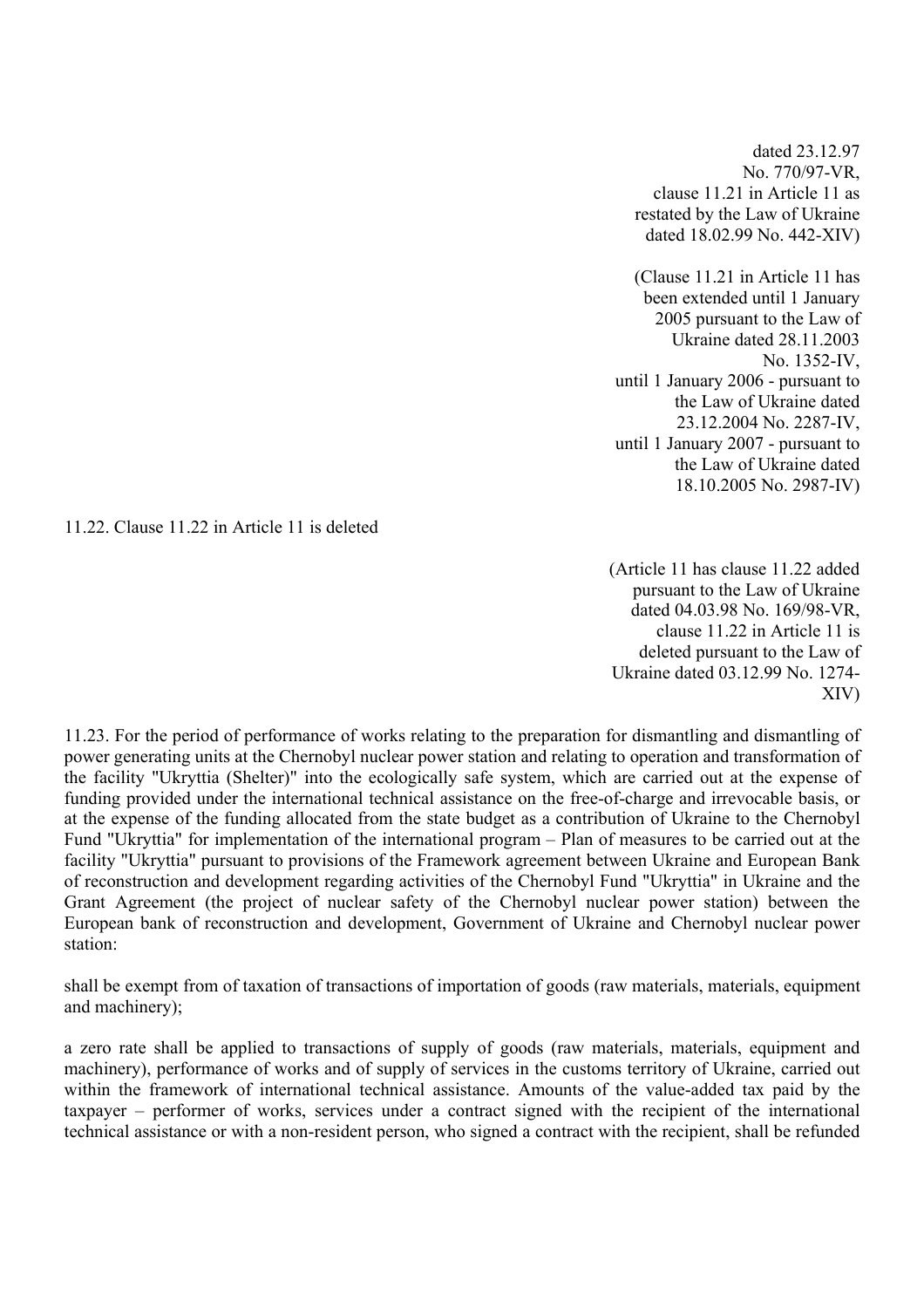from the budget during the month following the submission of the tax declaration, on condition of properly prepared documents and verification of these documents through documentary examinations.

These privileges do not apply to transactions relating to excisable goods and goods of categories 1 - 24 of the Ukrainian classification of goods involved in foreign economic activities.

If the said goods are not used for intended purposes or works are performed and services supplied not as intended, the taxpayer shall be required to increase tax liabilities for the tax period in which such violation took place, by the amount of the value-added tax that had to be paid at the time of importation of such goods or performance of works and supply of services in the customs territory, and to pay interest assessed on this amount of the tax, based on the 120 percent of the refinancing rate of the National bank of Ukraine effective on the day of the increase of tax liabilities, and for the period from the date of importation of such goods or performance of works and supply of services, until the date of the increase in the tax obligations.

> (Article 11 has clause 11.23 added pursuant to the Law of Ukraine dated 11.12.98 No. 309-XIV, clause 11.23 in Article 11 as amended pursuant to the Law of Ukraine dated 03.06.99 No. 722- XIV, as restated by the Law of Ukraine dated 22.05.2003 No. 856-IV)

11.24. Clause 11.24 in Article 11 is deleted

(Article 11 has clause 11.24 added pursuant to the Law of Ukraine dated 11.12.98 No. 309-XIV, clause 11.24 in Article 11 is deleted pursuant to the Law of Ukraine dated 03.06.99 No. 722- XIV)

(Article 11 has clause 11.24 added pursuant to the Law of Ukraine dated 07.07.99 No. 854-XIV, Clause 11.24 in Article 11 is deleted pursuant to the Law of Ukraine dated 2 March 2000, under No. 1523-III)

11.25. Clause 11.25 in Article 11 is deleted

11.24. Clause 11.24 in Article 11 is deleted

(Article 11 has clause 11.25 added pursuant to the Law of Ukraine dated 14.07.99 No. 943-XIV,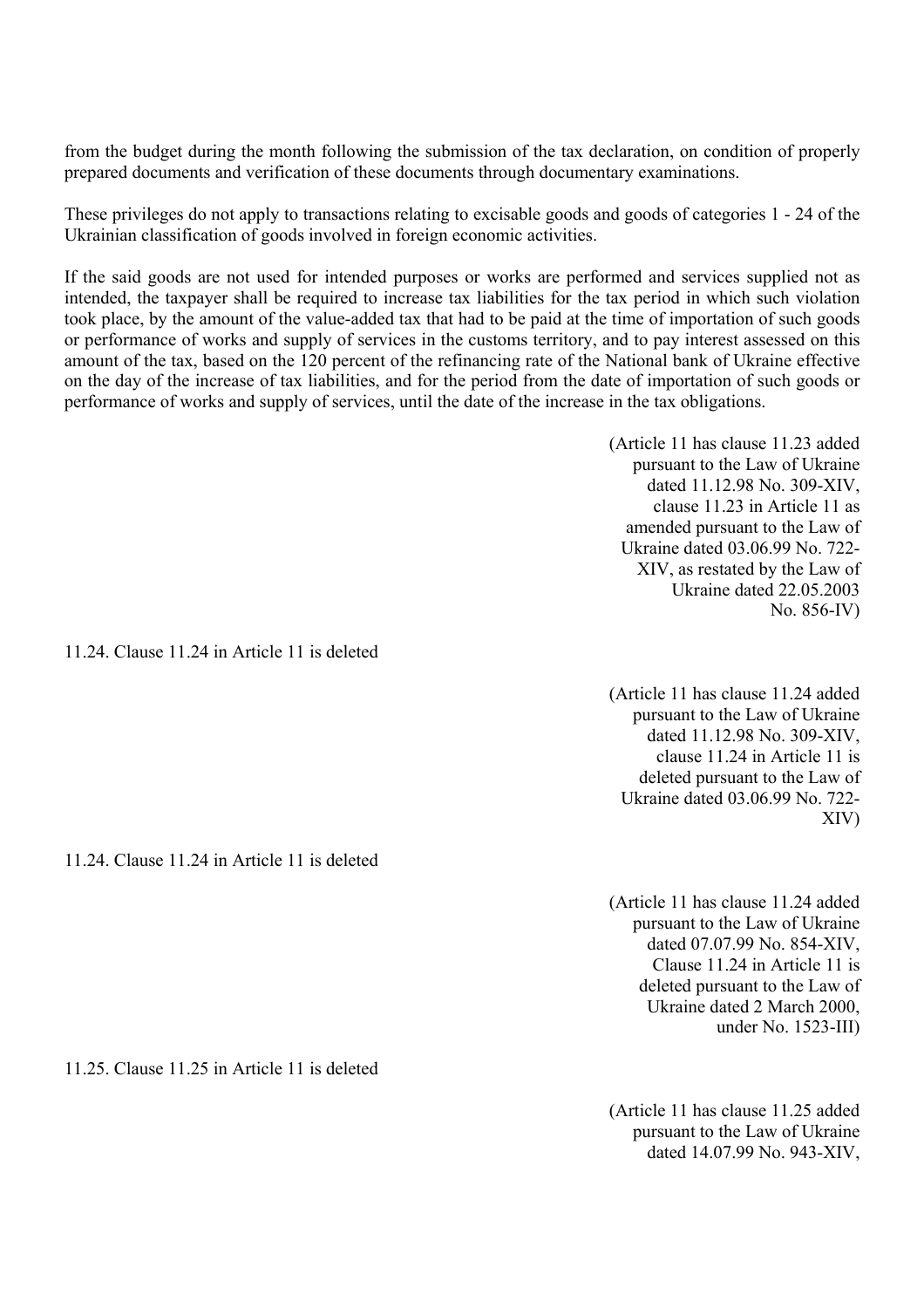Clause 11.25 in Article 11 is deleted pursuant to the Law of Ukraine dated 25 March 2005, under No. 2505-IV)

11.26. Clause 11.26 in Article 11 is deleted

(Article 11 has clause 11.26 added pursuant to the Law of Ukraine dated 18.11.99 No. 1242-XIV, Clause 11.26 in Article 11 as amended by the Laws of Ukraine dated 27.11.2003 No. 1344-IV, dated 15.06.2004 No. 1766-IV, is deleted pursuant to Law of Ukraine dated 25.03.2005 No. 2505-IV)

11.27. Clause 11.27 in Article 11 is deleted

(Article 11 has clause 11.27 added pursuant to the Law of Ukraine dated 16.03.2000 No. 1559-III, clause 11.27 in Article 11 is deleted pursuant to the Law of Ukraine dated 25 March 2005, under No. 2505-IV)

11.28. Clause 11.28 in Article 11 is deleted

(Article 11 has clause 11.28 added pursuant to the Law of Ukraine dated 16.03.2000 No. 1559-III, clause 11.28 in Article 11 is deleted pursuant to the Law of Ukraine dated 25 March 2005, under No. 2505-IV)

11.29. Until 1 January 2008 Clause 7.7 of Article 7, clauses 10.1 and 10.2 in Article 10 of this Law shall be suspended in the part dealing with payment to the budget of the value-added tax in connection with transactions of supply of goods (works, services) of one's own production, including products (except for excisable goods) produced on the basis of give-and-take terms of processing from one's own agricultural raw materials, except for transactions of supply to processing enterprises of milk and meat in live weight, performed by agricultural producers regardless of organizational – legal forms and forms of ownership, in which the amount derived from the supply of agricultural products of one's own production and products of processing thereof in the previous reporting (tax) year is not less than 50 percent of the total amount of the gross income of the enterprise.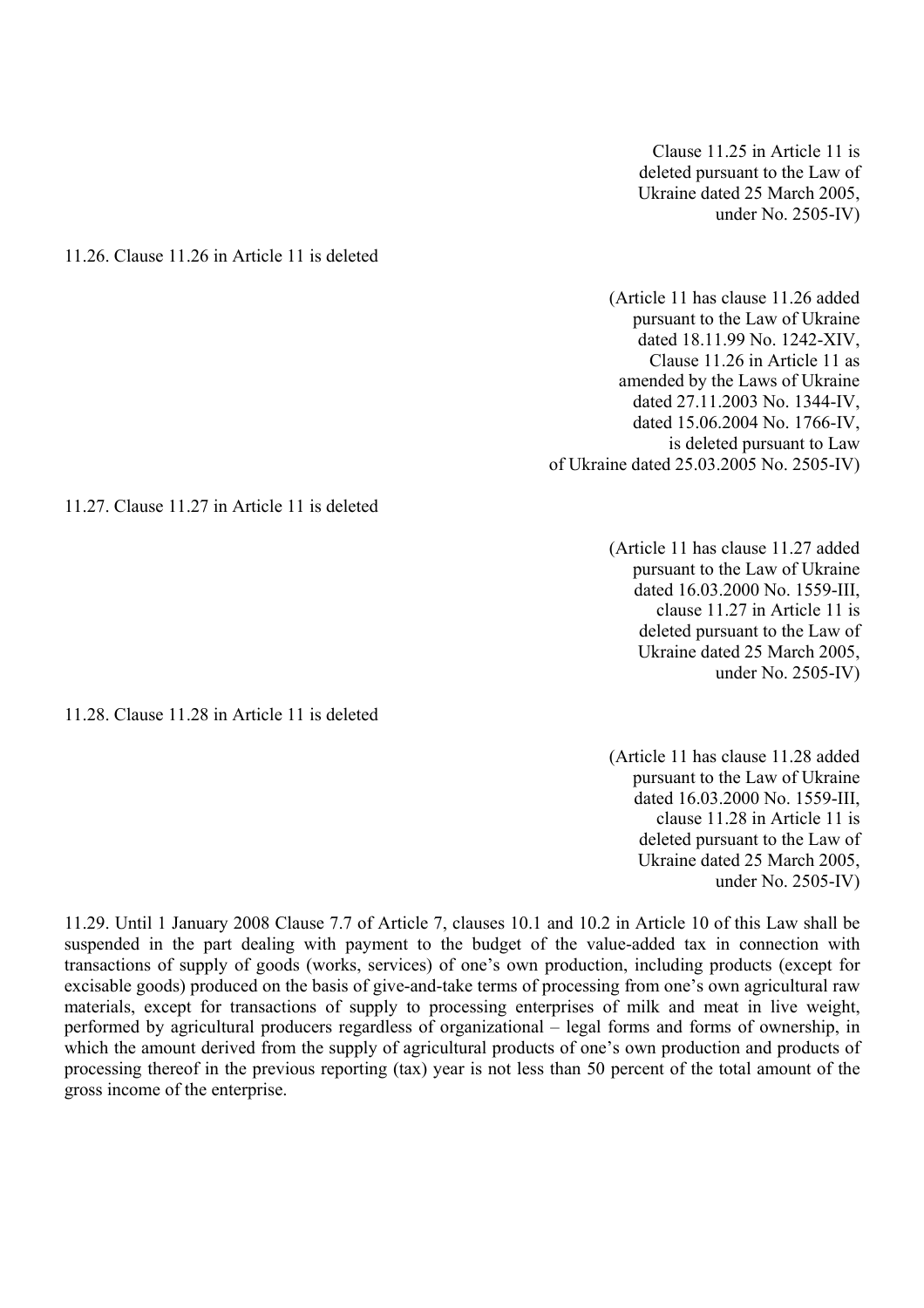(Paragraph 1 of Clause 11.29 as amended by the Laws of Ukraine dated 18.01.2001 No. 2233-III, dated 19.10.2006 No. 273-V)

For newly established agricultural producers of any form of ownership the relative share of agricultural products in the total amount of the gross income of the enterprise in the current year shall be determined on the basis of the data for the accounting period.

These money shall be left at the disposal of the agricultural producers and shall be used by them to purchase material – technical resources intended for production purposes. If such accumulated funds are not used for intended purposes, such funds will be irrevocably collected and transferred to the State budget of Ukraine.

A procedure for accumulation and use of the said funds shall be established by the Cabinet of Ministers of Ukraine.

> (Article 11 has clause 11.29 added pursuant to the Law of Ukraine dated 13.07.2000 No. 1874-III)

(Clause 11.29 in Article 11 has been extended until 1 January 2005 pursuant to the Law of Ukraine dated 28.11.2003 No. 1352-IV, until 1 January 2006 - pursuant to Law of Ukraine dated 23.12.2004 No. 2287-IV, and until 1 January 2007 - pursuant to the Law of Ukraine dated 18.10.2005 No. 2987-IV)

11.30. Clause 11.30 in Article 11 is deleted

(Article 11 has clause 11.30 added pursuant to the Law of Ukraine dated 21.09.2000 No. 1991-III)

(Clause 11.30 in Article 11 shall be suspended for 2004 (except for enterprises that signed agreements before the enactment of the Law of Ukraine dated 27.11.2003 No. 1344-IV, if the transferred amount of advanced payments exceeds 20 percent of the value of the contract) pursuant to the Law of Ukraine dated 27.11.2003 No. 1344-IV)

> (Clause 11.30 in Article 11 is deleted pursuant to the Law of Ukraine dated 25 March 2005, under No. 2505-IV)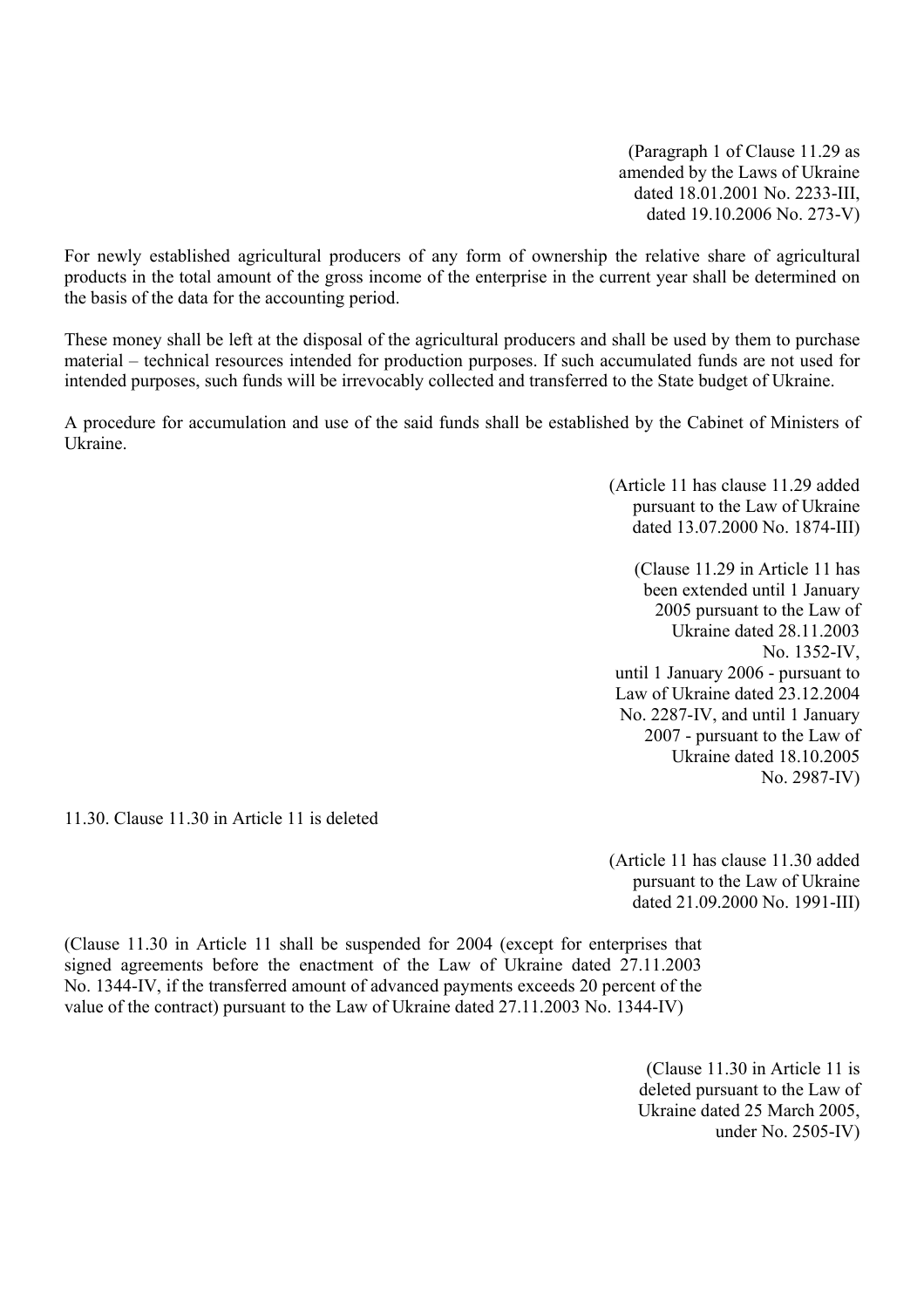11.31. Clause 11.31 in Article 11 is deleted

(Article 11 has clause 11.31 added pursuant to the Law of Ukraine dated 11.01.2001 No. 2211-III)

(Clause 11.31 in Article 11 shall be suspended for 2004 (except for enterprises that signed agreements before the enactment of the Law of Ukraine dated Law of Ukraine dated 27.11.2003 No. 1344-IV, the transferred amount of advanced payments exceeds 20 percent of the value of the contract) pursuant to the Law of Ukraine dated 27.11.2003 No. 1344-IV)

> (Clause 11.31 in Article 11 is deleted pursuant to the Law of Ukraine dated 25 March 2005, under No. 2505-IV)

11.32. Clause 11.32 in Article 11 is deleted

(Article 11 has clause 11.32 added pursuant to the Law of Ukraine dated 11.01.2001 No. 2211-III)

(Clause 11.32 in Article 11 shall be suspended for 2004 (except for enterprises that signed agreements before the enactment of the Law of Ukraine dated Law of Ukraine dated 27.11.2003 No. 1344-IV, the transferred amount of advanced payments exceeds 20 percent of the value of the contract) pursuant to the Law of Ukraine dated 27.11.2003 No. 1344-IV)

> (Clause 11.32 in Article 11 is deleted pursuant to the Law of Ukraine dated 25 March 2005, under No. 2505-IV)

11.33. Clause 11.33 in Article 11 is deleted

(Article 11 has clause 11.33 added pursuant to the Law of Ukraine dated 17.05.2001 No. 2410-III, clause 11.33 in Article 11 as amended pursuant to the Law of Ukraine dated 16 January 2003, under No. 440-IV, is deleted pursuant to Law of Ukraine dated 25.03.2005 No. 2505-IV)

11.34. Clause 11.34 in Article 11 is deleted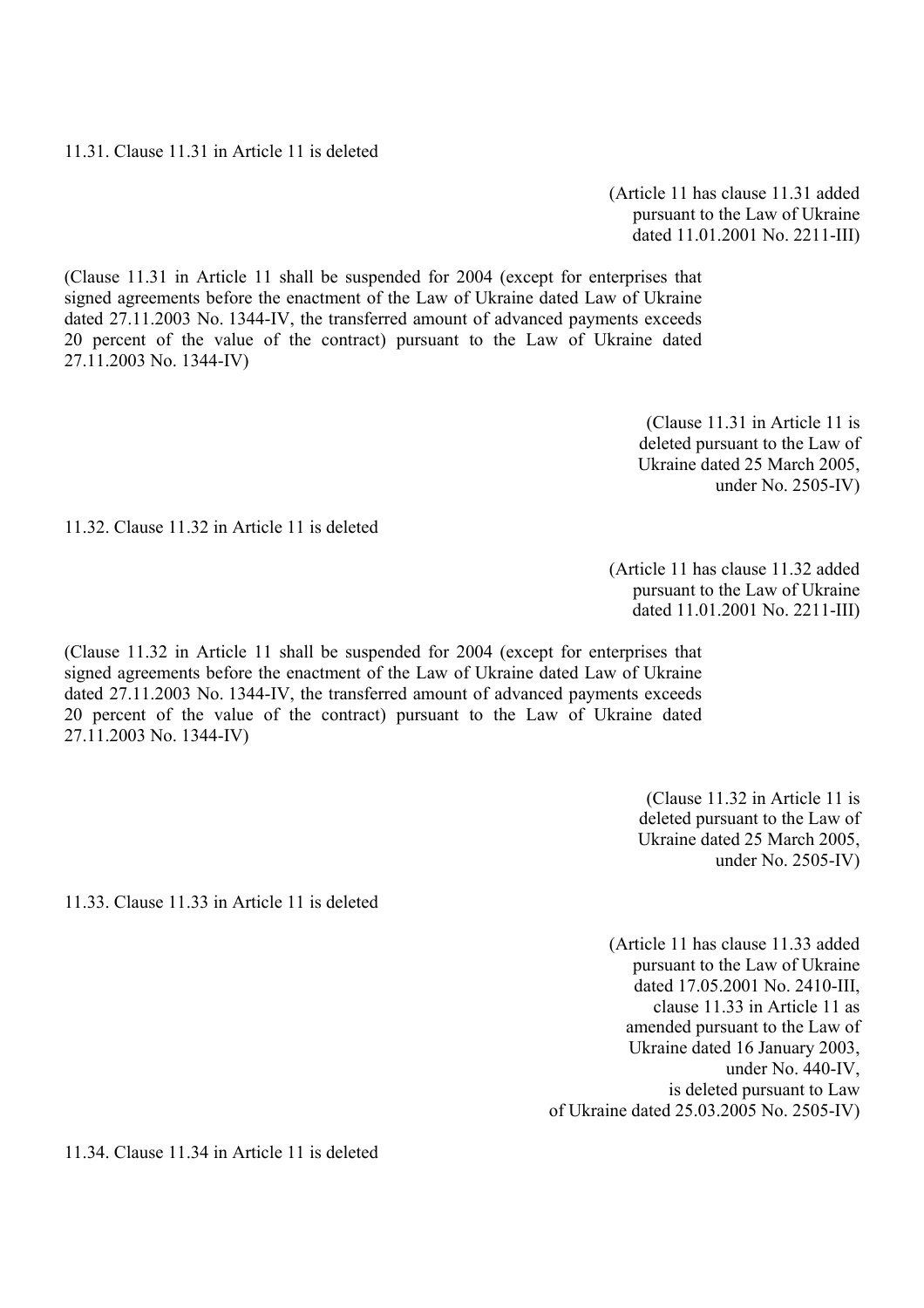(Article 11 has clause 11.34 added pursuant to the Law of Ukraine dated 12.07.2001 No. 2660-III)

(Clause 11.34 in Article 11 shall be suspended for 2004 (except for enterprises that signed agreements before the enactment of the Law of Ukraine dated Law of Ukraine dated 27.11.2003 No. 1344-IV, the transferred amount of advanced payments exceeds 20 percent of the value of the contract) pursuant to the Law of Ukraine dated 27.11.2003 No. 1344-IV)

> (Clause 11.34 in Article 11 is deleted pursuant to the Law of Ukraine dated 25 March 2005, under No. 2505-IV)

11.35. Clause 11.35 in Article 11 is deleted

(Article 11 has clause 11.35 added pursuant to the Law of Ukraine dated 07.03.2002 No. 3073-III)

(Clause 11.35 in Article 11 is suspended for 2004 pursuant to the Law of Ukraine dated 27.11.2003 No. 1344-IV)

(Clause 11.35 in Article 11 is deleted pursuant to the Law of Ukraine dated 25 March 2005, under No. 2505-IV)

11.36. Clause 11.36 in Article 11 is deleted

(Article 11 has clause 11.36 added pursuant to the Law of Ukraine dated 24.12.2002 No. 346-IV, clause 11.36 in Article 11 is deleted pursuant to the Law of Ukraine dated 25 March 2005, under No. 2505-IV)

11.37. Temporarily, until 1 January 2009 exempt from taxation shall be transactions of importation of goods specified in clause "o" in Article 19 of the Law of Ukraine "On the unified customs tariff", as well as transactions of supply of such goods to publishing houses and printing enterprises in the territory of Ukraine.

> (Paragraph 1 of Clause 11.37 in Article 11 as amended pursuant to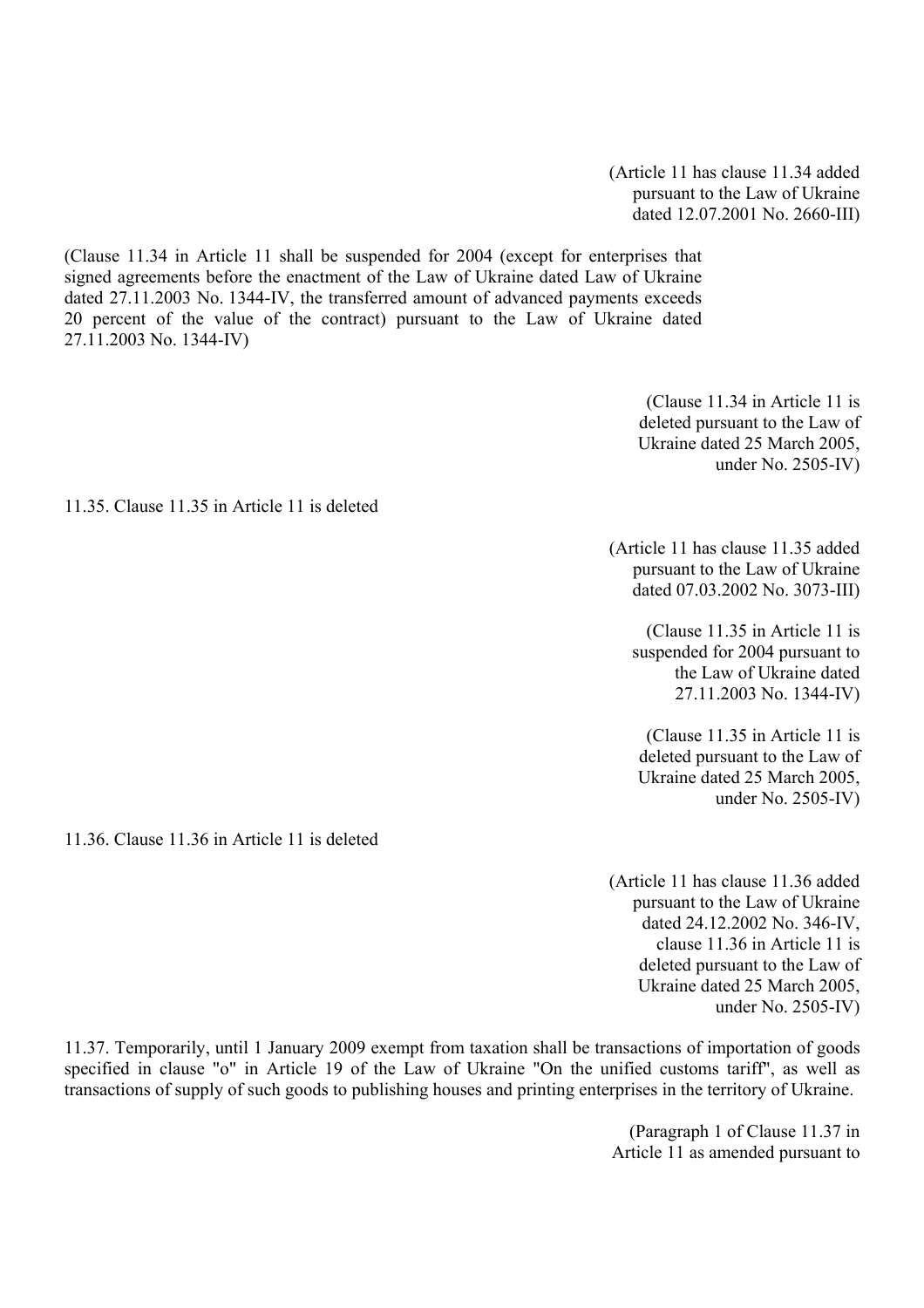the Law of Ukraine dated 20.11.2003 No. 1300-IV)

In the event of use of the said goods not for intended purposes, the taxpayer shall be required to increase tax liabilities based on the results for the tax period in which such violation occurred, by the amount of the valueadded tax that was to be paid at the moment of importation of such goods, as well as to pay the interest pursuant to legislation of Ukraine.

> (Article 11 has clause 11.37 added pursuant to the Law of Ukraine dated 06.03.2003 No. 601-IV, which was suspended for 2004 pursuant to the Law of Ukraine dated 27.11.2003 No. 1344-IV, except for production of notebooks for pupils, textbooks and training books produced domestically, Clause 11.37 was restored in connection with re-enactment of the Law of Ukraine dated 06.03.2003 No. 601-IV pursuant to the Law of Ukraine dated 17.06.2004 No. 1801-IV)

11.38. Temporarily, until 1 January 2009 exempt from taxation shall be transactions of performance of works and supply of services in publishing activities, activities involving production and distribution by publishing enterprises, publishing organizations, by printing enterprises, distributors of book products produced in Ukraine, transactions involving production and/or supply of paper or card board produced in Ukraine for publishing book products, as well as transactions of supply of books produced in Ukraine, except for services concerning advertisement, placement of materials of advertisement or erotic nature and publications of advertisement or erotic nature.

> (Article 11 has clause 11.38 added pursuant to the Law of Ukraine dated 06.03.2003 No. 601-IV, clause 11.38 in Article 11 as formulated in Law of Ukraine dated 20.11.2003 No. 1300-IV)

11.39. Clause 11.39 in Article 11 has been cancelled

(Article 11 has clause 11.39 added pursuant to the Law of Ukraine dated 23.10.2003 No. 1240-IV, clause 11.39 in Article 11 is no longer effective in connection with expiry of the Law of Ukraine dated 23.10.2003 No. 1240-IV)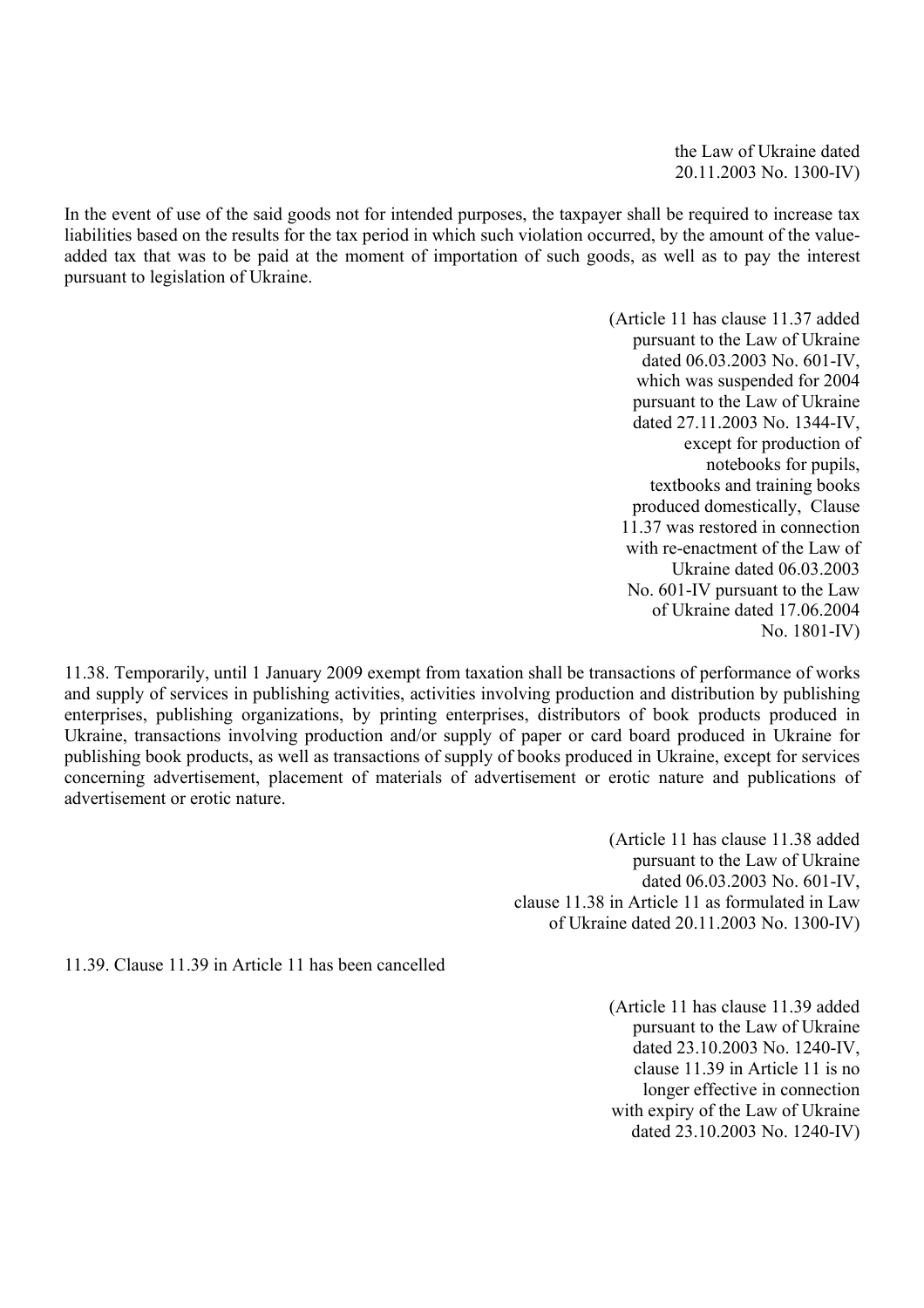11.40. Temporarily, until 1 January 2009 exempt from taxation shall be transactions involving performance of works and supply of services by subjects of entrepreneurial activities – residents of Ukraine, who at the same time carry out publishing activities, production and distribution of book products and production of paper and card board. The gross income of such a subject of entrepreneurial activities, derived from publishing activities, activities of production and distribution of book products and production of paper and card board, must be no less than 100 percent of the amount of its gross income for 1 reporting (tax) period from the time of establishment of such subject of entrepreneurial activities, or not less than 50 percent of the total amount of its gross income for the previous reporting (tax) year.

> (Article 11 has clause 11.40 added pursuant to the Law of Ukraine dated 20.11.2003 No. 1300-IV)

11.41. Clause 11.41 in Article 11 is deleted

(Article 11 has clause 11.41 added pursuant to the Law of Ukraine dated 15.03.2005 No. 2470-IV, clause 11.41 in Article 11 is deleted pursuant to the Law of Ukraine dated 25 March 2005, under No. 2505-IV)

11.42. Provisions of Clause 4.5 of Article 4 and paragraph three of sub-clause 7.7.3 of Clause 7.7 of Article 7 of this Law do not apply to arrears to which the mechanisms of write-offs, mutual offsets, restructuring and/or partial payment on terms specified in Law of Ukraine "On measures aimed to ensure stable operation of enterprises of the fuel and energy complex" apply.

> (Article 11 has clause 11.42 added pursuant to the Law of Ukraine dated 23.06.2005 No. 2711-IV)

11.42. If a natural person – subject of entrepreneurial activities is at the same time registered as payer of the value-added tax and as payer of the unified tax under the simplified system of taxation, accounting and reporting, then the procedure of assessment and payment of the value-added tax established in this Law shall apply to this person.

Legal and natural persons - subjects of entrepreneurial activities, who are payers of the unified tax under the simplified system of taxation, accounting and reporting, and are not registered as payers of the value-added tax, shall not be entitled to the assessment of the tax, tax credit and issuance of tax invoices, as well as to a budget refund.

> (Article 11 has clause 11.42 added pursuant to the Law of Ukraine dated 7 July 2005, under No. 2771-IV)

11.43. Payment of the value-added tax at the time of importation of the movable property for purposes of repair in the customs regime of processing, as well as for purposes of modernization, shall be carried out by